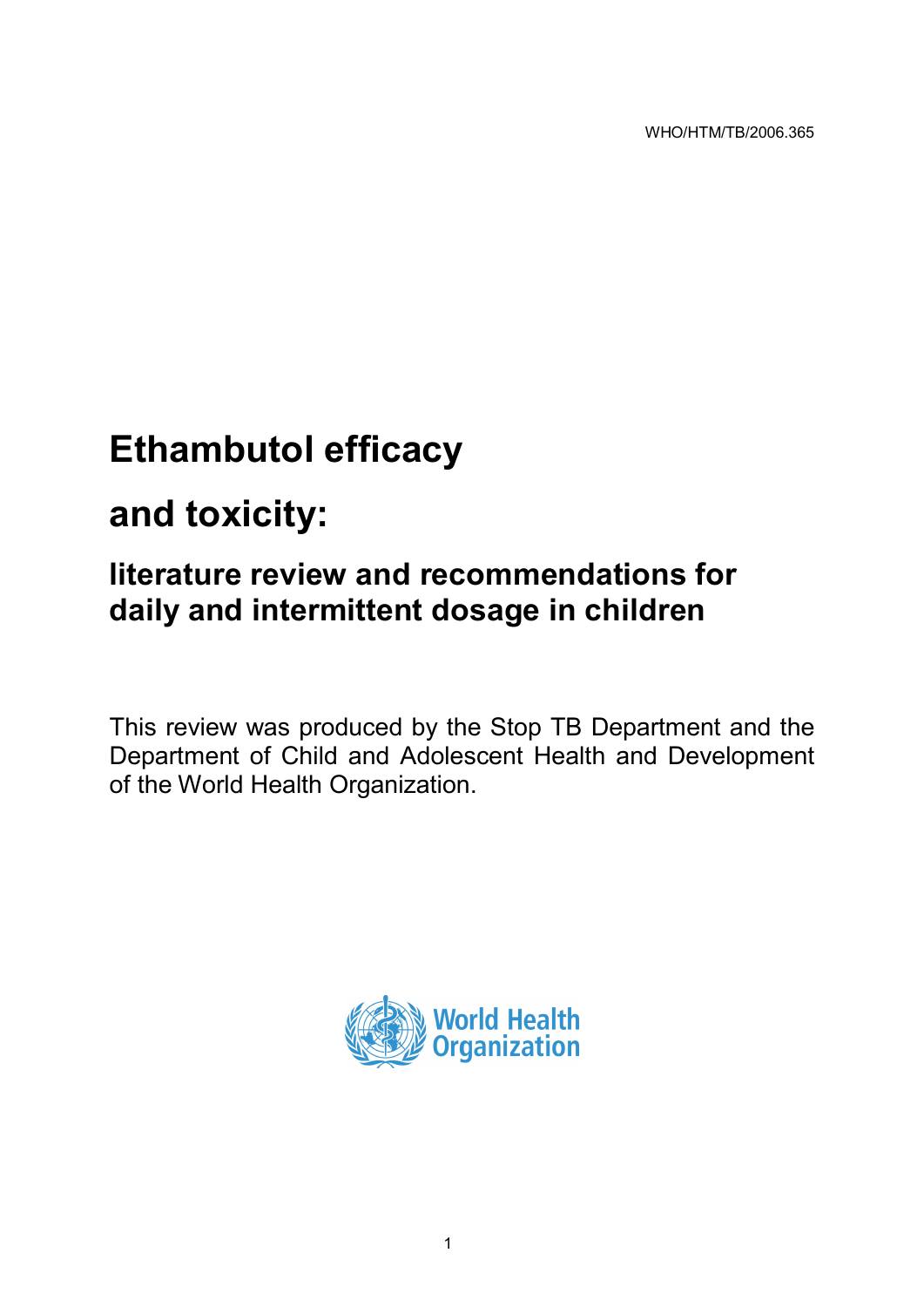#### **© World Health Organization 2006** All rights reserved.

The designations employed and the presentation of the material in this publication do not imply the expression of any opinion whatsoever on the part of the World Health Organization concerning the legal status of any country, territory, city or area or of its authorities, or concerning the delimitation of its frontiers or boundaries. Dotted lines on maps represent approximate border lines for which there may not yet be full agreement.

The mention of specific companies or of certain manufacturers' products does not imply that they are endorsed or recommended by the World Health Organization in preference to others of a similar nature that are not mentioned. Errors and omissions excepted, the names of proprietary products are distinguished by initial capital letters.

All reasonable precautions have been taken by WHO to verify the information contained in this publication. However, the published material is being distributed without warranty of any kind, either express or implied. The responsibility for the interpretation and use of the material lies with the reader. In no event shall the World Health Organization be liable for damages arising from its use.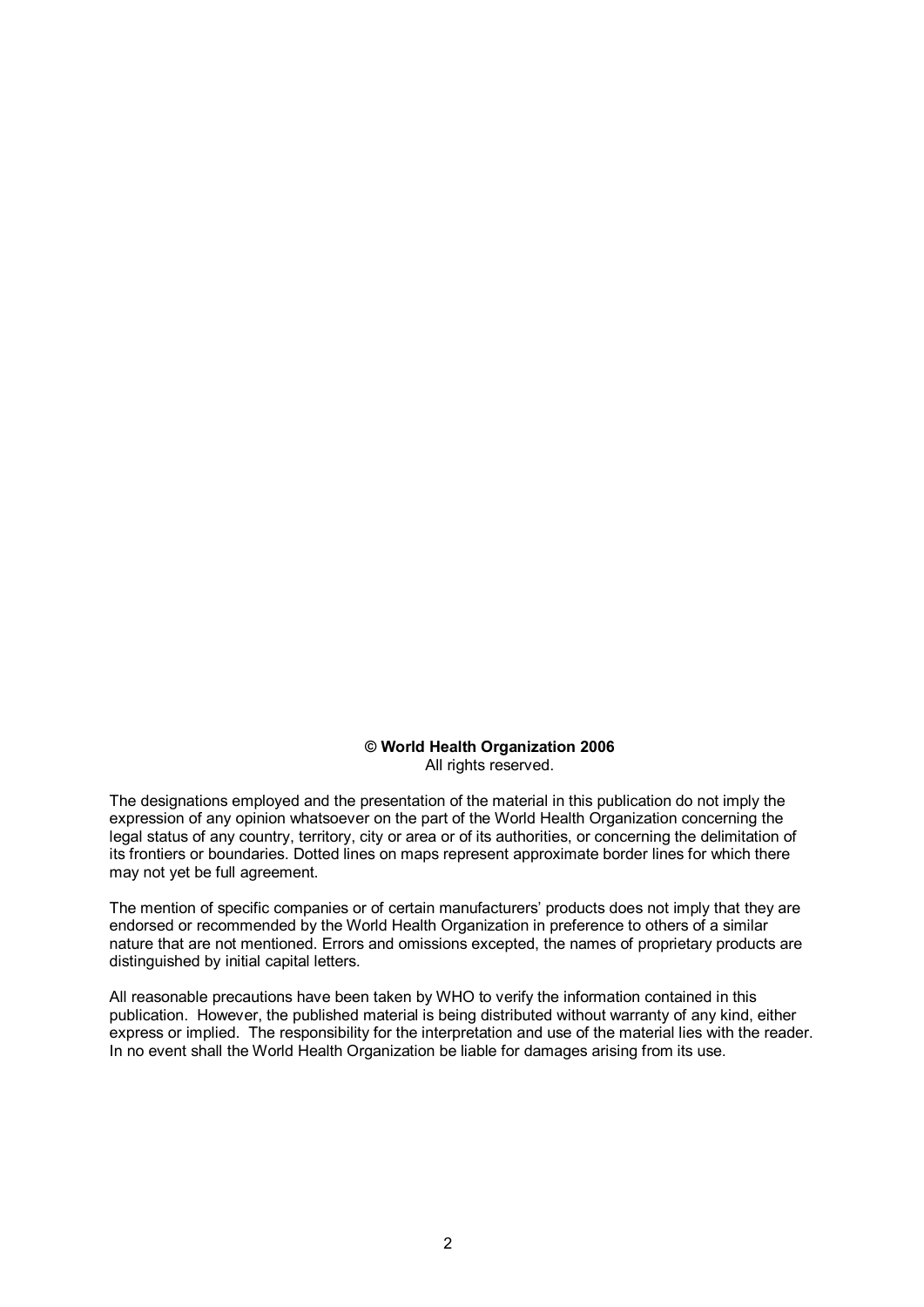## **Contents**

Abbreviations

Foreword

**Contributors** 

Acknowledgements

Summary

- 1. Introduction
- 2. Methods
- 3. Results
	- 3.1 Efficacy of ethambutol in adults
	- 3.2 Toxicity of ethambutol in adults
	- 3.3 Efficacy and toxicity of ethambutol in children
	- 3.4 Pharmacokinetics of ethambutol in adults and children
	- 3.5 Published recommendations for the use of ethambutol in children
- 4. Conclusions

## References

## Annexes

- I Efficacy of ethambutol in adults
- II Toxicity of ethambutol in adults
- III Efficacy and toxicity of ethambutol in children
- IV Pharmacokinetics of ethambutol in adults and children
- V Published recommendations for the use of ethambutol in children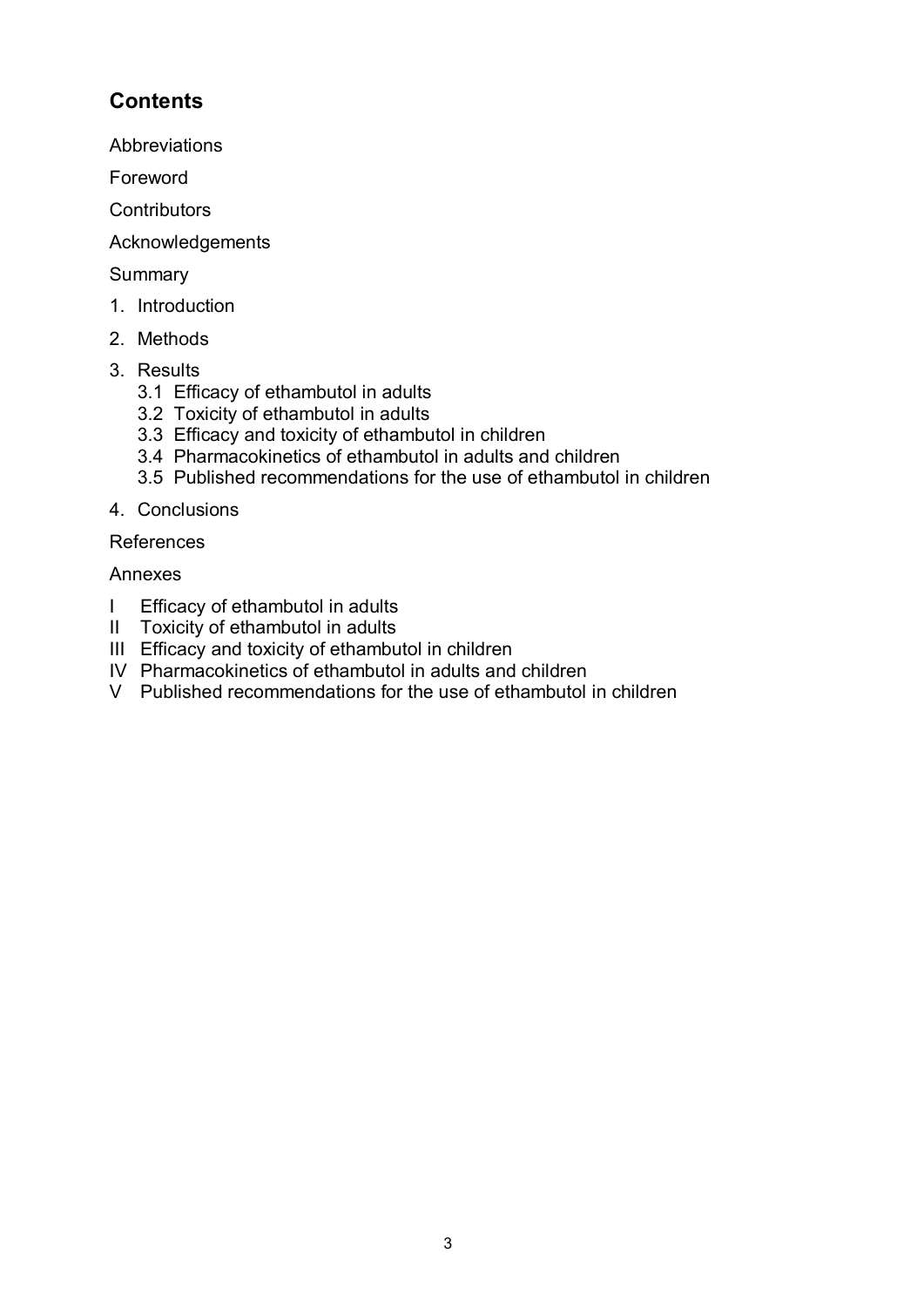## **Abbreviations**

| AFB              | acid-fast bacilli                |
|------------------|----------------------------------|
| $C_{\text{max}}$ | maximum plasma concentration     |
| <b>CPM</b>       | capreomycin                      |
| CS               | cycloserine                      |
| EBA              | early bactericidal activity      |
| <b>EMB</b>       | ethambutol                       |
| ETH              | ethionamide                      |
| <b>FDC</b>       | fixed-dose combination           |
| <b>INH</b>       | isoniazid                        |
| ΚM               | kanamycin                        |
| <b>MIC</b>       | minimum inhibitory concentration |
| <b>PSA</b>       | p-aminosalicylic acid            |
| <b>PZA</b>       | pyrazinamide                     |
| <b>RMP</b>       | rifampicin                       |
| <b>SM</b>        | streptomycin                     |
| $T_{\text{max}}$ | time to reach $C_{\text{max}}$   |
| TВ               | tuberculosis                     |
| <b>THIO</b>      | thioacetazone                    |
| <b>VEP</b>       | visual evoked potential          |
| VIO              | viomycin                         |

In addition to the above abbreviations, used for convenience in the text of this review, there is a standard code for TB treatment regimens, which uses an abbreviation for each anti-TB drug. A regimen consists of two phases. The number in front of each phase represents the duration of that phase in months. A subscript number (e.g.  $_3$ ) following a letter (drug abbreviation) is the number of doses per week of that drug. If there is no subscript number following a letter, treatment with that drug is daily. An alternative drug (or drugs) appears as a letter (or letters) in parentheses.

#### *Example:* 2 SHRZ/4  $H_3R_3$

The *initial phase* is 2 SHRZ. Duration of the initial phase is 2 months. Drug treatment is daily (no subscript numbers after the letters) with streptomycin (S), isoniazid (H), rifampicin (R) and pyrazinamide (Z).

The *continuation phase* is 4  $H_3R_3$ . Duration of the continuation phase is 4 months, with isoniazid and rifampicin three times weekly (subscript number after the letters).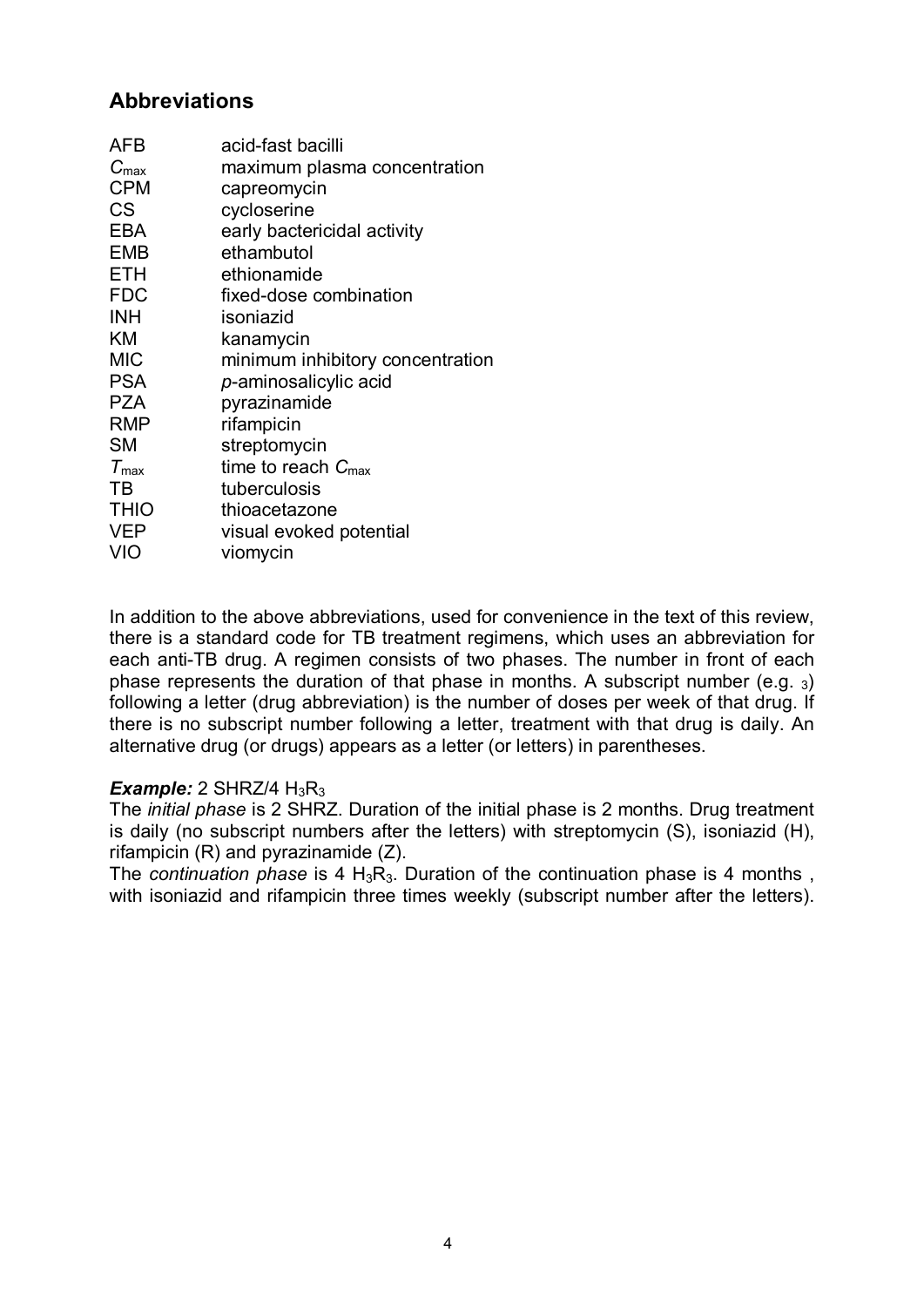## **Foreword**

A literature review commissioned by the Stop TB Department of World Health Organization was prompted by the varying recommendations in the literature, including WHO publications, with regard to the dose of ethambutol for the treatment of tuberculosis (TB) in children. Examples of WHO recommendations include the following:

- · *WHO model list of essential medicines: 14th list, March 2005*, which recommends a daily dose of 15 mg/kg (without a range) and includes the advice that ethambutol should not be given to children under 5 years of age.
- · *Pocket book of hospital care for children: guidelines for the management of common illnesses with limited resources*, 2005, issued by the Department of Child and Adolescent Health and Development, which recommends a daily dose of 20 mg/kg (range 15–25 mg/kg).
- · *Treatment of tuberculosis: guidelines for national programmes*, 2003, issued by the Stop TB Department, which recommends a maximum dose of 15 mg/kg (without a range).

This document reviews the published evidence relating to the dosage, toxicity and pharmacokinetics of EMB in children and adults and makes a recommendation for the dosage of EMB to be used in childhood that represents the best compromise between efficacy and toxicity.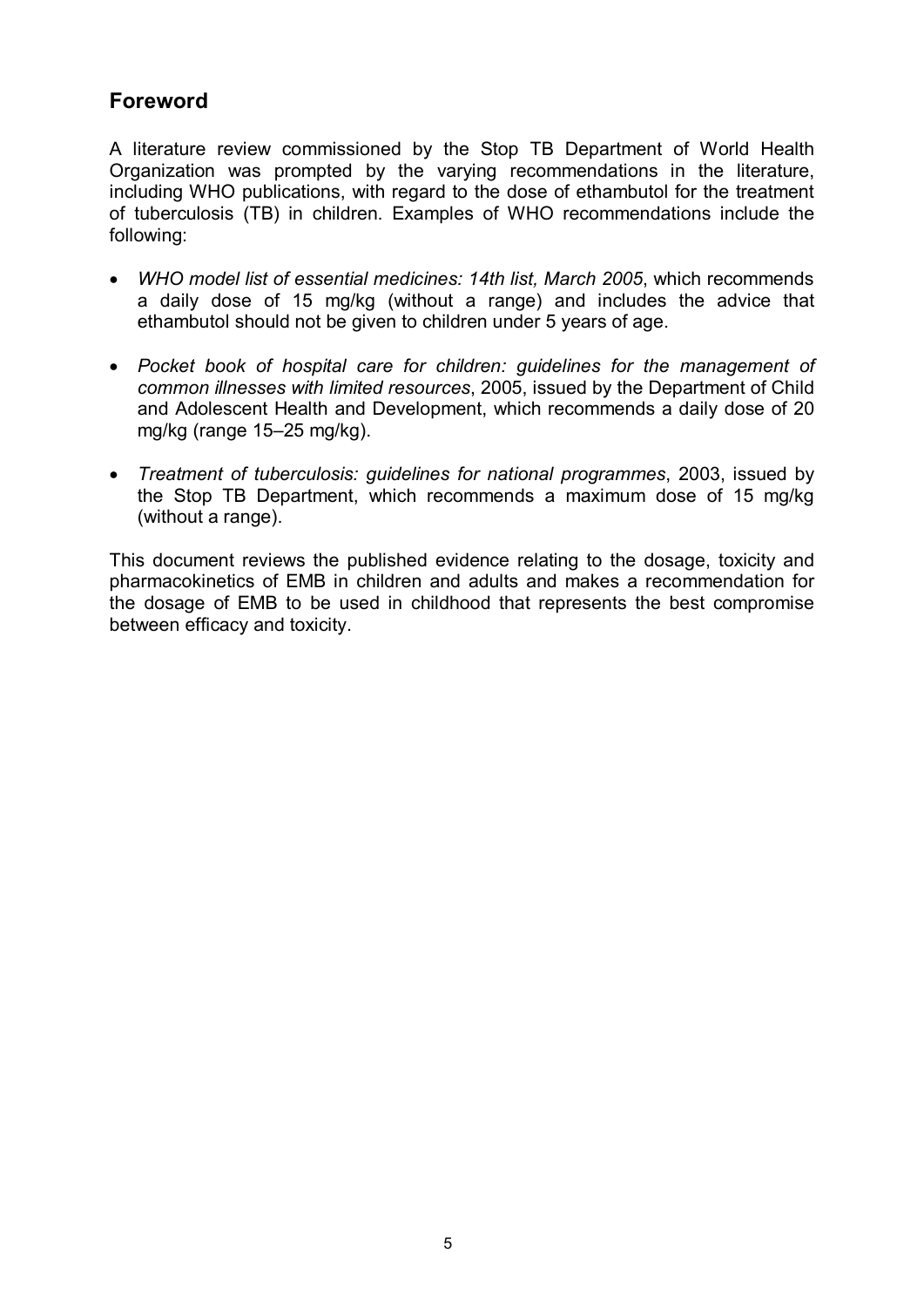## **Contributors**

Lead author *(responsible for conducting the initial literature review)*

Peter Donald, Department of Paediatrics and Child Health, Faculty of Health Sciences, Stellenbosch University, Tygerberg, South Africa

Writing team *(responsible for drafting the document)*

Peter Donald, Dermot Maher, Stephan Maritz, Shamim Qazi

Members of subgroup on childhood TB 1 *(reviewed and endorsed the document)*

Valentina Aksenova, Hastings Tom Banda, Nulda Beyers, Gertrude Bita, Gunnar Bjune, Chifumbe Chintu, Mark Cotton, Olbeg Desinor, Peter Donald, Donald Enarson, Penny Enarson, Kristina Feja, Robert Gie (*Chairperson*), Steve Graham, Jan van den Hombergh, Dermot Maher (*Secretary*), Mamodikoe Makhene, Anna Mandalakas, Davide Manissero, Fatima Ribo March, Ezekiel Mupere, Philippa Musoke, Charles Mwansambo, Lisa Nelson, Kosuke Okada, Isadore-Evans Pazvakavambwa, Clydette Powell, Shamim Qazi, Nastiti N. Rahajoe, Mary Reichler, Annelies Van Rie, Clemax Sant'Anna, Simon Schaaf, Jane Schaller, Leslie Serchuk, Christine Sizemore, Asma El Sony, Jeff Starke, Hugo Vrakking, Martin Weber, Charles Wells

## **Acknowledgements**

The librarians of the Medical Library of the Faculty of Health Sciences of Stellenbosch University provided valuable assistance with the literature search.

 $<sup>1</sup>$  Organized under the auspices of the DOTS Expansion Working Group (one of the seven working</sup> groups of the Global Partnership to Stop TB). Its goal is to reduce the global burden of mortality and morbidity caused by TB in children.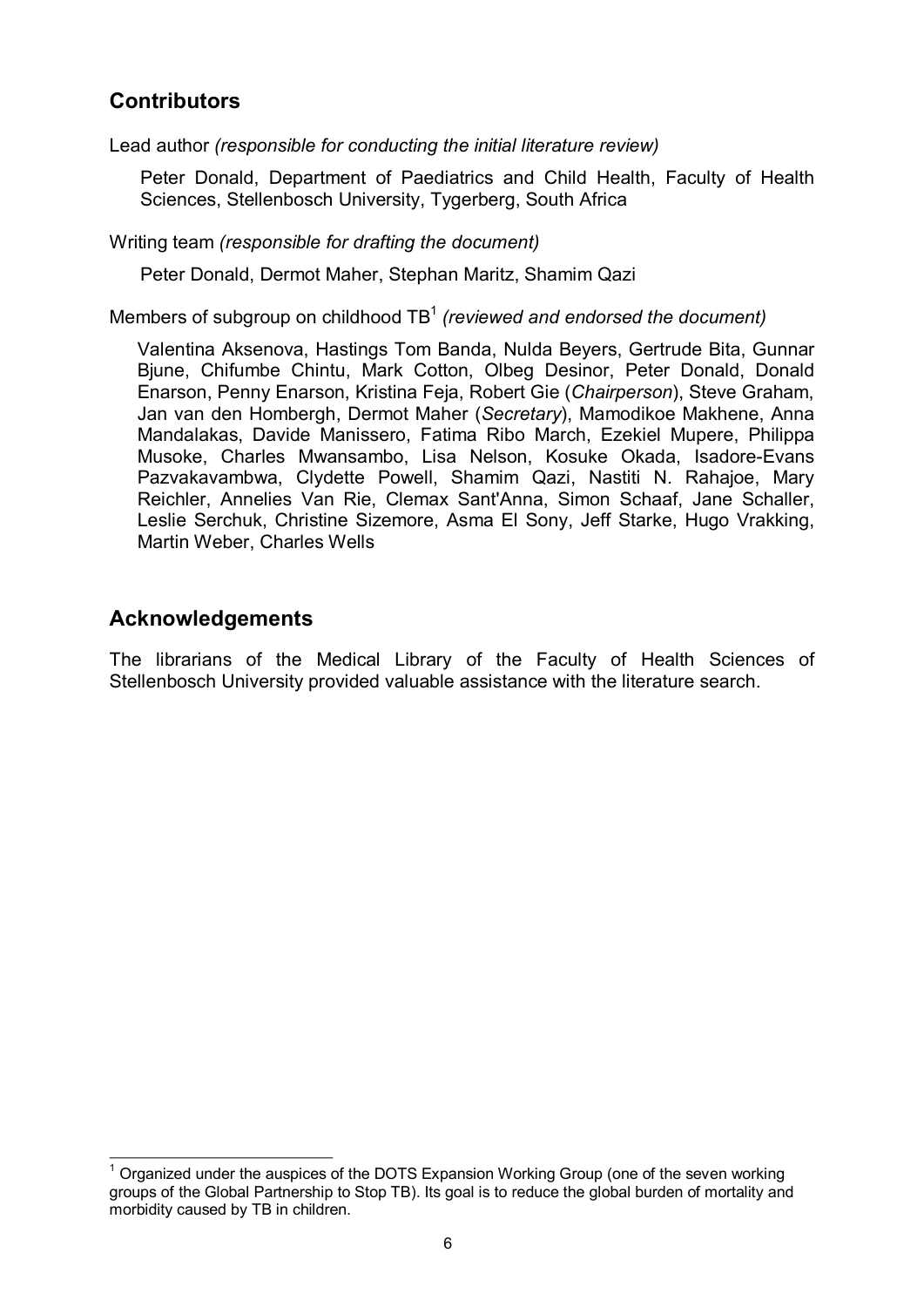## **Summary**

## **Introduction**

Current recommendations by WHO and other bodies for the dosage of ethambutol (EMB) in children vary from a maximum daily dose of 15 mg/kg body weight daily (without a range) to daily doses of 15–20 mg/kg and of 20 mg/kg with a range of 15– 25 mg/kg. This document reviews the published evidence relating to the dosage, toxicity and pharmacokinetics of EMB in children and adults and makes a recommendation for the daily dose of EMB to be used in children. The conclusion also contains a recommendation for an intermittent dose.

#### **Method**

Using the key words ethambutol, childhood, tuberculosis, pharmacokinetics, bioavailability and toxicity, searches were conducted using Medline and PubMed. In addition extensive cross-references were sought from original papers, books and conference proceedings dating from 1961. When English summaries were available data were also extracted from papers in languages other than English.

#### **Results**

EMB has a clear dose-related efficacy that is best seen when it was given to adults alone, or in the company of only a single other drug; thus given together with isoniazid (INH) a dose of 15 mg/kg EMB gave better results than a dose of 6 mg/kg, and a dose of 25 mg/kg better results than 15 mg/kg. The occurrence of ocular toxicity in adults was also dose related and at doses of >50 mg/kg >40% of adults developed toxicity compared with 0–3% at a dose of 15 mg/kg/daily. Peak serum EMB concentrations in both children and adults increase in relation to dose, but are significantly lower in children than adults receiving the same mg/kg/body weight dose. In only 2 of 3811 children (0.05%) recorded as having received doses varying from 15 mg/kg to 30 mg/kg was EMB stopped for possible EMB ocular toxicity.

## **Conclusion**

In view of the almost total lack of ocular toxicity in children of all ages receiving EMB at doses of from 15-30 mg/kg documented in this review it can be recommended that children of all ages can be given EMB in daily doses of 20 mg/kg (range 15–25 mg/kg) and three times weekly intermittent doses of 30 mg/kg body weight without undue concern.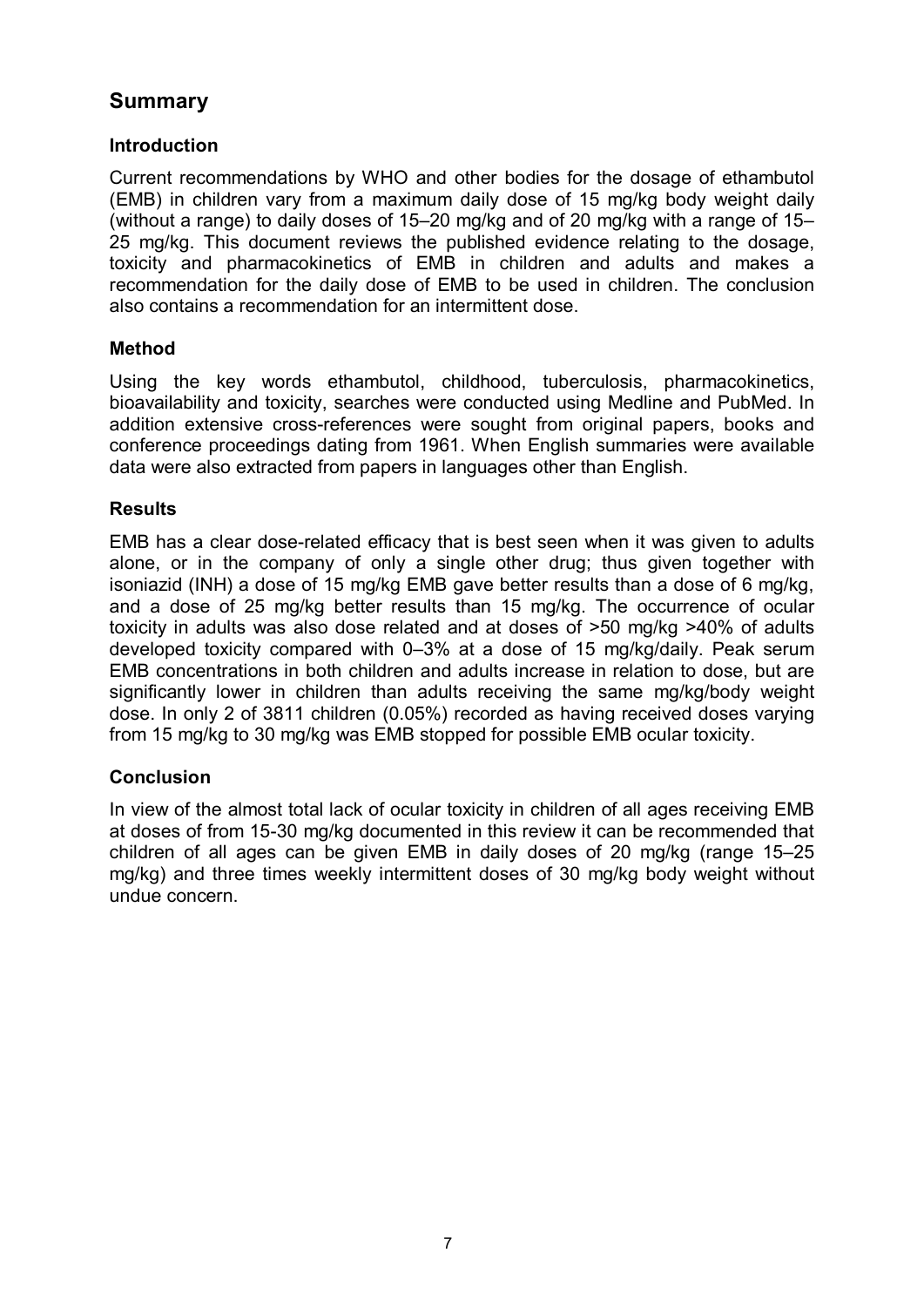## **1. Introduction**

*"Enough has been said to suggest that ethambutol is no competitor for isoniazid, but it might well be considered a companion drug and replacement for PAS. Two factors will determine this: cost and side reactions."*

Aaron Chaves, 1966

In 1961 the Lederle Company announced the discovery of a new antituberculosis agent (Thomas et al., 1961): "In the course of screening randomly selected synthetic compounds, *N*,*N*'diisopropylethylenediamine was found to protect mice from otherwise lethal infection with *Mycobacterium tuberculosis*, strain H37Rv." In vitro concentrations of 1–4 µg/ml inhibited the growth of *Mycobacterium tuberculosis* H37Rv; the new agent, ethambutol (EMB), was also shown to be effective in tuberculosis-infected guinea pigs. (Karlson, 1961). Unfortunately it was very soon apparent that this promising new agent was responsible for "toxic amblyopia" and this was found in 8 of 18 patients (44%) receiving 60–100 mg/kg body weight of the agent daily (Carr & Henkind, 1962). It was noted, however, that the "ocular disturbances improved on cessation of the drug".

More than 40 years later, EMB has an established place as a first-line antituberculosis agent, valued for the protection that it offers companion drugs against the development and consequences of drug resistance. Its use in adults is usually accompanied by the admonition that "Patients should be advised to discontinue treatment immediately and to report to a clinician if their sight or perception of colour deteriorates" (WHO, 2003). Because of the potentially serious nature of this complication there has been considerable reluctance to use EMB in young children, and most international and national guidelines recommend that EMB should not be given to children younger than 5 or 7 years of age. Nevertheless, there is a considerable body of published literature attesting to the use of EMB in young children; in only 2 of 3811 cases (0.05%) was EMB stopped because of fears of poorly documented ocular toxicity (see also Trébucq, 1997; Graham et al., 1998)

What is indisputable is that countries with a high tuberculosis burden are in desperate need of a drug such as EMB, with a low risk of toxicity, that can be given orally. The problem with EMB is that the one toxic complication to which it does give rise is not only potentially very serious, but is also impossible to detect satisfactorily in young  $children$ . This is particularly true in resource-limited countries  $-$  and it is precisely here that the need is greatest. In the presence of an escalating HIV/AIDS epidemic, the use of injections, as are needed with streptomycin for example, is now considered inadvisable, while thioacetazone has fallen into disrepute because of an unacceptably high incidence of toxic hypersensitivity reactions. Currently only five "first-line" antituberculosis agents are available for use. For many developing countries, if a fourth drug is needed in childhood, there is very little alternative to the use of EMB, and the only decision to be made is the dosage that should be used and whether use of the drug should be restricted to children over 7 years of age.

From the perspective of a tuberculosis control programme, most children have sputum (or gastric aspirate) smear-negative, paucibacillary forms of primary tuberculosis and can be successfully treated with a Category III regimen – INH, rifampicin (RMP) and pyrazinamide (PZA) in the initial phase). The number of children under 7 years of age with serious forms of tuberculosis needing Category I treatment (with four drugs, INH, RMP, PZA and EMB, in the initial phase) is relatively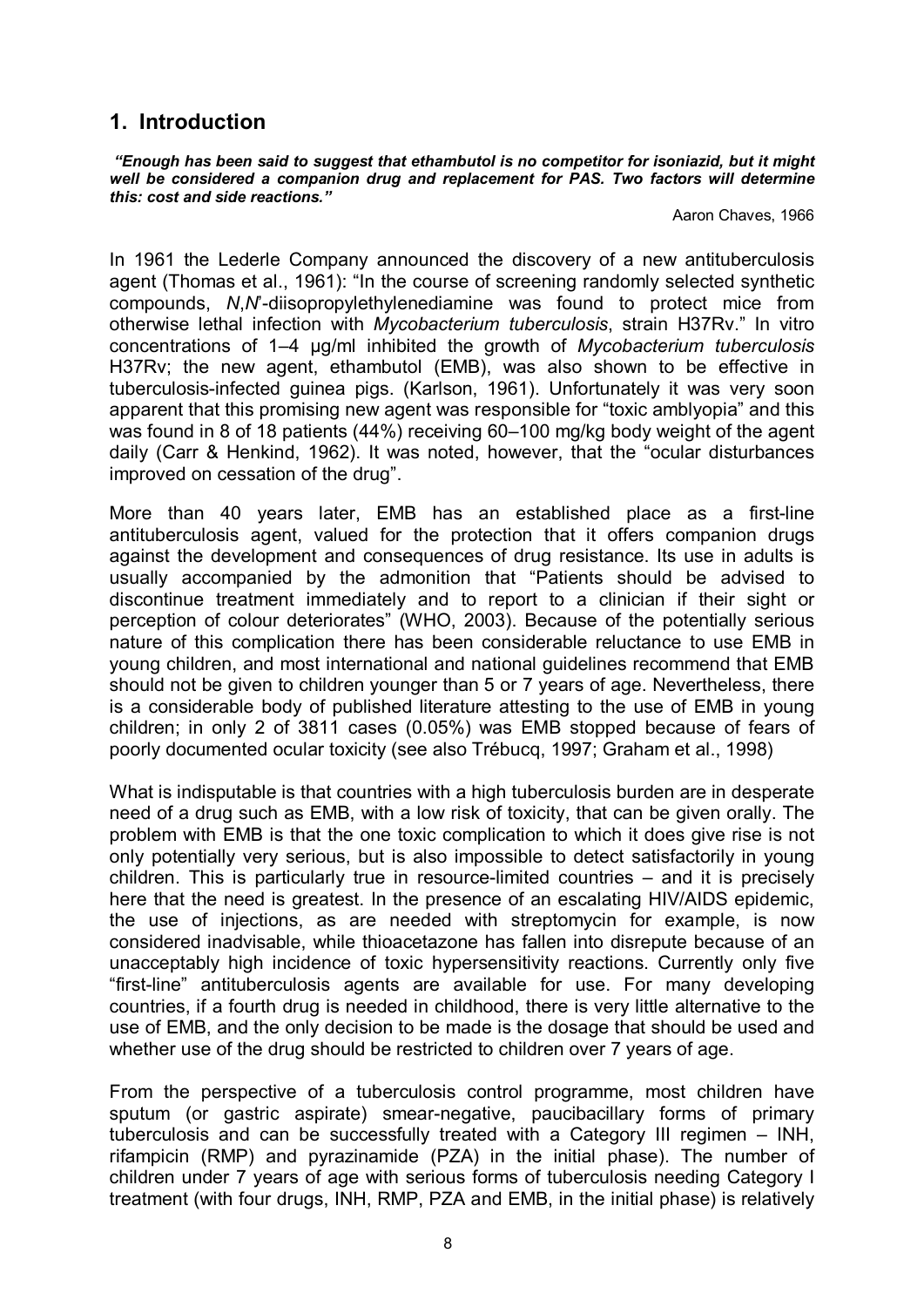small. Consequently, EMB is reserved for the minority of children with more extensive disease requiring Category I treatment and for children with drug-resistant tuberculosis, for whom the risks attached to the use of EMB can be better justified. However, a number of problems have been identified with regard to reliance upon RMP in the continuation phase in developing countries; these include the extra expense, the necessity of supervising treatment and the risk that the drug might be sold on the "black market" (Graham et al., 1998).

In addition to problems related to ocular toxicity, current recommendations by WHO and other bodies for the dose of EMB in children are not uniform and vary from a maximum dose of 15 mg/kg body weight daily (without a range) to daily doses of 15– 20 mg/kg and of 20 mg/kg with a range of 15–25 mg/kg.

This document reviews the published evidence relating to the dosage, toxicity and pharmacokinetics of EMB in children and adults and makes recommendations for the daily dosage of EMB to be used in childhood and for an intermittent dose.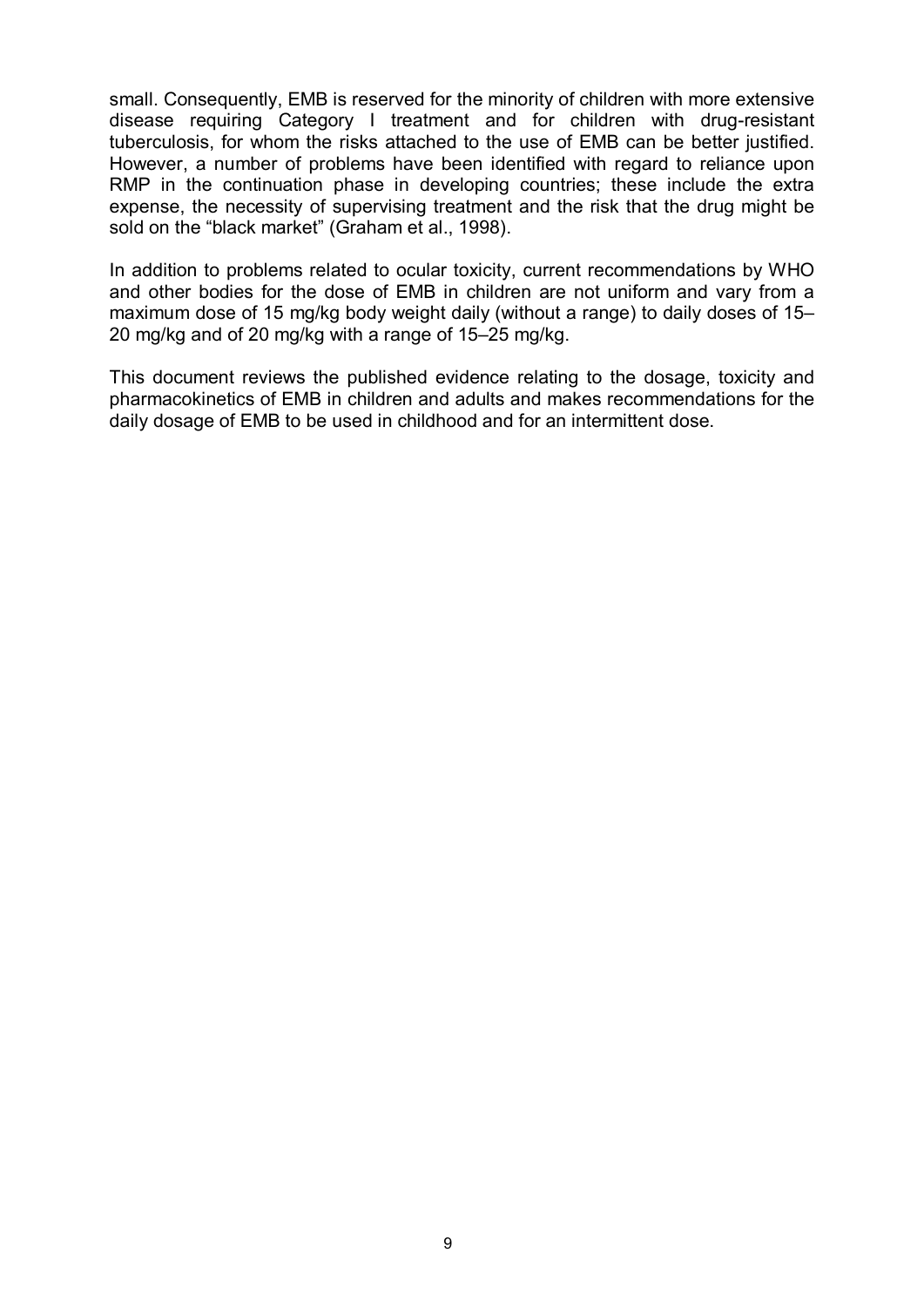## **2. Methods**

The key words ethambutol, childhood, tuberculosis, pharmacokinetics, bioavailability and toxicity were used in literature searches using Medline. In addition, extensive crossreferences were sought from original papers, books and conference proceedings dating from 1961. When English summaries were available, data were also drawn from papers in languages other than English. The fragmentary data relating to children in some "adult" papers (e.g. Pilheu, 1970) often failed to provide useful information because the children's ages were not specified or the results were insufficiently documented. Many early articles did not attempt a statistical interpretation of results, leaving readers to draw their own conclusions. More often than not, authors were satisfied with recording "reversal of infectiousness".

In reviewing data relating to efficacy, particular attention was paid to the period before about 1970. It was during this period that EMB was often given either alone to drug-resistant patients or in combination with relatively weak drugs; it was therefore easier to discern a dose-related effect of EMB in these early reports than in later studies when very effective agents, especially RMP and PZA were introduced.

Separate sections are devoted to the efficacy of EMB in adults, toxicity of the drug in adults, efficacy and toxicity in childhood, and pharmacokinetics in adults and children; a further section reviews published recommendations on the use of EMB in children. For each of these sections, a corresponding annex summarizes the main points of each of the papers reviewed as they reflect on some facet of EMB; however, not all of the documents reviewed are referred to in the main body of the review. The annexes list the papers chronologically, while reference lists are organized alphabetically by author.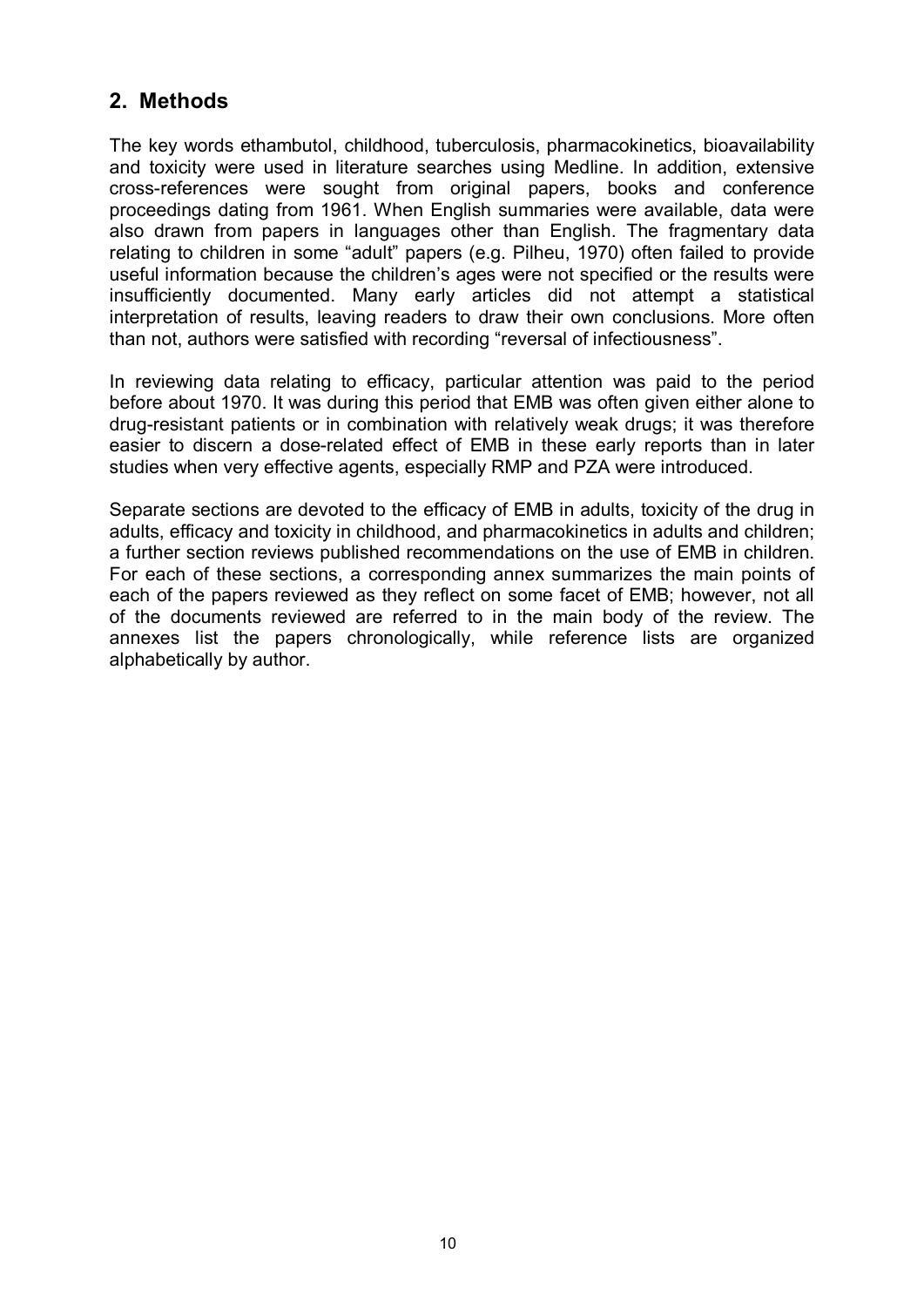## **3. Results**

#### **3.1 Efficacy of ethambutol in adults**

The value of the new drug was soon demonstrated in clinical trials inpatients with chronic drug-resistant tuberculosis and in new "initial" cases. patients. EMB was used with success In chronic drug-resistant disease, both as a sole agent in otherwise therapeutically destitute patients, and with available second-line agents. Early studies used very high doses of EMB, for example 50 mg/kg daily (Kass, 1965) or, later, 25 mg/kg throughout – subsequently reducing further, to 25 mg/kg for the first 2 months and 15 mg/kg daily thereafter (Bobrowitz & Gokulanathan, 1965). With this latter adaptation it was hoped to avoid the problem of ocular toxicity while maintaining clinical efficacy. Experience has shown, however, that no clinically effective dose is totally free from the danger of ocular toxicity.

At the closing of a large international conference to discuss the use of EMB, Dr Aaron Chaves, Director of Tuberculosis Clinics for the Department of Health of the City of New York stated, "Enough has been said to suggest that ethambutol is no competitor for isoniazid, but it might well be considered a companion drug and replacement for PAS. Two factors will determine this: cost and side reactions." (Anon., 1966). Subsequent events have borne out Dr Chaves's words: in the doses necessitated by the occurrence of optic neuritis, EMB has come to be seen as a bacteriostatic agent, whose main function in modern regimens is protect companion drugs against resistance, particularly in the face of INH resistance. How well it fulfils this role at the doses currently recommended is a moot point.

In a variety of different liquid and solid media, the minimum inhibitory concentration (MIC) of EMB varies from 0.5 μg/ml to 2.0 μg/ml (Otten, 1988); in 7H12 BACTEC broth MIC varies from 0.95 to 3.8 μg/ml, and on 7H10 agar from 1.9 to 7.5 μg/ml (Suo et al., 1988). During in vitro experiments, EMB was less bactericidal than INH, RMP and streptomycin (SM) (Dickinson, Aber & Mitchison, 1977) and did not appear to influence the bactericidal activity of either INH or RMP when given with either of those drugs alone or with a combination (INH+RMP+EMB). However, as in clinical studies, it must be conceded that very much better in vitro bactericidal activity could be demonstrated at higher concentrations (10 µg/ml) and with longer exposure (Gangadharam et al., 1990)

During in vivo experiments with guinea-pigs, EMB alone failed to prevent disease progression and, again, did not appear to influence the bactericidal activity of INH or RMP (Dickinson & Mitchison, 1976). It was concluded that EMB was unlikely to contribute to the sterilization of tuberculosis lesions but might assist in the prevention of drug resistance. Clinical experience has tended to confirm these experimental findings.

In other in vitro experiments, the bactericidal activity of EMB, unlike that of RMP or INH, was the same at any concentration between 1.25 µg/ml and 5 µg/ml (Jenne & Beggs, 1973). Similar findings were reported by Kuck, Peets & Forbes (1963) and Hobby & Lenert (1972). The *duration* of exposure was considered to be more important at the relevant concentrations than the actual concentration. Should these findings be applicable in the clinical situation, it would provide some backing for the reliance on the lower doses of EMB currently in use.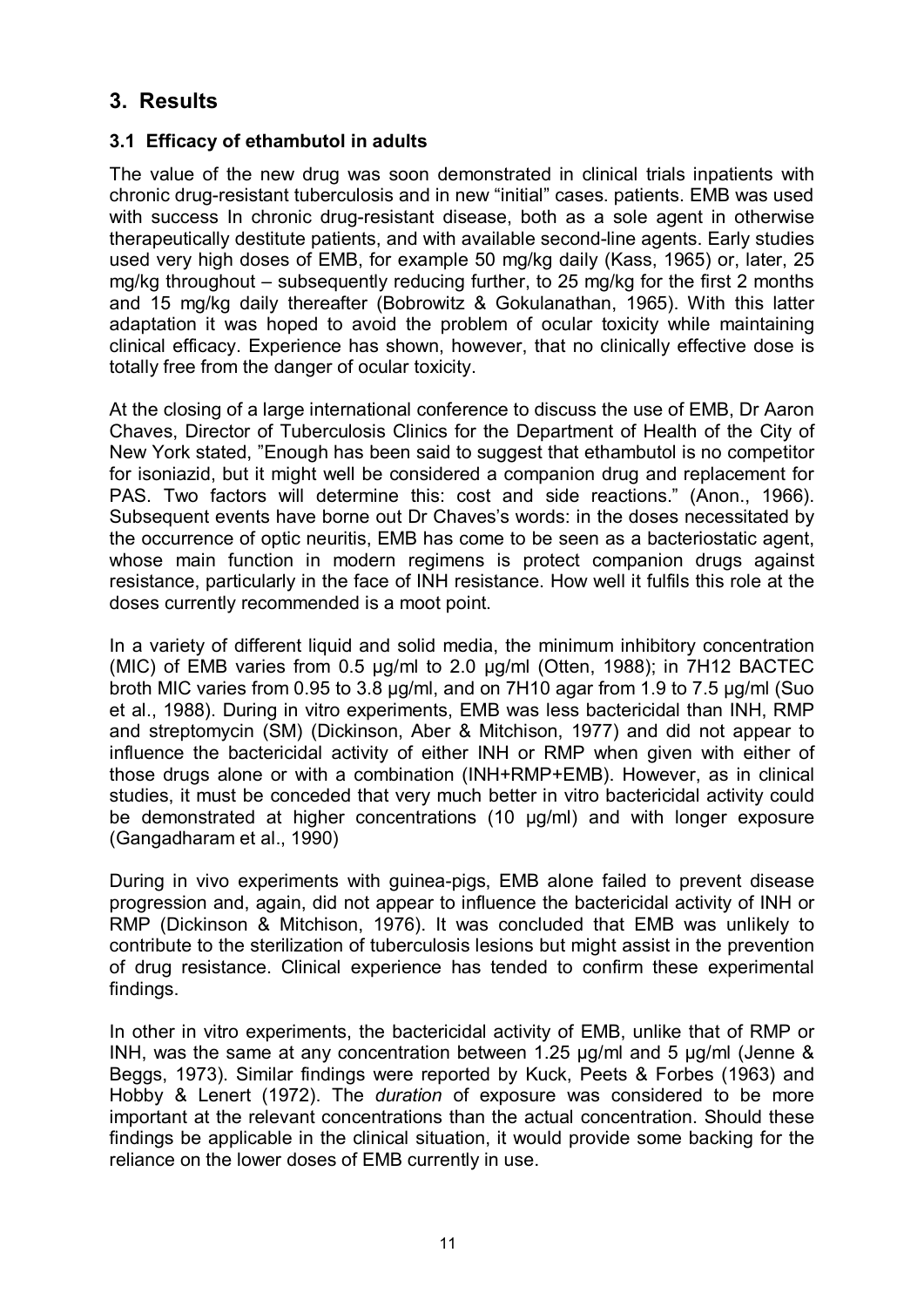The clearest picture of the potential value of EMB in the treatment of pulmonary tuberculosis is perhaps provided by early clinical studies during which the drug was used either alone or in the company of other relatively weak drugs. Thus, when EMB was given alone to otherwise therapeutically destitute patents with drug-resistant tuberculosis, culture conversion was achieved in 36–50% of individuals (Bobrowitz & Gokulanathan, 1965; Donomae & Yamamoto, 1966; Pyle et al., 1966; Gyselen et al., 1968; Tai & Chen, 1968). Failure was often accompanied by the emergence of EMB resistance, so confirming the antituberculosis activity of the drug. The study by Gyselen et al. (1968) provided the best view of future developments when "reversal of infectiousness" was achieved in 36% of patients receiving EMB alone, 58% of those receiving EMB together with another previously unused drug, but in 83% of those given EMB and the then new agent RMP.

Several early studies provide some evidence of a dose–effect relationship in reversal of infectiousness; examples include Donomae & Yamamoto (1966) (EMB 25 mg/kg compared with 12.5 mg/kg), Bobrowitz & Robins (1967) (25 mg/kg and then 15 mg/kg compared with 15 mg/kg throughout), and Doster et al. (1973) (15 mg/kg compared with 6 mg/kg). The efficacy of the doses used in these early studies is summarized in Table 1. A paper by Murray (1967) that included data from a study previously published by Ferebee et al. (1966) and subsequently published by Doster et al. (1973) provided evidence of a dose effect, with EMB (in combination with isoniazid) being more effective at 15 mg/kg than at 6 mg/kg.

Later drug trials concentrated increasingly upon the all-important aspect of sterilization of lesions reflected in the relapse rate and the ability of particular agents to support other agents in the regimen by preventing the development of drug resistance or the expansion of existing resistance.

In an assessment of the value of different agents in preventing the emergence of resistance in companion drugs, resistance to INH emerged in 4% of cases when EMB was combined with INH and resistance to RMP in 18% of cases when EMB was combined with RMP (summarized in Mitchison, 1984). EMB is thus considered to have only a moderate ability to protect companion drugs from resistance (Mitchison, 1985). In the presence of INH or SM resistance, EMB has in some studies appeared to contribute to a favourable outcome. Thus, in an evaluation of 6-month and 8-month regimens during which PZA could be compared with EMB, it was evident that the patients in the EMB series had a considerably higher relapse rate after either 6 or 8 months of treatment (Hong Kong Chest Service/ British Medical Research Council, 1979). However, among patients who had strains initially resistant to INH or SM, those receiving EMB had a more favourable response at the end of chemotherapy than those given the other regimens. These results were confirmed in other studies (Hong Kong Chest Service/British Medical Research Council, 1982). It should be noted that, in these studies, the EMB dose was 25 mg/kg during the intensive daily phase and 45 mg/kg during the intermittent continuation phase. The EMB dosages now used in adults  $-15$  and 30 mg/kg  $-$  are, respectively, 60% and 67% of the earlier doses.

In studies involving EMB at a dose of 25 mg/kg body weight, the early bactericidal activity (EBA) of the drug was substantial at 0.246, compared with 0.187 for RMP (Jindani et al., 1980). A later study (Botha et al., 1996) reported a similar EBA (0.245), also at a dose of 25 mg/kg. Since EBA reflects an agent's ability to kill the metabolically active bacilli in the walls of cavities, it might also reflect its capacity for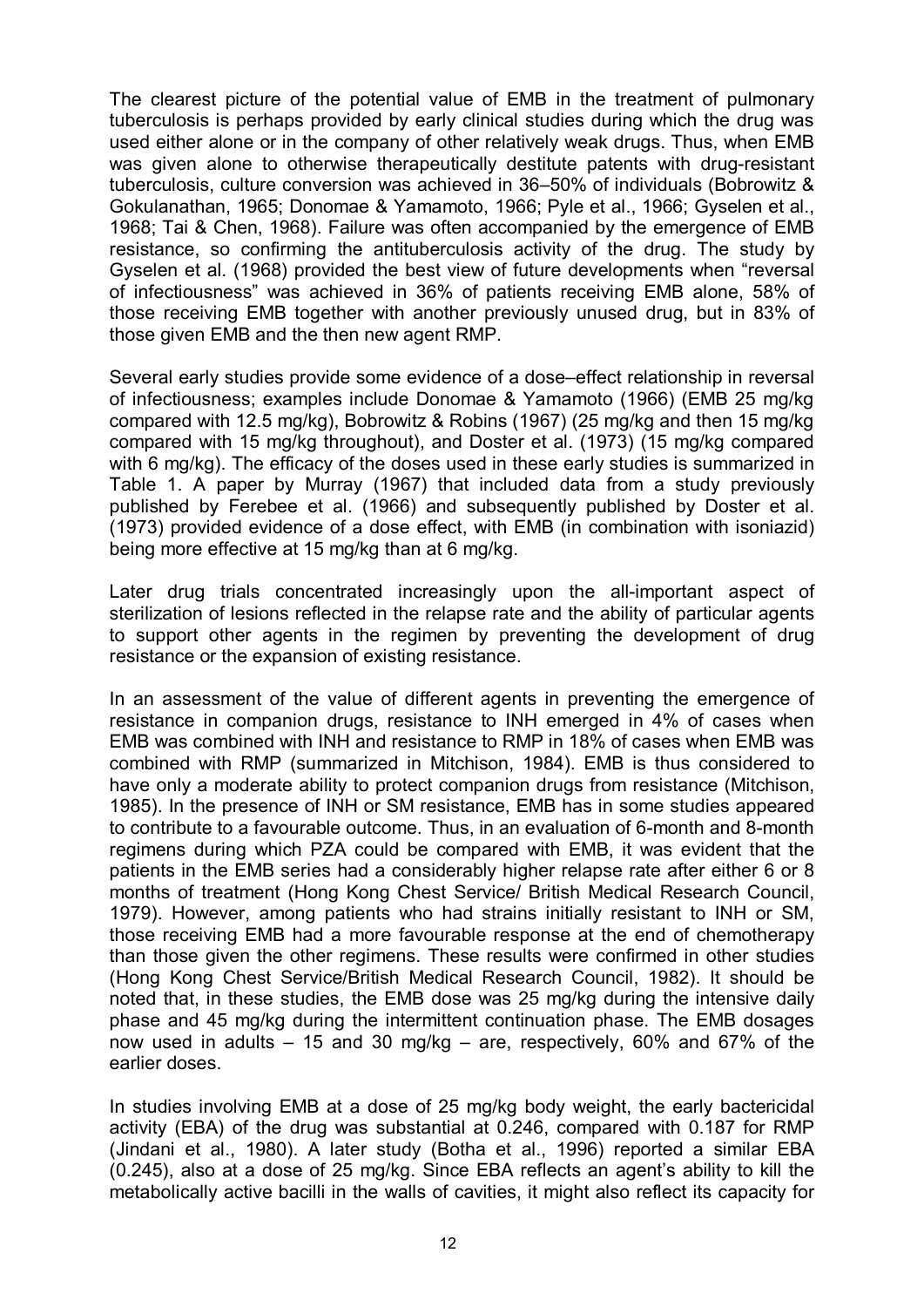protecting companion drugs against resistance. In this respect, it should be noted that the EBA of EMB given at 15 mg/kg was found to be considerably lower (0.05), and this dose-related decline in activity, although seen in only a small number of patients (3), is cause for concern (Jindani et al., 1980).

In a recent evaluation of an EMB-containing regimen, EMB was used at daily doses of between 15 and 20 mg/kg body weight in most patients (Jindani, Nunn & Enarson, 2004). After a similar intensive phase of INH, RMP, PZA and EMB, patients received INH+RMP for 4 months or EMB+INH for 6 months. Disappointingly, although relapse occurred in only 1 (4%) of 23 patients who were resistant to INH at the start of therapy and who received INH+RMP in the continuation phase, 11(31%) of the 35 given EMB+INH in the continuation phase relapsed, confirming again the poor sterilizing action of EMB and its failure to protect the regimen from the consequences of INH resistance. It is not clear from the paper whether the use of EMB protected patients with INH resistance from the development of further resistance.

The evidence available from clinical trials in adults thus confirms that, at the dosages necessitated by the unacceptable levels of toxicity at higher dosages, EMB is at best bacteriostatic and, unless given for a longer period than is manageable in most tuberculosis control programmes has a limited influence upon the outcome in adult pulmonary tuberculosis.

## **3.2 Toxicity of ethambutol in adults**

*"It is necessary still to emphasize that the administration of potent drugs involves a 'calculated risk' where the presumptive benefit is balanced against the possibility of toxic effects and idiosyncrasies: but to calculate wisely it is necessary to know, as accurately as possible, what the risk may be in kind, degree and frequency; and the special condition which may increase or decrease the chance of injury…Full information will serve to protect in both ways: against the unjustified fear as well as against the risk of rashness."*

T. Solman, 1953 $^1$ 

Several groups active during the early clinical assessment of EMB commented upon the difficulties encountered in assessing the development of ocular toxicity due to EMB (Ferebee, Doster & Murray, 1966; Bobrowitz & Robins, 1967; Doster et al., 1973). Even among patients who were not receiving EMB, changes in visual acuity were quite commonly documented, and in several clinical trials where the clinicians were blinded to the allocation of patients, ocular "toxicity" was recorded among the control groups. The possibility of toxicity would be sufficient to prompt careful clinicians to stop the drug; Ferebee, Doster & Murray (1966) referred to this as a "psychological" hazard.

Early studies of the use of EMB tended to be fairly precise in describing how toxicity was assessed; by contrast, some later studies either make no specific mention of ocular toxicity and its assessment, or carried out formal assessment only if patients presented with complaints of visual disturbances. Nevertheless, there is no doubt that the ocular toxicity of EMB is dose-related and that, although incidence declines as the dose declines, ocular toxicity has been encountered at all EMB doses in clinical use. There are case reports of confirmed cases of ocular toxicity occurring at an EMB dose of 15 mg/kg: the data (but not the case reports) are summarized in Table 2.

 $<sup>1</sup>$  Quoted in: Kass I (1965). Chemotherapy regimens used in retreatment of pulmonary tuberculosis.</sup> Part II. Observations on the efficacy of combinations of kanamycin, ethionamide and either cycloserine or pyrazinamide. *Tubercle*, 46:151–165.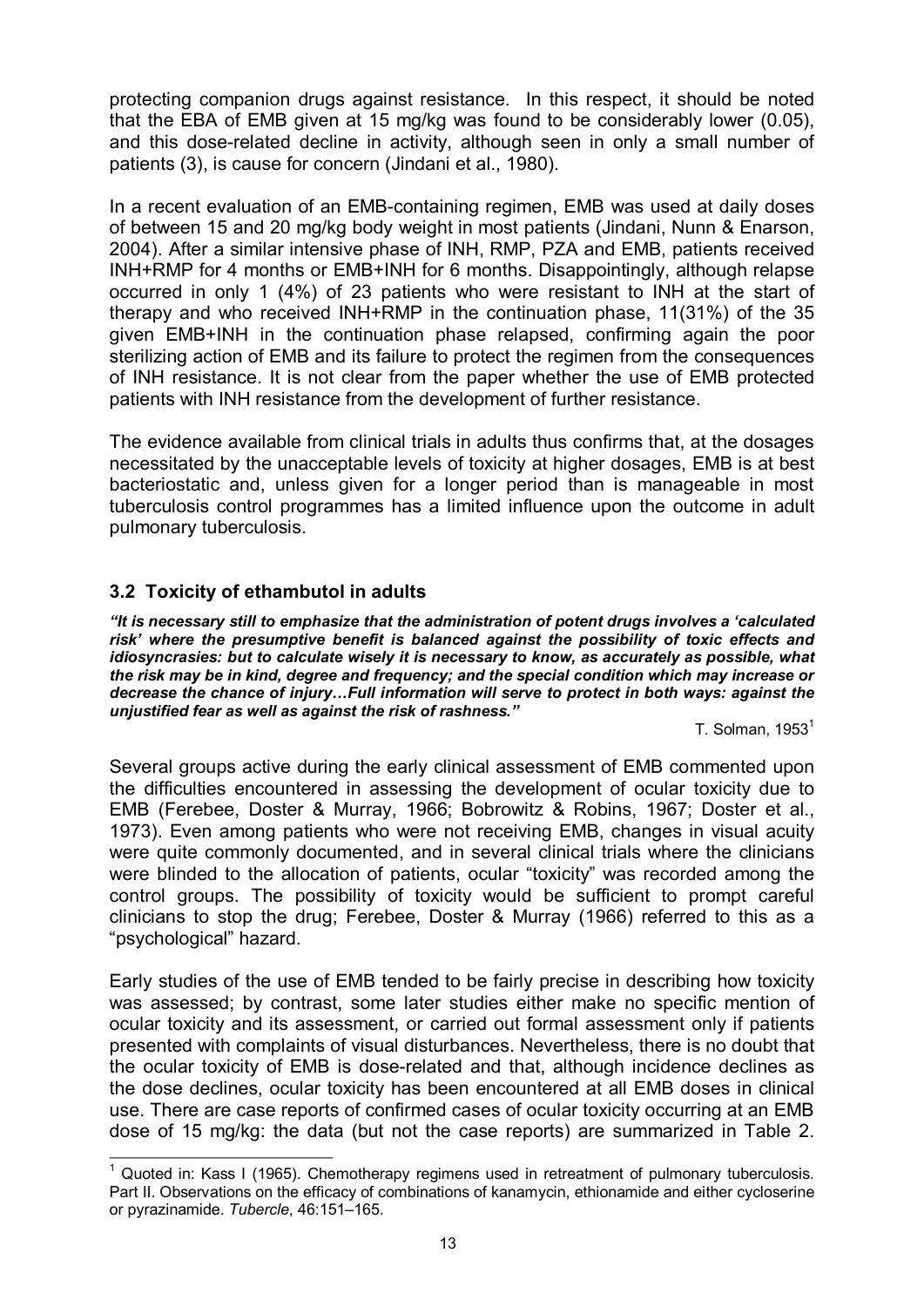Figure 1 illustrates the percentage of cases developing ocular toxicity in relation to EMB dose.

Disturbingly, more refined ophthalmological testing – by ophthalmologists – of patients receiving EMB has revealed more frequent abnormalities than is the case following a more superficial clinical evaluation (Yiannikas, Walsh & McLeod, 1983; Polak, Leys & van Lith, 1985; Joubert et al., 1986; Salmon, Carmichael & Welsh, 1987; De Palma et al., 1989). The importance of these abnormalities is uncertain, as is the potential for zinc deficiency to precipitate ocular toxicity in patients receiving EMB. At least one study found a considerably higher incidence of ocular toxicity among patients with low zinc concentrations (De Palma et al., 1989). In another study, Campbell & Elmes (1975) found no difference in the serum concentrations of copper or zinc after 2 months of treatment with EMB at 25 mg/kg. Children with tuberculosis, particularly those with HIV/AIDS, are very likely to be zinc-deficient (Ferguson at al., 1992; Roy, Kumar & Prasad, 1998).

## **3.3 Efficacy and toxicity of ethambutol in children**

EMB has been used to treat tuberculosis almost in children as long as it has been used in adults. Its use has generally, but not always, been confined to children over 3 years of age, because of concern about the risk of ocular toxicity and the difficulty of assessing ocular function in young children. There are few, if any, totally satisfactory studies comparing the efficacy of EMB in children with that of other drugs. Many early papers record the absence of overt toxicity and express satisfaction about the availability of a drug to replace PAS, which was associated with considerable gastrointestinal discomfort and consequent patient resistance to its use.

In many studies of childhood tuberculosis, broad, subjective criteria, such as weight gain and general well-being, have been used to assess the success of a regimen  $$ unlike adult studies, where sputum culture negativity can be used as an indisputable criterion of treatment success. Chest radiograph clearing has often been compared between regimens but, again, *statistical* comparisons are rare. Many cases of disease in childhood are also paucibacillary and a significant proportion of these would recover without any active treatment, especially in children aged 5–10 years. It is thus difficult to assess precisely the success of using EMB in children: reliance must be place on the evidence provided by adult studies to indicate the likely efficacy of EMB in children.

Convincing cases of EMB-induced ocular toxicity have not been reported in children (see Trébucq, 1997; Graham et al., 1998), although in two children EMB has been stopped as result of poorly documented eye problems (Mankodi et al., 1970; Medical Research Council Tuberculosis and Chest Diseases Unit, 1989). Several studies that carefully evaluated significant numbers of children receiving EMB at doses from 15 to 30 mg/kg body weight using sophisticated laboratory and clinical techniques have produced negative results (Chavarria et al., 1970; Scheffler, 1971; Nagy et al., 1980; Junnanond, Chotibut & Lawtiantong, 1983; Seth et al., 1991). In addition, Schmid (1981) mentions – almost in passing – the fact that he has treated 2634 children with EMB without any evidence of toxic ocular damage. Little credence can be given to cases of ocular toxicity reported in association with tuberculous meningitis, as the disease itself will frequently be responsible for the pathology described (Prachakvej & Subharngkahen, 1979; Ramachandran et al., 1986). Finally, as indicated elsewhere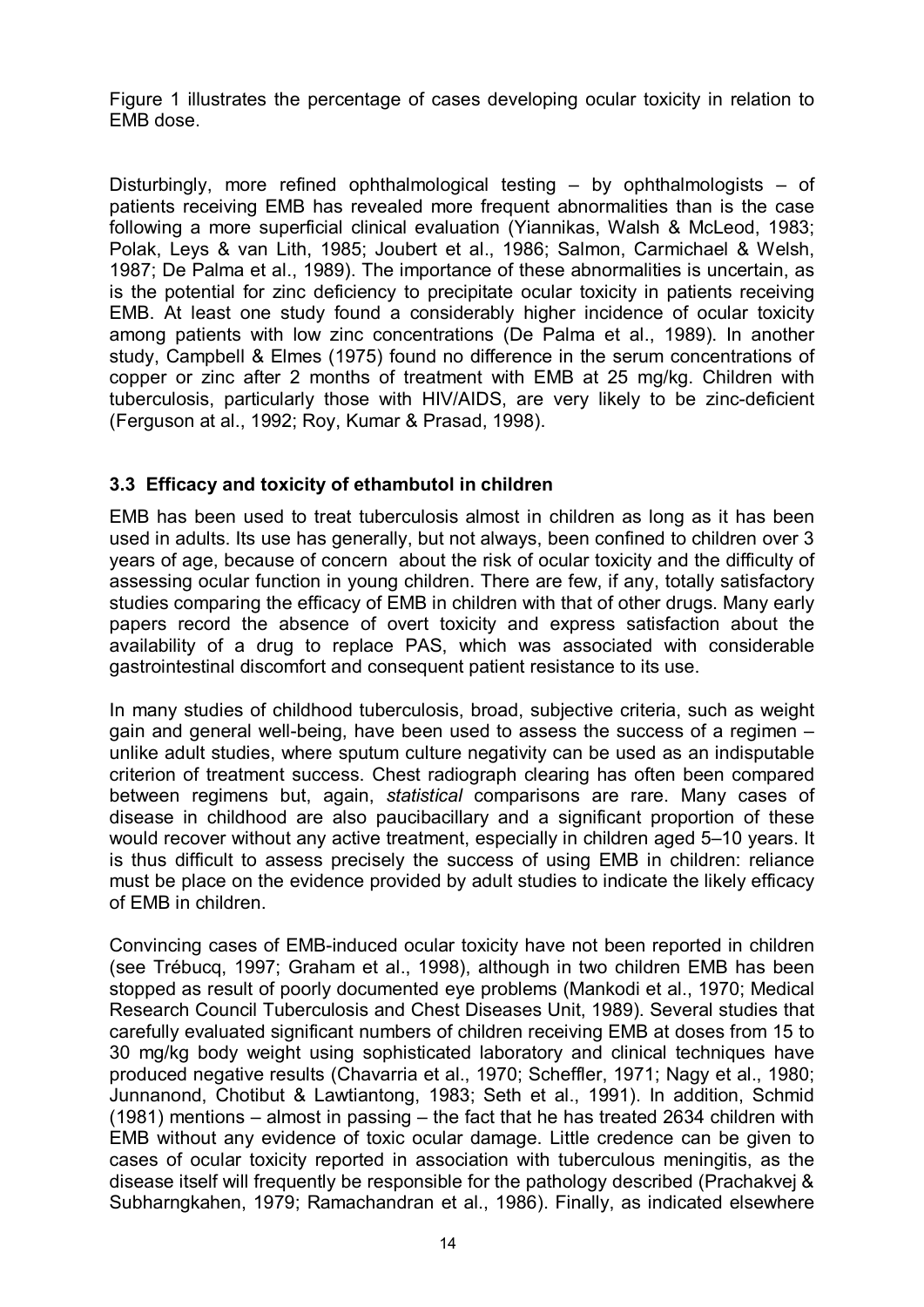in this document, it is possible that toxicity has not been encountered in children because of insufficient exposure to the drug  $-$  the serum EMB concentrations reached in children at the doses used are considerably lower than those reached in adults.

Experience with the use of EMB in children is summarized in Table 3. The papers listed in the table document a total of 3811 children who received EMB, only two of whom developed possible ocular toxicity.

#### **3.4 Pharmacokinetics of ethambutol in adults and children**

*"The true maximum dose is the highest dose that a patient can tolerate, hopefully while achieving the desired therapeutic response."*

Charles A. Peloquin (1998)

In early clinical pharmacology studies, serum concentrations of EMB were maximal "at about 2 hours" after dosing, and peak concentrations following daily doses of 50 and 25 mg/kg body weight were 10 and 5 µg/ml respectively. Serum concentrations were proportional to dose, less than 10% of the administered dose was present in the serum after 24 hours, and there was no evidence in the serum of accumulation of the drug over more than 3 months. Within 6 hours, 28% of an oral dose was excreted in the urine (Place & Thomas, 1963). Following a dose of 17 mg/kg, 2-hour serum level was 2  $\mu$ g/ml. A daily peak of 5  $\mu$ g/ml was shown to be highly effective in mice (Thomas, 1961) and monkeys (Schmidt, 1966). It was also noted that the response in monkevs was "dose-related over daily intakes of 12.5 to 100 mg/kg" and that, when EMB was given in combination with isoniazid, "serum levels of 0.6 to 2.0 µg of ethambutol per ml were associated with optimal benefits" (Schmidt, 1966).

Subsequent more sophisticated pharmacokinetic studies have tended to confirm these initial observations (Lee et al., 1977; Lee et al 1980; Peloquin et al., 1999; Zhu et al., 2004). According to these studies, most of the drug (approximately 80%) is excreted unchanged in the urine, the  $T_{\text{max}}$  tends to be somewhat delayed (between 2) and 4 hours) compared with that for other drugs, and C<sub>max</sub> is lower following a meal than in fasting conditions (4.5 µg/ml compared with 3.8 µg/ml after 25 mg/kg EMB).

With the notable exception of the central nervous system, the tissue distribution of EMB is good; in several studies, tissue concentrations higher than serum or plasma levels have been found in both patients (Elliott et al., 1995) and experimental animals (Kelly, Kaleita & Eisner, 1981; Liss, Letourneau & Schepis, 1981). By contrast, two studies found that the concentration of EMB in abscess pus was considerably lower than in accompanying serum (Tuli, Kumar & Sen, 1977; Kumar, 1992).

There have been few studies of the pharmacokinetics of EMB in children and none in HIV-infected children. Serum concentrations in children receiving EMB doses varying from 15 to 35 mg/kg have been determined by Hussels & Otto (1971), Hussels, Kroening & Magdorf (1973), Benkert et al. (1974) and Zhu et al. (2004). All of these groups found that serum concentrations in children were lower than those in adults following similar doses (mg/kg) of EMB. Furthermore, Hussels and colleagues (Hussels & Otto, 1971; Hussels, Kroening & Magdorf, 1973) also found lower serum concentrations in younger children than in older children. Commenting on this, Schmid (1981) stated that it was his practice and that of his colleagues to use EMB in children at a dosage of 20 mg/kg, increasing this by 5 mg/kg for children under 5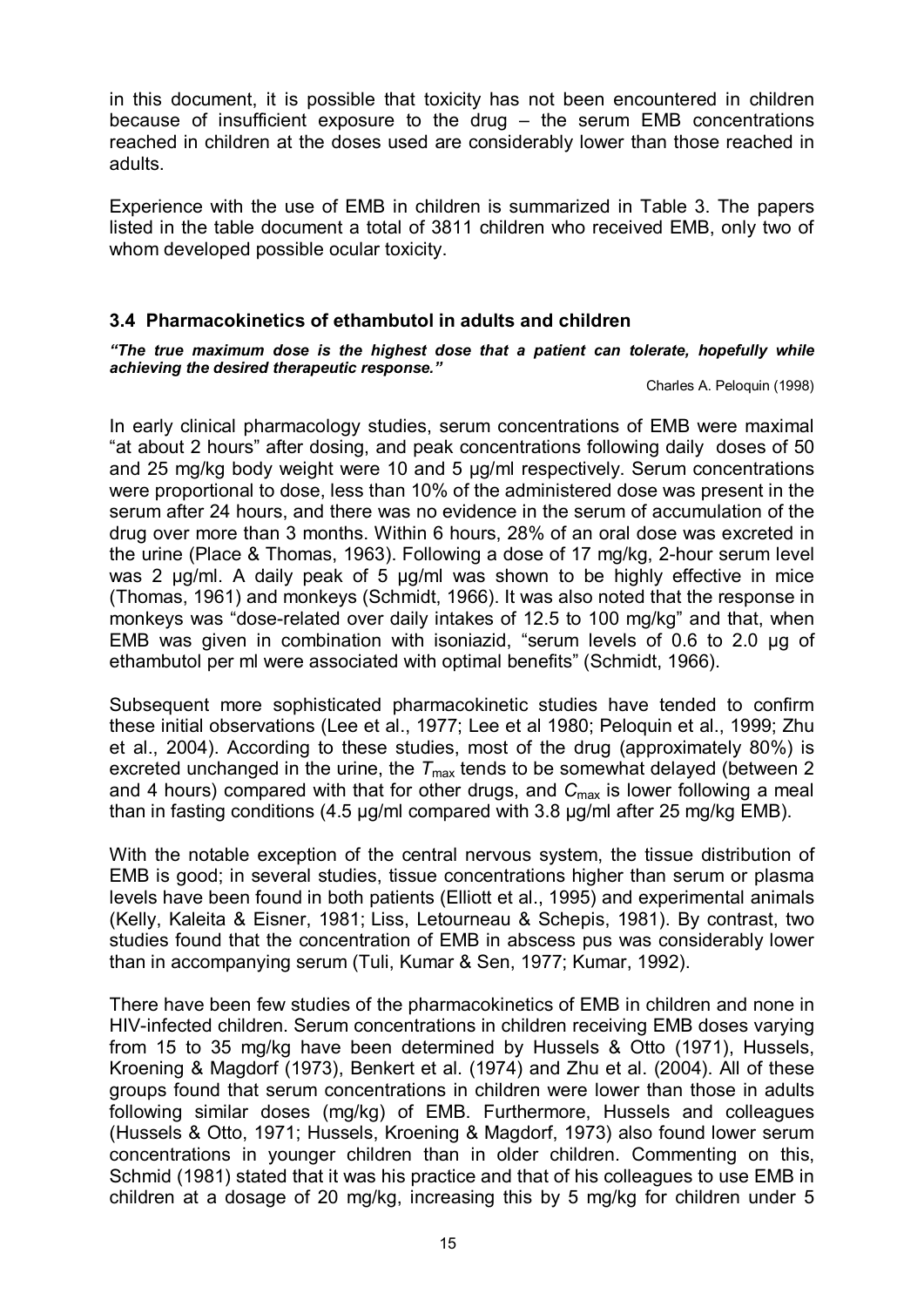years and reducing it by 5 mg/kg for those aged over 11 years. Taking into account the serum concentrations of EMB that they had documented, they would avoid toxicity by this means but achieve effective therapeutic concentrations (defined as >2 μg/ml) in the majority of children. Schmid stated that 2634 children had been treated with this regimen but that regular evaluation of the eyes has yielded no evidence of toxic damage ("toxischen Schädigungen").

Published maximum serum concentrations of EMB in adults and children determined by a variety of methods are set out in Tables 4 and 5 respectively, and the difference in the maximum concentrations in children and adults is illustrated in Figure 2. The serum concentrations reached in adults and children given similar doses of EMB are clearly different: for adults,  $y = 0.1602*$  dose, and for children,  $y = 0.0906*$  dose. The standard errors of the slope coefficients are, respectively, 0.005833 and 0.009080. This suggests that achievement serum concentrations equivalent to those reached in an adult given 15 mg/kg EMB might require a child's being given a dose of 25 mg/kg or higher.

Several factors that influence pharmacokinetics are subject to age-related variations – and these should be borne in mind in considering the above results. They include the ratio of extracellular to intracellular and total body water, biotransformation and elimination. The ratio of extracellular to intracellular and total body water falls throughout childhood, but most rapidly during the first 3 months of life. The liver is the most important organ for biotransformation and the ratio of liver volume to unit body weight declines throughout childhood and is twice as great at 1 year of age as at 14 years. Values for glomerular excretion increase fairly rapidly following birth and reach adult values between 2.5 and 5 months (Rylance et al., 1987; McCarver, 2004). The percentage of EMB excreted unchanged has been variously reported as 40–80% (Place et al., 1966) and 54–67% (Lee et al., 1977). It has also been speculated that the considerable variation in reported EMB absorption – and the somewhat delayed absorption – may be due to binding in the gastrointestinal tract (Lee et al., 1977). It is thus of interest that one of the most recent published studies of EMB pharmacokinetics in children found slow and incomplete absorption of EMB (Zhu et al., 2004).

## **3.5 Published recommendations for the use of ethambutol in children**

Published recommendations for the use of EMB in children are summarized in Annex V and Table 6 and reflect those appearing in other contemporary literature. Thus, earlier recommendations advise 25 mg/kg for the first 2 months (or 8 weeks), followed by 15 mg/kg; later recommendations suggest 15 mg/kg throughout. Although the later recommendations reflect a more liberal approach to the use of EMB in vounger children, this tends to be balanced by the use of "hedging" statements such as "…particular caution may be warranted" (Rieder 2002).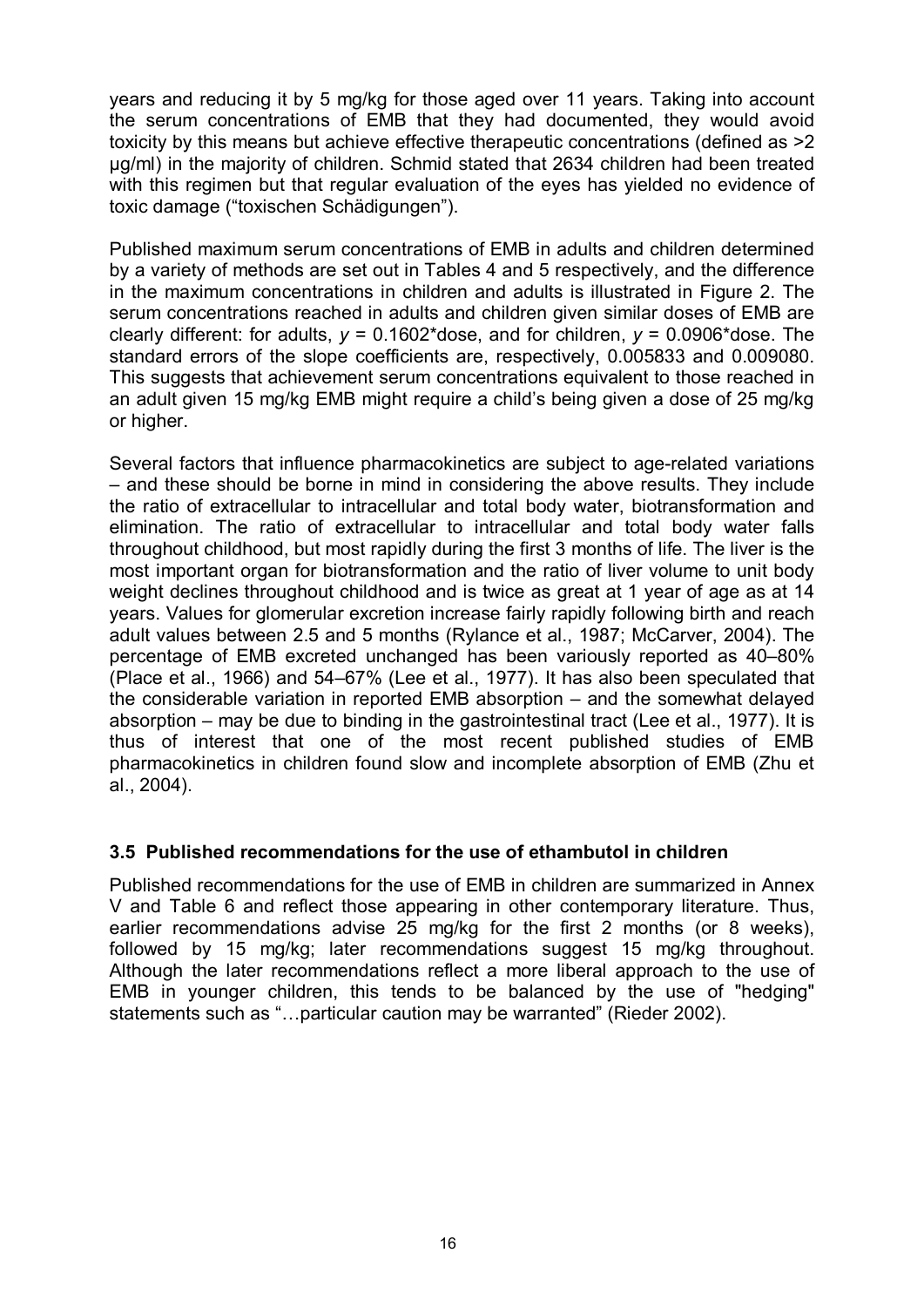## **4. Conclusions**

The published evidence indicates that the peak serum EMB concentrations achieved in children are significantly lower than those reached in adults receiving a similar dose (on a body weight basis) of EMB. Data also indicate that both the efficacy and the toxicity of EMB in adults are dose-related. At a daily dose of 15–20 mg/kg body weight in adults, EMB can be considered no more than bacteriostatic and will provide a measure of protection against the development of resistance to companion drugs and against the further expansion of existing resistance. Ocular toxicity can still occur in adults at a daily EMB dose of 15–20 mg/kg, but it is relatively rare and will usually occur only after several months of treatment. In a minority of cases, however, ocular toxicity can occur earlier in treatment.

All this evidence may unfortunately suggest that the reason that ocular toxicity has not been documented in children may be simply that children have not been given sufficiently high doses for EMB to be as clinically effective as it is in adults. Conversely, it may also imply that the currently recommended doses of EMB are unlikely to carry a serious risk of ocular toxicity to children and can probably be recommended for use in children of all ages. The proposal of Schmid (1981) – to use a dose of 20 mg/kg, reduced to 15 mg/kg in children over 11 years and increased to 25 mg/kg in children younger than 5 years – represented a compromise between efficacy and the smallest risk of toxicity. However, this would be a somewhat complicated regimen to use under the conditions of a tuberculosis control programme and considerably more data would be required to substantiate its value than are currently available.

In debating what dose of EMB children should receive several factors need to be taken into account:

- Should children to be exposed to the same serum concentrations of EMB as adults? Is it *necessary* for children to be exposed to the same serum concentrations as adults?
- · If the same serum concentrations of EMB can be achieved in children as in adults (and this might mean a dose of 25–30 mg/kg of EMB in some instances), will children not then be liable to the same incidence of ocular toxicity as adults?
- At present it would appear that children receiving an EMB dose of 15 mg/kg will reach a peak serum concentration of slightly more than 1  $\mu$ g/ml. As the sliding scale necessitated by the use of body weight bands dictates that dosages approach 20 mg/kg, it seems likely that the maximum serum concentration will approach a mean of 2 µg/ml. In the light of certain in vivo and in vitro experimental data, is this perhaps just sufficient to achieve the somewhat limited therapeutic aims for EMB in current regimens, i.e. the protection of companion drugs against resistance and the prevention of further resistance in the presence of existing resistance (especially to INH)?

Clearly, more studies are needed to provide data on the pharmacokinetics of EMB in children. Nevertheless, in view of the number of children, aged from under 1 year to 18 years, who have been treated with EMB at doses varying from 15 to 30 mg/kg/day without overt ocular toxicity (Table 5), this review supports a change to the recommended daily dose, to 20 mg/kg (range 15–25 mg/kg) body weight for children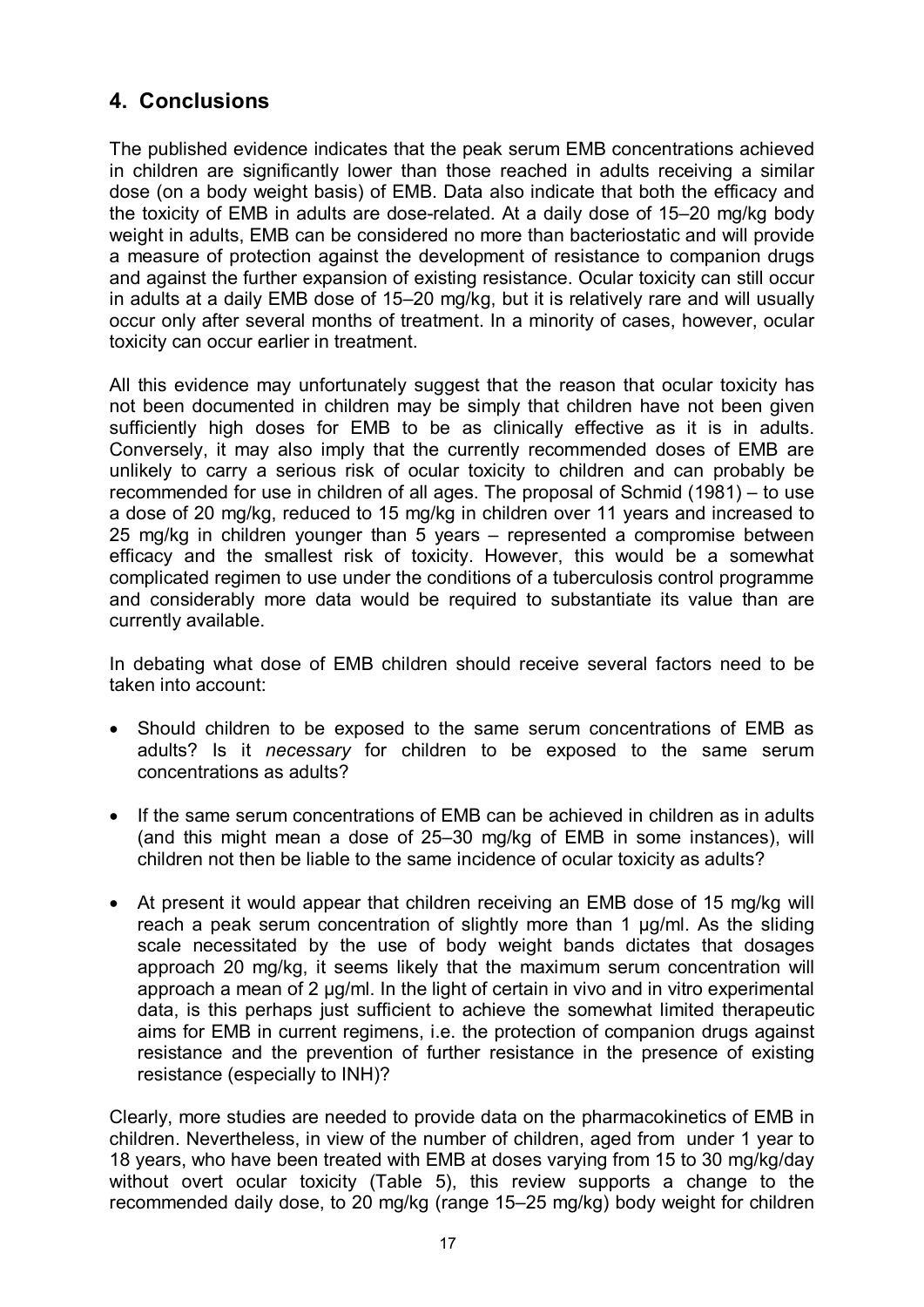of all ages. Increasing the EMB dose beyond this range to compensate for the deficiencies in serum concentrations that have been identified in children might increased the risk of EMB ocular toxicity. For intermittent treatment, recommended doses of 30 mg/kg (range 20–35 mg/kg) three times weekly or 45 mg/kg (range 40– 50 mg/kg) twice weekly are proposed – as currently recommended for adults.

Just as with an adult patient, care should be taken to establish that a child does not suffer from renal disease as this could lead to exposure to unacceptably high serum concentrations of EMB. Should the use of EMB be necessitated by severe drugresistant tuberculosis in a young child, it would also seem prudent, weighing up the relative dangers of toxicity versus efficacy and the danger of drug-resistant tuberculosis, to consider the use of higher daily doses (20–30 mg/kg) for a child of any age.

## **References**

Anon. (1966). The future of ethambutol and capreomycin in the chemotherapy of tuberculosis. *Annals of the New York Academy of Sciences*, 135:1098–1118.

Acquinas M, Citron KM (1972). Rifampicin, ethambutol and capreomycin in pulmonary tuberculosis previously treated with both first and second line drugs: the results of 2 years' chemotherapy. *Tubercle*, 53:153–165.

Benkert K et al. (1974). Tagesprofile und Profilverlaufskontrollen von Ethambutol bei Kindern [Daily check and followup of use of ethambutol in children]. *Medizinische Klinik*, 69:1808–1813.

Bobrowitz ID (1966a). Ethambutol in the retreatment of pulmonary tuberculosis. *Annals of the New York Academy of Sciences*, 135:796–822.

Bobrowitz ID (1966b). Comparison of ethambutol-INH versus INH-PAS in original treatment of pulmonary tuberculosis. *Annals of the New York Academy of Sciences*, 135:921–939.

Bobrowitz ID, Gokulanathan KS (1965). Ethambutol in the retreatment of pulmonary tuberculosis. *Diseases of the Chest*, 48:239–250.

Bobrowitz ID, Robins DE (1967). Ethambutol-isoniazid versus PAS-isoniazid in original treatment of pulmonary tuberculosis. *American Review of Respiratory Disease*, 96:428–438.

Botha FJH et al. (1996). Early bactericidal activity of ethambutol, pyrazinamide and the fixed dose combination of isoniazid, rifampicin and pyrazinamide (Rifater) in patients with pulmonary tuberculosis. *South African Medical Journal*, 86:155–158.

Campbell IA, Elmes PC (1975). Ethambutol and the eye; zinc and copper. *Lancet*, 2: 711.

Carr RE, Henkind P (1962). Ocular manifestations of ethambutol. *Archives of Ophthalmology*, 67:566– 571.

Chavarria AG et al. (1970). Evaluacion clinica del etambutol en 36 niños tuberculosos estudados durante cuatro años [Clinical evaluation of ethambutol in 36 tuberculous children studied for four years]. *Neumologia y Cirugia de Torax (Mexico)*, 31:39–47.

De Palma P et al. (1989). The incidence of optic neuropathy in 84 patients treated with ethambutol. *Metabolic, Pediatric, and Systemic Ophthalmology*, 12:80–82.

Dickinson JM, Mitchison DA (1976). Bactericidal activity in vitro and in the guinea pig of isoniazid, rifampicin and ethambutol. *Tubercle*, 57:251–258.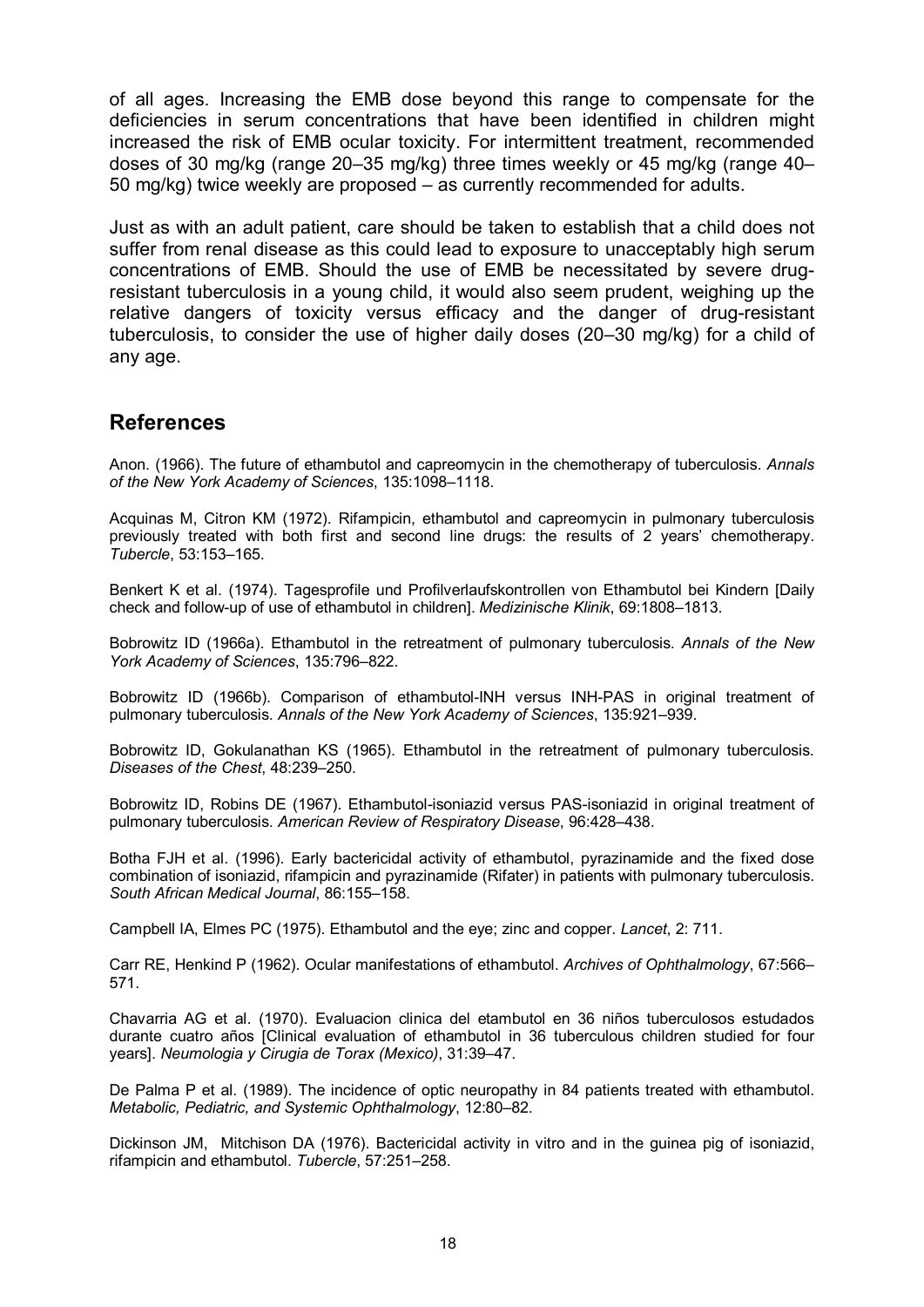Dickinson JM, Aber VR, Mitchison DA (1977). Bactericidal activity of streptomycin, isoniazid, rifampin, ethambutol and pyrazinamide alone and in combination against *Mycobacterium tuberculosis*. *American Review of Respiratory Disease*, 116:627–635.

Donomae I,Yamamoto K (1966). Clinical evaluation of ethambutol in pulmonary tuberculosis. *Annals of the New York Academy of Sciences*, 135:849–881.

Doster B et al. (1973). Ethambutol in the initial treatment of pulmonary tuberculosis. *American Review of Respiratory Disease*, 107:177–190.

Elliott AM et al. (1995). Failure of drug penetration and the acquisition of drug resistance in chronic tuberculous empyema. *Tubercle and Lung Disease*, 76:463–467.

Ferebee SH, Doster BE, Murray FJ (1966). Ethambutol: a substitute for para-aminosalicylic acid in regimens for pulmonary tuberculosis. *Annals of the New York Academy of Sciences*, 135:910–920.

Ferguson EL et al. (1993). Zinc nutriture of preschool children living in two African countries. *Journal of Nutrition*, 123:1487–1496.

Gangadharam PR et al. (1990). The effects of exposure time, drug concentration, and temperature on the activity of ethambutol versus *Mycobacterium tuberculosis*. American Review of Respiratory *Disease*, 141:1478–1482.

Graham SM et al. (1998). Ethambutol in tuberculosis: time to reconsider? *Archives of Disease in Childhood*, 79:274–278.

Gyselen A et al. (1968). Rifampin and ethambutol in the retreatment of advanced pulmonary tuberculosis. *American Review of Respiratory Disease*, 98:933–943.

Hobby Gl, Lenert TF (1972). Observations on the action of rifampin and ethambutol alone and in combination with other antituberculosis drugs. *American Review of Respiratory Disease*, 105:292–295.

Hong Kong Chest Service/ British Medical Research Council (1979). Controlled trial of 6-month and 8month regimens in the treatment of pulmonary tuberculosis: the results up to 24 months. *Tubercle*, 60:201–210.

Hong Kong Chest Service/ British Medical Research Council (1982). Controlled trial of 4 three-times weekly regimens and a daily regimen all given for 6 months for pulmonary tuberculosis: the results up to 24 months. *Tubercle*, 63:89–98.

Hussels H, Otto HS (1971). Ethambutol-Serumkonzentrationen im Kindesalter [Serum ethambutol levels in childhood]. *Pneumonologie*, 145:392–396.

Hussels H, Kroening U, Magdorf K (1973). Ethambutol and rifampicin serum levels in children: second report on combined administration of ethambutol and rifampicin. *Pneumonologie*, 149:31–38.

Jenne JW, Beggs WH (1973). Correlation of in vitro and in vivo kinetics with clinical use of isoniazid, ethambutol and rifampin. *American Review of Respiratory Disease*, 107:1013–1021.

Jindani A, Nunn AJ, Enarson DA (2004). Two 8-month regimens of chemotherapy for treatment of newly diagnosed pulmonary tuberculosis: international multicentre randomized trial. *Lancet*, 364:1244–1451.

Jindani A et al. (1980). The early bactericidal activity of drugs in patients with pulmonary tuberculosis. *American Review of Respiratory Disease*, 121:939–949.

Joubert PH et al. (1986). Subclinical impairment of colour vision in patients receiving ethambutol. *British Journal of Clinical Pharmacology*, 21:213–216.

Junnanond C, Chotibut S, Lawtiantong T (1983). Safety evaluation of ethambutol in children. *Journal of the Medical Association of Thailand*, 66:77–79.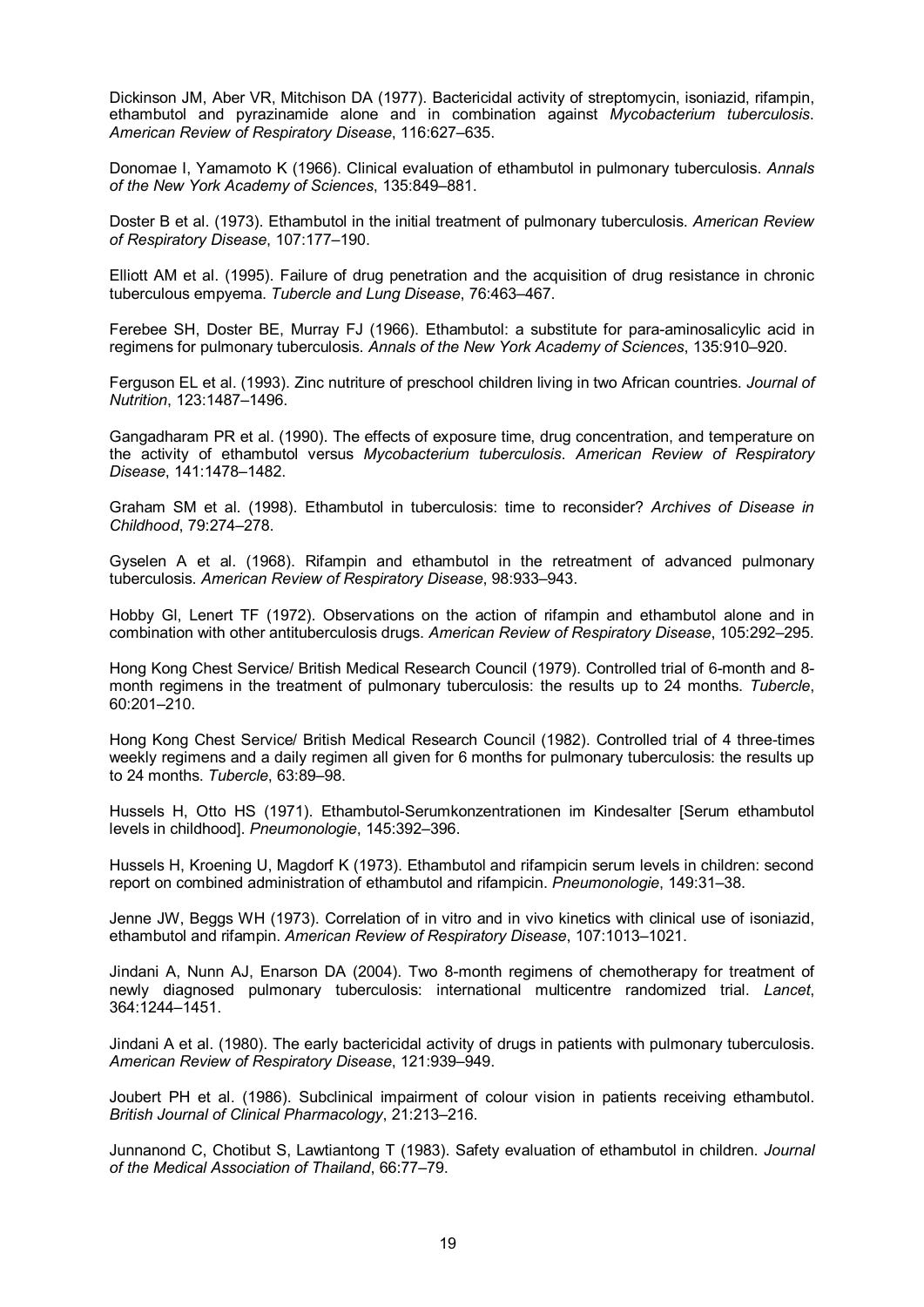Karlson AG (1961). Therapeutic effect of ethambutol (dextro-2,2'-(ethylenediimino)-di-1-butanol) on experimental tuberculosis in guinea pigs. *American Review of Respiratory Disease*, 84:902–904.

Kass I (1965). Chemotherapy regimens used in retreatment of pulmonary tuberculosis. Part II. Observations on the efficacy of combinations of ethambutol, capreomycin and companion drugs, including 44 diisoamyloxythiosemicarbanilide. *Tubercle*, 46:166–177.

Kelly RG, Kaleita E, Eisner HJ (1981). Tissue distribution of ( <sup>14</sup>C)ethambutol in mice. *American Review of Respiratory Disease*, 123:689–690.

Kuck NA, Peets EA, Forbes M (1963). Modes of action of ethambutol on *Mycobacterium tuberculosis*, strain H37Rv. *American Review of Respiratory Disease*, 87:905–906.

Kumar K (1992). The penetration of drugs into the lesions of spinal tuberculosis. *International Orthopaedics*, 16:67–68.

Lee CS et al. (1977) Kinetics of oral ethambutol in the normal subject. *Clinical Pharmacology and Therapeutics*, 22:615–621.

Lee CS et al. (1980). Disposition kinetics of ethambutol in man. *Journal of Pharmacokinetics and Biopharmaceutics*, 8:335–346.

Liss RH, Letourneau RJ, Schepis JP (1981). Distribution of ethambutol in primate tissues and cells. *American Review of Respiratory Disease*, 123:529–532.

Mankodi NA et al. (1970). Ethambutol in unresponsive childhood tuberculosis. *Indian Pediatrics*, 7:202–211.

McCarver G (2004). Applicability of the principles of developmental pharmacology to the study of environmental toxicants. *Pediatrics*, 113:969–972.

Medical Research Council Tuberculosis and Chest Diseases Unit (1989). Management and outcome of chemotherapy for childhood tuberculosis. *Archives of Disease in Childhood*, 64:1004–1012.

Mehta DK, Ryan RSM, Hogerzeil H, eds (2004). *WHO model formulary 2004*. Geneva, World Health Organization.

Mitchison DA (1984). Drug resistance in mycobacteria. *British Medical Bulletin*, 40:84–90.

Mitchison DA (1985). The action of antituberculosis drugs in short-course chemotherapy. Tubercle, 66:219–225.

Murray FJ (1967). US Public Health Service experience with ethambutol. *International Congress of Chemotherapy, Vienna 1967*, 6:33–382.

Nagy A et al. (1980). Studiu privind toxitatea oculară a etambutolui [Study on ocular toxicity of ethambutol]. *Pneumoftizologia*, 29:163–166.

Otten H (1988). Ethambutol (EMB). In: Bartmann K, ed. *Antituberculosis drugs*. Berlin, Springer Verlag:197–204.

Peloquin CA (1998). Serum concentrations of antimycobacterial drugs. *Chest*, 113:1154–1155.

Peloquin CA et al. (1999). Pharmacokinetics of ethambutol under fasting conditions with food and with antacids. *Antimicrobial Agents and Chemotherapy*, 43:568–572.

Pilheu J (1970). Ambulatory treatment of pulmonary tuberculosis with ethambutol-isoniazid. Chest, 58:497–500.

Place VA, Thomas JP (1963). Clinical pharmacology of ethambutol. *American Review of Respiratory Disease*, 87:901–904.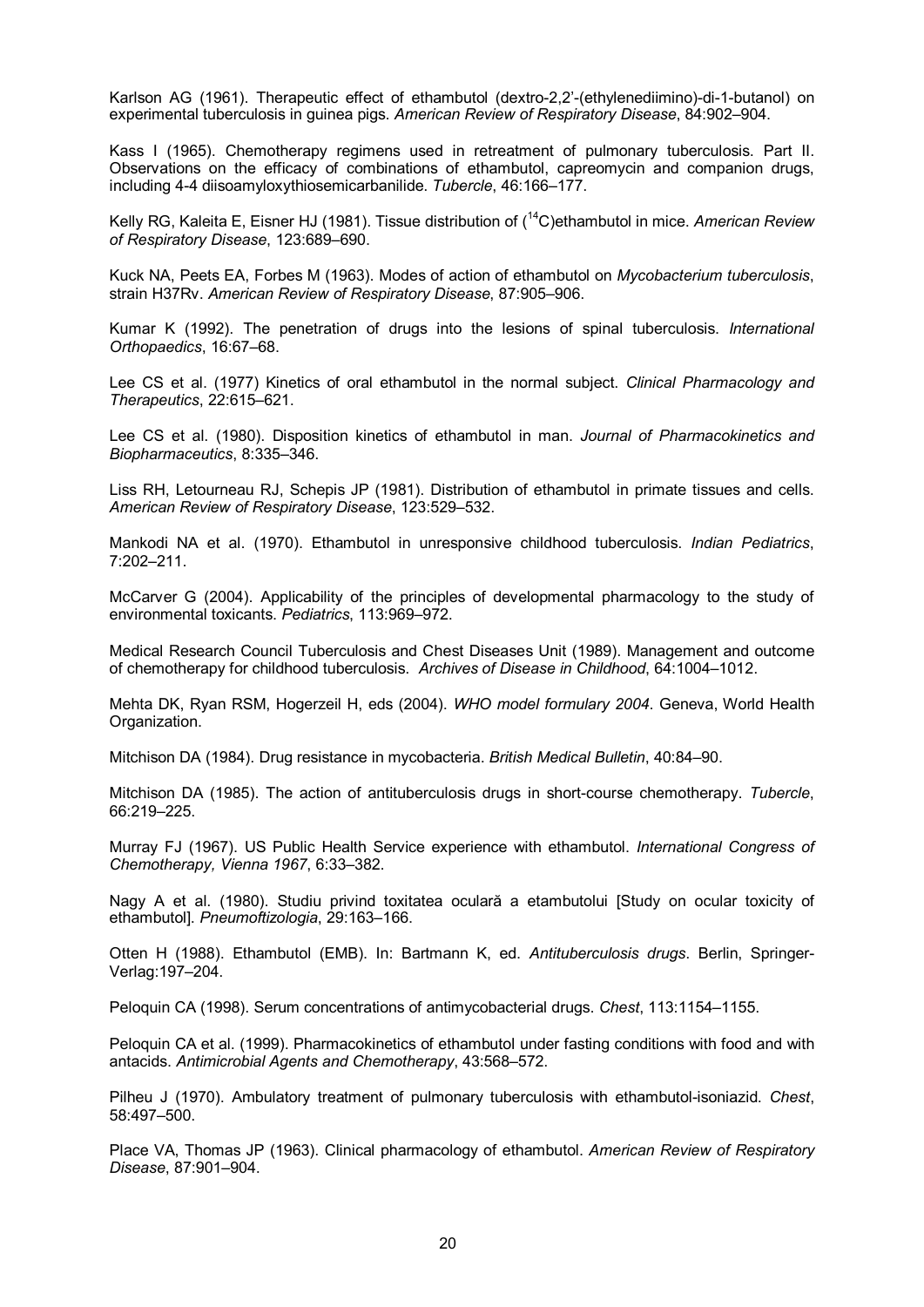Place VA et al. Metabolic and special studies of ethambutol in normal volunteers and tuberculous patients. *Annals of the New York Academy of Sciences*, 135:775–795.

Polak CP, Leys M, van Lith GHM (1985). Blue-yellow colour vision changes as early symptoms of ethambutol oculotoxicity. *Ophthalmologica*, 191:223–226.

Prachakvej P, Subharngkahen I (1979). Visual loss from ethambutol. *Siriraj Hospital Gazette*, 31:908– 912.

Pyle MM (1966). Ethambutol in the retreatment and primary treatment of tuberculosis: a four-year clinical investigation. *Annals of the New York Academy of Sciences*, 135:835–845.

Pyle MM et al. (1966). A four-year clinical investigation of ethambutol in initial and re-treatment cases of tuberculosis. *American Review of Respiratory Disease*, 93:428–441.

Ramachandran P et al. (1986). Three chemotherapy studies of tuberculous meningitis in children. *Tubercle*, 67:17–29.

Roy M, Kumar L, Prasad R (1998). Plasma zinc in Indian childhood tuberculosis: impact of antituberculosis therapy. *International Journal of Tuberculosis and Lung Disease*, 2:719–725.

Rylance G et al. (1987). Drug response determinants. In: Drugs for children. Copenhagen, World Health Organization Regional Office for Europe:7–19.

Salmon JF, Carmichael TR, Welsh NH (1987). Use of contrast sensitivity measurement in the detection of subclinical ethambutol toxic optic neuropathy. *British Journal of Ophthalmology*, 71:192– 196.

Scheffler NK (1971). Augenuntersuchungen bei der Behandelung mit Ethambutol in zwei verscheidenen Dosierungen im Kindesalter [Eye examination of children treated with ethambutol under two different dosage schedules]. *Pneumonologie*, 145:396–400.

Schmid PC (1981). Ethambutol- und Rifampicin-verträglikeit und -dosierung im Kindesalter [Ethambutol and rifampicin tolerance and dosages in childhood]. *Pädiatrische Praxis*, 25:207–209.

Schmidt LH (1966). Studies on the antituberculosis activity of ethambutol in monkeys. *Annals of the New York Academy of Sciences*, 135:747–758.

Seth V et al. (1991) Visual evoked responses in tuberculous children on ethambutol treatment. *Indian Pediatrics*, 28:713–717.

Suo J et al. (1988). Minimal inhibitory concentrations of isoniazid, rifampin, ethambutol and streptomycin against *Mycobacterium tuberculosis* strains isolated before treatment of patients in Taiwan. *American Review of Respiratory Disease*, 138:999–1001.

Tai FH, Chen TC (1968). Studies on combined use of ethambutol and isoniazid in retreatment of drug resistant cases of pulmonary tuberculosis. *Chinese Journal of Microbiology*, 1:84–91.

Thomas JP et al. (1961). A new synthetic compound with antituberculous activity in mice: ethambutol (dextro-2,2'-(ethylenediimino)-di-1-butanol). *American Review of Respiratory Disease*, 83:891–893.

Trébucq A (1997). Should ethambutol be recommended for routine treatment of tuberculosis in children? A review of the literature. *International Journal of Tuberculosis and Lung Disease*, 1:12–15.

Tuli SM, Kumar K, Sen PC (1977). Penetration of antitubercular drugs in clinical osteoarticular lesions. *Acta Orthopaedica Scandinavica*, 48:362–368.

WHO (2003). *Treatment of tuberculosis: guidelines for national programmes*, 3rd ed. Geneva, World Health Organization (WHO/CDS/TB/2003.313).

WHO (2005). *Pocket book of hospital care for children: guidelines for the management of common illnesses with limited resources*. Geneva, World Health Organization.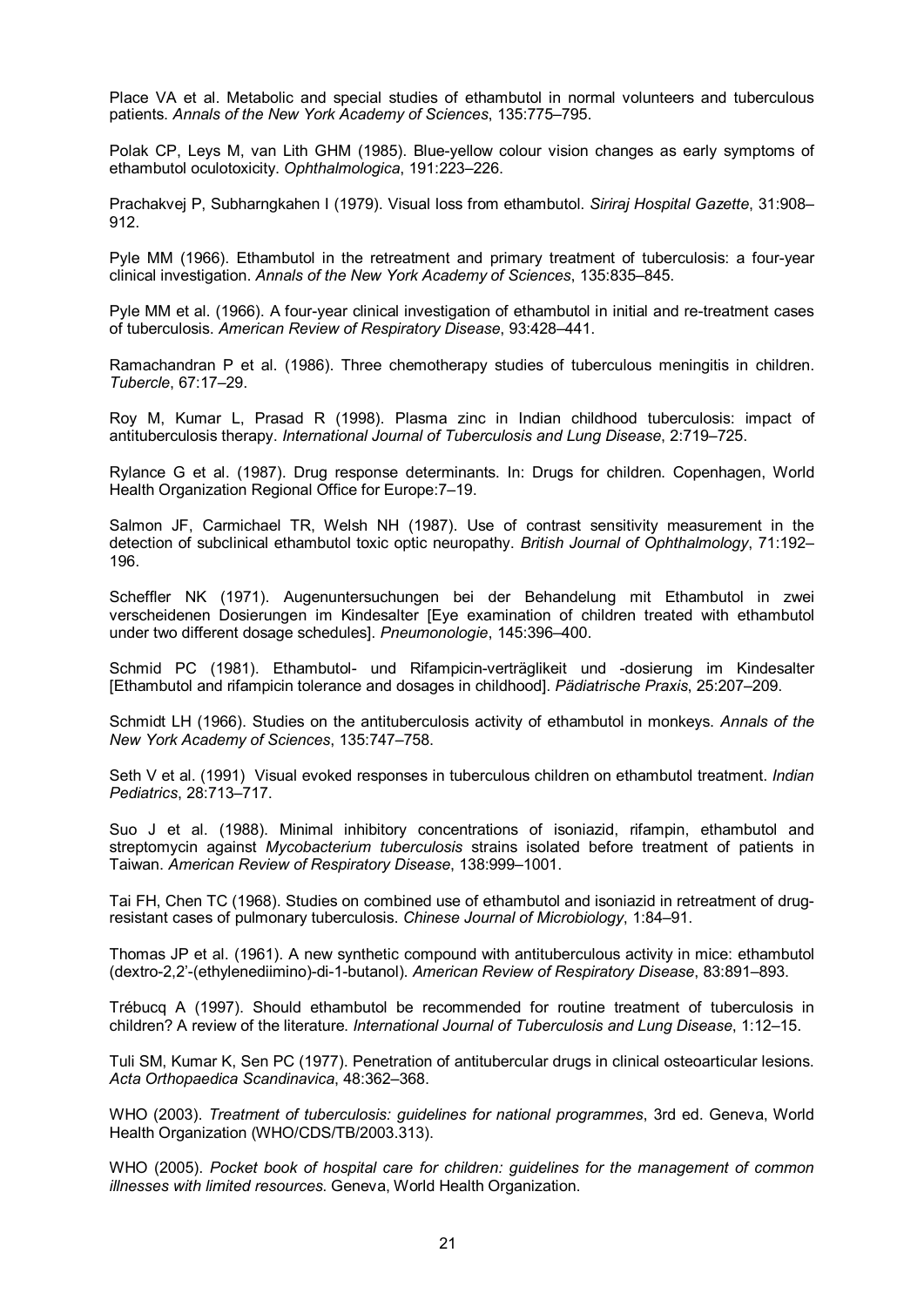Yiannikas C, Walsh JC, McLeod JG (1983). Visual evoked potentials in the detection of subclinical effects secondary to ethambutol. *Archives of Neurology*, 40:645–648.

Zhu M et al. (2004). Pharmacokinetics of ethambutol in children and adults with tuberculosis. *International Journal of Tuberculosis and Lung Disease*, 8:1360–1367.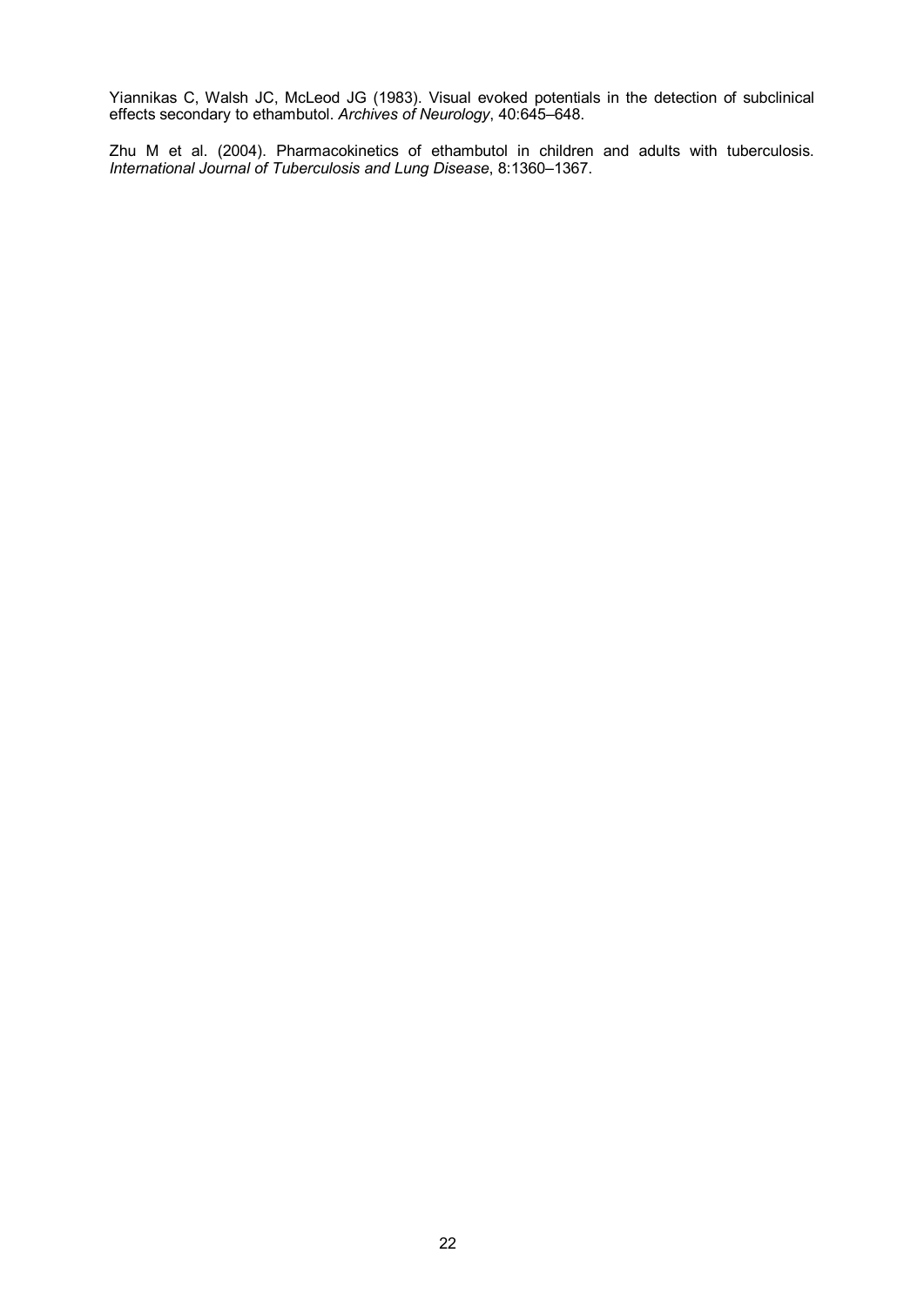| Study <sup>a</sup>              | Regimen <sup>b</sup>       | <b>EMB</b> dose<br>(mg/kg) | <b>Duration of</b><br>evaluation | <b>Patients</b> | <b>Bacteriological</b><br>efficacy <sup>c</sup> |
|---------------------------------|----------------------------|----------------------------|----------------------------------|-----------------|-------------------------------------------------|
| Bobrowitz & Gokulanathan (1965) | EMB with CS/VIO or PZA     | 25 & 25/15                 | At least 4                       | 28 re-treat     | 21 (75%)                                        |
|                                 | EMB alone                  | 25                         | months                           | 15 re-treat     | 2(13%)                                          |
| Kass (1965)                     | EMB+CPM with<br>PZA/ETH/CS | 50                         | At least 4<br>months             | 24 re-treat     | 24 (100%)                                       |
| Ferebee, Doster & Murray (1966) | EMB+INH                    | 6                          | 20 weeks                         | 131 initial     | 122 (93%)                                       |
| Donomae & Yamamoto (1966)       | EMB+INH                    | 12.5                       | 6 months                         | 38 initial      | 30 (79%)                                        |
|                                 | EMB+INH                    | 25                         | 6 months                         | 39 initial      | 38 (98%)                                        |
|                                 | EMB 1 g daily alone        | 20                         | 6 months                         | 49 re-treat     | 20 (41%)                                        |
|                                 | EMB 1 g alt. days alone    | 20                         | 6 months                         | 46 re-treat     | 12 (26%)                                        |
|                                 | $EMB + other drugs$        | 25/15                      | 3 months                         | 45 re-treat     | 28 (58%)                                        |
| Pyle et al. (1966)              | EMB+INH                    | $20 - 30$                  | 3 months                         | 26 initial      | 15 (58%)                                        |
|                                 | EMB+INH                    |                            | 6 months                         | 23 initial      | 23(100%)                                        |
|                                 | EMB+INH+SM                 |                            | 3 months                         | 55 initial      | 40 (69%)                                        |
|                                 | EMB+INH+SM                 |                            | 6 months                         | 57 initial      | 57 (100%)                                       |
| Corpe & Blalock (1966)          | EMB+ETH+KM                 | 25                         | >6 months                        | 118 re-treat    | 83 (70%)                                        |
| Bobrowitz & Robins (1967)       | EMB+INH                    | 25/15                      | >4 months                        | 89 initial      | 71 (95%)                                        |
|                                 | EMB+INH                    | 15                         | >4 months                        | 85 initial      | 54 (89%)                                        |
|                                 | INH+PAS                    |                            | >4 months                        | 74 initial      | 42 (82%)                                        |
| Gyselen et al. (1968)           | EMB alone                  | 25/15                      | 20-121 weeks                     | 14 re-treat     | 5(36%)                                          |
|                                 | $EMB + other drugs$        | 25/15                      | 29-123 weeks                     | 19 re-treat     | 11 (58%)                                        |
|                                 | EMB+RMP                    | 25/15                      | 20-70 weeks                      | 12 re-treat     | 10 (83%)                                        |
| Tai & Chen (1968)               | EMB+INH                    | 25/15                      | 1 year                           | 100 re-treat    | 45 (46%)                                        |
| Pilheu (1970)                   | EMB+INH                    | 25/15                      | 1 year                           | 145 initial     | 141 (97%)                                       |
| Doster et al. (1973)            | EMB+INH                    | 6                          | 20 weeks                         | 91 initial      | 80 (88%) <sup>d</sup>                           |
|                                 |                            | 15                         |                                  | 114 initial     | 105 (91%)                                       |

#### **Table 1. Efficacy of daily doses of ethambutol in adults 1965–1973**

<sup>a</sup> Summaries of the papers cited appear in Annex I.<br><sup>b</sup> CPM = capreomycin, CS = cycloserine, EMB = ethambutol, ETH = ethionamide, INH = isoniazid, KM = kanamycin, PAS = *p*aminosalicylic acid, PZA = pyrazinamide, RMP = rifampicin, SM = streptomycin, VIO = viomycin<br>
<sup>c</sup> Bacteriological efficacy refers to sputum culture-negativity usually after 4 months, but sometimes 6 months <sup>d</sup><br>
<sup>d</sup>8 of the 11 EMB 6 mg/kg failures, but none of the 9 EMB 15 mg/kg, were resistant to INH.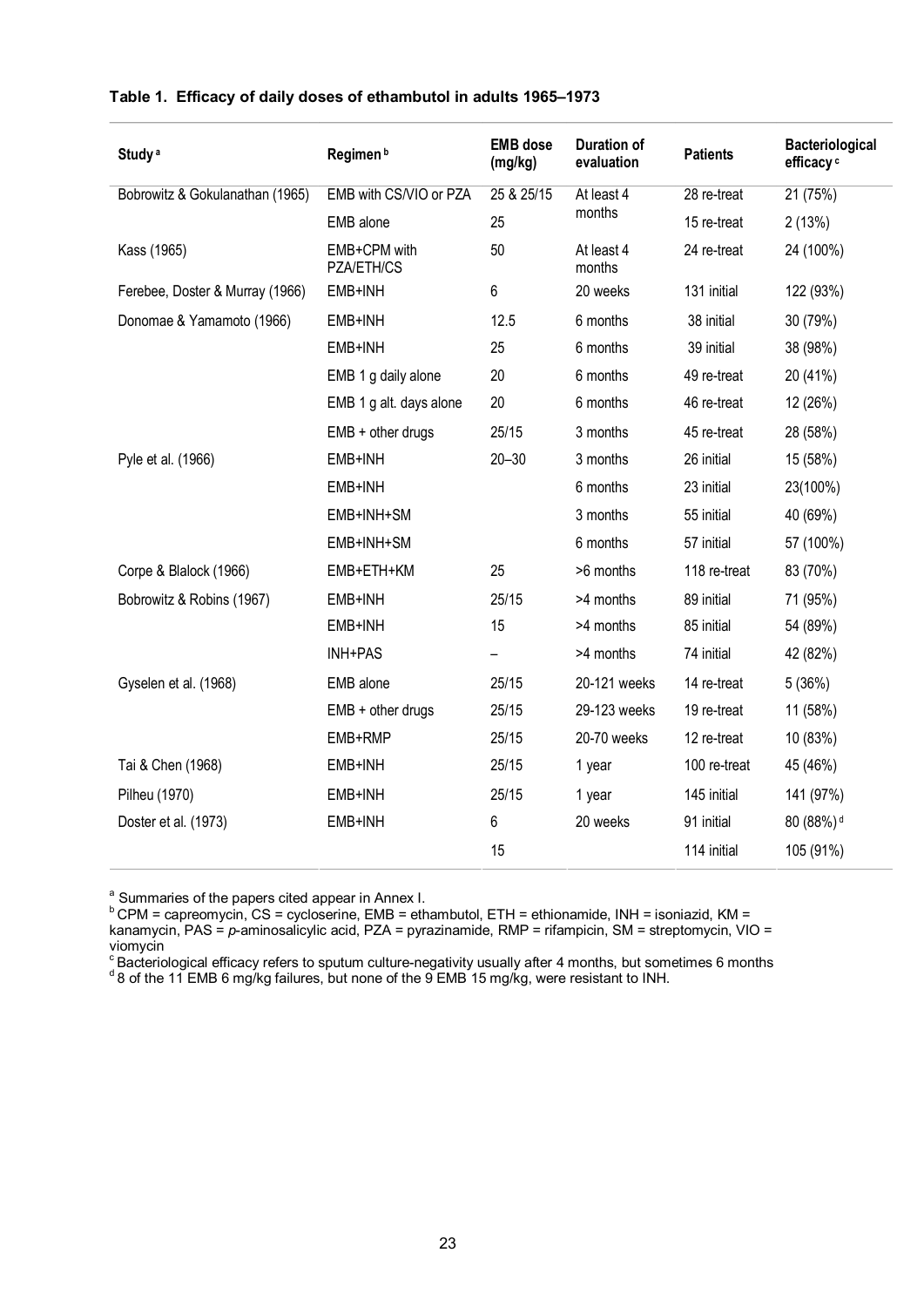| Authors <sup>a</sup>                             |           |           |          |           | Daily ethambutol dosage, mg/kg |           |             |           |
|--------------------------------------------------|-----------|-----------|----------|-----------|--------------------------------|-----------|-------------|-----------|
|                                                  | $\leq 15$ | $15 - 20$ | 20       | $20 - 30$ | 25/15                          | 25        | $35 - 50$   | $\geq 50$ |
|                                                  |           |           |          |           | Incidence of optic neuritis    |           |             |           |
| Carr & Henkind (1962)                            |           |           |          |           |                                |           |             | 8/18(44%) |
| Bobrowitz & Gokulanathan (1965)                  |           |           |          |           | 0/17                           | 2/18(11%) |             |           |
| Kass (1965)                                      |           |           |          |           |                                |           |             | 9/60(15%) |
| Place, Peets & Buyske (1966)                     | 0/4       |           |          |           |                                | 2/16(13%) |             | 3/7(43%)  |
| Corpe & Blalock (1966)                           |           |           |          |           |                                | 0/118     |             |           |
| Pyle (1966)                                      |           |           |          | 4/130(3%) |                                |           | 2/6(33%)    |           |
| Donomae & Yamamoto (1966)                        | 0/46      |           | 1/49(2%) |           |                                | 2/46(4%)  |             |           |
| Leibold (1966)                                   |           |           |          | 2/59(3%)  |                                |           | 11/59 (19%) |           |
| Ferebee, Doster & Murray (1966)                  | 4/271(2%) |           |          |           |                                |           |             |           |
| Bobrowitz (1966b)<br>Bobrowitz & Robins (1967) } | 1/85(1%)  |           |          |           | 1/89 (1%)                      |           |             |           |
| Tai (1968)                                       |           |           |          |           | 1/100(1%)                      |           |             |           |
| Adel (1969)                                      |           |           |          |           | 10/78 (13%) <sup>b</sup>       |           |             |           |
| Citron (1969)                                    |           |           |          |           |                                | 2/34(6%)  |             |           |
| Horsfall (1969)                                  |           |           |          |           | 3/68(4%)                       |           |             |           |
| Radenbach (1969)                                 |           |           |          |           | 6/300(2%)                      |           |             |           |
| Wäre (1969)                                      |           |           |          |           | 2/113(2%)                      |           |             |           |
| <b>Pilheu</b> (1970)                             |           |           |          |           | 0/145                          |           |             |           |
| Roussos & Tsolkas (1970)                         | 4/250(2%) |           |          |           |                                |           |             |           |
| Schütz (1970)                                    |           |           |          |           | 0/31                           |           |             |           |
| Tiburtius (1970)                                 |           |           |          |           | 9/300(3%)                      |           |             |           |
| Lees et al. (1971)                               |           |           |          |           | 1/72(1%)                       |           |             |           |

#### **Table 2. Incidence of optic neuritis following use of ethambutol in adults in daily regimens**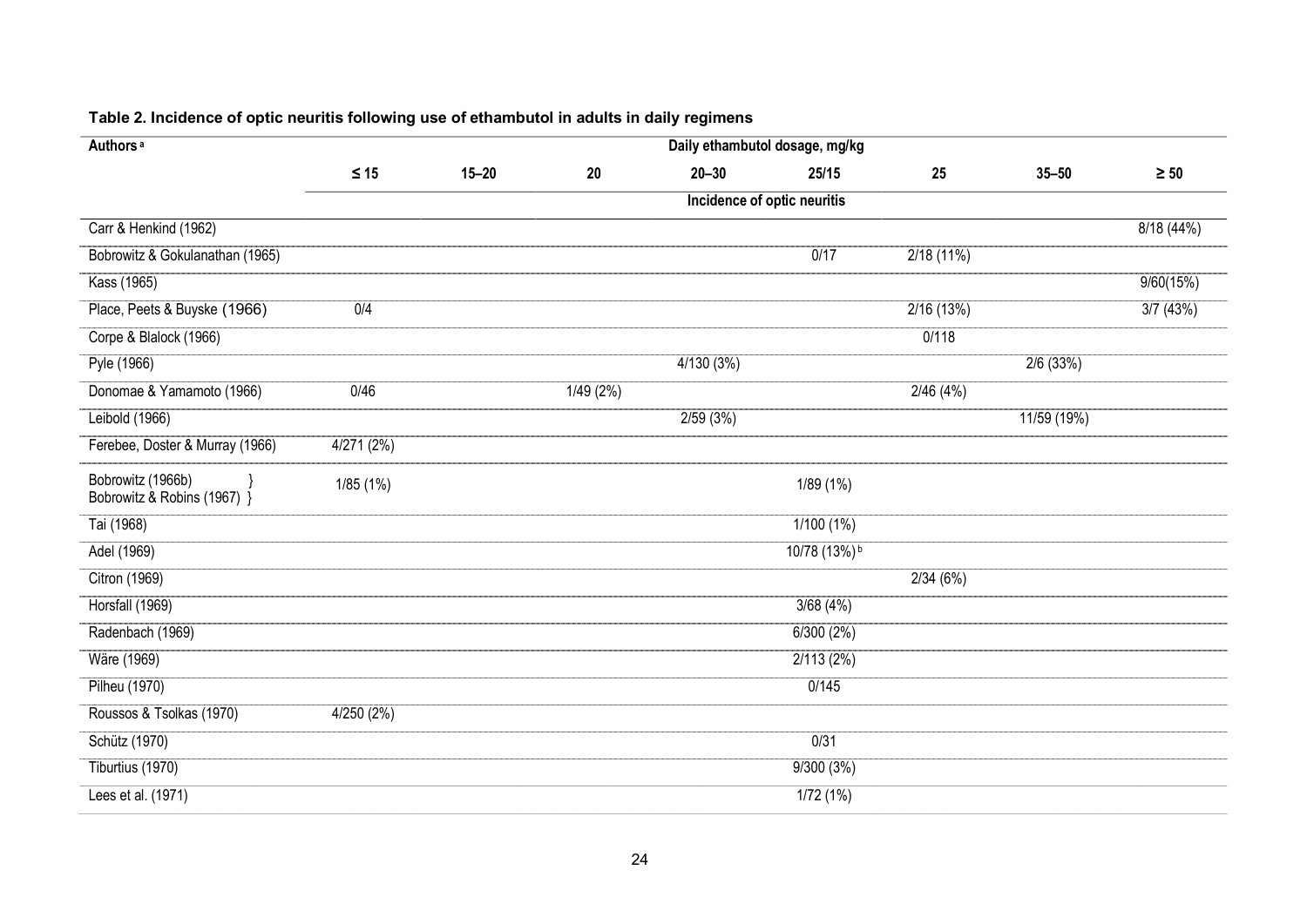| Authors <sup>a</sup>                                                     |           |                 |    |           | Daily ethambutol dosage, mg/kg |                       |           |           |
|--------------------------------------------------------------------------|-----------|-----------------|----|-----------|--------------------------------|-----------------------|-----------|-----------|
|                                                                          | $\leq 15$ | $15 - 20$       | 20 | $20 - 30$ | 25/15                          | 25                    | $35 - 50$ | $\geq 50$ |
|                                                                          |           |                 |    |           | Incidence of optic neuritis    |                       |           |           |
| Acquinas & Citron (1972)                                                 |           |                 |    |           | 2/36(6%)                       |                       |           |           |
| Br. Med. Res. Council (1973)                                             | 3/118(3%) |                 |    |           |                                |                       |           |           |
| Somner et al. (1973)                                                     |           |                 |    |           | 0/26                           |                       |           |           |
| Barron, Tepper & Iovine (1974)                                           |           |                 |    |           | 3/304(1%)                      |                       |           |           |
| HK TB Treatment Service, Brompton<br>Hosp., Br. Med. Res. Council (1974) |           |                 |    |           | 2/107(2%)                      |                       |           |           |
| Br. Thoracic & TB Assoc. (1975)                                          |           |                 |    |           |                                | 0/169                 |           |           |
| Br. Thoracic & TB Assoc. (1981)                                          |           |                 |    |           |                                | 0/341                 |           |           |
| TB Res. Centre Madras (1981)                                             | 2/120(2%) |                 |    |           |                                |                       |           |           |
| HK Chest Service, Br. Med. Res.<br>Council (1981)                        |           |                 |    |           | 0/239                          |                       |           |           |
| De Palma et al. (1989):<br>$Zn > 1$ µg/ml<br>$Zn < 0.7$ µg/ml            |           |                 |    |           |                                | 3/53(6%)<br>5/31(16%) |           |           |
| TB Research Centre (1997)                                                | 0/305     |                 |    |           |                                |                       |           |           |
| Jindani et al. (2004)                                                    |           | $4/1355(0.3\%)$ |    |           |                                |                       |           |           |
| Griffiths et al. (2005)                                                  |           |                 |    |           | 8/139 (6%)                     |                       |           |           |

<sup>a</sup> Summaries of the papers cited appear in Annex II.<br><sup>b</sup> In 6 of these cases the development of optic neuritis was accompanied by a deterioration in renal function.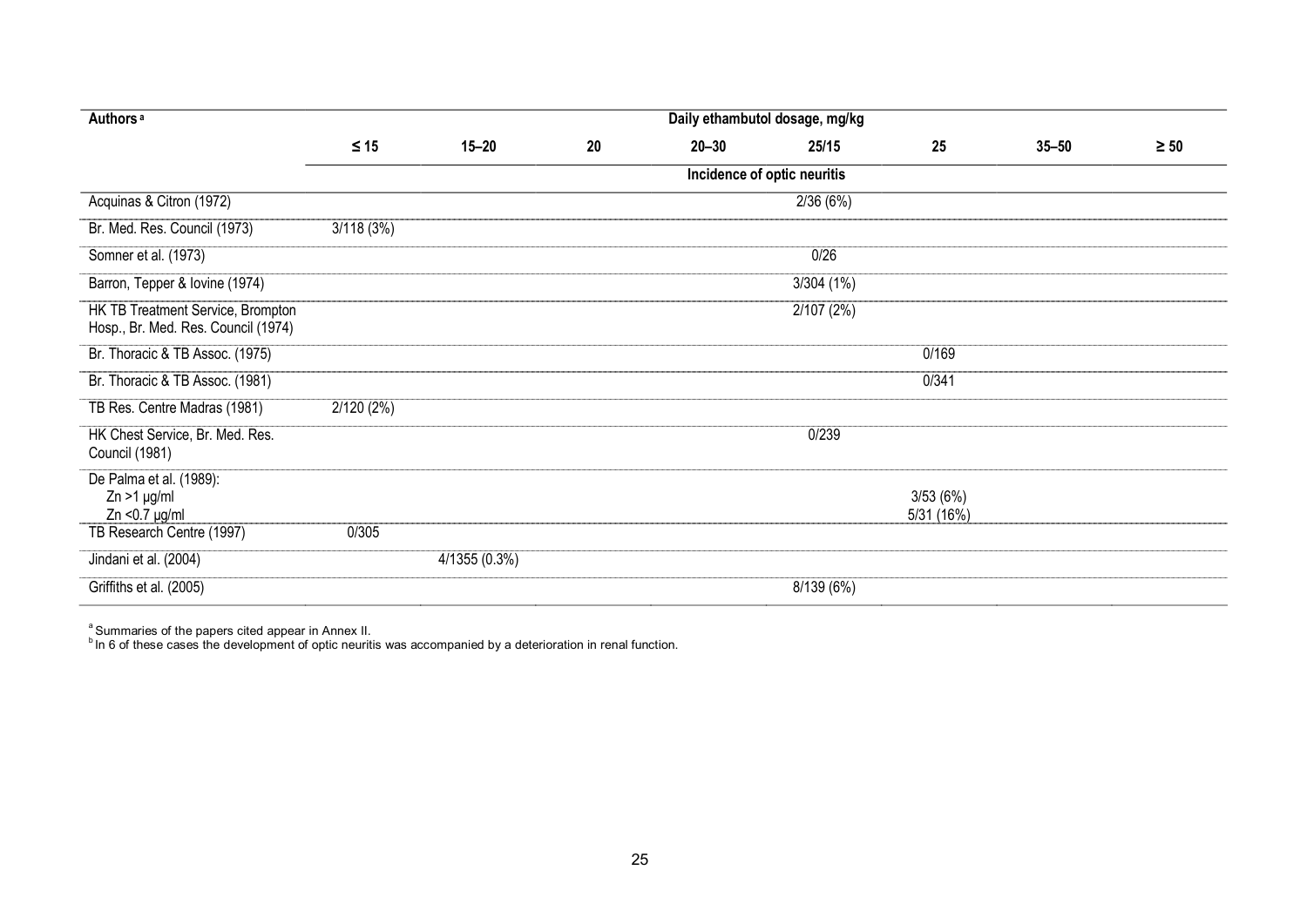| Authors <sup>a</sup>                        | No. | Age (y)    | Daily EMB dose                                  | <b>Treatment</b><br>duration (m) | <b>Comments on toxicity</b>                                                                                                                                                                                         |
|---------------------------------------------|-----|------------|-------------------------------------------------|----------------------------------|---------------------------------------------------------------------------------------------------------------------------------------------------------------------------------------------------------------------|
| Chavarria et al. (1967)                     | 15  | $2 - 16$   | 25 mg/kg                                        | $12 - 24$                        | "nor were there any manifestations of<br>toxicity"                                                                                                                                                                  |
| Del Principe, Caione &<br>Zamparelli (1968) | 58  | $1 - 12$   | 30 mg/kg for 3 m<br>then<br>15-20 mg/kg for 3 m | 6                                | EMB was "always well tolerated"                                                                                                                                                                                     |
| Chavarria et al. (1970)                     | 36  | $0.3 - 16$ | 25 mg/kg for 1 m<br>then<br>15 mg/kg            | $2 - 6$                          | "We have never observed toxicity<br>during 4 years of use of ethambutol"                                                                                                                                            |
| Mankodi et al. (1970)                       | 16  | $3 - 12$   | 25 mg/kg for 3 m<br>then<br>15 mg/kg            | $8 - 18$                         | "In one child there was minimal<br>edema of the optic disc after 7<br>months of therapy; however there were<br>no visual symptoms."<br>Treatment was stopped for 4 months<br>and reintroduced without complication. |
| Patwardhan, Bhatia &<br>Merchant (1970)     | 20  | $0.5 - 5$  | 25 mg/kg                                        | 12                               | "no toxic effects were noted"                                                                                                                                                                                       |
| Schmid (1970)                               | 80  | $1 - 6$    | 25 mg/kg                                        | $3 - 4$                          | "No changes in the eyes (visus or<br>fundus) were observed"                                                                                                                                                         |
| Simon (1970)                                | 49  | ?          | 15 mg/kg                                        | 3                                | "Dose: 15 mg/kg, because children<br>cannot sufficiently describe secondary<br>effects"                                                                                                                             |
| Pilheu (1970)                               | 34  | ?          | 15 mg/kg                                        | 12                               | "Periodiccomplete ophthalmological<br>examinations" No visual<br>abnormalities noted                                                                                                                                |
| Mérida de León (1971)                       | 20  | $3 - 13$   | 25 mg/kg for 2 m<br>then<br>15 mg/kg            | $8 - 12$                         | None: "no aparición de daño en el<br>campo visual" [no evidence of visual<br>field deficit]                                                                                                                         |
| Scheffler (1971)                            | 60  | $3.5 - 15$ | 25 mg/kg for 3 m<br>then<br>15-20 mg/kg         | 6 (average)                      | "Temporary disturbance of vision<br>during the administration of ethambutol<br>in two cases was not connected with<br>the use of ethambutol and disappeared<br>without interruption of the treatment."              |
| Dingley & Sehgal (1974)                     | 54  | $2 - 14$   | 25 mg/kg for 2 m<br>then<br>15 mg/kg for 4 m    | 6                                | "no ophthalmologic abnormalities<br>were detected in the patients treated<br>with ethambutol"                                                                                                                       |
| Benkert et al. (1974)                       | 26  | $3 - 14$   | 15-25 mg/kg                                     |                                  | "No side effect was caused in any<br>case"                                                                                                                                                                          |
| Bhatia & Merchant (1975)                    | 54  | $0.2 - 5$  | 25 mg/kg for 3 m<br>then<br>15 mg/kg for 12 m   | 15                               | "No untoward effects were seen in our<br>series of children given ethambutol for<br>6-18 months"                                                                                                                    |
| Authors <sup>a</sup>                        | No. | Age (y)    | Daily EMB dose                                  | <b>Treatment</b><br>duration (m) | <b>Comments on toxicity</b>                                                                                                                                                                                         |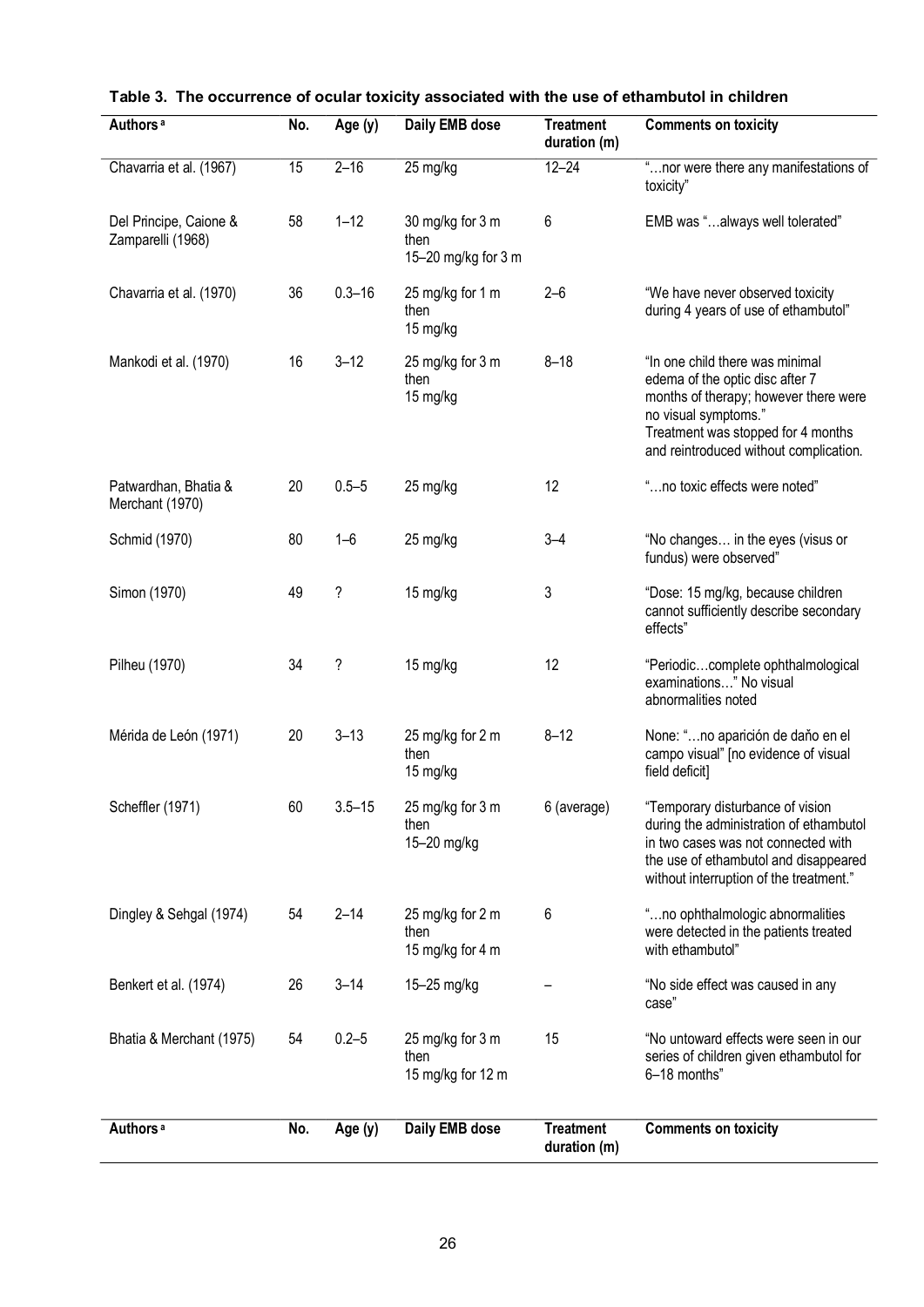| Authors <sup>a</sup>                                | No.  | Age (y)     | <b>Daily EMB dose</b>                      | <b>Treatment</b><br>duration (m)          | <b>Comments on toxicity</b>                                                                                                                                                                                                                                                                                                                           |
|-----------------------------------------------------|------|-------------|--------------------------------------------|-------------------------------------------|-------------------------------------------------------------------------------------------------------------------------------------------------------------------------------------------------------------------------------------------------------------------------------------------------------------------------------------------------------|
| Schmid (1981)                                       | 2634 | $3 - 14$    | 15-25 mg/kg                                | 6                                         | " keine Komplikationen und keine<br>toxischen Schädigungen beobacht.<br>Trotzdem halten wir regelmäßige<br>Visuskontrollen (Geschtsfeld,<br>Farbshen, Augenhintergrund)<br>fürangezeicht" [no complications and<br>no toxic damage observed. However,<br>regular visual testing continues (visual<br>field, colour discrimination and<br>fundoscopy)] |
| Gramer, Jeschke &<br>Krieglstein (1982)             | 6    | $9 - 16$    | 20 mg/kg                                   | 9                                         | "Visual acuity, visual field and mean<br>retinal threshold of the central field<br>revealed no significant changes with<br>increasing cumulative ethambutol<br>doses up to 166 g"                                                                                                                                                                     |
| Junnanond, Chotibut &<br>Lawtiantong (1983)         | 27   | $5.5 - 15$  | 20 mg/kg                                   | $2 - 24$                                  | "In this study there were no abnormal<br>ocular changes in any of the patients"                                                                                                                                                                                                                                                                       |
| Fox, quoted by<br>Ramachandran et al. (1986)        | 45   | $1 - 15$    | 15-20 mg/kg                                | $9 - 18$                                  | "There was no evidence from any of<br>the assessments in any patient of<br>ocular toxicity due to ethambutol"                                                                                                                                                                                                                                         |
| Med. Res.Council TB &<br>Chest Diseases Unit (1989) | 151  | $1 - 14$    | $6-12$ mg/kg<br>13-17 mg/kg<br>18-30 mg/kg | 21/32 (66%)<br>61/76 (80%)<br>33/43 (77%) | "In this surveyonly one possible case<br>of ocular toxicity was reported in 151<br>children receiving the drug, many in<br>doses higher than those recommended<br>and for a longer period"                                                                                                                                                            |
| Mir et al. (1990)                                   | 11   | Mean 8      | 15-25 mg/kg                                | 2                                         | "Only one of the children had to<br>discontinue therapy for a pyrazinamide<br>intoleration"                                                                                                                                                                                                                                                           |
| Seth et al. (1991)                                  | 47   | $3 - 13$    | 20 mg/kg                                   | 12                                        | "children do not seem to be at<br>greater risk for developing ethambutol<br>induced optic damage as compared to<br>adultsprovided appropriate dosage<br>schedules are adhered to"                                                                                                                                                                     |
| Singh et al. (1992)                                 | 104  | $0.75 - 18$ | 15 mg/kg                                   | $12 - 14$                                 | "The protocol of chemotherapy<br>produced satisfactory results without<br>any side effect"                                                                                                                                                                                                                                                            |
| Palme et al. (2002)                                 | 250  | $0 - 14$    | 15-25 mg/kg                                | $2 - 12$                                  | "we found no case of impaired vision<br>associated with ethambutol therapy"                                                                                                                                                                                                                                                                           |
| Zhu et al. (2004)                                   | 14   | $0.2 - 17$  | 13-26 mg/kg                                |                                           | Transient blurred vision in 1 child.<br>Treatment continued                                                                                                                                                                                                                                                                                           |

<sup>a</sup> Summaries of the papers cited appear in Annex III.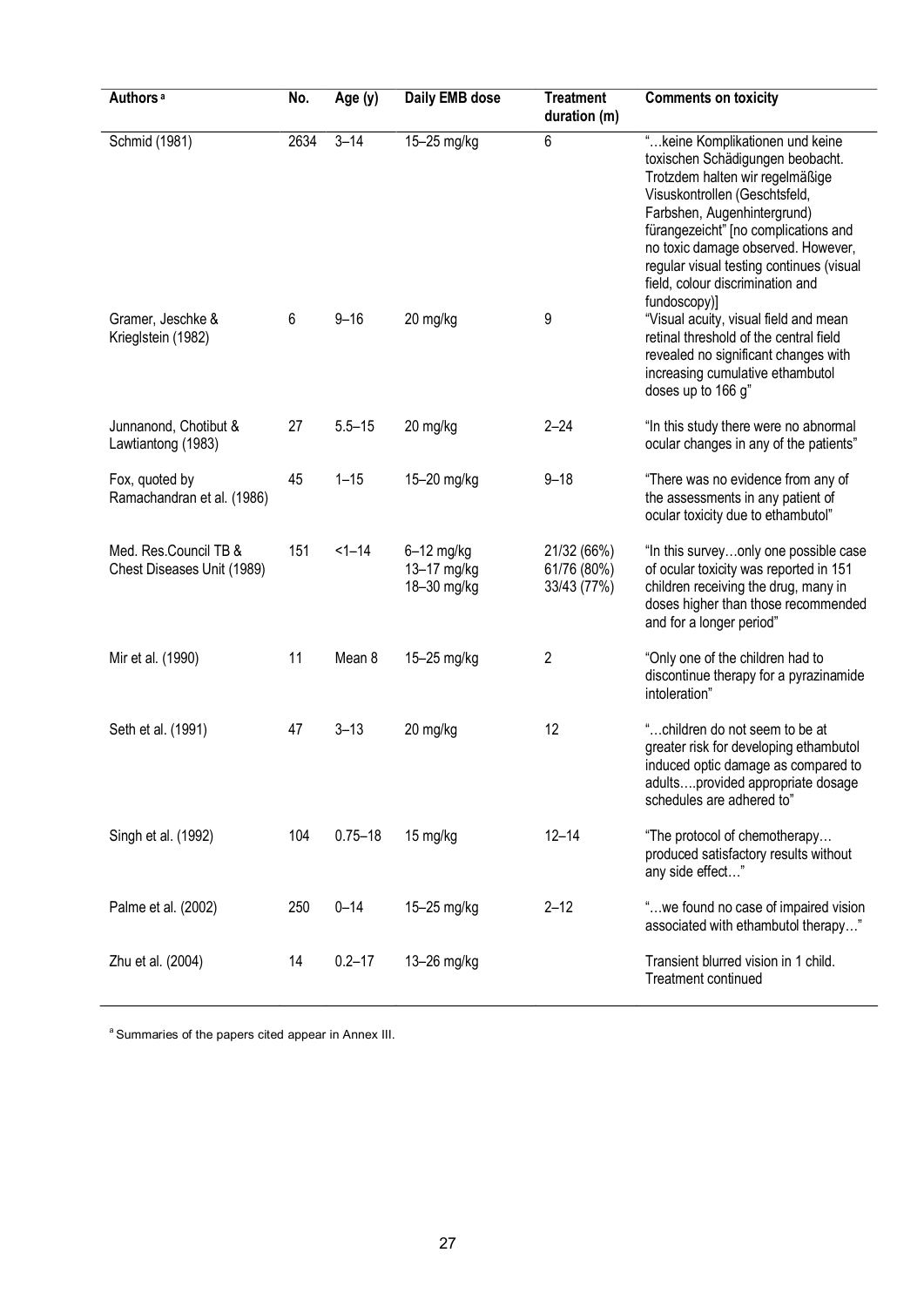| <b>Authors</b>                    | No. of               | <b>Dose</b>      | <b>Peak serum</b>       |
|-----------------------------------|----------------------|------------------|-------------------------|
|                                   | patients             | (mg/kg)          | conc. (µg/ml)           |
| Place & Thomas (1963)             | 10                   | 50               | 10                      |
|                                   | 10<br>$\overline{2}$ | 25<br>17         | 5<br>$\overline{2}$     |
|                                   |                      |                  |                         |
| Bobrowitz & Gokulanathan (1965)   | 64                   | 25               | 4.1                     |
|                                   | 46                   | 15               | 2.6                     |
|                                   |                      |                  |                         |
| Peets et al. (1965)               | 3                    | 25               | 5                       |
|                                   |                      |                  |                         |
| Gómez-Pimienta et al. (1966)      | 7                    | 20               | 3.4                     |
| Donomae & Yamamoto (1966)         | 40                   | 25               | 4.4                     |
|                                   |                      | 12.5             | 1.2                     |
|                                   |                      |                  |                         |
| Place et al. (1966)               | 10                   | 4                | 0.67                    |
|                                   | 10                   | 8                | 1.4                     |
|                                   | 10                   | 12.5             | 2.0                     |
|                                   | 10 <sup>°</sup>      | 25               | 4.0                     |
|                                   | 10                   | 50               | 8.5                     |
| Horsfall (1969)                   | 25                   | 25               | 4.1                     |
|                                   |                      |                  |                         |
| Eule & Werner (1970)              | 10                   | 25               | $\overline{\mathbf{4}}$ |
|                                   |                      | 50               | 8                       |
|                                   |                      | 75               | 11                      |
| Lee et al. (1977)                 | 6                    | 15               | 4.01                    |
|                                   |                      |                  |                         |
| Israili, Rogers & El-Attar (1987) |                      |                  |                         |
| 1st day                           | 17                   | 12.5             | 3.7                     |
| days $4-7$                        | 17                   | 12.5             | 5                       |
|                                   |                      |                  |                         |
| Kumar (1992)                      | 10                   | 25               | 8.2<br>6.4              |
|                                   |                      |                  |                         |
| Schall et al. (1995)              | 20                   | 7.5 <sup>b</sup> | 1.45                    |
|                                   |                      |                  |                         |
| Peloquin et al. (1999)            |                      |                  |                         |
| fasting                           | 14                   | 25 <sup>b</sup>  | 4.5                     |
| non-fasting                       | 14                   | 25 <sup>b</sup>  | 3.8                     |
| Zhu et al. (2004)                 | 38                   | 19               | 2.11                    |
|                                   | 18                   | 20               | 2.06                    |
|                                   | 16                   | 18 <sup>b</sup>  | 3.21                    |

#### **Table 4. Mean peak serum concentrations of ethambutol in relation to dose in adults**

<sup>a</sup> Summaries of the papers quoted appear in Annex IV.  $\overline{b}$  Healthy volunteers.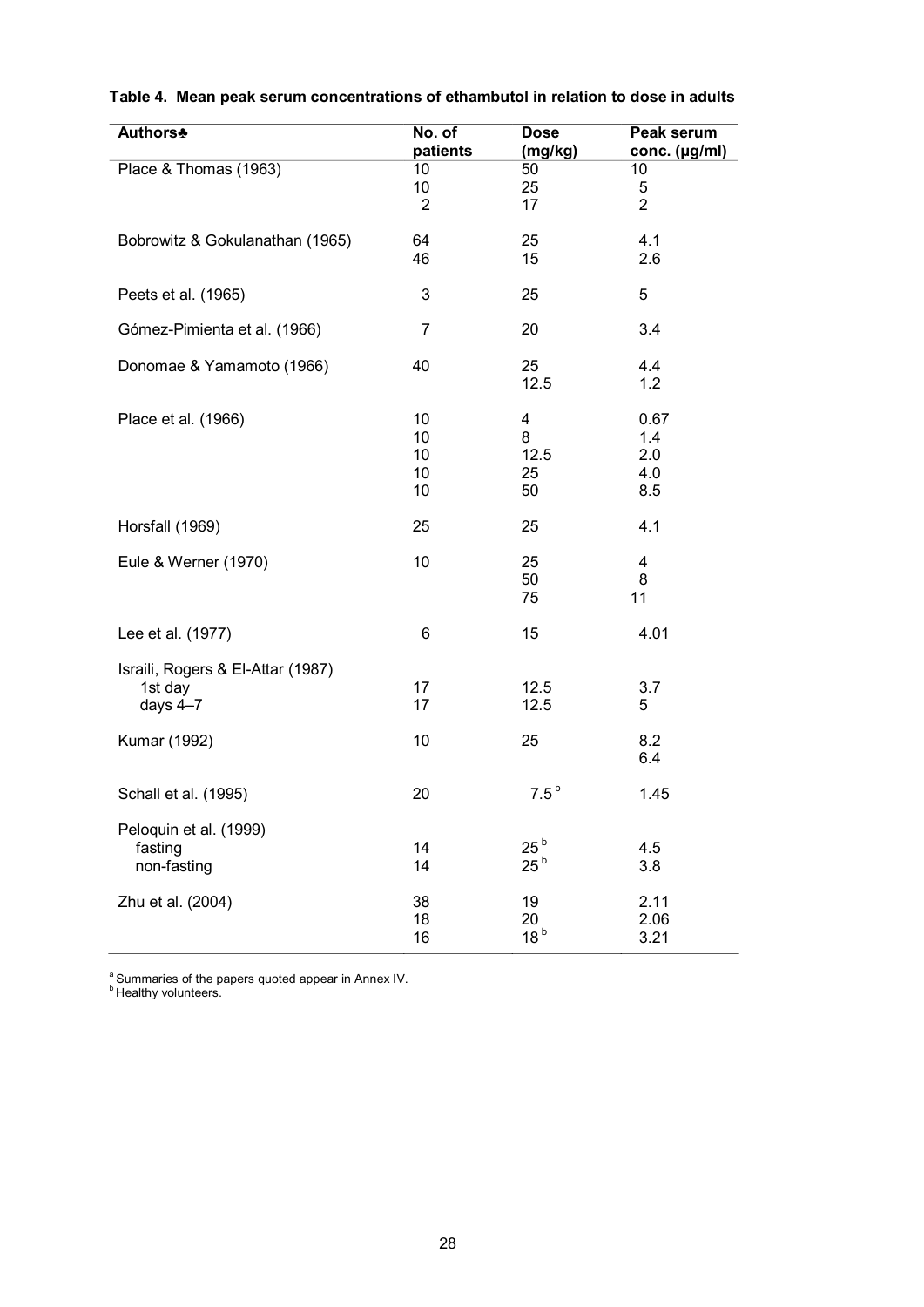| Authors <sup>a</sup>        | No. of<br>patients | <b>EMB</b> dose<br>(mg/kg) | Age (years) | Peak serum<br>conc. (µg/ml) |
|-----------------------------|--------------------|----------------------------|-------------|-----------------------------|
| Hussels & Otto (1971)       | 6                  | 15                         | $2 - 5$     | 1.2                         |
|                             | 6                  | 15                         | $6 - 9$     | 1.1                         |
|                             | $\overline{7}$     | 15                         | $10 - 14$   | 0.9                         |
|                             | 4                  | 25                         | $2 - 5$     | 2.0                         |
|                             | 7                  | 25                         | $6 - 9$     | 1.5                         |
|                             | 8                  | 25                         | $10 - 14$   | 2.8                         |
| Hussels, Kroening & Magdorf | 5                  | 35                         | $2 - 5$     | 1.5                         |
| (1973)                      | 9                  | 35                         | $6 - 9$     | 2.3                         |
|                             | 14                 | 35                         | $10 - 14$   | 3.0                         |
|                             | 5                  | 35 <sup>b</sup>            | $2 - 5$     | 2.5                         |
|                             | 9                  | 35 <sup>b</sup>            | $6 - 9$     | 2.5                         |
|                             | 14                 | 35 <sup>b</sup>            | $10 - 14$   | 6.3                         |
| Benkert et al. (1974)       | 4                  | 15                         | $3 - 6$     | 0.9                         |
|                             | 4                  | 15                         | $7 - 10$    | 2.0                         |
|                             | 5                  | 15                         | $11 - 14$   | 1.8                         |
|                             | 5                  | 25                         | $3 - 6$     | 3.0                         |
|                             | $\frac{5}{3}$      | 25                         | $7 - 10$    | 2.6                         |
|                             |                    | 25                         | $11 - 14$   | 3.5                         |
| Zhu et al. 2004             | 14                 | Mean 16                    | Mean 5.4    | 0.78                        |

#### **Table 5. Mean peak serum concentrations of ethambutol in relation to dose in children**

<sup>a</sup> Summaries of the papers quoted appear in Annex III.<br><sup>b</sup> Given with rifampicin, 10 mg/kg body weight.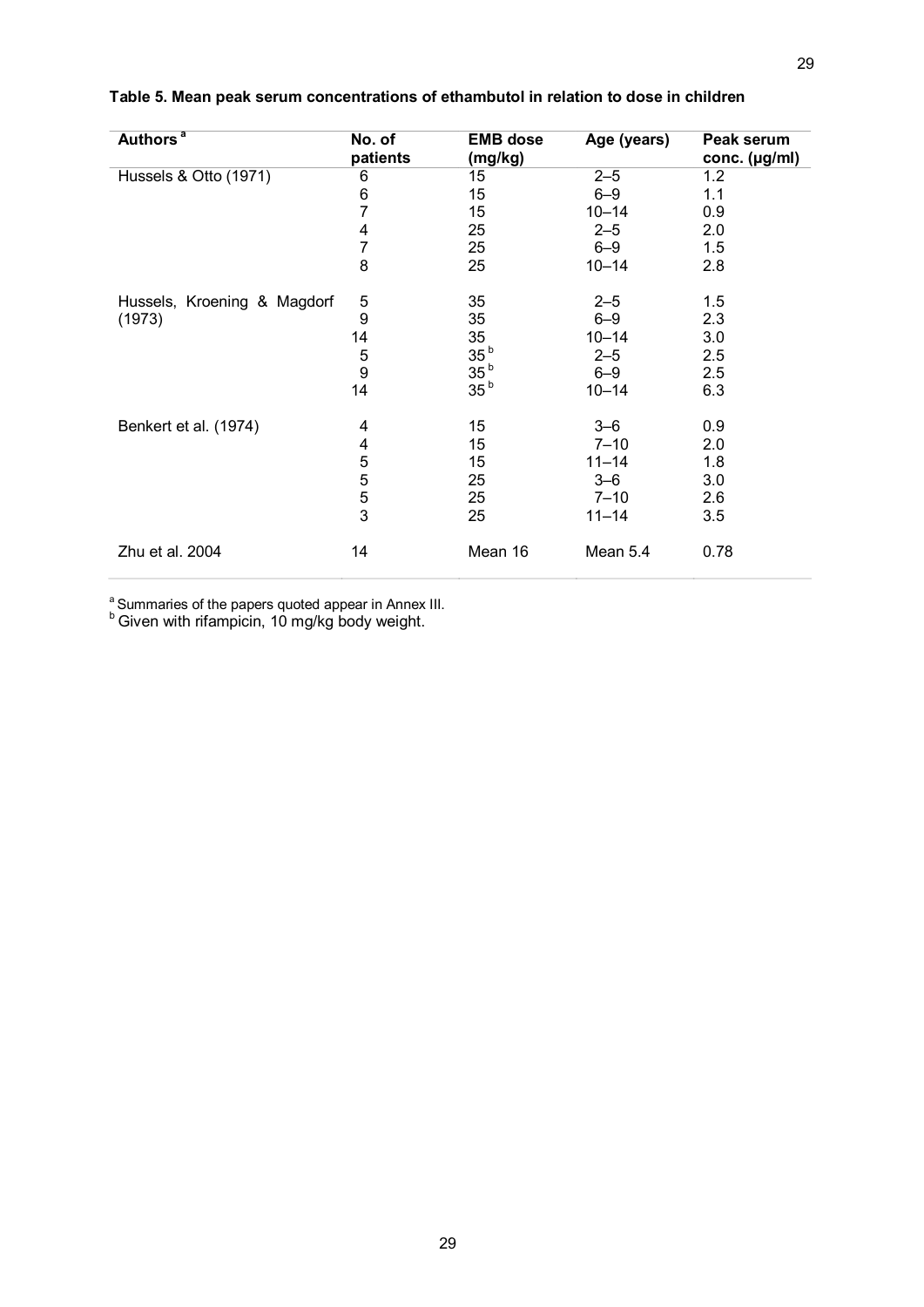| Authors <sup>a</sup>                     | <b>EMB daily dosage</b>               | <b>EMB</b> intermittent<br>treatment                 | <b>Comments</b>                                                                                                                                                                                                                                                                                                                                                                                                                                                             |
|------------------------------------------|---------------------------------------|------------------------------------------------------|-----------------------------------------------------------------------------------------------------------------------------------------------------------------------------------------------------------------------------------------------------------------------------------------------------------------------------------------------------------------------------------------------------------------------------------------------------------------------------|
| Horne (1990)                             | 25 mg/kg for 2 m<br>then<br>15 mg/kg  | 30 mg/kg 3 times/week<br>or<br>45 mg/kg twice a week | "Ethambutol is best avoided in children too young<br>for objective eye tests"                                                                                                                                                                                                                                                                                                                                                                                               |
| Chaulet et al. (1992)                    | 25 mg/kg for 8 wk<br>then<br>15 mg/kg |                                                      | " most pediatricians are reluctant to prescribe<br>ethambutol in children under 12"                                                                                                                                                                                                                                                                                                                                                                                         |
| American Thoracic Society<br>(1994)      | 15-20 mg/kg                           |                                                      | "Ethambutol is generally not recommended for<br>children whose visual acuity cannot be monitored<br>(<8 years of age). However, ethambutol should be<br>considered for all children with organisms resistant<br>to other drugs when susceptibility to ethambutol<br>has been demonstrated or susceptibility is likely."                                                                                                                                                     |
| Starke & Correa (1995)                   | 15-25 mg/kg                           | 50 mg/kg twice a week                                | "Although ethambutol has not been used<br>extensively in young children, ophthalmological<br>toxicity in children has not been reported with an<br>ethambutol dosage of 15 mg/kg/day and the drug<br>may be used carefully."                                                                                                                                                                                                                                                |
| British Thoracic Society (1998)          | 15 mg/kg                              | 30 mg/kg 3 times/week<br>50 mg/kg twice a week       | "Because of the possible (but rare) toxic effects of<br>ethambutol on the eye, it is recommended that<br>visual acuity should be tested by Snellen chart<br>before it is first prescribed. The drug should only<br>be used in patients who have reasonable visual<br>acuity and who are able to appreciate and report<br>visual symptoms or changes in vision In small<br>children and in those with language difficulties,<br>ethambutol should be used where appropriate" |
| American Academy of<br>Pediatrics (2000) | 15-25 mg/kg                           | 50 mg/kg twice a week                                | "use of ethambutol in young children whose<br>visual acuity cannot be monitored requires careful<br>consideration of risks and benefits."                                                                                                                                                                                                                                                                                                                                   |
| Rieder (2002)                            | 15 mg/kg<br>$(15 - 20 \text{ mg/kg})$ |                                                      | "It has been recommended not to use ethambutol<br>in children too young for objective tests for visual<br>acuity. There is, however, no evidence that<br>children are particularly prone to ocular toxicity,<br>and ethambutol may thus be used in children.<br>However, as children might be less likely to report<br>ocular toxicity, particular caution may be<br>warranted."                                                                                            |
| WHO (2003)                               | 15 mg/kg<br>(15-20 mg/kg)             |                                                      | "There has been understandable caution with the<br>use of ethambutol in children too young to report<br>early visual deterioration, but ethambutol has been<br>safely used in infants and young children at<br>recommended dosages."                                                                                                                                                                                                                                        |
| Mehta, Ryan & Hogerzeil<br>(2004)        | 15 mg/kg                              |                                                      | "Contraindications: optic neuritis; children under 5<br>years - unable to report symptomatic visual<br>disturbances."                                                                                                                                                                                                                                                                                                                                                       |
| WHO (2005)                               | 20 mg/kg<br>(15-25 mg/kg)             | 30 mg/kg (25-35 mg/kg)<br>3 times/week               |                                                                                                                                                                                                                                                                                                                                                                                                                                                                             |

#### **Table 6. Published recommendations for ethambutol dosage in children**

 $a$  Summaries of the papers quoted appear in Annex V.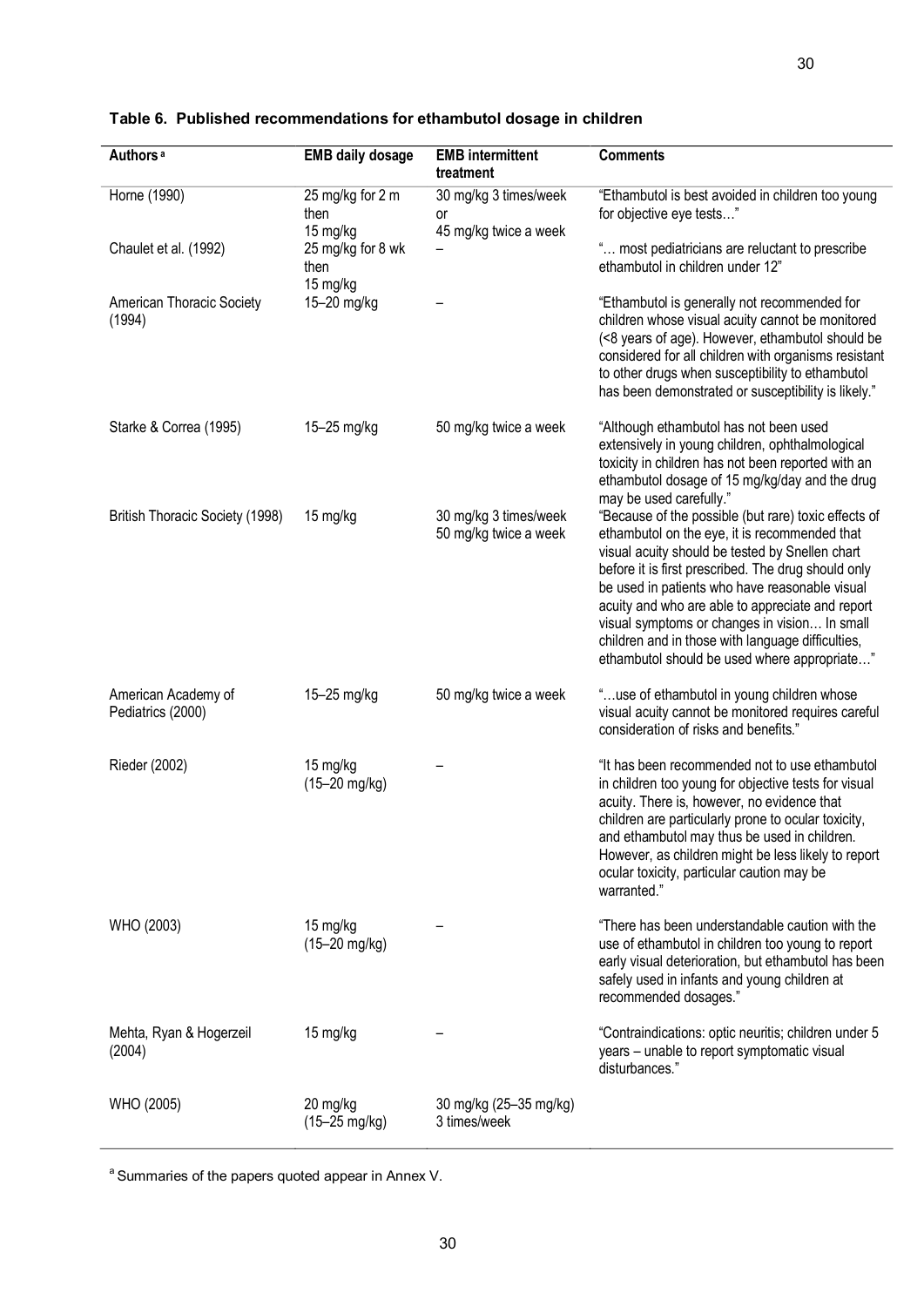

 $a$  Data are derived from papers discussed in Annex II and listed in Table 2.

*y* = exp(–6.0599 + 0.1006\*dose) / (1+ exp(–6.0599 + 0.1006\*dose))

The broken lines represent the 95% confidence interval limits.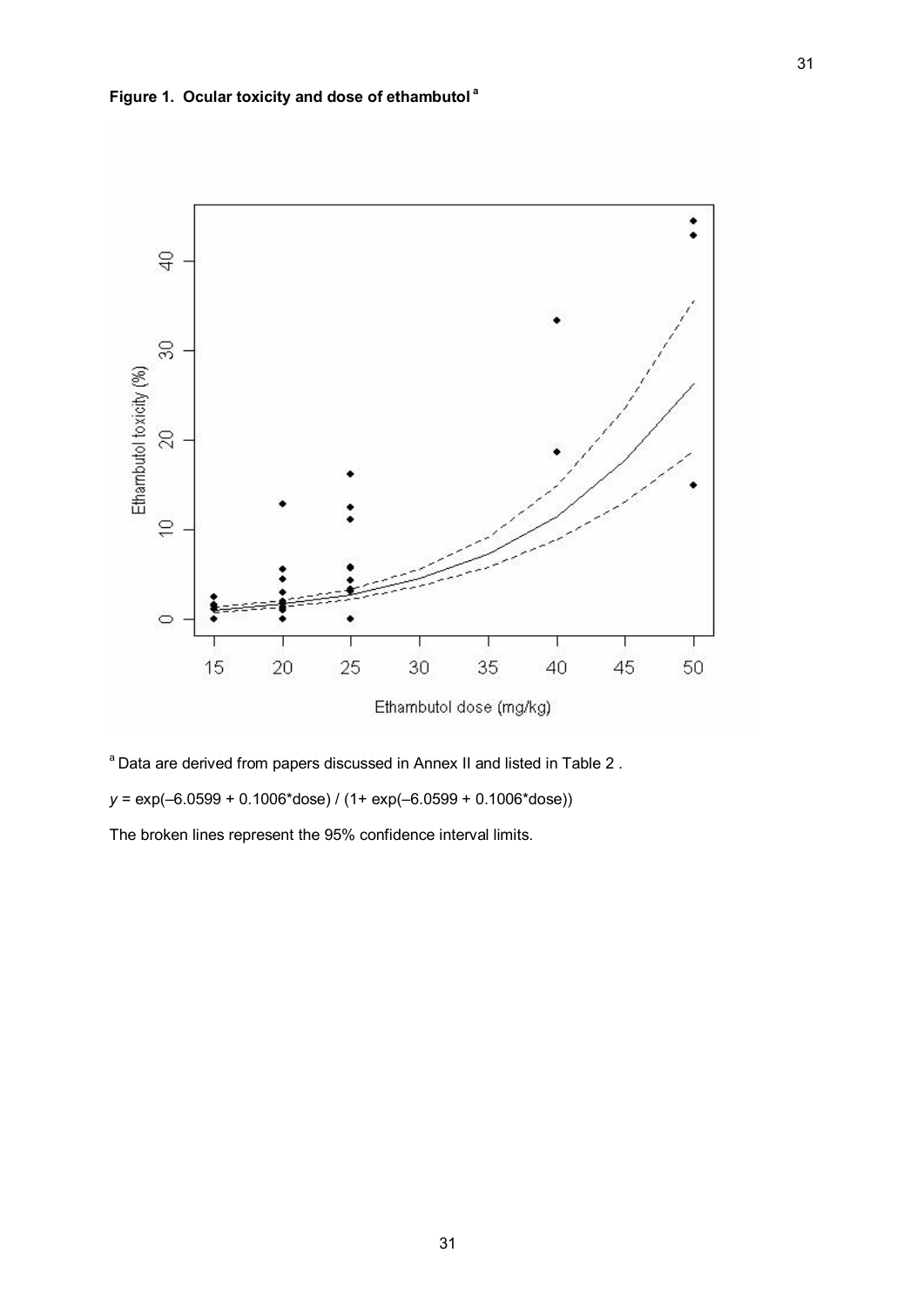

<sup>a</sup> Data are derived from papers discussed in Appendices III and IV and listed in Tables 4 and 5.

The two lines are: adults *y* = 0.1602\*dose, and children *y* = 0.0906\*dose. The standard errors of the two slope coefficients are, respectively, 0.005833 and 0.009080. The difference between the slopes is clearly significant.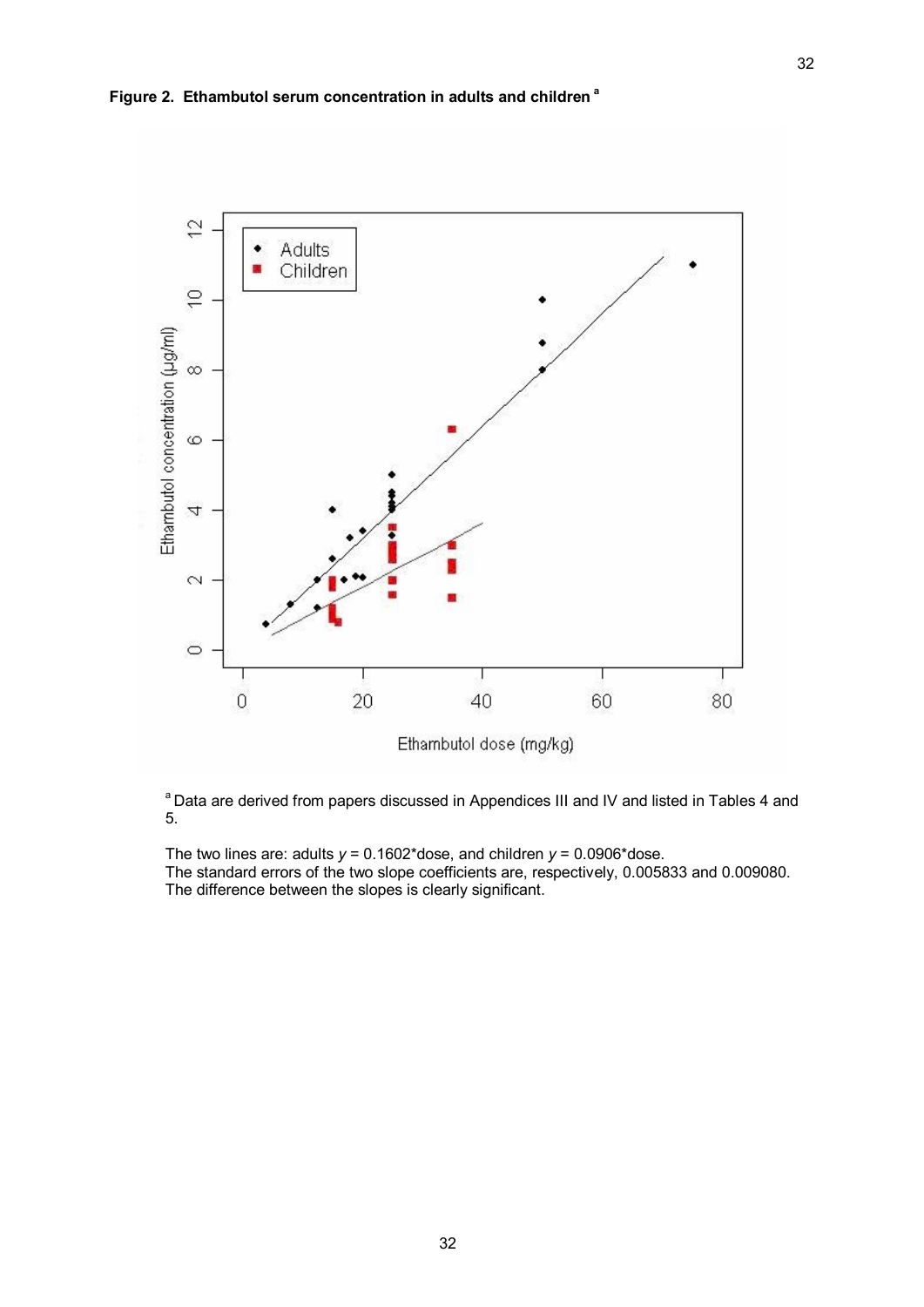## **Annex I Efficacy of ethambutol in adults**

· **Bobrowitz ID, Gokulanathan KS (1965)**. Ethambutol in the retreatment of pulmonary tuberculosis. *Diseases of the Chest*, 48:239–250.

Sixty four patients evaluated. EMB dose 25 mg/kg; later 25 mg/kg for first 60 days, then 15 mg/kg. Interim analysis of results in patients who had received more than 4 months of treatment. Seventeen patients received EMB alone; 15 of these received more than 4 months of treatment. Of these 15, 6 (40%) became culture-negative but 4 became positive again. Data on emergence of EMB resistance were incomplete, but resistance emerged in 6 of the cases on EMB alone. Of 28 patients receiving combined treatment for at least 4 months, 21 (75%) became and remained culturenegative.

· **Kass I (1965)**. Chemotherapy regimens used in retreatment of pulmonary tuberculosis. Part II. Observations on the efficacy of combinations of ethambutol, capreomycin and companion drugs, including 44 diisoamyloxythiosemicarbanilide. *Tubercle*, 46:166–177.

Thirty patients received EMB 50 mg/kg daily, given in 2 equal doses of 25 mg/kg, accompanied by capreomycin (CPM). Twenty-four patients, treated for at least 4 months, became culture-negative. After 120 days of treatment, 22 (92%) remained culture negative.

· **Ferebee SH, Doster BE, Murray FJ (1966)**. Ethambutol: a substitute for paraaminosalicylic acid in regimens for pulmonary tuberculosis. *Annals of the New York Academy of Sciences*, 135:910– 920.

Four regimens were compared: two alternating regimens that were given to patients with more serious cavitating disease, plus INH+PAS and INH+EMB. EMB dose was 6 mg/kg.

| SM+PZA / INH+PAS | 147 patients |
|------------------|--------------|
| SM+PZA / INH+EMB | 140 patients |
| INH+PAS          | 148 patients |
| INH+EMB          | 131 patients |

There was no difference between the two alternating regimens with regard to bacteriological change; at the end of 24 weeks only 1 patient in each group was culturepositive. After 20 weeks, 9 (7%) patients on the INH+EMB regimen remained culture-positive; 7 of these had cultures resistant to INH but not to EMB. Only 2 (1%) patients on the INH+PAS regimen were culture-positive after 20 weeks. The EMB-containing regimens were considered to be as effective as the PAS regimens in the "reversal of infectiousness" in extensive cavitary disease. In patients with less serious disease, the regimen of INH+EMB 6 mg/kg was not as effective as INH+PAS: not only did more patients remain culture-positive, but most were resistant to  $INH -$  indicating a failure of EMB at 6 mg/kg to protect INH against resistance. No statistical evaluation is provided.

**Bobrowitz ID (1966b)**. Comparison of ethambutol-INH versus INH-PAS in the original treatment of pulmonary tuberculosis. *Annals of the New York Academy of Sciences*, 135:921–939.

**Bobrowitz ID, Robins DE (1967)**. Ethambutol-isoniazid versus PAS-isoniazid in original treatment of pulmonary tuberculosis. *American Review of Respiratory Disease*, 96:428–438.

Sputum-negative at 4 months

These two papers deal with the same group of patients: 174 cases (89 in group 1, 85 in group II) receiving EMB, and 74 cases in group III who received INH and PAS.

| INH+EMB (25 mg/kg 60 days, then 15 mg/kg) | 89 patients | 94.6% |  |
|-------------------------------------------|-------------|-------|--|
| INH+EMB (15 mg/kg throughout)             | 85 patients | 88.5% |  |
| III INH+PAS                               | 74 patients | 82.3% |  |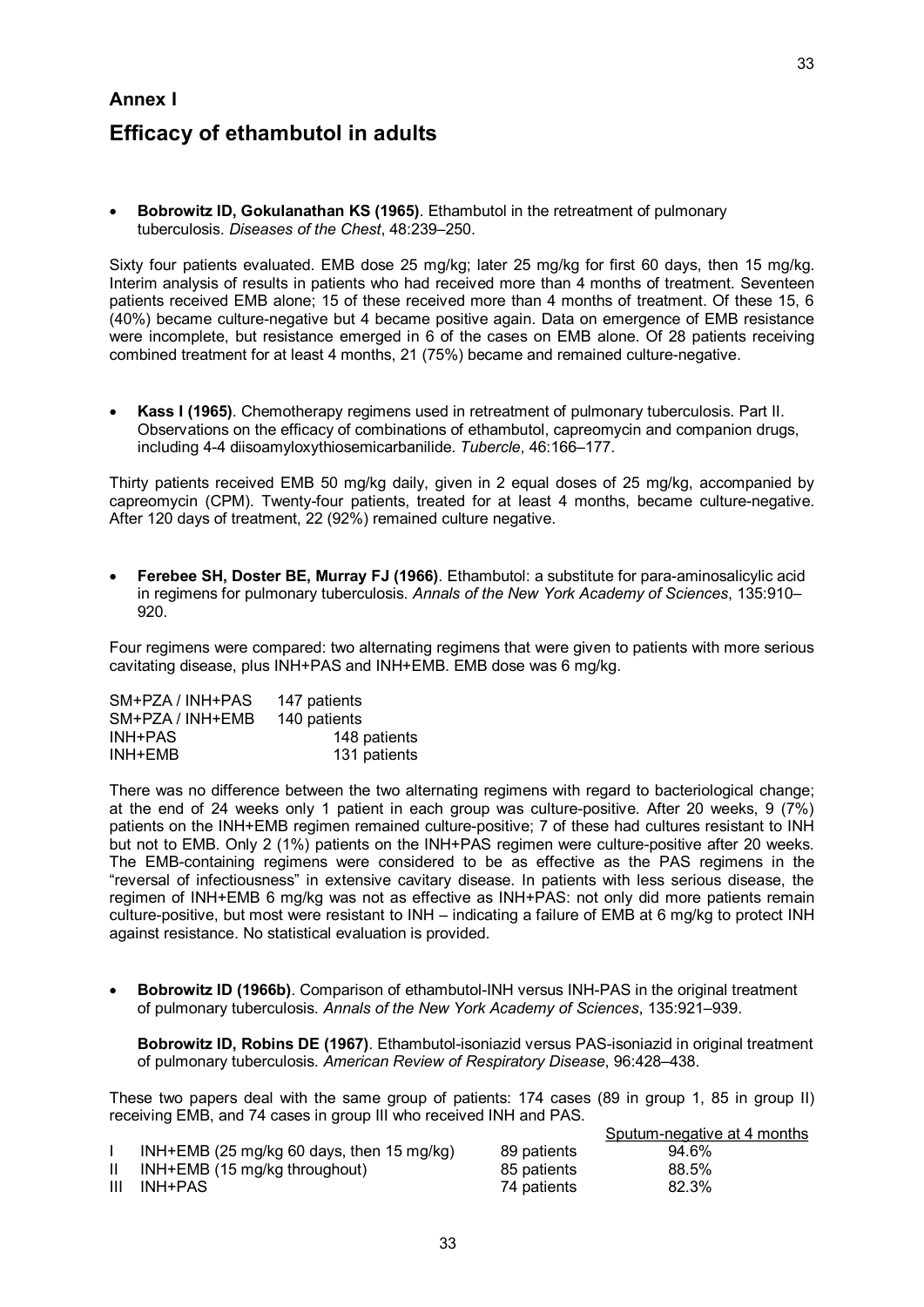Not all patients were followed up beyond (or even to) completion of treatment. No statistical analysis is provided, but the data might suggest little difference between EMB at 15 mg/kg throughout and EMB at 25 and subsequently 15 mg/kg.

· **Donomae I,Yamamoto K (1966)**. Clinical evaluation of ethambutol in pulmonary tuberculosis. *Annals of the New York Academy of Sciences*, 135:849–881.

| Initial treatment cases                       |                         | No. of patients | Reversal of infectiousness at 6 months |  |
|-----------------------------------------------|-------------------------|-----------------|----------------------------------------|--|
|                                               | 1. EMB 25 mg/kg + INH   | 46              | 38/39 (97.6%)                          |  |
|                                               | 2. EMB 12.5 mg/kg + INH | 46              | 30/38 (78.9%)                          |  |
|                                               | 3. PAS+INH              | 46              | 32/36 (88.8%)                          |  |
| (Difference between groups 1 & 2, $p = .02$ ) |                         |                 |                                        |  |

Results suggest that, in respect of bactericidal activity, EMB is decidedly better at 25 mg/kg than at 12.5 mg/kg. It is also of interest that the EMB dose of 12.5 mg/kg probably provides serum concentrations approaching those that would be reached in children given EMB at 15 mg/kg.

| Re-treatment cases            | No of patients | Reversal of infectiousness at 6 months |
|-------------------------------|----------------|----------------------------------------|
| A. EMB alone                  |                |                                        |
| A1. EMB 1 g daily             | 49             | 20/47 (42.5%)                          |
| A2. EMB 1 g on alternate days | 46             | 12/42 (28.6%)                          |
| A3. Conventional treatment    | 46             | 13/41 (31.7%)                          |

Again a definite dose effect is seen

EMB resistance at 5–6 months was 58.3% ingroup A1 and 38.4% in group A2; the lower incidence of resistance in group A2 may again suggest less bactericidal activity at the lower dose.

*B. EMB + INH + other drugs (KM, CS, ETH)*

| EMB 25/15 mg/kg | 45 | 28/36 (77.8% at 3 months) |
|-----------------|----|---------------------------|
|-----------------|----|---------------------------|

**Pyle MM (1966)**. Ethambutol in the retreatment and primary treatment of tuberculosis: a four-year clinical investigation. *Annals of the New York Academy of Sciences*, 135:835–845.

**Pyle MM et al. (1966).** A four-year clinical investigation of ethambutol in initial and re-treatment cases of tuberculosis. *American Review of Respiratory Disease*, 93:428–441.

In management of re-treatment cases, EMB dose ranged from 15 to 50 mg/kg, but the "usual dose" was 25 mg/kg. After 6 months of treatment, 12 (50%) of 24 re-treatment cases were culture-negative.

In the following table, doses of EMB used in management of initial (i.e. previously untreated) cases were 20–30 mg/kg.

| <b>EMB-containing regimens</b><br>in initial treatment | No of patients | Reversal of infectiousness<br>3 months | 6 months |
|--------------------------------------------------------|----------------|----------------------------------------|----------|
| EMB+INH                                                | 23             | 15/26 (57.5%) 23/23 (100%)             |          |
| EMB+INH+SM                                             | 57             | 40/55 (68.9%) 57/57 (100%)             |          |

**Corpe RF, Blalock FA (1966).** Multi-drug therapy including ethambutol in the retreatment of pulmonary tuberculosis. *Annals of the New York Academy of Sciences*, 135:823–830.

EMB was used at 25 mg/kg in a basic regimen together with INH and ETH; 118 patients were evaluated. Three consecutive months with two negative sputum cultures were required to demonstrate reversal of infectiousness. Of the 118 patients, 100 achieved reversal of infectiousness, of whom 17 later relapsed; conversion was maintained in 83/118 (70.3%).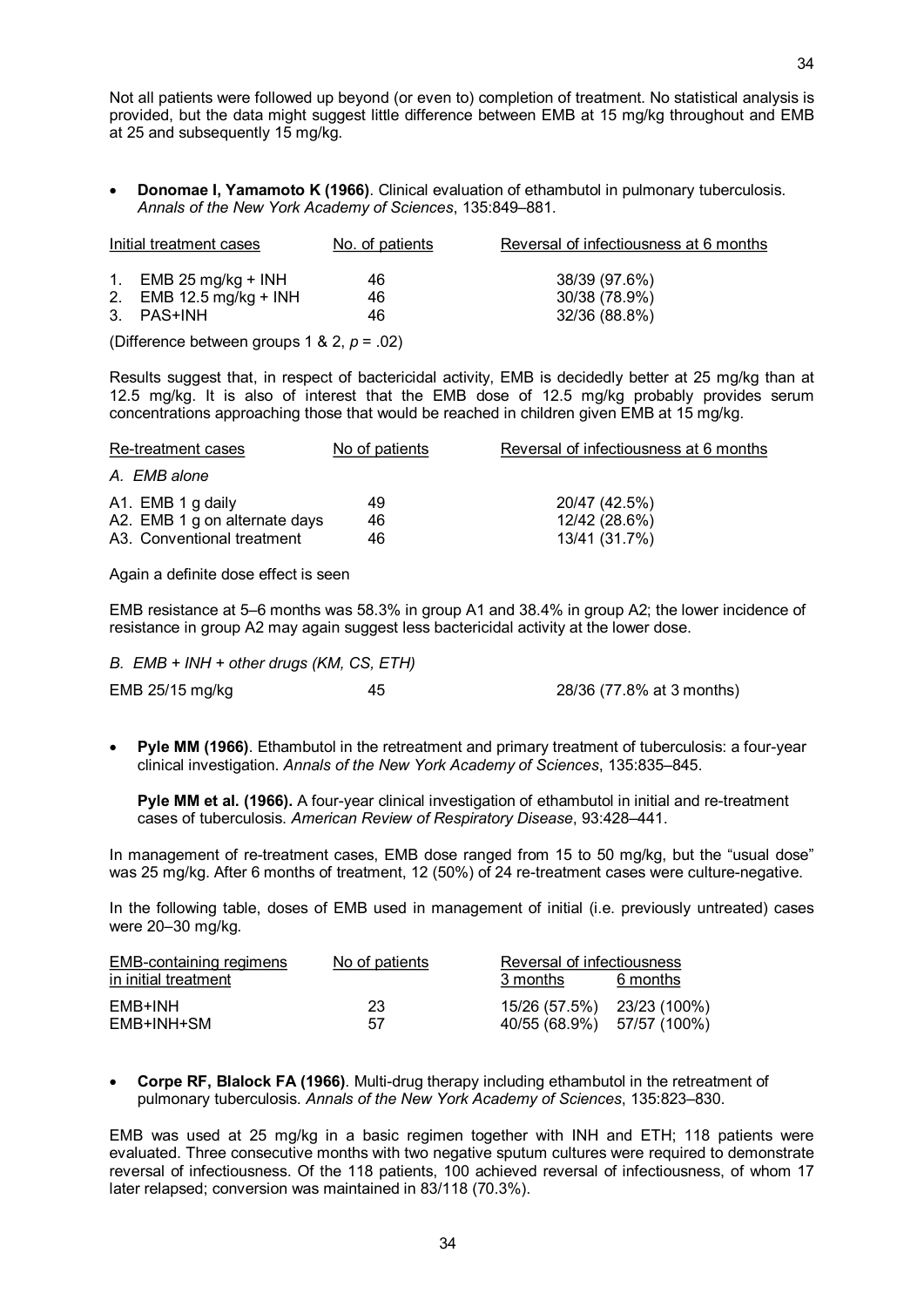35

· **Murray FJ (1967)**. US Public Health Service experience with ethambutol. *International Congress of Chemotherapy, Vienna*, 6:33–382.

The data in this transcript of a congress presentation are almost certainly an expansion of those presented by Ferebee, Doster & Murray (1966) in the paper quoted above. (The data were finally published by Doster et al. in 1973.<sup>3</sup>). Murray presents data from patients treated with INH/EMB at an EMB dose of 6 mg/kg (222) or 15 mg/kg (62) compared with the PAS/INH combination. Data are presented in the form of a figure. Up to 12 weeks of treatment the percentage of patients achieving culture negativity is identical in the INH/PAS and INH/EMB groups. At 12 weeks, however, patients treated with INH/EMB at an EMB dose of 6 mg/kg start to fail, while the percentage of patients given INH/EMB at an EMB dose of 15 mg/kg and reaching culture negativity continues to increase and match that for patients given INH/PAS. Although no details are given, this provides fairly convincing evidence of a dose effect, EMB (in combination with INH) being more effective at 15 mg/kg than at 6 mg/kg.

Further details are provided by Doster et al. (1973). With the PAS regimen, only 3.3% of patients showed bacteriological failure at the 20th week compared with 12.1% of those on low-dose EMB (6 mg/kg). Furthermore, 8 of 11 low-dose EMB failures had bacilli resistant to INH. With an EMB dose of 15 mg/kg**,** 7.9% of patients were bacteriologically positive at 20 weeks compared with 5.4% of PAS patients. Equally significantly, none of the 9 patients who were given INH/EMB 15 mg/kg and who were still culture-positive had cultures resistant to INH. Although it is the microbiological results that are of primary interest, it should be noted that radiological improvement was noted in 72% of the patients receiving EMB at 6 mg/kg and in 80% of those receiving 15 mg/kg.

This trial is relevant to the debate about paediatric dosages of EMB, in that the serum concentrations achieved in adults given EMB at 6 mg/kg may be similar to those reached in children given 15 mg/kg.

· **Gyselen A et al (1968)**. Rifampin and ethambutol in the retreatment of advanced pulmonary tuberculosis. *American Review of Respiratory Disease*, 98:933–943.

EMB was given to three groups of advanced re-treatment patients at 25 mg/kg/day for 60 days and thereafter at 15 mg/kg; patients were followed up for periods of 20–123 weeks:

- I 14 patients received EMB alone
- II 19 patients received EMB and another previously unused drug (CPM, ETH, CS, VIO, THIO)
- III 12 patients received EMB+RMP.

|                                                            | Reversal of infectiousness |
|------------------------------------------------------------|----------------------------|
| 9 became sputum culture-negative but 4 later relapsed      | 5(36%)                     |
| 16 became sputum culture-negative but 5 later relapsed     | 11 (58%)                   |
| III 11 became sputum culture-negative but 1 later relapsed | 10 (83%)                   |

· **Tai FH, Chen TC (1968)**. Studies on combined use of ethambutol and isoniazid in retreatment of drug-resistant cases of pulmonary tuberculosis. *Chinese Journal of Microbiology*, 1:84–91.

EMB combined with INH was used in the re-treatment of 100 drug-resistant patients, 98 of whom completed 1 year of treatment. Dose was 25 mg/kg for 2 months and 15 mg/kg thereafter. Because EMB was combined with INH, patients were receiving virtual monotherapy with EMB; nonetheless, of the 98 patients who completed 1 year's therapy, 45 (46%) were culture-negative, while the remainder were either persistently culture-positive or relapsed again after conversion.

<sup>3</sup> Doster B et al. (1973). Ethambutol in the initial treatment of pulmonary tuberculosis. *American Review of Respiratory Disease*, 107:177–190.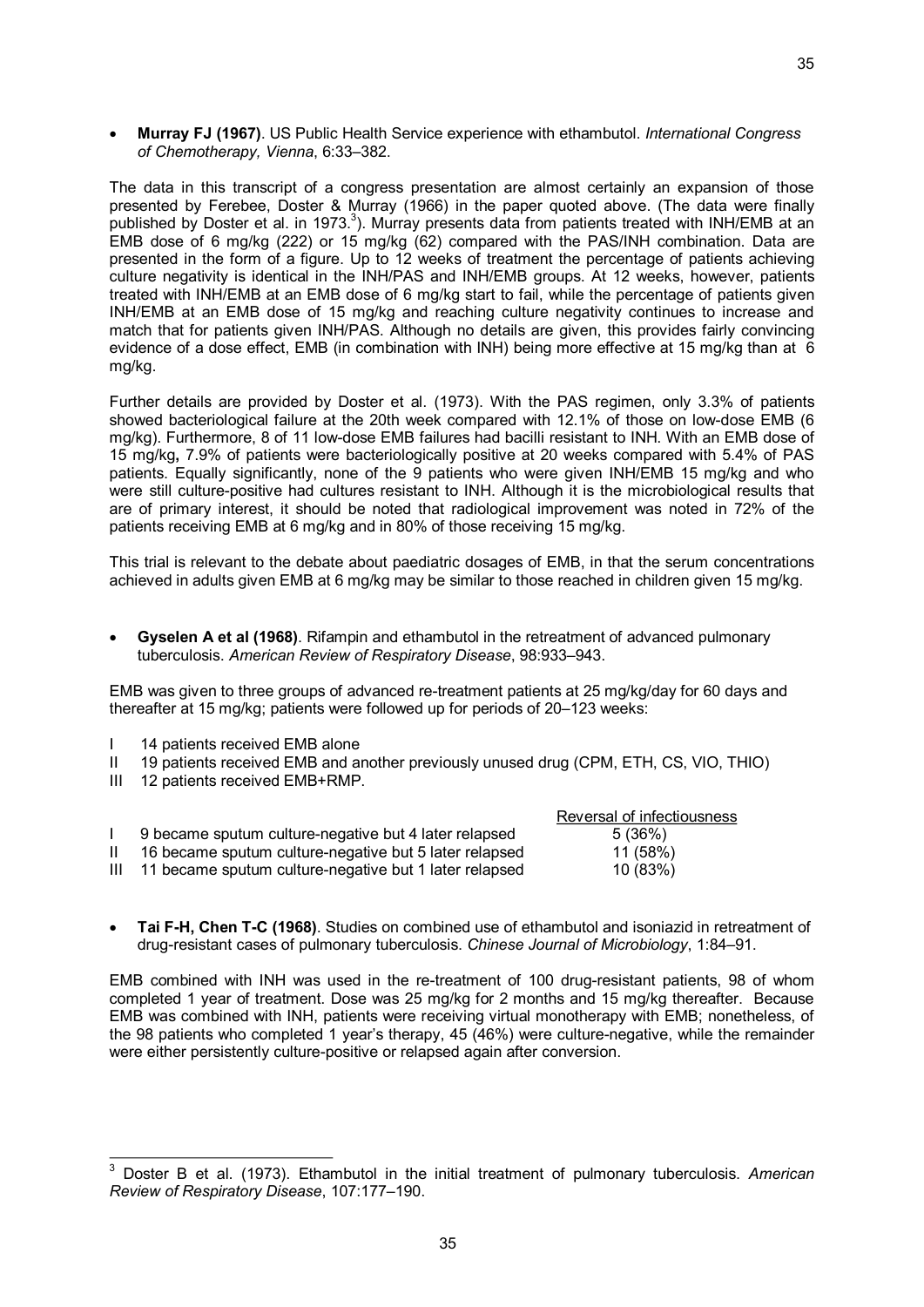· **Mitchison DA, Dickinson JM (1971)**. Laboratory aspects of intermittent drug therapy. *Postgraduate Medical Journal*, 47:737–741.

Aspects of intermittent therapy were studied in quinea-pigs. In the case of RMP and EMB (at a concentration of 10 ug/ml), but not INH, pulsed therapy with higher doses of the drugs increased the bactericidal effect, suggesting that these two drugs might be well suited to use in intermittent therapy.

**Schütz I (1971)**. Problematik der Ethambutol-Dosierung (Difficulties of ethambutol dosage]. *Pneumonologie*, 145:389–392.

Discussion of the use of EMB in the treatment of pulmonary TB followed by relapse. EMB was given at 15 or 20 mg/kg/day, with INH and SM, to 6 patients who relapsed. Three patients relapsed with resistance to INH and/or SM, suggesting that EMB at that dose was unable to protect the companion drugs; by contrast, 2 patients receiving 25 mg/kg EMB relapsed with EMB-resistant organisms.

**Pilheu J (1970)**. Ambulatory treatment of pulmonary tuberculosis with ethambutol-isoniazid. *Chest*, 58:497–500.

EMB and INH were given for 12 months to 145 patients, including 34 children (ages unspecified), from several South American countries. EMB was given at 25 mg/kg for 2 months and then at 15 mg/kg; children were given 15 mg/kg. One child died; of the remaining 144 patients, 141 (97.3%) achieved culture negativity by the end of the 12 months of treatment. Culture negativity was defined as three negative sputum cultures.

· **Hong Kong Tuberculosis Treatment Services/Brompton Hospital/British Medical Research Council (1974)**. A controlled clinical trial of daily and intermittent regimens of rifampicin plus ethambutol in the retreatment of patients with pulmonary tuberculosis. *Tubercle*, 55:1–27. (See also *Tubercle*, 1975, 56:179–189.)

| Daily regimen         |                                         | Favourable response at 18 months |  |
|-----------------------|-----------------------------------------|----------------------------------|--|
| ER7                   | EMB 25 mg/kg for 2 months then 15 mg/kg | 87% of 91 patients               |  |
| Intermittent regimens |                                         |                                  |  |
| ER2                   | EMB 45 mg/kg                            | 79% of 84 patients               |  |
| ER1                   | EMB 90 mg/kg                            | 81% of 53 patients               |  |
|                       | ER7/ER1 EMB 25 mg/kg and then 90 mg/kg  | 87% of 62 patients               |  |
| Control regimen       |                                         |                                  |  |
| ETH+PZA+CS            |                                         | 88% of 68 patients               |  |

There is thus some indication that the regimens intermittent from the start were less successful than those with a daily intensive phase. Of 48 patients who failed bacteriologically on the RMP regimens, all except 6 had RMP-resistant strains, again suggesting the inability of EMB to protect a companion drug at the doses used.

· **Hong Kong Chest Service/British Medical Research Council (1978)**. Controlled clinical trial of 6-month and 9-month regimens in the treatment of pulmonary tuberculosis: the results up to 24 months. *Tubercle*, 60:201–210. (See also *American Review of Respiratory Disease*, 1978, 118:219–227.)

Four regimens given for 6 months (8 months in the case of those with an intermittent continuation phase) were evaluated. The EMB dose was 25 mg/kg when given daily and 45 mg/kg when given intermittently (twice weekly). All but 1 of 680 patients with fully drug-sensitive bacilli at the start of treatment had a favourable response at the end of chemotherapy. However, the relapse rate for EMB regimens was considerably higher (43% of 21 patients after 6 months' treatment, 29% of 24 patients after 8 months) than for the other regimens, and even higher in those patients with initially INH or SM resistant organisms. Among the 10 patients with initial resistance to INH orSM, none who received EMB developed further resistance to RMP compared with 2 of 9 patients who received PZA.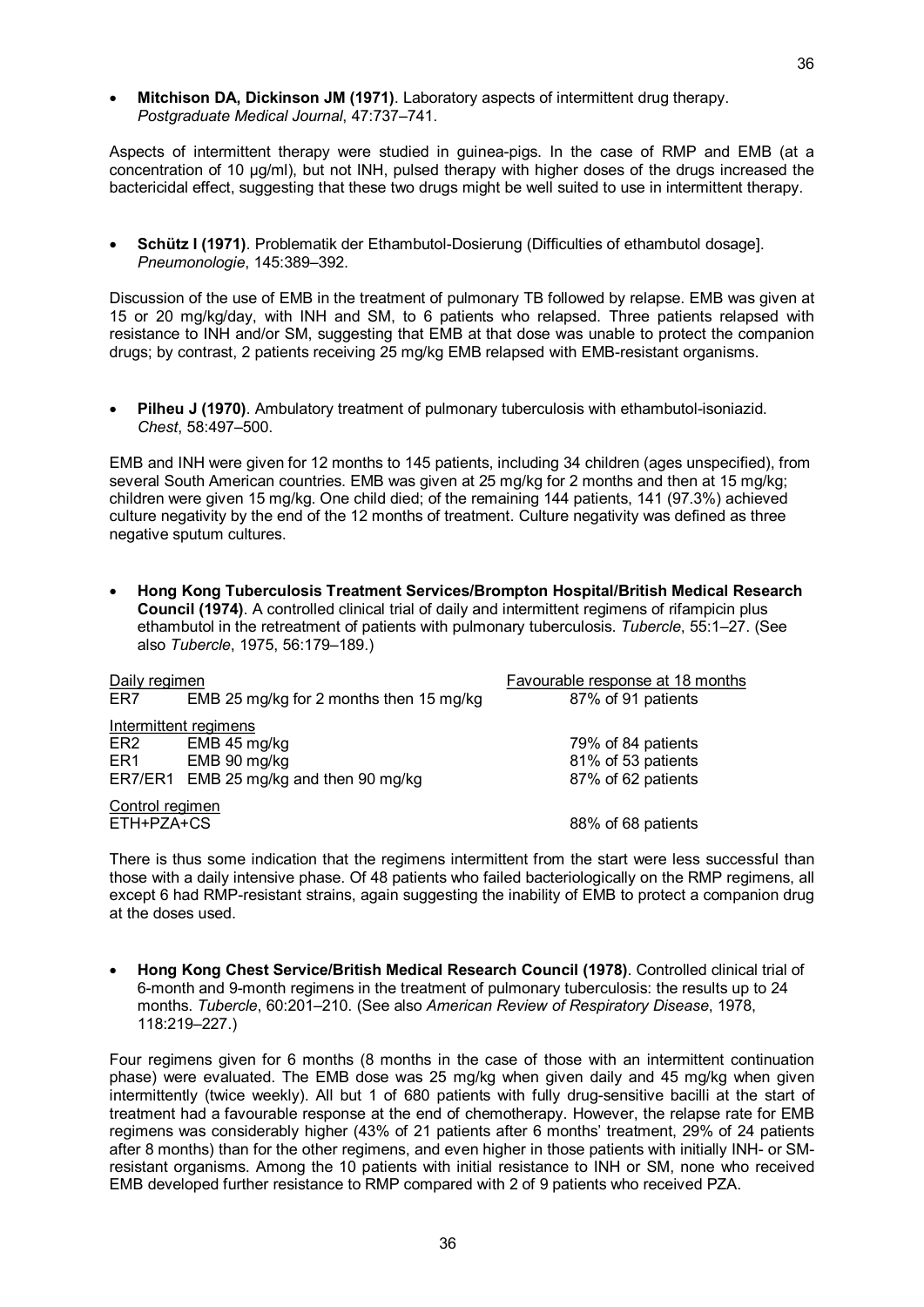| 6-month regimens                                                                                                       | No. of patients | Relapse at end of 24 months    |
|------------------------------------------------------------------------------------------------------------------------|-----------------|--------------------------------|
| 6SHR                                                                                                                   | 143             | 8(6%)                          |
| 2SHRZ; $4$ SHZ $l_2$                                                                                                   | 87              | 6(7%)                          |
| 2SHRE; $4$ [SHE] <sub>2</sub>                                                                                          | 84              | 19 (23%)                       |
| $4$ [SHRZ] <sub>3</sub> ; $4$ [SHZ] <sub>2</sub>                                                                       | 71              | 14 (6%)                        |
| 8-month regimens<br>2SHRZ; $6$ [SHZ] <sub>2</sub><br>2SHRE; $6[SHE]_2$<br>$4$ [SHRZ] <sub>3</sub> ;6[SHZ] <sub>2</sub> | 87<br>84<br>83  | 3(3%)<br>$8(10\%)$<br>$1(1\%)$ |

This study provided further evidence that EMB failed to promote sterilization of lesions although it probably did contribute to the prevention of further drug resistance.

· **Tuberculosis Research Centre, Madras (1981)**. Ethambutol plus isoniazid for the treatment of pulmonary tuberculosis – a controlled trial of four regimens. *Tubercle*, 61:13–29. (See also *Tubercle*, 1982, 63:89–98 for a report of the results at 24 months.)

A controlled randomized trial of four regimens of intermittent therapy with INH and EMB in pulmonary TB. EMB was unable to compensate for the deficiencies in isoniazid in the group of rapid inactivators, particularly in the intermittent regimens. There was some evidence that as the interval between doses was increased the efficacy of INH declined, while that of EMB increased.

| Regimen  | No. of patients | Dose of EMB | 5-year favourable response | <b>Relapse</b> |
|----------|-----------------|-------------|----------------------------|----------------|
| EН       | 107             | 15 mg/kg    | 83%                        | 15% of 54      |
| $E_2H_2$ | 101             | 45 mg/kg    | 63%                        | 26% of 38      |
| $E_1H_2$ | 107             | 90 mg/kg    | 63%                        | 33% of 43      |
| $E_1H_1$ | 109             | 90 mg/kg    | 33%                        | 54% of 37      |

· **Babu Swai O et al. (1988)**. Controlled trial of a regimen of two durations for the treatment of isoniazid-resistant pulmonary tuberculosis. *Tubercle*, 69:5–14.

Patients with INH resistance or INH and SM resistance were evaluated; of 306 entered in the study, 226 were finally analysed. Two regimens were evaluated: an 8-week intensive phase of SM, PZA RMP and EMB was followed by RMP and EMB daily for 4 months or 7 months. The dose of EMB was 25 mg/kg daily for the first 8 weeks and 15 mg/kg daily thereafter.

Relapse rates were low in both series: up to 30 months' followup, relapse occurred in 4% of those receiving 6-month treatment and in 3% of those receiving 9-month treatment. Among patients with resistance to both SM and INH, 3/14 (21%) in the 6-month series relapsed, but 0/20 in the 9-month series.

**Tuberculosis Research Centre (1997)**. A controlled clinical trial of oral short-course regimens in the treatment of sputumpositive pulmonary tuberculosis. *International Journal of Tuberculosis and Lung Disease*, 1:509–517.

In this randomized study 1203 patients were assigned to three possible regimens: EMB dose was 600 mg daily or 1200 mg twice weekly. Patients' mean body weight was 40 kg, indicating an EMB dose of 15 mg/kg. Thus, for a body weight of 50 kg, EMB dose was approximately 12 mg/kg daily or 24 mg/kg twice weekly; for a body weight of 45 kg, EMB dose was 13.3 mg/kg daily or 27 mg/kg twice weekly.

| Drug-susceptible: unfavourable response to treatment<br>Regimen       |  |
|-----------------------------------------------------------------------|--|
| 2EHRZ <sub>7/</sub> 6EH <sub>7</sub><br>11/305 (3.6%)<br>$\mathbf{L}$ |  |
| $1/263(0.4\%)$<br>$\mathbf{H}$<br>$2$ EHRZ $_2$ /4EHR $_2$            |  |
| 24/257 (9.3%)<br>$III$ 2HRZ <sub>2</sub> /4HR <sub>2</sub>            |  |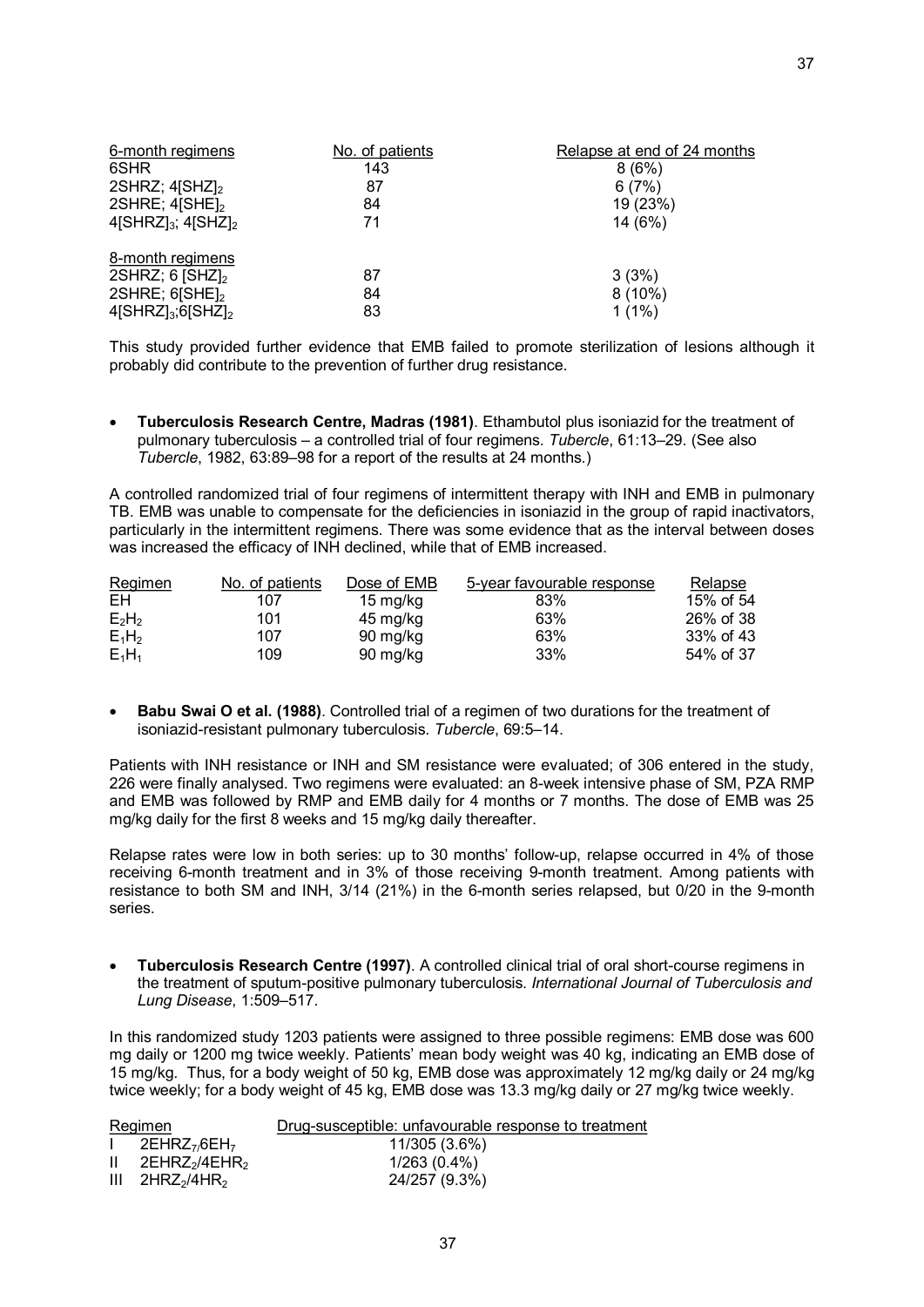Of the 36 patients with initially drug-sensitive organisms who had an unfavourable response,  $24 (67%)$ developed resistance to one or more drugs. Of these 24, 21 (88%) had received regimen III, which did not contain EMB, which suggests that the presence of EMB in the regimens *did* protect against the emergence of drug resistance. In contrast, among the 74 patients with organisms initially resistant to INH who responded badly, 23 (31%) developed resistance to RMP, so that the presence of EMB in the

| Regimen |                 | Isoniazid-resistant: unfavourable response to treatment or relapse |
|---------|-----------------|--------------------------------------------------------------------|
|         | FHRZ7/6FH       | 22/94 (23.4%)                                                      |
|         | II 2EHRZ2/4EHR2 | 23/59 (40%)                                                        |
|         | III 2HRZ2/4HR2  | 50/74 (68%)                                                        |

regimens did *not* appear to protect against the development of MDR.

This paper gave rise to considerable debate on the ability of EMB to offer adequate protection against the development of further drug resistance in the presence of a significant incidence of INH resistance in a community (see Long & Scalini, 1999, 2000; Matthew & Santha 2000).

· **Jindani A, Nunn AJ, Enarson DA (2004)**. Two 8month regimens of chemotherapy for treatment of newly diagnosed pulmonary tuberculosis: international multicentre randomized trial. *Lancet*, 364:1244–1251.

This recent study provides further evidence of the likely efficacy of EMB in doses close to those that might be used in children. An intensive 2-month phase of daily INH, RMP, PZA and SM followed by 6 months of INH and thioacetazone was introduced by the IUATLD and promoted by WHO, "…to reduce the probability of promoting additional drug resistance in any patient with organisms already resistant to either isoniazid or rifampicin". With the advent of the HIV pandemic, the potentially fatal toxic effects of thioacetazone and the potential for the spread of HIV infection through the use of an injectable agent such as SM led to EMB replacing both SM and thioacetazone in this regimen. Three regimens were evaluated in 1355 patients randomly assigned to treatment groups:

| Regimen                          | Culture-neg. at 2 months | Unfavourable outcome at 18 months |
|----------------------------------|--------------------------|-----------------------------------|
| 2EHRZ/6HE (424 patients)         | 86%                      | 36/346 (10%)                      |
| $2[EHRZ]_{3}/6HE$ (433 patients) | 77%                      | 48/351 (14%)                      |
| 2EHRZ/4HR (404 patients)         | 83%                      | 17/347 (5%)                       |

Daily EMB dose ranged from 15.4 to 24 mg/kg for patients weighing <40 kg, and from 14.5 to 20 mg/kg for patients weighing 40–55 kg; for patients weighing >55 kg the dose was 21.8 mg/kg and decreased with increasing body weight. Most patients fell in the 40–55 kg group and thus received 14.5–20 mg/kg EMB daily.

Among patients with organisms resistant to INH, unfavourable outcomes occurred as follows:

| 2EHRZ/6HE            | 5/13(38%) |
|----------------------|-----------|
| $2$ [EHRZ] $_3$ /6HE | 6/22(27%) |
| 2EHRZ/4HR            | 1/23(4%)  |
| $(p = 0.02)$         |           |

These results suggest very strongly that EMB in the doses used did not contribute to improving the outcome in the presence of INH resistance; however, there is no information on the development of further resistance among the patients who did relapse.

#### **References**

Babu Swai O et al. (1988). Controlled trial of a regimen of two durations for the treatment of isoniazid resistant pulmonary tuberculosis. *Tubercle*, 69:5–14.

Bobrowitz ID (1966b). Comparison of ethambutol-INH versus INH-PAS in the original treatment of pulmonary tuberculosis. *Annals of the New York Academy of Sciences*, 135:921–939.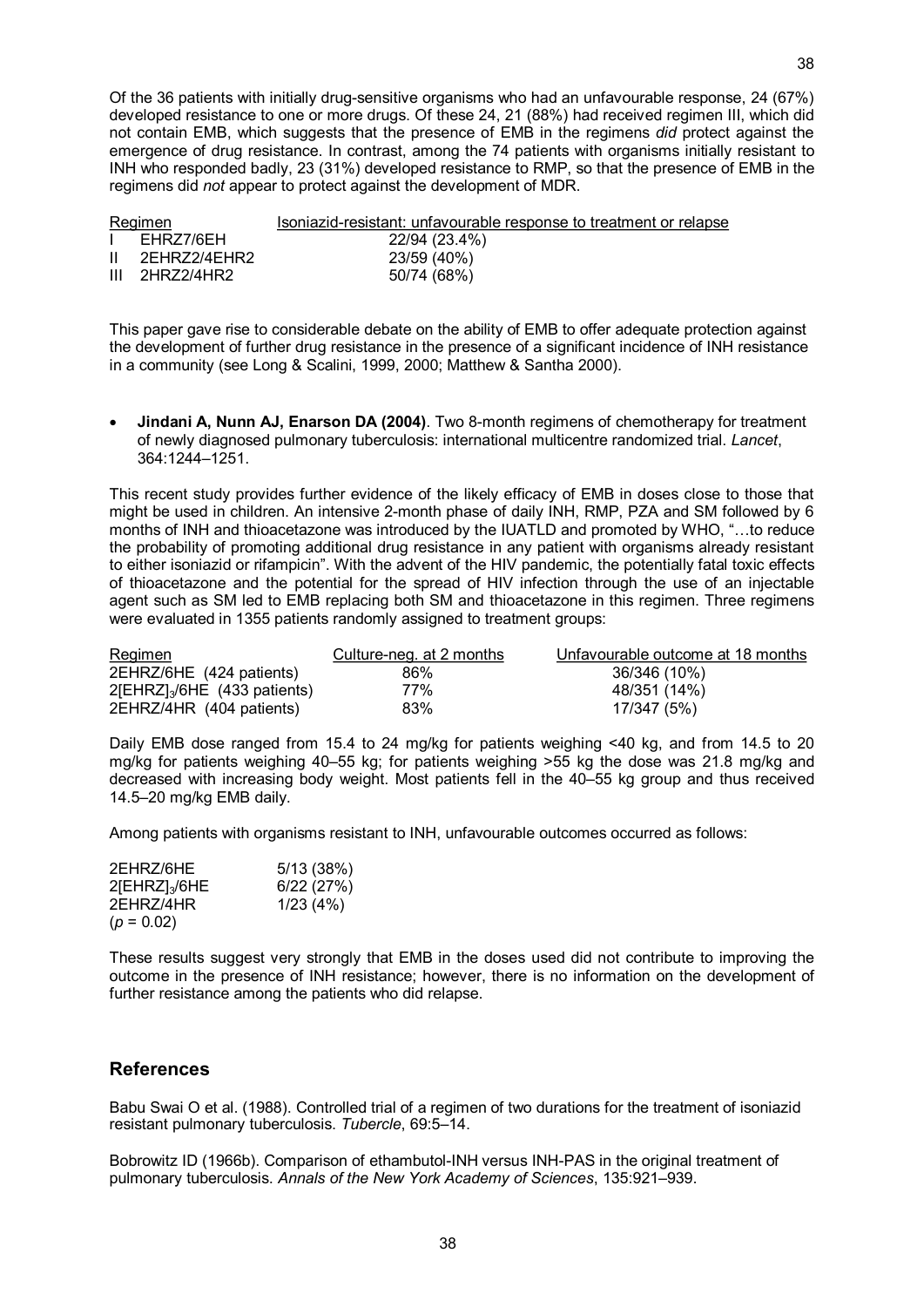Bobrowitz ID, Gokulanathan KS (1965). Ethambutol in the retreatment of pulmonary tuberculosis. *Diseases of the Chest*, 48:239–250.

Bobrowitz ID, Robins DE (1967). Ethambutol-isoniazid versus PAS-isoniazid in original treatment of pulmonary tuberculosis. *American Review of Respiratory Disease*, 96:428–438.

Corpe RF, Blalock FA (1966). Multi-drug therapy including ethambutol in the retreatment of pulmonary tuberculosis. *Annals of the New York Academy of Sciences*, 135:823–830.

Donomae I, Yamamoto K (1966). Clinical evaluation of ethambutol in pulmonary tuberculosis. *Annals of the New York Academy of Sciences*, 135:849–881.

Ferebee SH, Doster BE, Murray FJ (1966). Ethambutol: a substitute for para-aminosalicylic acid in regimens for pulmonary tuberculosis. *Annals of the New York Academy of Sciences*, 135:910–920.

Gyselen A et al. (1968). Rifampin and ethambutol in the retreatment of advanced pulmonary tuberculosis. *American Review of Respiratory Disease*, 98:933–943.

Hong Kong Chest Service/British Medical Research Council (1979). Controlled clinical trial of 6month and 9-month regimens in the treatment of pulmonary tuberculosis: the results up to 24 months. *Tubercle*, 60:201–210.

Hong Kong Tuberculosis Treatment Services/Brompton Hospital/British Medical Research Council (1974). A controlled clinical trial of daily and intermittent regimens of rifampicin plus ethambutol in the retreatment of patients with pulmonary tuberculosis. *Tubercle*, 55:1–27.

Jindani A, Nunn AJ, Enarson DA (2004). Two 8-month regimens of chemotherapy for treatment of newly diagnosed pulmonary tuberculosis: international multicentre randomized trial. *Lancet*, 364:1244–1251.

Kass I (1965). Chemotherapy regimens used in retreatment of pulmonary tuberculosis. Part II. Observations on the efficacy of combinations of ethambutol, capreomycin and companion drugs, including 44 diisoammyloxythiosemicarbanilide. *Tubercle*, 46:166–177.

Long R, Scalini M (1999). Is the treatment of WHO Category 1 tuberculosis with 2HRZE/6HE a defensible practice? *International Journal of Tuberculosis and Lung Disease*, 3:747–748.

Long R, Scalini M (2000). More on the question of optimal chemotherapy in the presence of isoniazid resistance. *International Journal of Tuberculosis and Lung Disease*, 4:890–894.

Matthew R, Santha T (2000). The treatment of WHO Category 1 tuberculosis with 2 HRZE/6HE is indeed defensible. *International Journal of Tuberculosis and Lung Disease*, 4: 795.

Mitchison DA, Dickinson JM (1971). Laboratory aspects of intermittent drug therapy. *Postgraduate Medical Journal*, 47:737–741.

Murray FJ (1967). US Public Health Service experience with ethambutol. *International Congress of Chemotherapy, Vienna*, 6: 33–382.

Pilheu J (1970). Ambulatory treatment of pulmonary tuberculosis with ethambutol-isoniazid. Chest, 58:497–500.

Pyle MM (1966). Ethambutol in the retreatment and primary treatment of tuberculosis: a four-year clinical investigation. *Annals of the New York Academy of Sciences*, 135:835–845.

Pyle MM et al. (1966). A four-year clinical investigation of ethambutol in initial and re-treatment cases of tuberculosis. *Annals of the New York Academy of Sciences*, 93:428–441.

Schütz I (1971). Problematik der Ethambutol-Dosierung [Difficulties with ethambutol dosage]. *Pneumonologie*, 145:189–392.

Tai F-H, Chen T-C (1968). Studies on combined use of ethambutol and isoniazid in retreatment of drug-resistant cases of pulmonary tuberculosis. *Chinese Journal of Microbiology*, 1:84–91.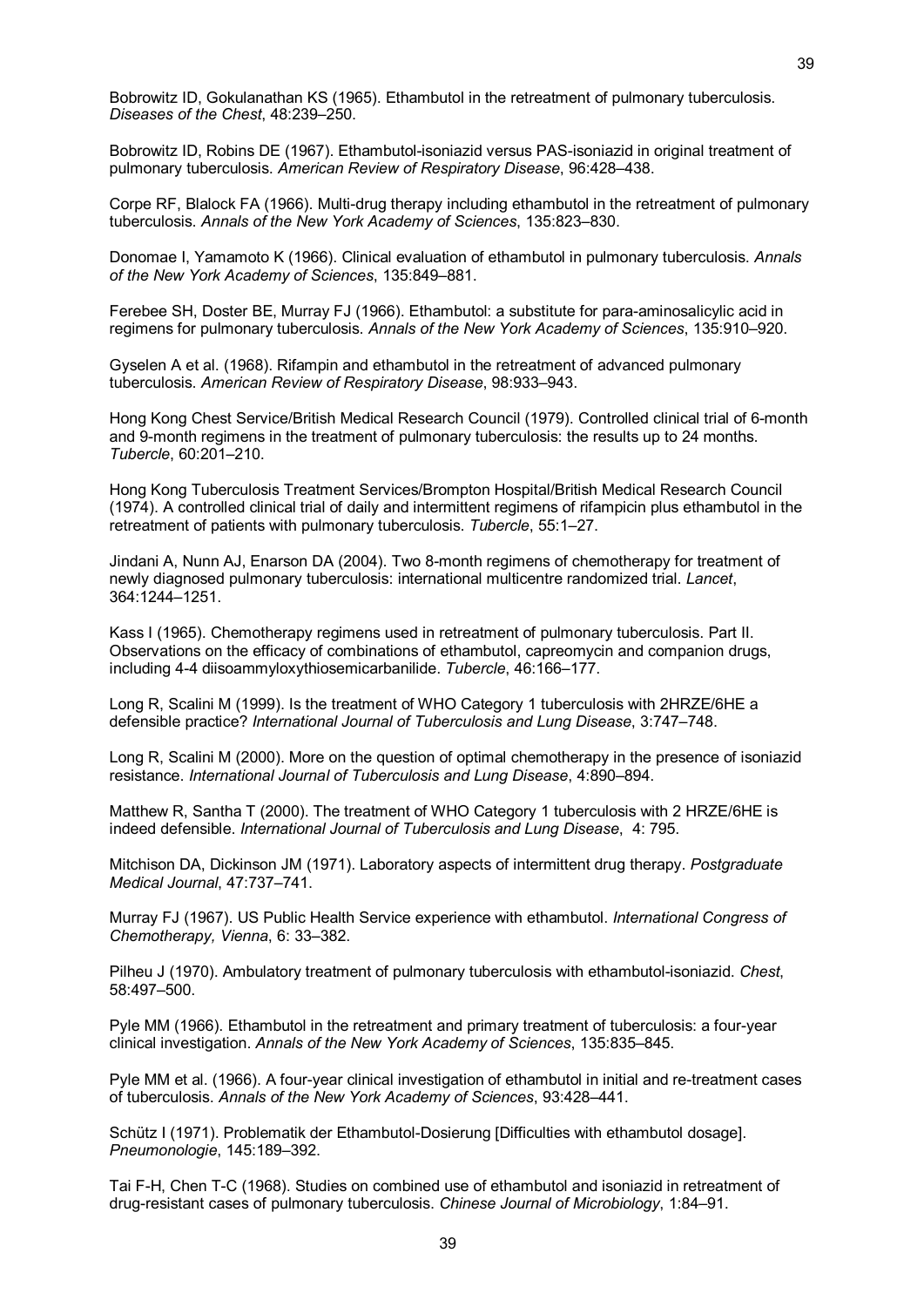Tuberculosis Research Centre, Madras (1981). Ethambutol plus isoniazid for the treatment of pulmonary tuberculosis – a controlled trial of four regimens. *Tubercle*, 61:13–29.

Tuberculosis Research Centre (1997). A controlled clinical trial of oral short-course regimens in the treatment of sputumpositive pulmonary tuberculosis. *International Journal of Tuberculosis and Lung Disease*,1:509–517.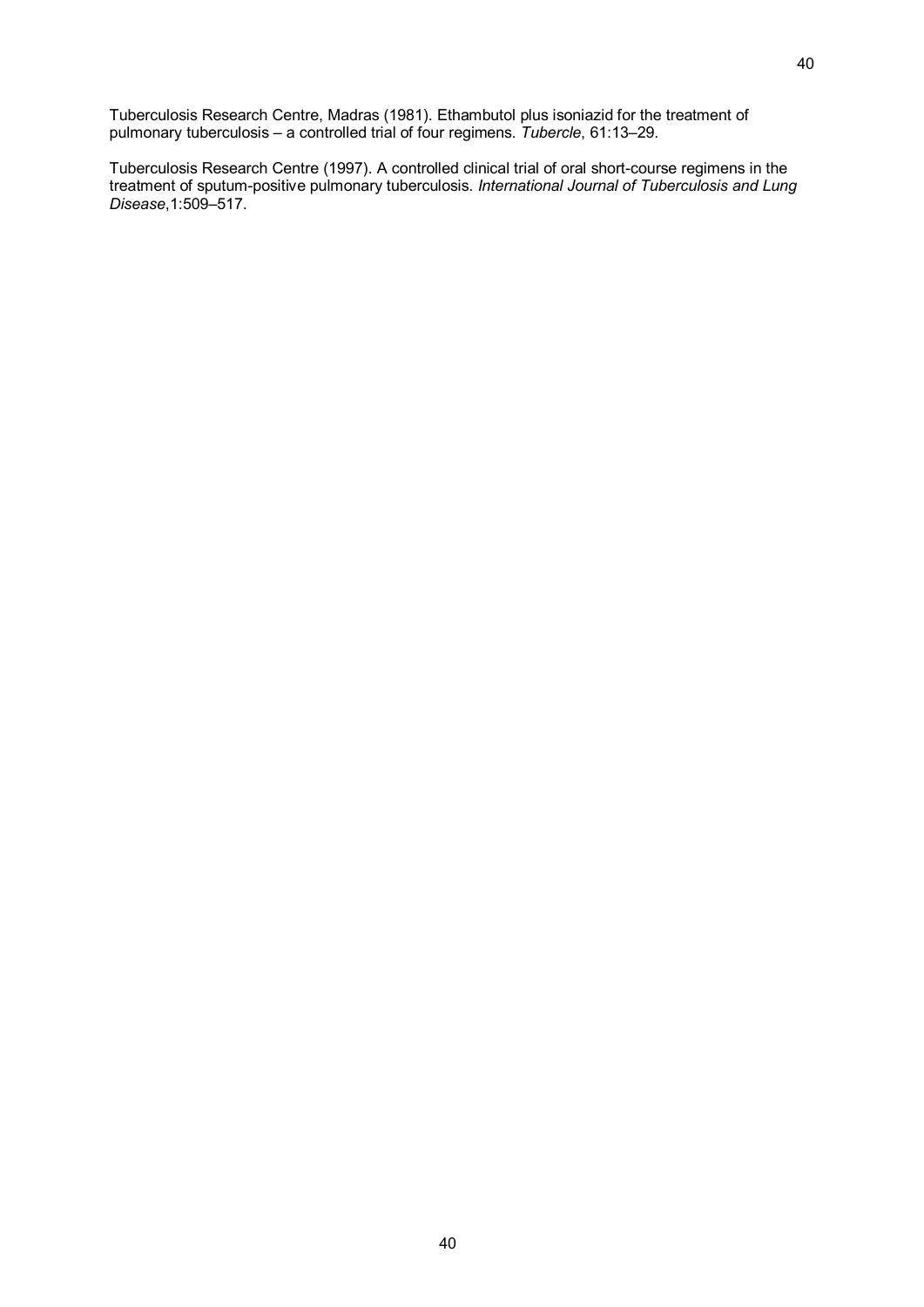# **Annex II Toxicity of ethambutol in adults**

· **Carr RE, Henkind P (1962)**. Ocular manifestations of ethambutol. *Archives of Ophthalmology*, 67:566–571.

In this first report of eye complications following the use of EMB, 18 patients throughout USA received EMB at doses of 60–100 mg/kg. Of these, 8 (44%) developed either severe or mild toxic amblyopia. There is a detailed description of one case; of note with relevance to later reports is the description of retinal changes associated with the severe manifestations – definite bilateral papillitis, hyperaemic discs, flame-shaped haemorrhages. Some later papers state that no objective anatomical abnormalities are associated with EMB optic neuritis.

· **Bobrowitz ID, Gokulanathan KS (1965)**. Ethambutol in the retreatment of pulmonary tuberculosis. *Diseases of the Chest*, 48:239–250.

Of 64 retreatment patients, 17 were given EMB alone and 47 EMB combined with other drugs. Dose was 25 mg/kg throughout in 18 patients; 46 patients received 25 mg/kg for 60 days and 15 mg/kg thereafter. Optical evaluation – visual acuity, visual fields and colour discrimination – was carried out before treatment. Frequency and manner of evaluation during treatment are not specified.

Ocular toxicity in was noted in 2 (11%) of 18 patients given 25 mg/kg throughout, one in 7th month and one in 9th month of therapy.

(The continuation of this study is reported in Bobrowitz ID (1966a). Ethambutol in the retreatment of pulmonary tuberculosis. *Annals of the New York Academy of Sciences*, 135:796–822. The same group of 18 patients who received 25 mg/kg throughout, but the 25 mg/kg followed by 15 mg/kg group now included 117 patients with no visual toxicity.)

There is an interesting discussion of the vagaries of assessing visual acuity with Snellen charts about 15% of patients developed a "2 line" deficit, which normalized without stopping treatment.

· **Kass I (1965)**. Chemotherapy regimens used in retreatment of pulmonary tuberculosis. Part II. Observations on the efficacy of combinations of ethambutol, capreomycin and companion drugs, including 44 diisoamyloxythiosemicarbanilide. *Tubercle*, 46:166–177.

EMB 50 mg/kg was given to 60 patients (as 25 mg/kg twice daily). Ocular toxicity was noted in 9 (15%) after an "average" of 151 (26–317)days. No details of ophthalmological evaluation are given.

· **Place VA, Peets EA, Buyske DA (1966)**. Metabolic and special studies of ethambutol in normal volunteers and tuberculous patients. *Annals of the New York Academy of Sciences*, 135:775–795.

| Regimen      | No. of patients | Ocular toxicity                                          |
|--------------|-----------------|----------------------------------------------------------|
| EMB 50 mg/kg |                 | 3 $(43\%)$ after $3\frac{1}{2}$ , 17 $(?)$ and 27 months |
| EMB 25 mg/kg | 16              | 2 (13%) after 4 and $7\frac{1}{2}$ months                |
| EMB 15 mg/kg |                 |                                                          |

**Corpe RF, Blalock FA (1966)**. Multi-drug therapy including ethambutol in the retreatment of pulmonary tuberculosis. *Annals of the New York Academy of Sciences*, 135:823–830.

EMB was given at 25 mg/kg in a basic regimen together with INH&ETH to 118 patients. No toxicity was said to have been experienced, *but* " Ethambutol was temporarily discontinued because of amblyopia or symptoms referable to the eyes in six patients. As soon as the situation had been evaluated and lack of drug toxicity established, ethambutol was reinstated and continued as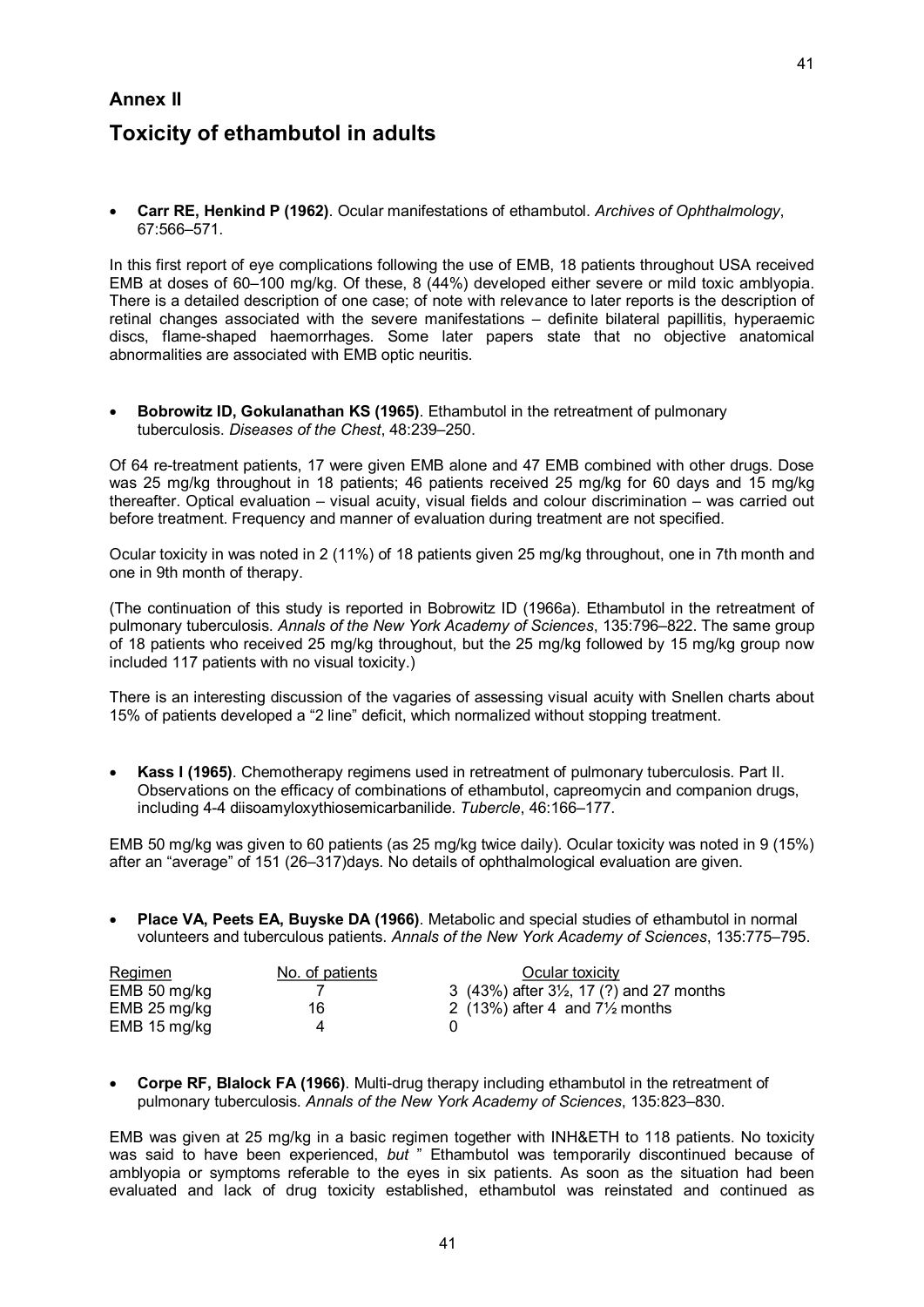prescribed. Ethambutol was discontinued permanently in four patients, early in the study, because of amblyopia [which] represented a careful approach."

**Pyle MM (1966)**. Ethambutol in the retreatment and primary treatment of tuberculosis: a four-year clinical investigation. *Annals of the New York Academy of Sciences*, 135:835–845.

149 patients were treated with ethambutol for more than 3 months, as follows:

| EMB dosage  | No. of patients | Ocular toxicity |
|-------------|-----------------|-----------------|
| 40–50 mg/kg |                 | 2(33%)          |
| 20-30 mg/kg | 30              | 4(3%)           |
| 15–20 mg/kg | 13              |                 |

Similar data are reported in: Pyle MM et al. (1966). A four-year clinical investigation of ethambutol in initial and retreatment cases of tuberculosis. *American Review of Respiratory Disease*, 93:428–441. That article lists 3 cases of ocular toxicity at EMB doses of 20–30 mg/kg, occurring at 4, 4.5 and 10 months after the start of treatment.

· **Donomae I,Yamamoto K (1966)**. Clinical evaluation of ethambutol in pulmonary tuberculosis. *Annals of the New York Academy of Sciences*, 135:849–881.

Visual acuity and colour discrimination were evaluated every 2–4 weeks and visual fields monthly. Initial treatment, or treatment of new cases, was with one of three regimens – two of INH+EMB and one of INH+PAS:

| Regimen                        | No. of patients | Ocular toxicity | Duration of treatment |
|--------------------------------|-----------------|-----------------|-----------------------|
| INH+EMB 25 mg/kg               | 46              | 2(4%)           | 3 & 4 months          |
| INH+EMB 12.5 mg/kg             | 46              |                 |                       |
| Re-treatment:                  |                 |                 |                       |
| EMB 1 g daily                  | 49              | $1(2\%)$        | 1 month               |
| EMB 1 g alternate days         | 46              |                 |                       |
| (Dose approximately 20 mg/kg.) |                 |                 |                       |

· **Leibold JE (1966)**. The ocular toxicity of ethambutol and its relation to dose. *Annals of the New York Academy of Sciences*, 135:904–909.

Eyes were examined before treatment and every 2 weeks thereafter for visual acuity, colour discrimination and visual fields. Two groups of patients were treated as follows:

| <b>EMB dosage</b> | No. of patients | Ocular toxicity |
|-------------------|-----------------|-----------------|
| High, $>35$ mg/kg | 59              | 11 (19%)        |
| Low, $<$ 30 mg/kg | 59              | 2(3%)           |

In the lowdosage, group ocular toxicity developed at a dose of 20 mg/kg after 139 days and at 24 mg/kg after 235 days.

· **Ferebee SH, Doster BE, Murray FJ (1966)**. Ethambutol: a substitute for paraaminosalicylic acid in regimens for pulmonary tuberculosis. *Annals of the New York Academy of Sciences*, 135:910– 920.

All patients received a Snellen eye test every 2 weeks during treatment. EMB dose was 6 mg/kg; four regimens were compared: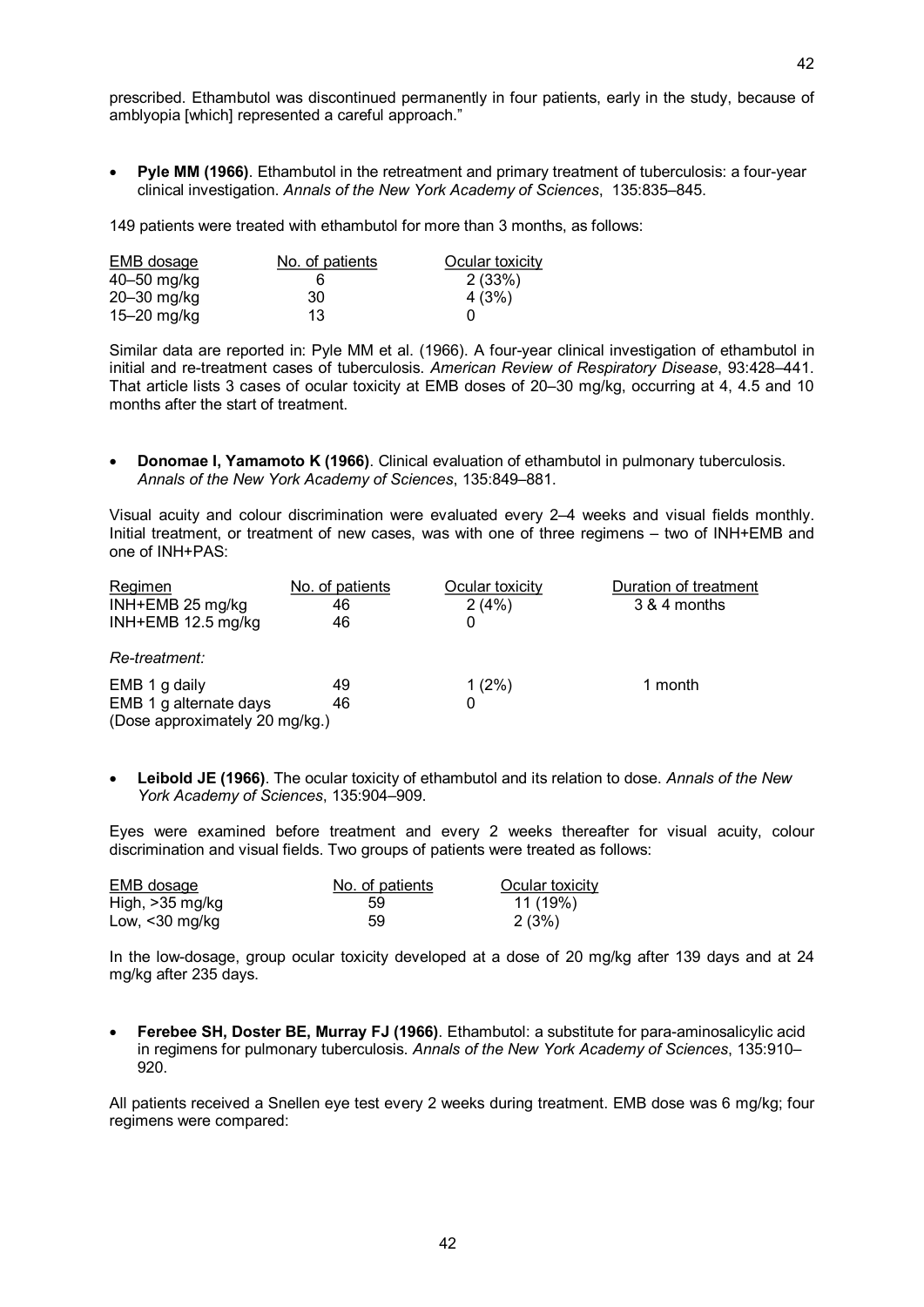| Regimen        | No. of patients | Ocular toxicity |
|----------------|-----------------|-----------------|
| SM+PZA/INH+PAS | 147             | 2(1%)           |
| SM+PZA/INH+EMB | 140             | 2(1%)           |
| INH+PAS        | 148             | 4(3%)           |
| INH+EMB        | 131             | 2(2%)           |

The authors commented: "Changes of equal frequency and similar magnitude in visual acuity were observed in PAS patients without concern, but when the patient was receiving ethambutol, the changes were attributed to the drug."

**Bobrowitz ID (1966b).** Comparison of ethambutol-INH versus INH-PAS in the original treatment of pulmonary tuberculosis. *Annals of the New York Academy of Sciences*, 135:921–939.

Three regimens were evaluated:

|              | Regimen                                    | No. of patients | Ocular toxicity |
|--------------|--------------------------------------------|-----------------|-----------------|
|              | INH+EMB 25 mg/kg for 60 days then 15 mg/kg | 63              | $1(2\%)$        |
| $\mathbf{H}$ | INH+EMB 15 mg/kg throughout                | 55              |                 |
| Ш            | INH+PAS                                    | 51              |                 |

Loss of one, two or more lines in reading of Snellen chart is discussed: "In our study about one-quarter of the patients showed a reading loss of one line according to the readings of the Snellen eye chart."

Bobrowitz ID, Robins DE (1967). Ethambutol-isoniazid versus PAS-isoniazid in original treatment of pulmonary tuberculosis. *American Review of Respiratory Disease*, 96:428–438.

Patients as in Bobrowitz (1966) above but now numbering 174 cases. Another case of possible ocular toxicity was noted in Group II.

| Regimen |                                            | No. of patients | Ocular toxicity      |
|---------|--------------------------------------------|-----------------|----------------------|
|         | INH+EMB 25 mg/kg for 60 days then 15 mg/kg | 89              | $1(1\%)$ , 4th month |
|         | INH+EMB 15 mg/kg throughout                | 85              | 1 (1%), 13th month   |
| Ш       | INH+PAS                                    | 74.             |                      |

· **Filippone C, Barnabè R, Bonanni R (1968)**. Osservazioni oftalmologiche in corso diterapia con etambutolo [Ophthalmological findings in the course of ethambutol therapy]. *Minerva Oftalmologica*, 10:38–41.

[In Italian with a brief English summary.] EMB was used in 15 chronic pulmonary TB cases at a dosage of 25 mg/kg for 4 months; No subjective or objective signs of impairment were noted, apart from slight, but constant, decreases in electroretinogram B-wave amplitude.

· **Tai FH, Chen TC (1968)**. Studies on combined use of ethambutol and isoniazid in retreatment of drug-resistant cases of pulmonary tuberculosis. *Chinese Journal of Microbiology*, 1:84–91.

EMB combined with INH was used in the re-treatment of 100 drug-resistant patients at a dose of 25 mg/kg for first 2 months and 15 mg/kg thereafter. One case (1%) of ocular toxicity. "Reduced vision and color discrimination noted after two and half months." Medication was stopped only in the ninth month of treatment, after which the vision and colour discrimination improved.

As EMB was combined with INH these patients were receiving virtual monotherapy with EMB. Nonetheless, of the 98 patients who completed one year's therapy 38% were persistently culture negative.

Adel A (1969). Ophthalmological side-effects of ethambutol. Scandinavian Journal of Respiratory *Diseases*, 69(Suppl.):55–58.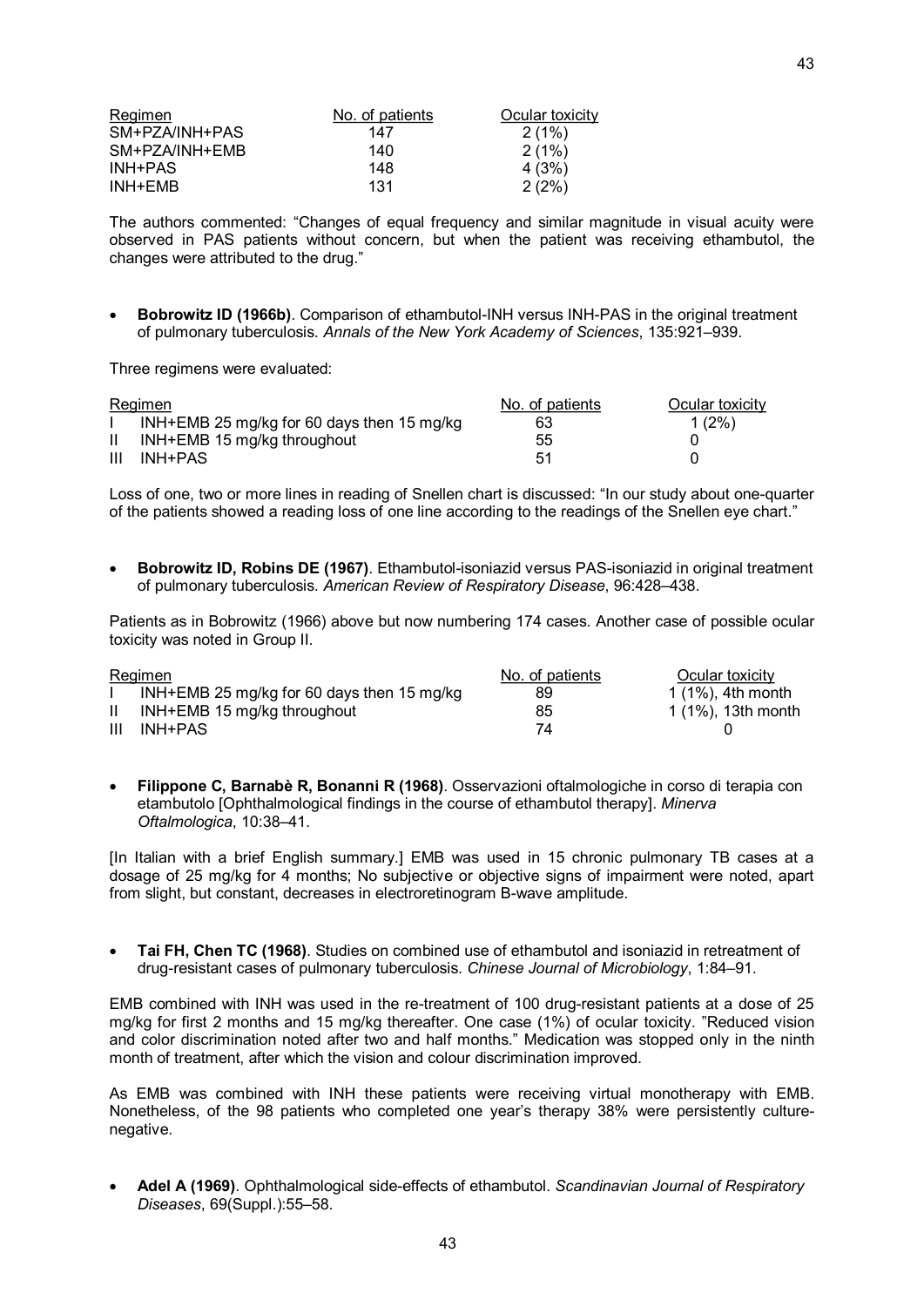Ophthalmological toxicity was observed among 78 adult patients aged 36–74 (mean 60) years treated in Finland with EMB at 25 mg/kg daily and later 15 mg/kg daily. In 10 (13%) cases, side-effects were noted, appearing within  $2-12$  (mean 5.4) months. In 6 cases in whom side-effects were noted, there was also a deterioration in renal function.

· **Citron KM (1969)**. Ethambutol: a review with special reference to ocular toxicity. *Tubercle*, 50(Suppl.):22–36.

Ocular toxicity was recorded in 2 (6%) of 34 patients given EMB at 25 mg/kg.

· **Horsfall PAL (1969)**. Ethambutol in the retreatment of chronic pulmonary tuberculosis. *Far East Medical Journal*, 7:213–218.

EMB was used in the re-treatment of 68 patients, at a dosage of 25 mg/kg daily for 60 days and 15 mg/kg daily thereafter, together with various combinations of INH, streptomycin, capreomycin, viomycin and other drugs. Where EMB was functioning virtually alone, approximately 33% of patients had sputum conversion. When three drugs were used, this figure rose to 50%. Significant reduction in visual acuity was experienced by 3 patients (4%)**.** EMB serum concentrations were measured by an agar diffusion method with *M. smegmatis* as the test organism. Measurements were done 3 hours after dosing with 25 mg/kg; concentrations were 1.97–6.67 (mean 4.1) μg/ml.

· **Radenbach KL (1969)**. Results of clinical studies with capreomycin, ethambutol and rifampicin in the Heckeshorn Hospital, Berlin. *Scandinavian Journal of Respiratory Diseases*, 69(Suppl): 43–53.

"Painstaking examinations were performed before treatment, every 2 weeks during the first 12 weeks of treatment and every 4 weeks thereafter." EMB dosage was 25 mg/kg daily for 12 weeks and 15 mg/kg thereafter.

| <b>Hospital</b> | No. of patients | Ocular toxicity                  |
|-----------------|-----------------|----------------------------------|
| Heckeshorn      | 157             | 3 (2%), 7th, 10th and 16th weeks |
| Havelhöhe       | 143             | 3 (2%), 7th, 10th and 11th weeks |

**Wäre M et al. (1969)**. Clinical experience of the retreatment of drug-resistant pulmonary tuberculosis with rifampicin combined with ethambutol and capreomycin. *Scandinavian Journal of Respiratory Diseases*, 69(Suppl.):59–63.

This paper describes the incidence of side-effects in 113 patients treated with regimens of rifampicin, capreomycin and EMB. All the patients received EMB at 25 mg/kg daily for 2–3 months and 15 mg/kg thereafter.

One patient developed "mild ocular toxicity in the 3rd month of treatment"; the patient's vision improved when EMB was stopped and no further problems were encountered when EMB was continued at 15 mg/kg/day. Another patient received 25 mg/kg and developed ocular toxicity after 12 months of this treatment.

· **IUAT Committee on Treatment 1969 (1970)**. Report of Dr Farga. *Bulletin of the International Union against Tuberculosis*, 44:8.

Report of a meeting of the IUAT Committee. Investigation of ethambutol toxicity discussed. Dr Eule presented results that appear in a subsequent publication (see Eule et al. (1973) below) Results were also presented by Dr Farga: among 111 patients treated with EMB 50 mg/kg three times a week, 1 (1%) case of ocular toxicity was encountered. Few details are given.

Pilheu J (1970). Ambulatory treatment of pulmonary tuberculosis with ethambutol-isoniazid. *Chest*, 58:497–500.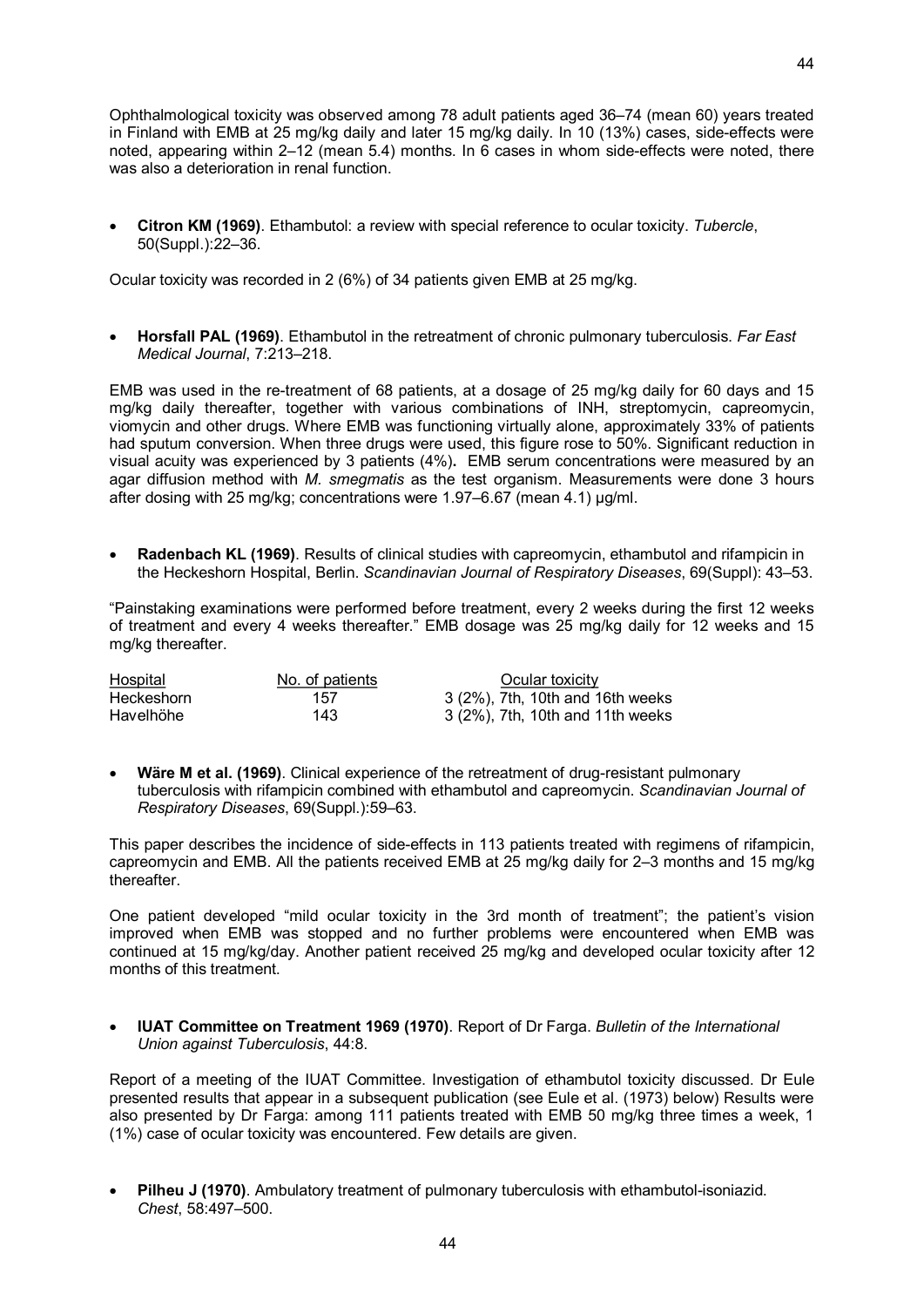EMB was given at 25 mg/kg for 2 months and at 15 mg/kg thereafter to 145 patients; 34 children were given EMB at 15 mg/kg. "Periodic..…complete ophthalmologic examinations…" were performed. No visual abnormalities were noted.

· **Roussos T, Tsolkas A** (1970). The toxicity of Myambutol on the human eye. *Annals of Ophthalmology*, 2:578–580.

250 patients were given EMB at 15 mg/kg daily for periods of 4–8 months. There was monthly examination of visual acuity and visual field and evaluation of colour sense, plus "meticulous fundoscopic examination". Changes were observed in 4 (2%) patients after 48 days, 70 days, 4 months and 7 months of EMB treatment.

· **Schütz I, Radenbach KL, Bartmann K (1970)**. The combination of ethambutol, capreomycin and a third drug in chronic pulmonary tuberculosis with bacterial polyresistance. *Antibiotics and Chemotherapy*, 16:43–58.

After treatment of 31 patients with "chronic, far advanced, progressive, open, cavitary pulmonary tuberculosis" with EMB at 25 mg/kg daily for 12 weeks and then 15 mg/kg, together with capreomycin and a third drug, "…visual disturbances failed to appear…"

· **Tamai A (1970)**. Ocular toxicity of ethambutol: a clinical investigation conducted from May 1965 to December 1969. *Yonago Acta Medica*, 14:61–69.

A case report of ocular toxicity arising after 2 months of treatment with EMB at a dose of 20 mg/kg is accompanied by a long table giving the incidence of toxicity in a number of other studies. Some of these studies are listed above, but most are in Japanese and thus not readily accessible to the author of this review. In Tamai's experience "...the administration of the d-form of ethambutol in 1243 cases caused suspected ocular disturbance in 83 cases or 6.7%, and definite disturbance in 42 cases or 3.4%…." The dose of EMB, however, is not specified and no other details are given.

· **Tiburtius H (1970)**. The undesired sideeffects of Myambutol. *Antibiotics and Chemotherapy*, 16:298–301.

In what was probably a continuation of Radenbach's 1969 study (see above), 300 patients were admitted to Heckeshorn and Havelhöhe Hospitals in Berlin: there was "regular eye check up during the course of Myambutol therapy". Daily EMB dose was 25 mg/kg for 6–12 weeks and 15–20 mg/kg thereafter.

Ocular toxicity was noted in 9 (3%) of 300 patients; for 5 patients, onset is noted on days 46, 56, 60, 74 and 105 of therapy. Ages are given as males 5–77 years and females 7–78 years: some children were thus included in the study but they are not further identified.

· **Bowen DI, Vaterlaws AL (1971)**. Toxic amblyopia due to ethambutol in a case of drug resistant pulmonary tuberculosis. *British Journal of Diseases of the Chest*, 65:105–110.

Case report of toxic neuropathy in an adult following EMB given at 25 mg/kg for 5 months. Treatment continued, at 700 mg EMB, because of MDR tuberculosis but ocular defects progressed; all treatment was then stopped. There was some recovery but visual field defects persisted.

· **Lees AW et al. (1971)**. Toxicity from rifampicin plus isoniazid and rifampicin plus ethambutol therapy. *Tubercle*, 52:182–190.

Visual acuity was evaluated before treatment and at monthly intervals thereafter; 72 patients were given rifampicin (600 mg), with EMB at 25 mg/kg for 2 months and 15 mg/kg thereafter. Ocular toxicity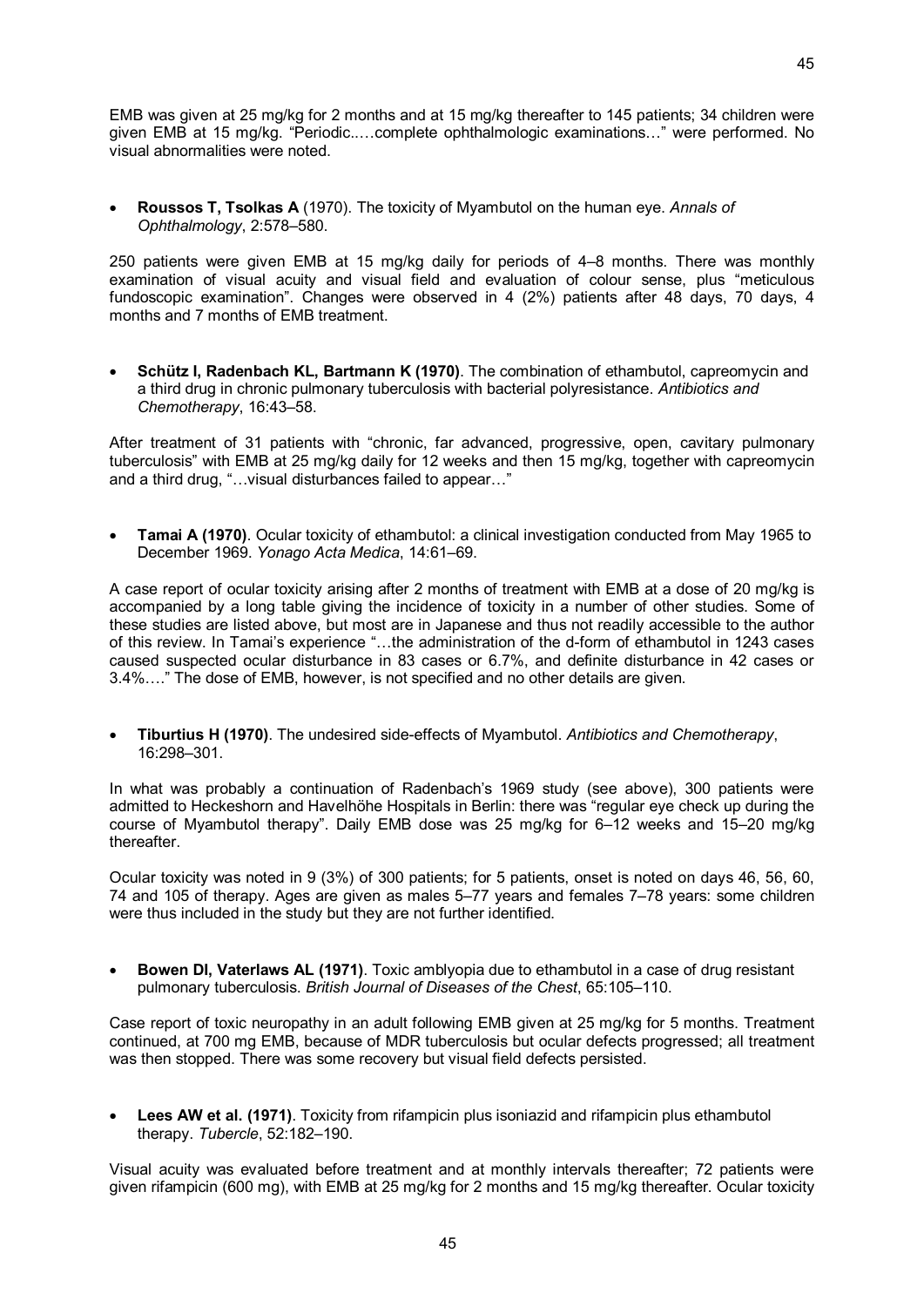occurred in 1 patients (1%) after 3 months. Visual acuity subsequently returned almost to normal but colour discrimination remained impaired.

· **Acquinas M, Citron KM (1972)**. Rifampicin, ethambutol and capreomycin in pulmonary tuberculosis previously treated with both first and second line drugs: the results of 2 years chemotherapy. *Tubercle*, 53:153–165.

"Visual function was investigated by monthly visual acuity tests." EMB was given at 25 mg/kg for 6 months and thereafter at 15 mg/kg to 36 patients. Ocular toxicity was noted in 2 patients (6%) after the 26th week and diagnosed as "severe eye toxicity". One patient had a haemorrhagic retinopathy and visual acuity was still poor 18 months later. "Possible…. toxicity" was noted in 2 other patients.

· **Orou F, Sideroff G, Schabel F (1972)**. Frequenzuntersuchung von Opticuserkrankungen im Rahmen der Myambutol-Behandelung [Studies on the occurrence of optic nerve diseases in the course of Myambutol therapy]. *Klinische Monatsblatter fur Augenheilkunde*, 161:601–603.

[In German with a short English summary.] The eyes of 208 patients receiving EMB were evaluated. In 9 (4.33%) there was retrobulbar neuritis. "The critical dose for Myambutol appears to be in the region of 25 mg/kg body weight." Of 48 patients who received EMB at 15 mg/kg none developed optic neuritis. Optic neuritis developed in 8 (5%) of 161 patients given 25 mg/kg and in 1 (14%) of 7 patients between 30 and 40 mg/kg.

· **Reimers D (1972)**. Irreversible Augenschäden durch Ethambutol. Vorläufige Mitteilung [Irreversible eye damage caused by ethambutol. Preliminary report]. *Praxis der Pneumologie vereinigt mit Der Tuberkulosearzt*, 26:445–449.

A report of a 64-year-old woman receiving EMB 23–25 mg/kg who developed severe bilateral axial type lesions after 7 months of treatment. The lesions were irreversible.

**British Medical Research Council (1973).** Co-operative controlled trial of a standard regimen of streptomycin, PAS and isoniazid and three alternative regimens of chemotherapy in Britain. *Tubercle*, 54:99–129.

Patients were randomized to one of four groups:

| P series:        | SM+INH+PAS months 1-3, then daily INH+PAS months 4-12       |
|------------------|-------------------------------------------------------------|
| E series:        | SM+INH+EMB months 1–3, then daily INH+EMB months 4–12       |
| R series:        | SM+INH+RMP months 1–3, then daily INH+RMP months 4–12       |
| $S_2H_2$ series: | SM+INH+PAS months 1–3, then twice weekly INH+SM months 4–12 |

EMB dosage was 15 mg/kg throughout. Visual acuity, colour vision, central and peripheral fields of vision were evaluated pretreatment and at 3, 6 and 12 months in the E series and the P series (as a control); examiner was unaware of randomization. Results were evaluated by an independent assessor. Four patients were considered to have "…mild presymptomatic optic atrophy"; this included 1 patient receiving PAS.

| No. of patients | Ocular toxicity |  |
|-----------------|-----------------|--|
| P series: 126   | $1(1\%)$        |  |
| E series: 118   | 3(3%)           |  |

· **Doster B et al. (1973)**. Ethambutol in the initial treatment of pulmonary tuberculosis. *American Review of Respiratory Disease*, 107:177–190.

Four US Public Health Service trials are described:

Trial I: 20-week regimens of INH+PAS and INH+EMB 6 mg/kg Trial II: 20-week regimens of INH+PAS and INH+EMB 15 mg/kg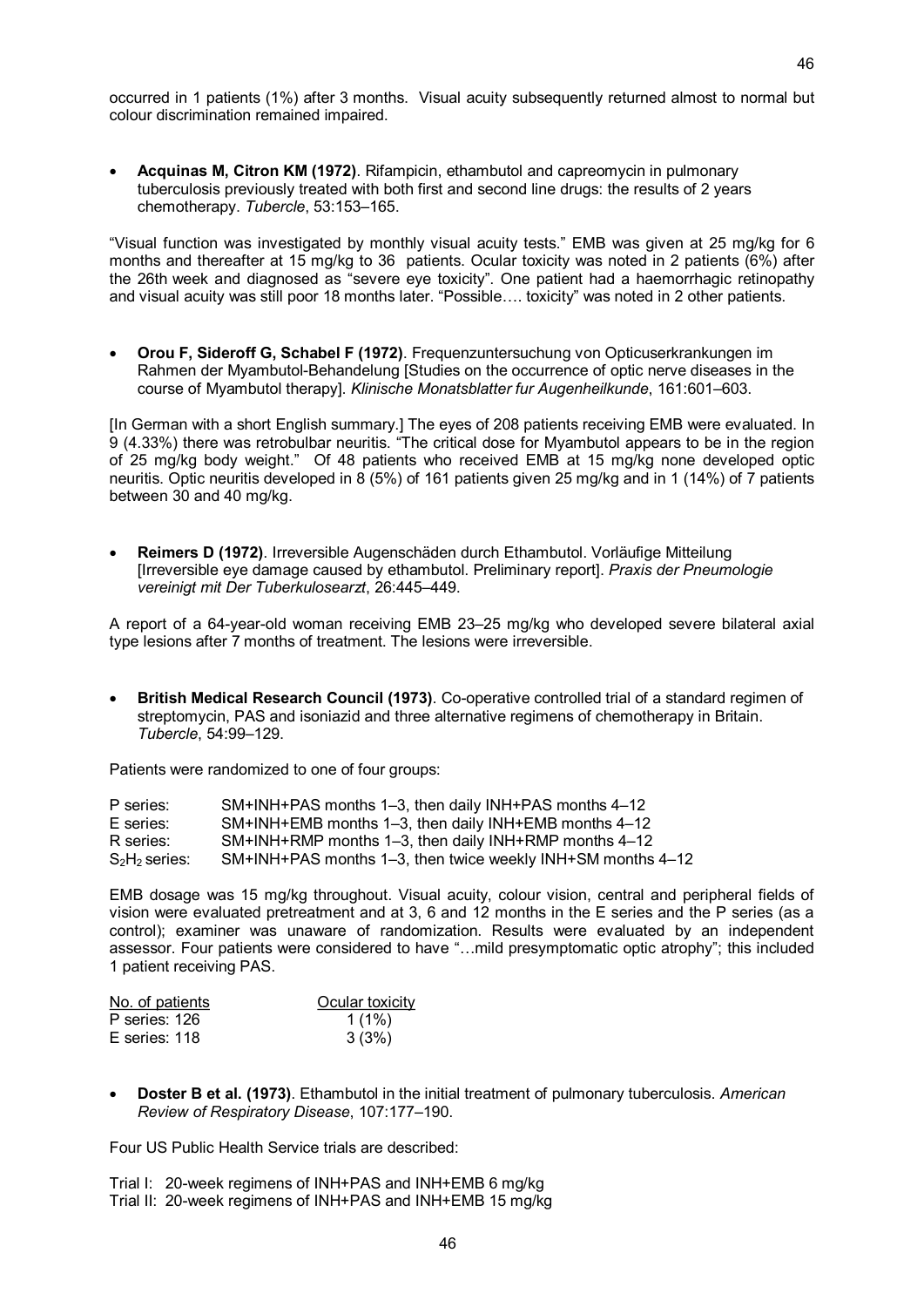- Trial III: SM+PZA alternated with INH+PAS SM+PZA alternated with INH+EMB 6 mg/kg SM+INH+PZA
- Trial IV:SM+EMB 15 mg/kg alternated with INH+PAS SM+PZA alternated with INH+EMB 15 mg/kg SM+INH+EMB 15 mg/kg

Visual acuity was evaluated with Snellen charts before the trial and at 4weekly intervals during treatment. The problems caused by minor abnormalities in visual acuity are discussed at length.

| Treatment                  |  | Ocular toxicity |
|----------------------------|--|-----------------|
| No EMB                     |  | 8.3%            |
| EMB 6 mg/kg (12 weeks)     |  | 11.7%           |
| EMB 6 mg/kg (20 weeks)     |  | 10.3%           |
| EMB 15 mg/kg (12 weeks)    |  | 6.1%            |
| EMB 15 mg/kg (10-24 weeks) |  | 3.2%            |

"The true toxicity of EMB was unlikely to vary this widely among institutions; it seems more probable that differences reflected varying interpretations of the manufacturer's warnings, or what might be called *the toxicity of the package insert*." Because of the doubts expressed about these results they have not been included in Table 2 or used in the construction of Figure 1

· **Eule H et al. (1973)**. Double blind study of the toxicity of different doses of ethambutol given in an intermittent treatment regimen of streptomycin, isoniazid and ethambutol. *Bulletin of the International Union against Tuberculosis*, 48:106–109.

EMB was given in three intermittent regimens of 52 weeks' duration, with different doses in the continuation phase:

|              | 63 patients     | SM+INH+EMB 25 mg/kg daily for 6 weeks, then |
|--------------|-----------------|---------------------------------------------|
|              |                 | SM+INH+EMB 25 mg/kg twice weekly            |
| $\mathbf{H}$ | 60 patients     | SM+INH+EMB 25 mg/kg daily for 6 weeks, then |
|              |                 | SM+INH+EMB 50 mg/kg twice weekly            |
|              | III 61 patients | SM+INH+EMB 25 mg/kg daily for 6 weeks, then |
|              |                 | SM+INH+EMB 75 mg/kg twice weekly            |

Ocular toxicity occurred in 2 patients (3%) in regimen III, with symptoms being noted in the 16th week of treatment. Details of ophthalmological evaluation not noted.

· **Fraga H et al. (1973)**. A controlled comparison of three intermittent regimens after an initial period of daily drugs, in the retreatment of pulmonary tuberculosis (progress report). *Bulletin of the International Union against Tuberculosis*, 48:116–118.

Three regimens compared (unspecified methodology) – first two lasted 50 weeks, the third 40 weeks:

RMP+EMB 25 mg/kg for 8 weeks, then unsupervised intermittent twice weekly RMP+EMB 50 mg/kg RMP+EMB 25 mg/kg for 8 weeks, then supervised intermittent twice weekly RMP+EMB 50 mg/kg RMP+EMB 25 mg/kg for 8 weeks, then supervised intermittent twice weekly RMP+EMB 25 mg/kg

"Ocular toxicity was not registered in any case."

· **Somner AR et al. (1973)**. Drug resistant pulmonary tuberculosis treated with ethambutol and rifampicin in north east England. *Tubercle*, 54:141–145.

26 patients with advanced drug-resistant pulmonary TB were treated with RMP and EMB at 25 mg/kg for 2 months then 15 mg/kg for 2 years. No ocular toxicity was noted. The authors contrast the dose of EMB in this study with that used by Acquinas & Citron (1972) in Hong Kong (see above). The methodology for ophthalmological assessment is not given.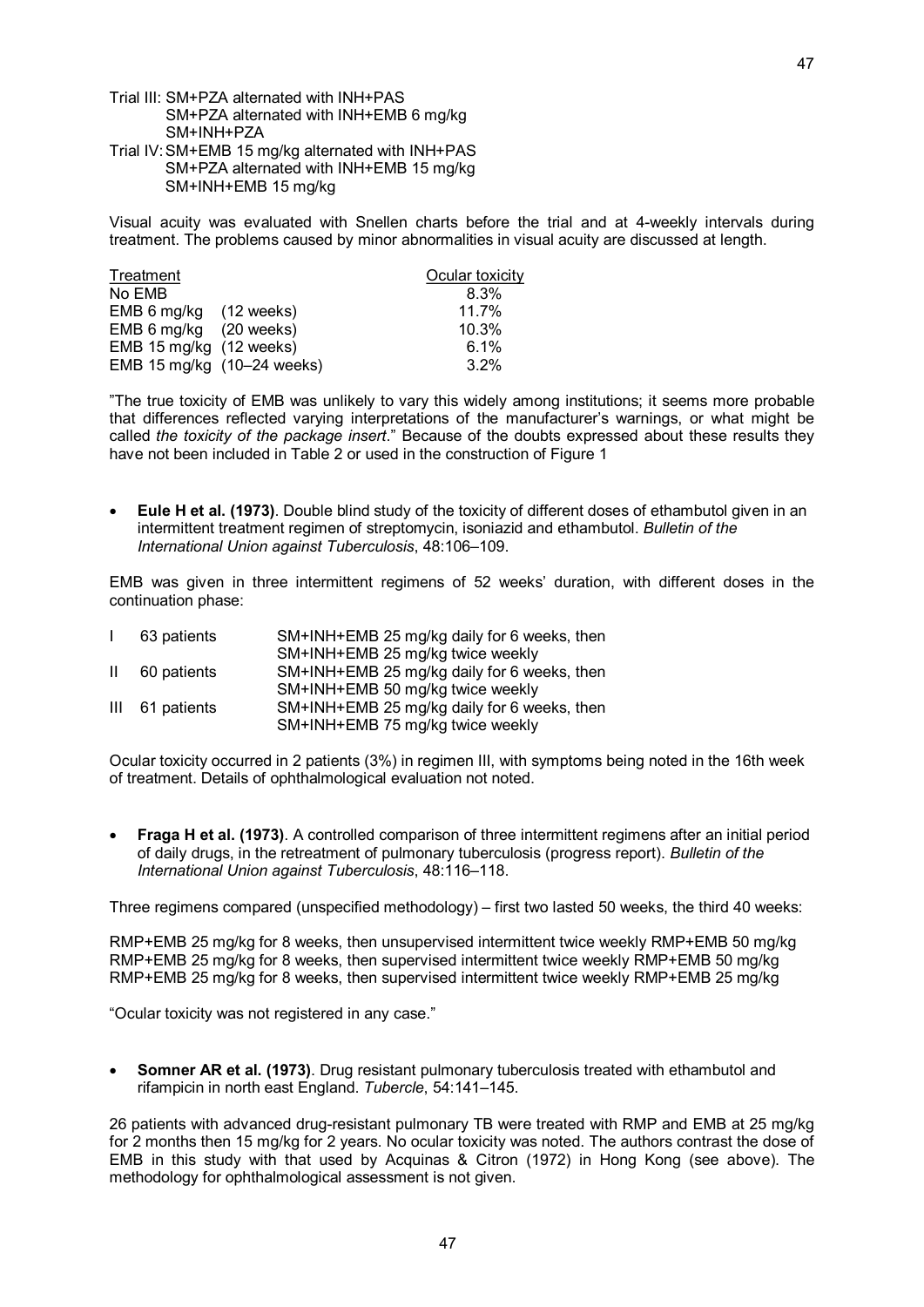· **Barron GJ, Tepper L, Iovine G (1974)**. Ocular toxicity from ethambutol. *American Journal of Ophthalmology*, 77:256–260.

304 patients were give EMB at 25 mg/kg for 60 days, then 15 mg/kg. There were 3 cases (1%) of ocular toxicity at 2, 3 and 16 months. The cases that occurred at 2 months and 3 months were in fact receiving EMB at 15 mg/kg.

· **Hong Kong Tuberculosis Treatment Services/Brompton Hospital/British Medical Research Council (1974)**. A controlled clinical trial of daily and intermittent regimens of rifampicin plus ethambutol in the retreatment of patients with pulmonary tuberculosis. *Tubercle*, 55:1–27.

Daily regimen:<br>ER7

EMB at 25 mg/kg for 2 months, then 15mg/kg in 107 patients

Ocular toxicity was noted in 2 patients (2%) at 7 months and 8 months

| Intermittent regimens: |                                |  |  |
|------------------------|--------------------------------|--|--|
| ER2                    | EMB at 45 mg/kg                |  |  |
| ER1                    | EMB at 90 mg/kg                |  |  |
| ER7/ER1                | EMB 25 at mg/kg, then 90 mg/kg |  |  |

No ocular toxicity was noted with intermittent regimens. However, the authors comment, "Ophthalmological examinations were undertaken *ifindicated*; patients were fully assessed before the trial to provide a baseline."

**British Thoracic and Tuberculosis Association (1975)**. Short-course chemotherapy in pulmonary tuberculosis. *Lancet*, 1:119–124.

Patients with pulmonary TB received EMB2+INH+RMP for 6 months (68 patients) or 12 months (101 patients). EMB was given at 25 mg/kg for 2 months. No ocular toxicity was noted, but methodology of evaluation is not specified.

· **Derka H (1975)**. Besteht Korrelation zwischen der Höhe der Myambutoldosis und der Häufigkeit der Neuritis Nervi optici? [Is there a correlation between Myambutol dosage and occurrence of optic neuritis?] *Ophthalmologica*, 171:123–131.

The author analyses 16 publications giving details of EMB dose (15–60 mg/kg) and the occurrence of ocular toxicity, and establishes a relationship between dose and toxicity.

· **National Research Institute for Tuberculosis, Poland: Second Department of Tuberculosis and Respiratory Diseases Study Centre, Lódz (1976)**. A comparative study of daily followed by twice or once-weekly regimens of ethambutol and rifampicin in retreatment of patients with tuberculosis: second report. *Tubercle*, 57:105–113. (See also *Tubercle*, 1975, 56:1–26.)

329 patients with INH-resistant TB were subjected to "regular optic evaluation". Treatment regimens were 600 mg RMP + EMB 25 mg/kg daily for 12 weeks, then RMP 600 mg (82 patients) or 1200 mg + EMB 50 mg/kg once or twice weekly for 12 (82 patients), 18 (82 patients) or 24 months (83 patients). Of the 161 patients who proceeded to the twice weekly intermittent regimen and completed at least 1 year of treatment, only 1 (0.6%) developed ocular toxicity; none of the patients on the once weekly intermittent regimen developed toxicity.

· **Hong Kong Chest Service/British Medical Research Council (1979)**. Controlled clinical trial of 6-month and 9-month regimens in the treatment of pulmonary tuberculosis: the results up to 24 months. *Tubercle*, 60:201210. (See also *American Review of Respiratory Disease*, 1978, 118:219–227.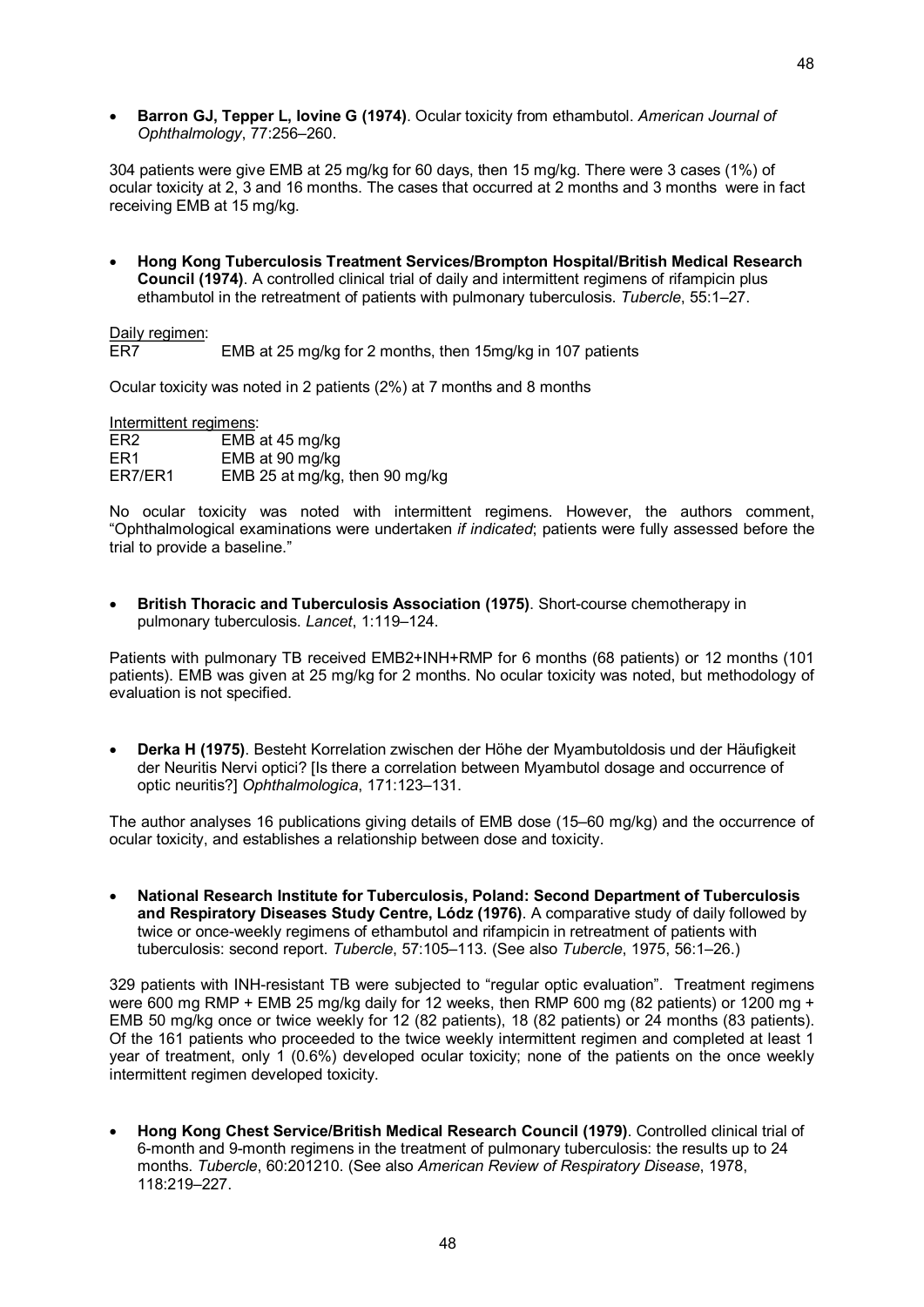Four regimens were evaluated: 6SHR 2SHRZ;  $4$  or  $8$ [SHZ]<sub>2</sub>  $2$ SHRE; 4 or  $8$  $\overline{\text{SHE}}$ <sub>2</sub> 4[SHRZ]3; 4 or 8[SHZ**]<sup>2</sup>**

Doses of EMB were 25 mg/kg daily and 45 mg/kg twice weekly. There is no specific mention of evaluation for occurrence of ocular toxicity, the main focus being the development of any immune response to intermittent RMP.

· **Kuming BS, Braude L (1979)**. Anterior optic neuritis caused by ethambutol toxicity. *South African Medical Journal*, 55:4.

Report of 1 case of EMB toxicity in a man with a bilateral nephrectomy. In February 1977 he received treatment for TB, including EMB, but developed scotoma and blurred vision. EMB was stopped and his vision recovered. In March 1978 he was again treated with EMB; 14 days he was noted as having a history of decreasing visual acuity over 4 days, i.e. ocular toxicity developed 10 days after EMB was started. Fundi showed subretinal oedema and scattered flameshaped haemorrhages. Vision normalized over 10 days after stopping EMB.

· **British Thoracic Association (1981)**. A controlled trial of six months chemotherapy in pulmonary tuberculosis. *British Journal of Diseases of the Chest*, 75:141–153.

EMB was given at 25 mg/kg for 2 months only, followed by 4 months (EHRZ6) or 7 months (EHR9) of further treatment. "No patient developed visual symptoms."

| Regimen | No. of patients | Ocular toxicity |
|---------|-----------------|-----------------|
| EHRZ6   | 164             |                 |
| EHR9    | 177             |                 |

· **Tuberculosis Research Centre, Madras (1981)**. Ethambutol plus isoniazid for the treatment of pulmonary tuberculosis a controlled trial of four regimens. *Tubercle*, 61:13–19.

Details of ophthalmological evaluation not given. Four regimens were evaluated in 474 patients:

- EH EMB 15 mg/kg + INH given daily<br> $E_2H_2$  EMB 45 mg/kg INH, twice weekly
- $E_2H_2$  EMB 45 mg/kg INH, twice weekly<br> $E_1H_2$  EMB 90 mg/kg once weekly + INH
- $E_1H_2$  EMB 90 mg/kg once weekly + INH twice weekly  $E_1H_2$  EMB 90 mg/kg once weekly + INH once weekly
- EMB 90 mg/kg once weekly + INH once weekly

|          | No. of patients | Ocular toxicity |
|----------|-----------------|-----------------|
| FН       | 120             | 2(2%)           |
| $E_2H_2$ | 120             | 2(2%)           |
| $E_1H_2$ | 123             | $1(1\%)$        |
| $E_1H_1$ | 121             | $1(1\%)$        |

· **Hong Kong Chest Service/British Medical Research Council (1981)**. Controlled trial of four thrice-weekly regimens and a daily regimen all given for 6 months for pulmonary tuberculosis. *Lancet*, 1:171–174.

Four 6-month intermittent (three times weekly) regimens were evaluated and compared with a daily regimen:  $HRSZE<sub>3</sub> HRSE<sub>3</sub> HRES<sub>4</sub>$  and  $HRSZ<sub>3</sub>$ . EMB dose was 25 mg/kg for 2 months and 15 mg/kg daily or 30 mg/kg when intermittent. A fifth regimen –  $HRZE<sub>7</sub>$  – was given daily. Of 1207 patients entered in the studies, 3 were withdrawn because of transient visual changes; these were 2/146 (1%) on HRZSE<sub>3</sub>, and 1/156 (1%) on HRSE<sub>3</sub>. As the same intermittent dose of EMB (30 mg/kg) was given throughout, the number of patients withdrawn could also be stated as 3/725 (0.5%).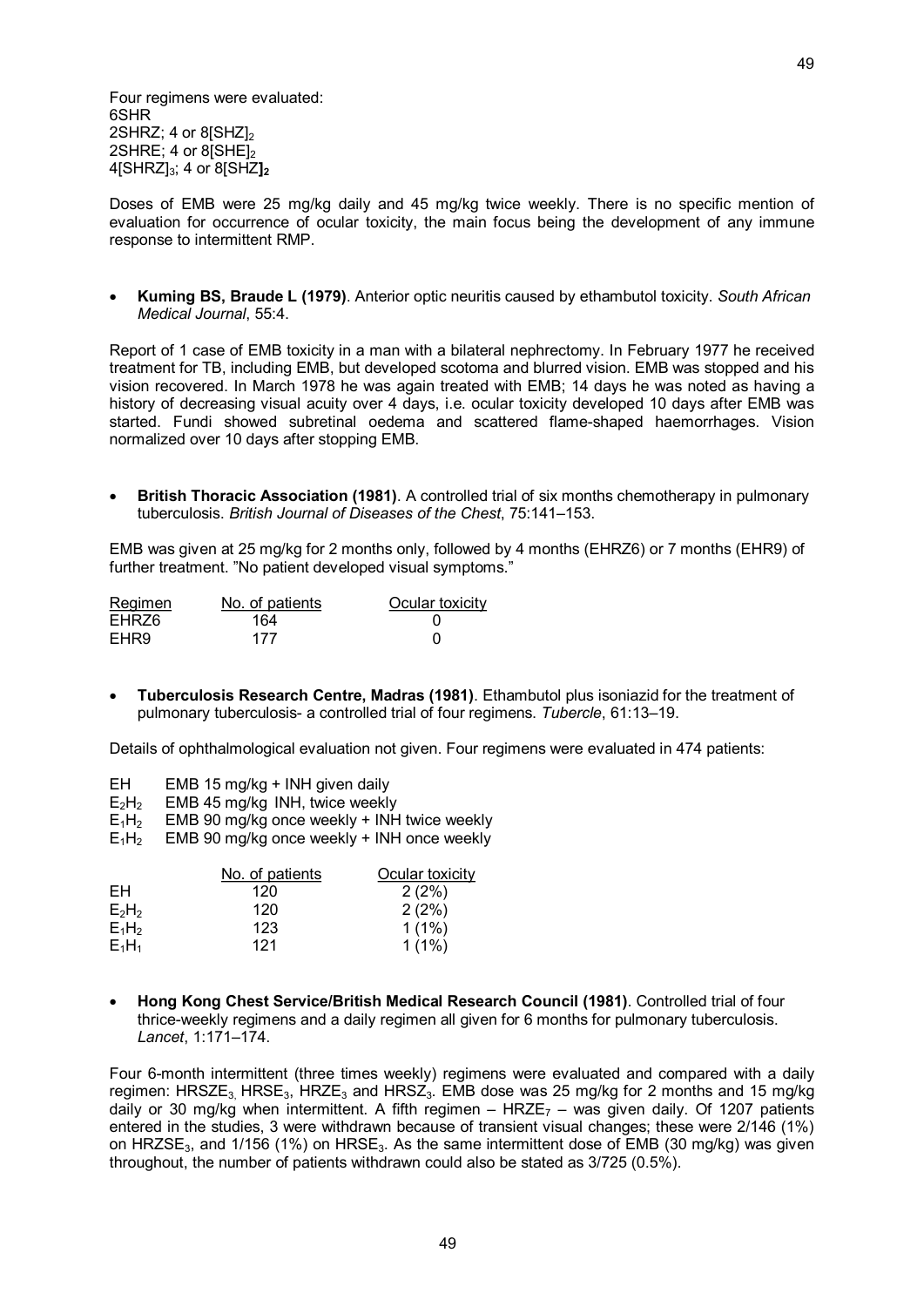· **Bonnet I, Woeherle R (1982)**. Ethambutol – nevrite optique aiguё bilaterale severe – lente recuperation en 2 ans [Ethambutol – severe bilateral acute optic neuritis – slow recovery over 2 years]. *Bulletin des Sociétés d'Ophtalmologie de France*, 82:909–910.

Case report of EMB toxicity in a 47-year-old woman with tuberculous meningitis given EMB at 15 mg/kg.

· **Yiannikas C, Walsh JC, McLeod JG (1983)**. Visual evoked potentials in the detection of subclinical effects secondary to ethambutol. *Archives of Neurology*, 40:645–648.

Pattern-reversal visual-evoked potentials (VEPs) to monocular whole-field stimulation were recorded before starting EMB treatment in 14 patients and again at 1 month and 3 months. VEPs changed in 6 patients, reverting to normal in 3 cases after EMB was stopped. EMB dosages in these patients were 16, 17, 18, 20, 21 and 25 mg/kg. These disturbing results suggest that, even when no clinical abnormalities are found, underlying changes have occurred.

**Karnik AM, AlShamali MA, Fenech FF (1985)**. A case of ocular toxicity to ethambutol an idiosyncratic reaction. *Postgraduate Medical Journal*, 61:811–813.

Case report of onset of optic neuritis within 3 days of starting EMB treatment at 15 mg/kg. Bitemporal hemianopia was found, but colour vision remained intact, suggesting that this might have been an idiosyncratic reaction to EMB.

**Polak CP, Leys M, van Lith GHM (1985)**. Blue-yellow colour vision changes as early symptoms of ethambutol oculotoxicity. *Ophthalmologica*, 191:223–226.

This study attempts to define sensitive parameters for the early detection of toxic changes caused by EMB in 19 patients receiving EMB at 15 mg/kg/day. Patients were extensively tested – as soon as possible after starting treatment and at 3monthly intervals over 2 years. In 7 patients (37%) there was progressive deterioration of visual acuity during the followup period on treatment. In 2/19 (11%) patients central and paracentral scotomata were found and attributed to EMB. Colour vision abnormalities were found in 12 patients on the first examination. Major blue-yellow errors were found *before* treatment in 15 (64%) eyes of 12 patients – and in 12 (21%) eyes of a group of 28 healthy volunteers ( $p = 0.001$ ). The percentage of abnormalities attributed to EMB in this study is disconcertingly high and, despite statistical significance, begs questions about its precise implications. If the caution recommended by the authors were exercised under programme conditions, almost no patients would receive EMB. Perhaps sufficiently rigorous investigation would show that almost all patients receiving EMB manifest some subtle change in function.

· **Chatterjee VKK et al. (1986)**. Ocular toxicity following ethambutol in standard dosage. *British Journal of Diseases of the Chest*, 80:288–291.

A case report of very rapid (3 days) onset of ocular toxicity associated with EMB at 15 mg/kg, which led to irreversible blindness.

· **Citron KM, Thomas GO (1986)**. Ocular toxicity from ethambutol. *Thorax*, 41:737–739.

An editorial reviewing the use of EMB and its association with ocular toxicity and tabulating occurrence of toxicity in a number of studies. It is claimed that only 10 cases of toxicity occurred among 2184 patients, yet several of the cited references make no mention of any ocular function testing (for example, Algerian Working Group et al., 1984 (reference 8), Hong Kong and British Medical Research Council, 1980 (reference 9), and Hong Kong Chest Service/British Medical Research Council, 1983 (reference 11), plus reference 14 (British Thoracic Association, 1982) which is discussed in the text). These data may be available from other sources, but do not appear in the cited papers.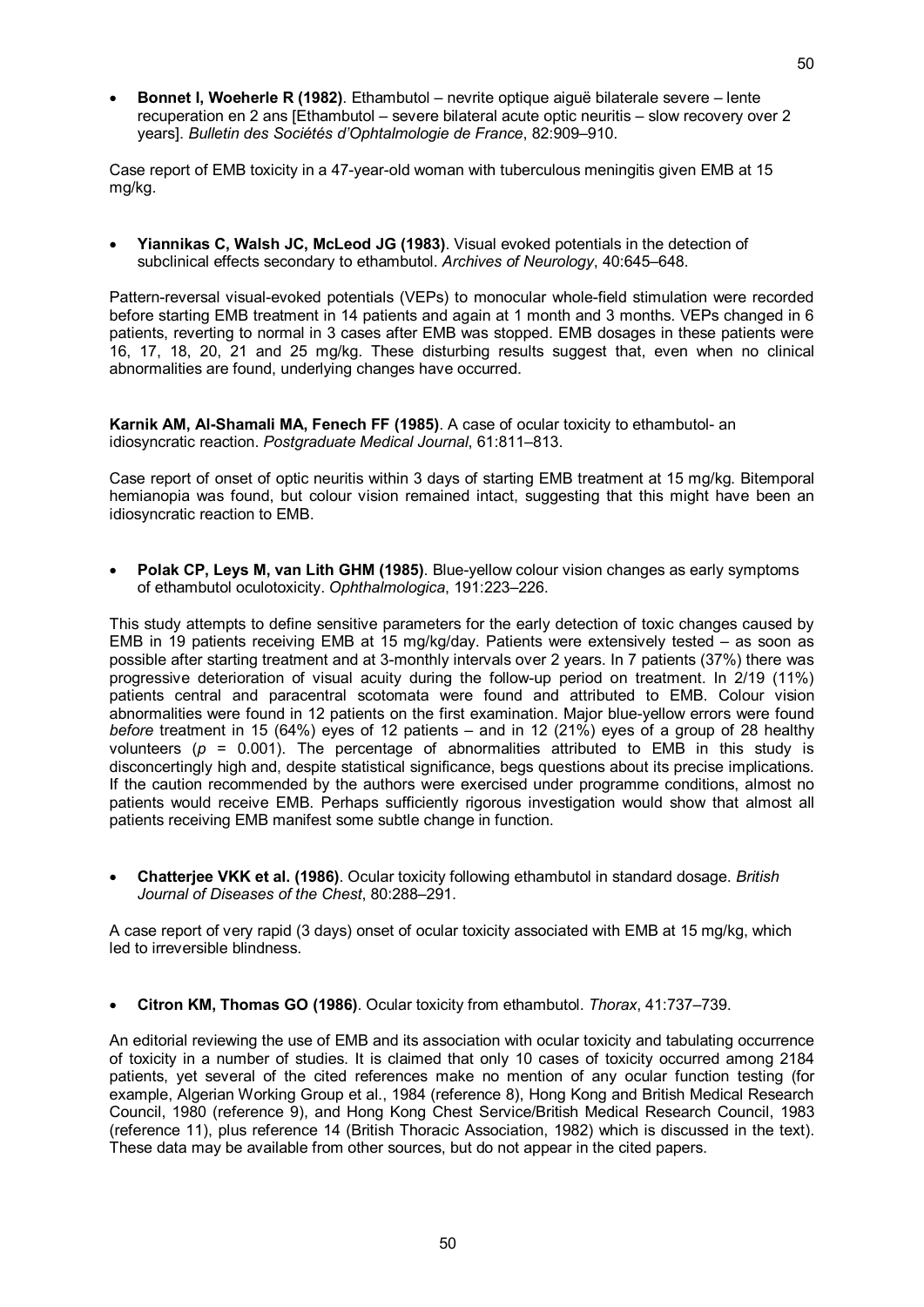· **Joubert PH et al. (1986)**. Subclinical impairment of colour vision in patients receiving ethambutol. *British Journal of Clinical Pharmacology*, 21:213–216.

Colour discrimination was evaluated by Farnsworth-Munsell 100-hue test in 54 patients receiving EMB at 15 mg/kg (14.7  $\pm$  4.0) for 49 ( $\pm$  40) days and compared with that in 50 patients not receiving EMB. The EMB group showed significantly more errors than controls along the deuteran axis; those taking EMB for more than 2 months had significantly more abnormalities along the tritan axis. Disturbingly, results suggest that subclinical abnormalities are common in patients receiving EMB.

· **JimenezLucho VE, del Busto R, Odel J (1987)**. Isoniazid and ethambutol as a cause of optic neuropathy. *European Journal of Respiratory Diseases*, 71:42–45.

A case report documenting EMB ocular toxicity in which INH also played a role – the neuropathy subsided only when INH was stopped. EMB was given at 15 mg/kg and first symptoms were noted after 7 months of treatment.

· **Salmon JF, Carmichael TR, Welsh NH (1987)**. Use of contrast sensitivity measurement in the detection of subclinical ethambutol toxic optic neuropathy. *British Journal of Ophthalmology*, 71:192–196.

Subclinical EMB toxicity was evaluated by testing contrast sensitivity with Arden grating plates – similarly to Joubert et al. (1986) and Yiannikas, Walsh & McLeod (1983), cited above. Significantly more patients on EMB had abnormal scores than those not receiving EMB. Loss of contrast sensitivity may reflect "subclinical toxic optic neuropathy".

· **Kahana LM (1987)**. Toxic ocular effects of ethambutol. *Canadian Medical Association Journal*, 137:213–216.

Four case reports of EMB ocular toxicity:

| EMB dosage                          | Duration of treatment at onset of toxicity     |
|-------------------------------------|------------------------------------------------|
| 15 mg/kg                            | 12 months; this patient suffered from renal TB |
| 15 mg/kg                            | 13 months                                      |
| 25 mg/kg for 2months, then 15 mg/kg | 10 months                                      |
| 25 mg/kg                            | 4 months                                       |

**Smith JL (1987)**. Should ethambutol be barred? *Journal of Clinical Neuro-ophthalmology*, 7:84– 86.

Editorial comment with details of 5 patients, including 3 with renal TB, who experienced ocular toxicity following the use of EMB.

| Diagnosis    | EMB dose                          | Treatment duration before onset of toxicity |
|--------------|-----------------------------------|---------------------------------------------|
| Renal TB     | 14 mg/kg                          | 6 months                                    |
| Renal TB     | 21 mg/kg 60 days, then 12.5 mg/kg | 3 months                                    |
| Pulmonary TB | 18mg/kg                           | 9 months                                    |
| Renal TB     | 24 mg/kg                          | 6 months                                    |
| Pulmonary TB | 25 mg/kg                          | 4 months                                    |

Renal disease was an obvious precipitating cause in 3 of these cases.

· **De Palma P et al. (1989)**. The incidence of optic neuropathy in 84 patients treated with ethambutol. *Metabolic, Pediatric, and Systemic Ophthalmology*, 12:80–82.

Incidence of ocular toxicity was evaluated in 84 patients by follow-up of visual acuity, colour vision (Farnsworth 100hue test ) and visual field. EMB dose was 25 mg/kg/day. Plasma zinc concentrations were determined and were >1 µg/ml in 53 patients and <0.7 µg/ml in 31**.** Followup evaluation was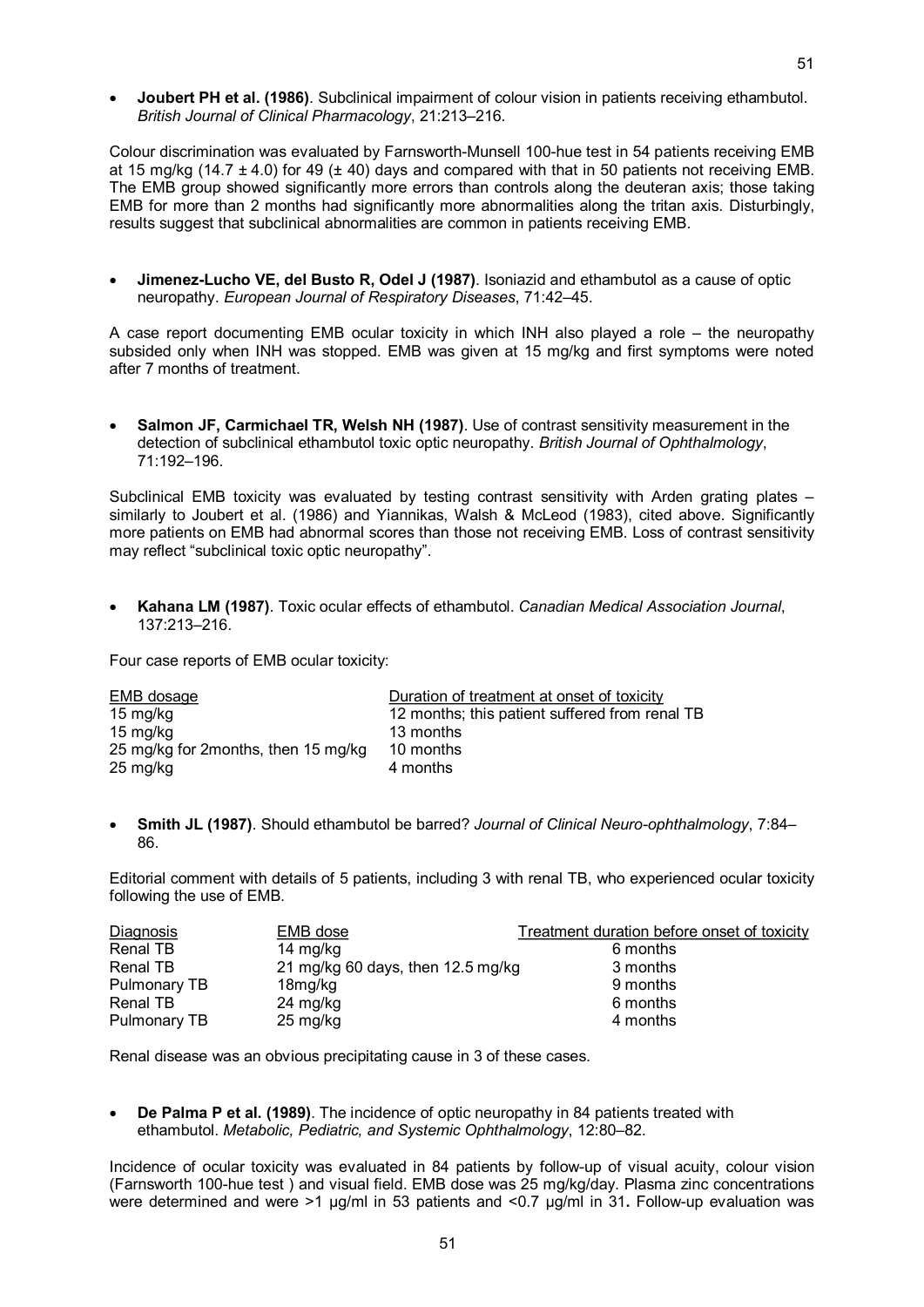monthly in the first group and 2-weekly in the second. Of patients with plasma Zn >1 ug/ml, 3 (6%) developed one or more visual abnormalities at 1 month and 2 months of treatment. Among those with plasma Zn <0.7 µg/ml, 5 patients (16%) had one or more visual abnormality presenting at 2, 4, 6 and 10 weeks.

| Plasma $Zn(n)$     | Farnsworth | Visual acuity | Visual field |
|--------------------|------------|---------------|--------------|
| $>1 \mu g/ml (53)$ |            |               |              |
| $< 0.7$ µg/ml (31) | ҕ          |               |              |

**Schild HS, Fox BC (1991).** Rapid-onset reversible ocular toxicity from ethambutol therapy. *American Journal of Medicine*, 90:404–406.

Case report of toxicity arising within 2 days of starting therapy with EMB, 1700 g for a 70-kg patient, i.e. approximately 25 mg/kg.

· **Babu Swai O et al. (1988)**. Controlled trial of a regimen of two durations for the treatment of isoniazid resistant pulmonary tuberculosis. *Tubercle*, 69:5–14.

Patients with INH resistance or INH and SM resistance were evaluated. Of 306 patients entered in the study, 226 were finally analysed. Two regimens were evaluated: an 8-week intensive phase of SM, PZA, RMP and EMB was followed by RMP and EMB daily for 4 months or 7 months. The dose of EMB was 25 mg/kg daily for the 8 weeks and 15 mg/kg daily thereafter. Ophthalmological examinations were not performed routinely but cases of suspected ethambutol toxicity were seen by the provincial physician. "No ocular toxicity was reported though the centers were expressly advised to refer any patients with visual problems during chemotherapy to the provincial physician."

· **Russo PA, Chaglasian MA (1994)**. Toxic optic neuropathy associated with ethambutol: implications for current therapy. *Journal of the American Optometric Association*, 65:332–338.

Case report of ocular toxicity: EMB was given at 16 mg/kg for 5 months before appearance of first symptoms. There was a history of renal failure and hypertension. There were complaints of visual symptoms for 4 months before EMB was stopped. Toxic optic neuropathy with advanced optic atrophy was found.

**Tuberculosis Research Centre (1997)**. A controlled clinical trial of oral short-course regimens in the treatment of sputumpositive pulmonary tuberculosis. *International Journal of Tuberculosis and Lung Disease*, 1:509–517.

In a randomized study, 1203 patients were assigned to three possible regimens. EMB was given in a dose of 600 mg daily or 1200 mg twice weekly. Assuming a body weight of 50 kg this is a daily dose of approximately 12 mg/kg or a twice-weekly dose of 24 mg/kg; for a body weight of 45 kg, doses were 13.3 mg/kg daily or 27 mg/kg twice weekly.

| Regimen |                                            | No. of patients |
|---------|--------------------------------------------|-----------------|
|         | $I$ EHRZ <sub>7</sub> 6EH <sub>7</sub>     | 305             |
|         | $II$ 2EHRZ <sub>2</sub> /4EHR <sub>2</sub> | 263             |
|         | $III$ 2HRZ <sub>2</sub> /4HR <sub>2</sub>  | 257             |

"Detailed examination by an ophthalmologist was carried out at 2 months and the end of treatment for all patients, and at any time during chemotherapy if indicated." "….ocular toxicity attributable to ethambutol did not occur in this study."

· **Goyal JL, De S, Singh NP, Bhatia A (2003)**. Evaluation of visual functions in patients on ethambutol therapy for tuberculosis: a prospective study. *Journal of Communicable Diseases*, 35:230–243.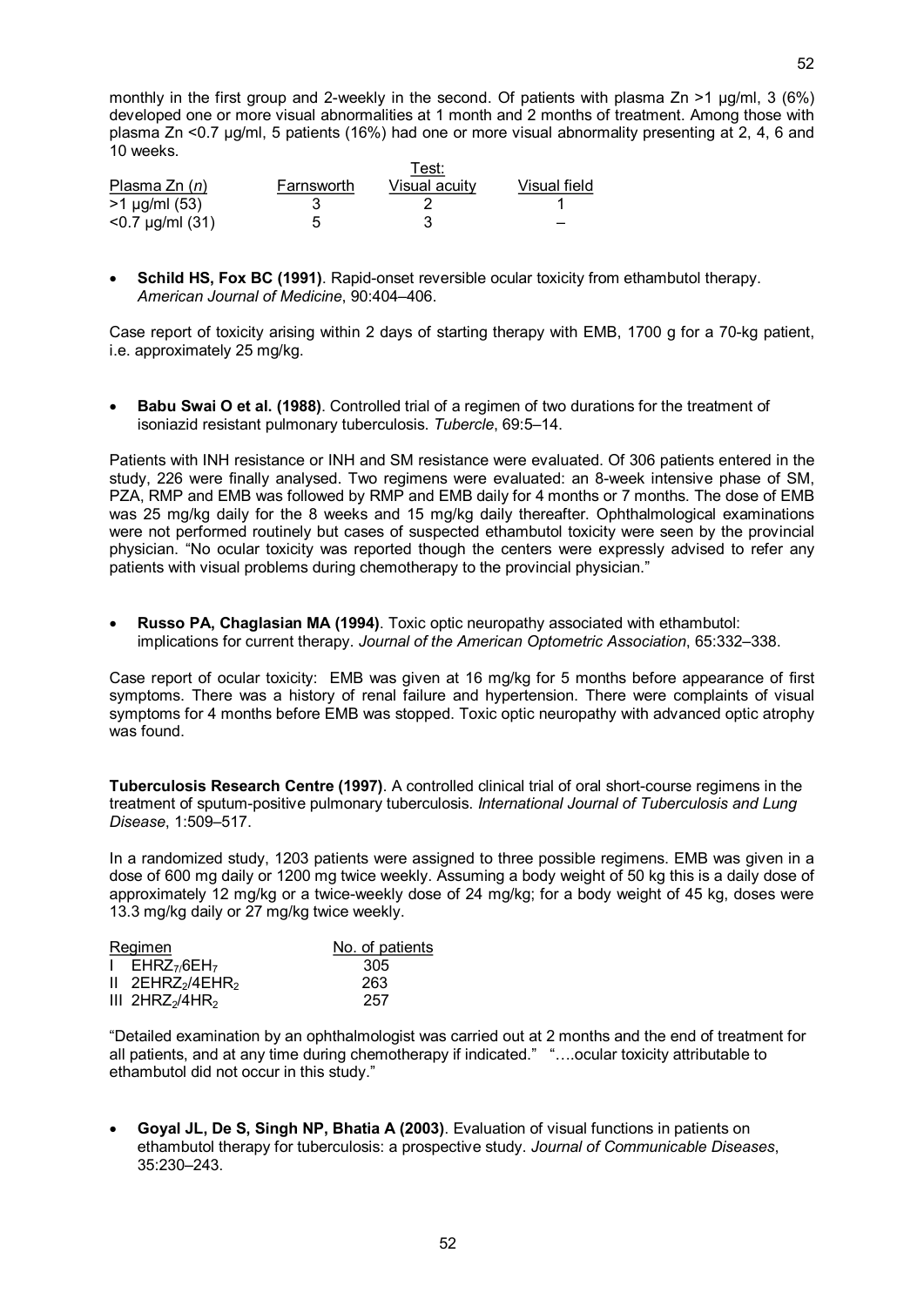The results of a very careful prospective evaluation of ocular toxicity in 30 newlydiagnosed adult TB patients receiving EMB were compared with results in a similar group of patients not receiving EMB. EMB ocular toxicity was found in 3 patients (10%). Unfortunately the authors give neither the dose of EMB that the patients received nor the duration of therapy before toxicity supervened.

· **Jindani A, Nunn AJ, Enarson DA (2004)**. Two 8month regimens of chemotherapy for treatment of newly diagnosed pulmonary tuberculosis: international multicentre randomized trial. *Lancet*, 364:1244–1251.

Three regimens were evaluated in 1355 patients randomly assigned to receive :

| 2EHRZ/6HE                    | 456 patients |
|------------------------------|--------------|
| $2$ [EHRZ] <sub>3</sub> /6HE | 466 patients |
| 2EHRZ/4HR                    | 433 patients |

EMB dose in patients <40 kg body weight ranged from 15.4 to 24 mg/kg/day and for patients 40–55 kg from 14.5 to 20 mg/kg; for patients >55kg the dose was 21.8 mg/kg, and decreasing with increasing body weight. Most patients fell in the 40–55 kg group body weight. The precise method of optic evaluation is not specified, but the authors state "Loss of visual acuity led to the termination of ethambutol from the allocated regimens in four patients." That is, incidence was 4/1355 (0.3%).

· **Griffith DE** et al. (2005). Ethambutol ocular toxicity in treatment regimens for *Mycobacterium avium* complex lung disease. *American Journal of Respiratory and Critical Care Medicine*, 172:250–253.

229 patients being treated for *M. avium* complex disease between 1996 and 2000 were prospectively enrolled in this study. Mean age was  $63.8 \pm 13.6$  years; EMB was given either daily at 25 mg/kg for 2 months and 15 mg/kg thereafter (139 patients) or twice weekly at 25 mg/kg (90 patients). Total weekly dose of EMB for those on daily treatment was 175 mg/kg for 2 months and 105 mg/kg thereafter; for those on intermittent therapy it was 75 mg**/**kg throughout.

Ocular toxicity, confirmed by an ophthalmologist, developed in 8 patients (6%) on daily therapy. These patients had received a mean EMB dose of  $17.8 \pm 4.2$  mg/kg (range  $14-24$  mg/kg/day) for a mean duration of  $6.7 \pm 5.8$  months at the time that toxicity developed. None of the patients on intermittent treatment developed toxicity. In all patients with ocular toxicity, vision returned to normal after EMB was stopped. In contrast to previous studies, no case of toxicity was detected during routine visits to an ophthalmologist. Visual symptoms preceded any decrease in visual acuity or change in colour discrimination.

This study provides one of the more accurate quantifications of the relationship between exposure to EMB and the occurrence of toxicity, suggesting very strongly that the total weekly dose was related to the development of toxicity. Although the mean period before toxicity developed was 6.7 months, the range was wide at 1–16 months.

### **References**

Acquinas M, Citron KM (1972). Rifampicin, ethambutol and capreomycin in pulmonary tuberculosis previously treated with both first and second line drugs: the results of 2 years chemotherapy. *Tubercle*, 53:153–165.

Adel A (1969)**.** Ophthalmological sideeffects of ethambutol. *Scandinavian Journal of Respiratory Diseases*, 69(Suppl.):55–58.

Babu Swai O et al. (1988). Controlled trial of a regimen of two durations for the treatment of isoniazid resistant pulmonary tuberculosis. *Tubercle*, 69:5–14.

Barron GJ, Tepper L, Iovine G (1974). Ocular toxicity from ethambutol. *American Journal of Ophthalmology*, 77:256–260.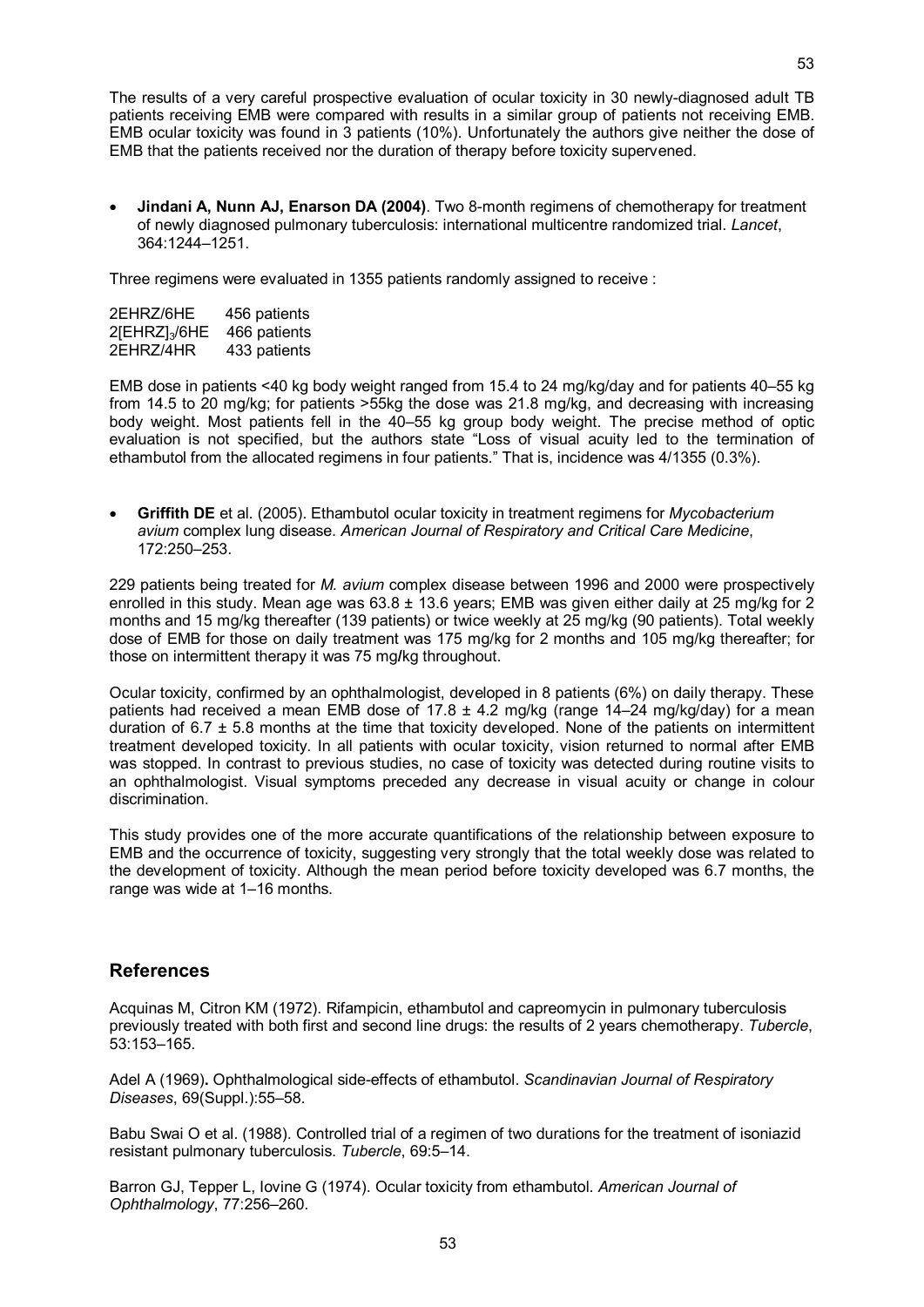Bobrowitz ID (1966a). Ethambutol in the retreatment of pulmonary tuberculosis. *Annals of the New York Academy of Sciences*, 135:796–822.

Bobrowitz ID (1966b). Comparison of ethambutol-INH versus INH-PAS in the original treatment of pulmonary tuberculosis. *Annals of the New York Academy of Sciences*, 135:921–939.

Bobrowitz ID, Gokulanathan KS (1965). Ethambutol in the retreatment of pulmonary tuberculosis. *Diseases of the Chest*, 48:239–250.

Bobrowitz ID, Robins DE (1967). Ethambutol-isoniazid versus PAS-isoniazid in original treatment of pulmonary tuberculosis *American Review of Respiratory Disease*, 96:428–438.

Bonnet I, Woeherle R (1982). Ethambutol – nevrite optique aiguё bilaterale severe – lente recuperation en 2 ans [Ethambutol – severe bilateral acute optic neuritis – slow recovery over 2 years]. *Bulletin des Sociétés d'Ophtalmologie de France*, 82:909–910.

Bowen DI, Vaterlaws AL (1971). Toxic amblyopia due to ethambutol in a case of drug-resistant pulmonary tuberculosis. *British Journal of Diseases of the Chest*, 65:105–110.

British Medical Research Council (1973). Co-operative controlled trial of a standard regimen of streptomycin, PAS and isoniazid and three alternative regimens of chemotherapy in Britain. *Tubercle*, 54:99–129.

British Thoracic and Tuberculosis Association (1975). Short-course chemotherapy in pulmonary tuberculosis. *Lancet*, 1:119–124.

British Thoracic Association (1981). A controlled trial of six months chemotherapy in pulmonary tuberculosis. *British Journal of Diseases of the Chest*, 75:141–153.

Campbell IA, Elmes PC (1975). Ethambutol and the eye; zinc and copper. *Lancet*, 2:711.

Carr RE, Henkind P (1962). Ocular manifestations of ethambutol. *Archives of Ophthalmology*, 67:566– 571.

Chatterjee VKK et al. (1986). Ocular toxicity following ethambutol in standard dosage. *British Journal of Diseases of the Chest*, 80:288–291.

Citron KM (1969). Ethambutol: a review with special reference to ocular toxicity. *Tubercle*, 50(Suppl.):22–36.

Corpe RF, Blalock FA (1966). Multi-drug therapy including ethambutol in the retreatment of pulmonary tuberculosis. *Annals of the New York Academy of Sciences*, 135:823–830.

De Palma P et al. (1989). The incidence of optic neuropathy in 84 patients treated with ethambutol. *Metabolic, Pediatric, and Systemic Ophthalmology*, 12:80–82.

Derka H (1975). Besteht Korrelation zwischen der Höhe der Myambutoldosis und der Häufigkeit der Neuritis Nervi optici? [Is there a correlation between Myambutol dosage and occurrence of optic neuritis?] *Ophthalmologica*, 171:123–131.

Donomae I, Yamamoto K (1966). Clinical evaluation of ethambutol in pulmonary tuberculosis. *Annals of the New York Academy of Sciences*, 135:849–881.

Doster B et al. (1973) Ethambutol in the initial treatment of pulmonary tuberculosis. *American Review of Respiratory Disease*, 107:177–190.

Eule H et al. (1973). Double blind study of the toxicity of different doses of ethambutol given in an intermittent treatment regimen of streptomycin, isoniazid and ethambutol. *Bulletin of the International Union against Tuberculosis*, 48:106–109.

54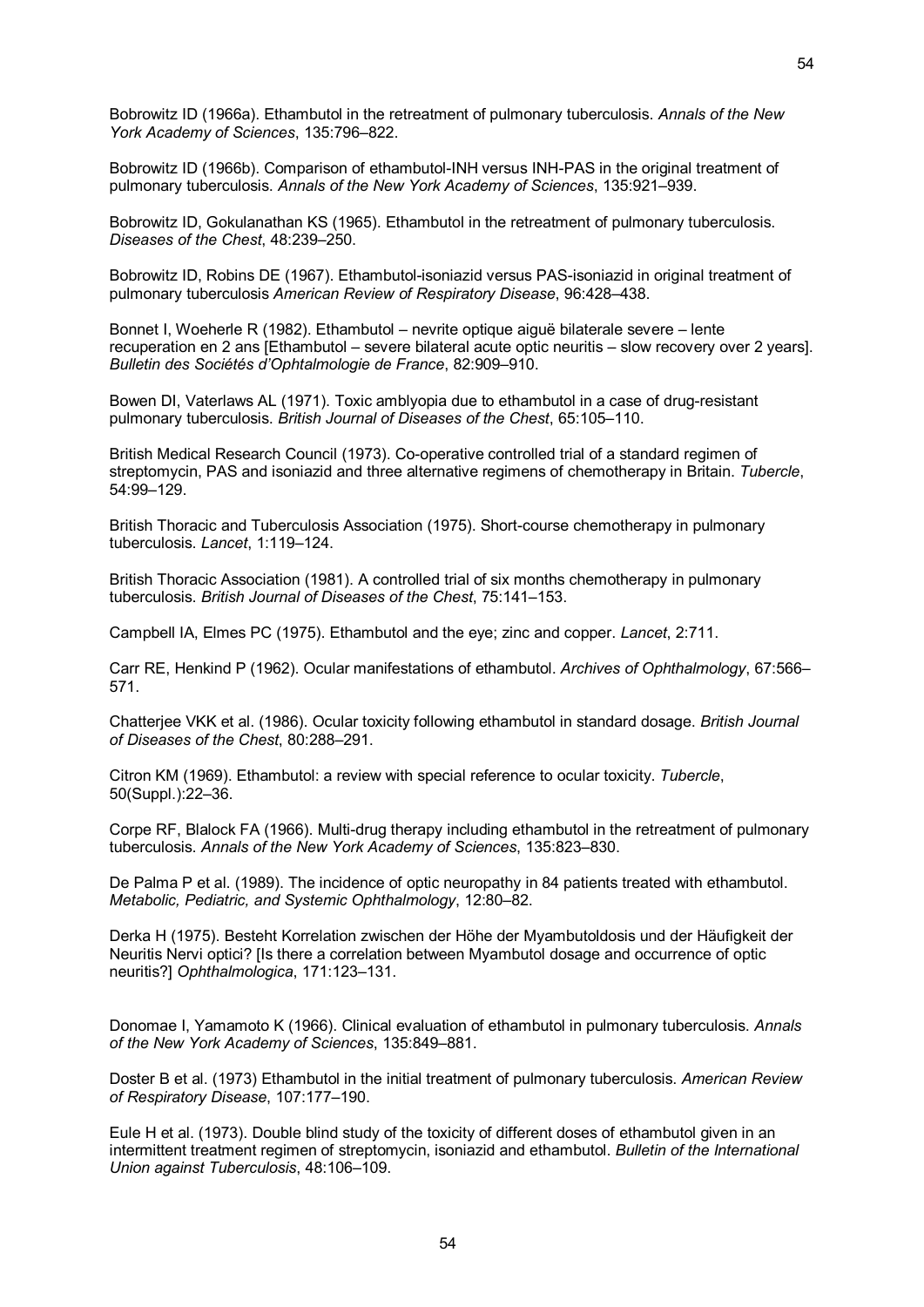Farga H et al. (1973) A controlled comparison of three intermittent regimens after an initial period of daily drugs in the retreatment of pulmonary tuberculosis (progress report). *Bulletin of the International Union against Tuberculosis*, 48:116–118.

Ferebee SH, Doster BE, Murray FJ (1966). Ethambutol: a substitute for para-aminosalicylic acid in regimens for pulmonary tuberculosis. *Annals of the New York Academy of Sciences*, 135:910–920.

Filippone C, Barnabè R, Bonanni R (1968). Osservazioni oftalmologiche in corso di terapia con etambutolo [Ophthalmological findings in the course of ethambutol therapy]. *Minerva Oftalmologica*, 10:38–41.

Goyal JL, De S, Singh NP, Bhatia A (2003). Evaluation of visual functions in patients on ethambutol therapy for tuberculosis: a prospective study. *Journal of Communicable Diseases*, 35:230–243.

Griffith DE et al. (2005). Ethambutol ocular toxicity in treatment regimens for *Mycobacterium avium* complex lung disease. *American Journal of Respiratory and Critical Care Medicine*, 172:250–253.

Hong Kong Tuberculosis Treatment Services/Brompton Hospital/British Medical Research Council (1974). A controlled clinical trial of daily and intermittent regimens of rifampicin plus ethambutol in the retreatment of patients with pulmonary tuberculosis. *Tubercle*, 55:1–27.

Hong Kong Chest Service/British Medical Research Council (1979). Controlled clinical trial of 6-month and 9-month regimens in the treatment of pulmonary tuberculosis: the results up to 24 months. *Tubercle*, 60:201–210.

Hong Kong Chest Service/British Medical Research Council (1981). Controlled trial of four thrice weekly regimens and a daily regimen all given for 6 months for pulmonary tuberculosis. *Lancet*, 1:171– 174.

Horsfall PAL (1969). Ethambutol in the retreatment of chronic pulmonary tuberculosis. *Far East Medical Journal*, 7:213–218.

IUAT Committee on Treatment 1969 (1970). Report of Dr Farga. *Bulletin of the International Union against Tuberculosis*, 44:8.

JimenezLucho VE, del Busto R, Odel J (1987). Isoniazid and ethambutol as a cause of optic neuropathy. *European Journal of Respiratory Diseases*, 71:42–45.

Jindani A, Nunn AJ, Enarson DA (2004). Two 8-month regimens of chemotherapy for treatment of newly diagnosed pulmonary tuberculosis: international multicentre randomized trial. *Lancet*, 364:1244–1251.

Joubert PH et al. (1986) Subclinical impairment of colour vision in patients receiving ethambutol. *British Journal of Clinical Pharmacology*, 21:213–216.

Kahana LM (1987). Toxic ocular effects of ethambutol. *Canadian Medical Association Journal*, 137:213–216.

Karnik AM, Al-Shamali MA, Fenech FF (1985). A case of ocular toxicity to ethambutol – an idiosyncratic reaction. *Postgraduate Medical Journal*, 61:811–813.

Kass I (1965). Chemotherapy regimens used in retreatment of pulmonary tuberculosis. Part II. Observations on the efficacy of combinations of ethambutol, capreomycin and companion drugs, including 44 diisoamyloxythiosemicarbanilide. *Tubercle*, 46:166–177.

Kuming BS, Braude L (1979). Anterior optic neuritis caused by ethambutol toxicity. *South African Medical Journal*, 55:4.

Leibold JE (1966). The ocular toxicity of ethambutol and its relation to dose. *Annals of the New York Academy of Sciences*, 135:904–909.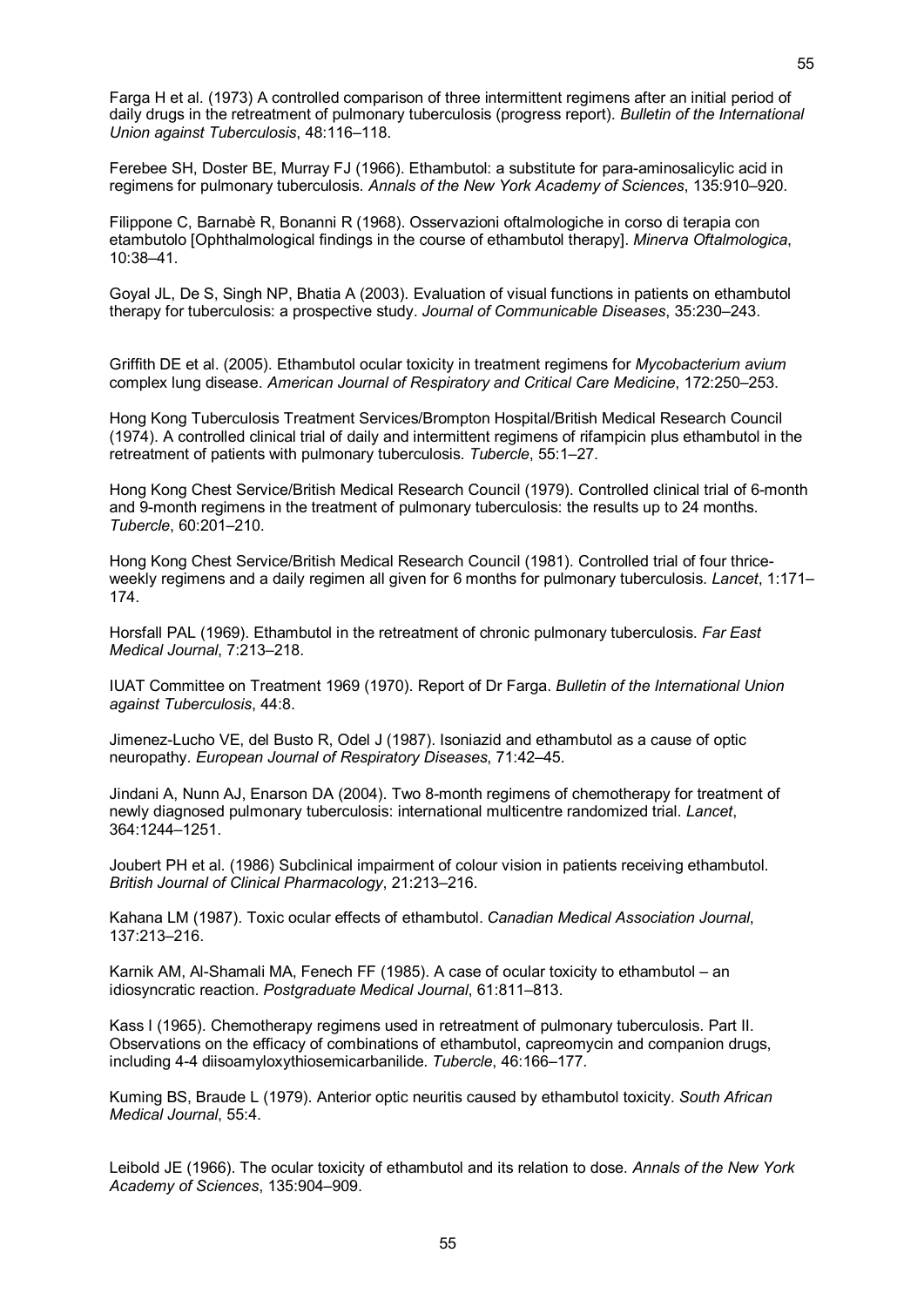Lees AW et al. (1971). Toxicity from rifampicin plus isoniazid and rifampicin plus ethambutol therapy. *Tubercle*, 52:182–190.

National Research Institute for Tuberculosis, Poland: Second Department of Tuberculosis and Respiratory Diseases Study Centre, Lódz (1976). A comparative study of daily followed by twice or onceweekly regimens of ethambutol and rifampicin in retreatment of patients with tuberculosis: second report. *Tubercle*, 57:105–113.

Orou F, Sideroff G, Schabel F (1972). Frequenzuntersuchung von Opticuserkrankungen im Rahmen der Myambutol-Behandelung [Studies on the occurrence of optic nerve diseases in the course of Myambutol therapy]. *Klinische Monatsblatter fur Augenheilkunde*, 161:601–603.

Pilheu J (1970). Ambulatory treatment of pulmonary tuberculosis with ethambutol-isoniazid. Chest, 58:497–500.

Polak CP, Leys M, van Lith GHM (1985). Blue-yellow colour vision changes as early symptoms of ethambutol oculotoxicity. *Ophthalmologica*, 191:223–226.

Pyle MM (1966). Ethambutol in the retreatment and primary treatment of tuberculosis: a four-year clinical investigation. *Annals of the New York Academy of Sciences*, 135:835–845.

Radenbach KL (1969). Results of clinical studies with capreomycin, ethambutol and rifampicin in the Heckeshorn Hospital, Berlin. *Scandinavian Journal of Respiratory Diseases*, 69(Suppl.):43–53.

Reimers D (1972). Irreversible Augenschäden durch Ethambutol [Irreversible eye damage caused by ethambutol. Preliminary report]. *Praxis der Pneumologie vereinigt mit Der Tuberkulosearzt*, 26:445– 449.

Russo PA, Chaglasian MA (1994). Toxic optic neuropathy associated with ethambutol: implications for current therapy. *Journal of the American Optometric Association*, 65:332–338.

Roussos T, Tsolkas A (1970). The toxicity of Myambutol on the human eye. *Annals of Ophthalmology*, 2:578–580.

Salmon JF, Carmichael TR, Welsh NH (1987). Use of contrast sensitivity measurement in the detection of subclinical ethambutol toxic optic neuropathy. *British Journal of Ophthalmology*, 71:192– 196.

Schild HS, Fox BC (1991). Rapid-onset reversible ocular toxicity from ethambutol therapy. *American Journal of Medicine*, 90:404–406.

Schütz I, Radenbach KL, Bartmann K (1970). The combination of ethambutol, capreomycin and a third drug in chronic pulmonary tuberculosis with bacterial polyresistance. *Antibiotics and Chemotherapy*, 16:43–58.

Smith JL (1987). Should ethambutol be barred? *Journal of Clinical Neuro-ophthalmology*, 7:84–86.

Somner AR et al. (1973) Drug resistant pulmonary tuberculosis treated with ethambutol and rifampicin in north east England. *Tubercle*, 54:141–145.

Tai FH, Chen TC (1968). Studies on combined use of ethambutol and isoniazid in retreatment of drug resistant cases of pulmonary tuberculosis. *Chinese Journal of Microbiology*, 1:84–91.

Tamai A (1970). Ocular toxicity of ethambutol: a clinical investigation conducted from May 1965 to December 1969. *Yonago Acta Medica*, 14:61–69.

Tiburtius H (1970). The undesired side-effects of Myambutol. Antibiotics and Chemotherapy, 16:298-301.

Tuberculosis Research Centre, Madras (1981). Ethambutol plus isoniazid for the treatment of pulmonary tuberculosis – a controlled trial of four regimens. *Tubercle*, 61:13–19.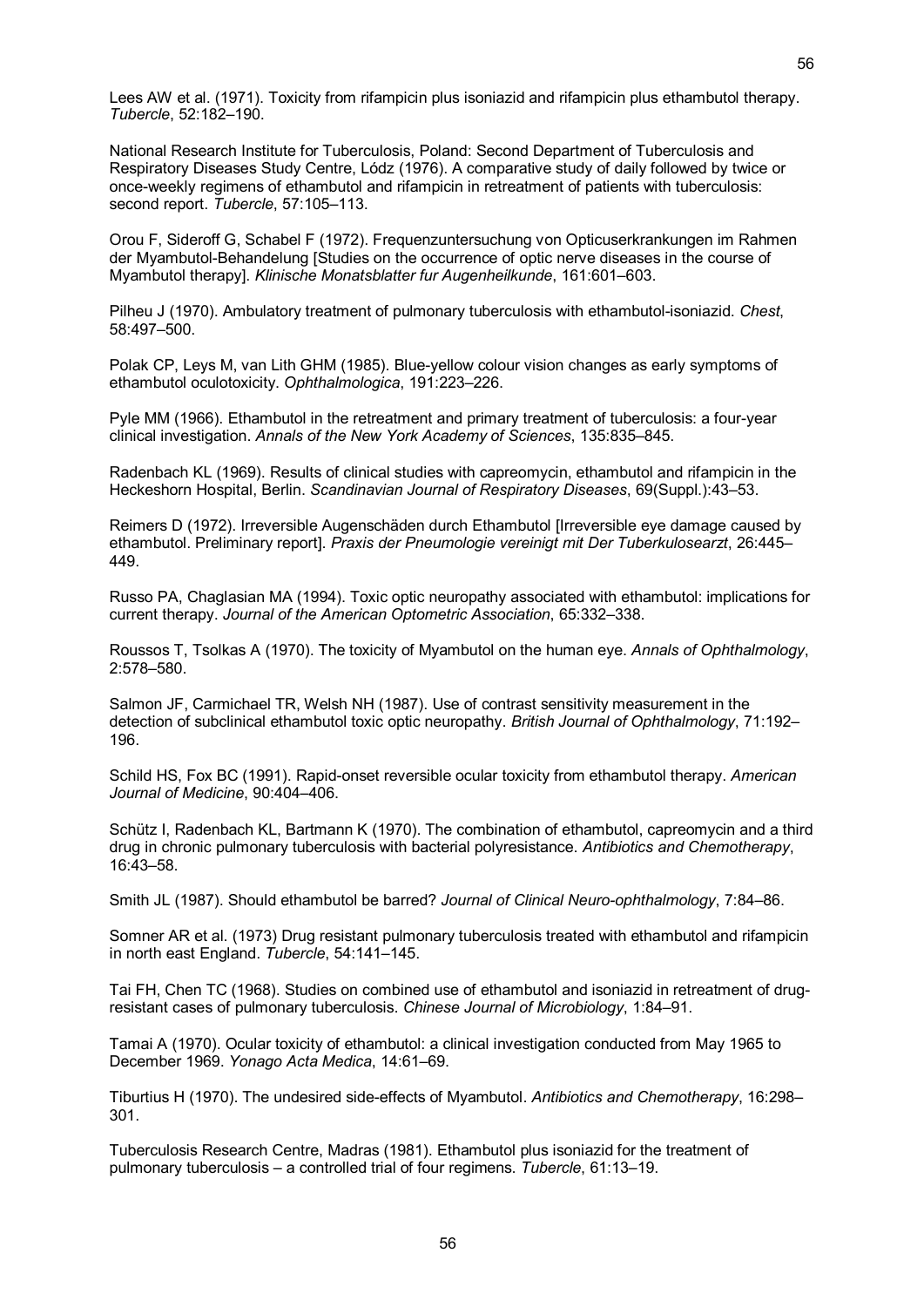Tuberculosis Research Centre (1997). A controlled clinical trial of oral short-course regimens in the treatment of sputumpositive pulmonary tuberculosis. *International Journal of Tuberculosis and Lung Disease*, 1:509–517.

Wäre M et al. (1969). Clinical experience of the retreatment of drug-resistant pulmonary tuberculosis with rifampicin combined with ethambutol and capreomycin. *Scandinavian Journal of Respiratory Diseases*, 69(Suppl.):59–63.

Yiannikas C, Walsh JC, McLeod JG (1983). Visual evoked potentials in the detection of subclinical effects secondary to ethambutol. *Archives of Neurology*, 40:645–648.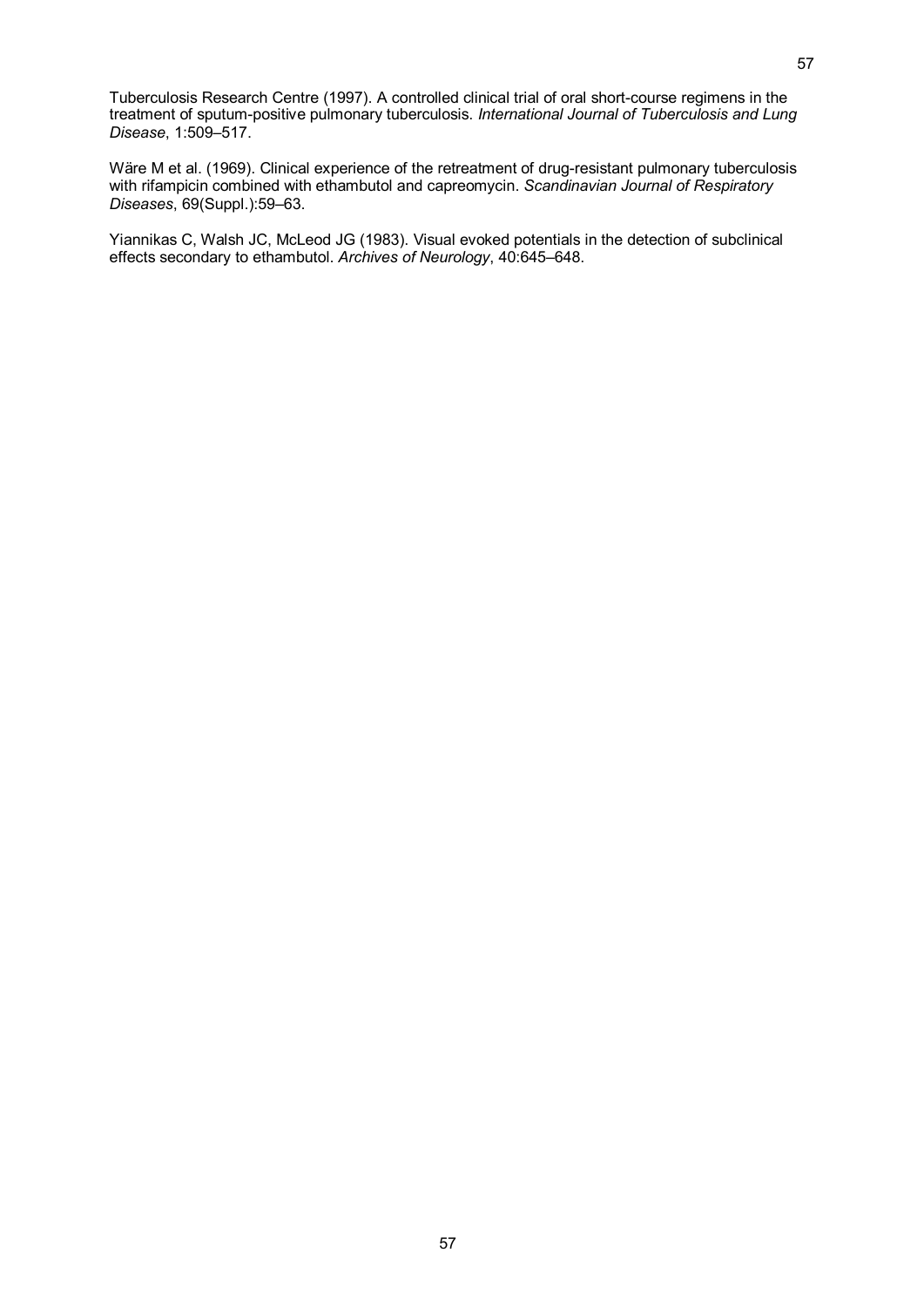#### 58

# **Annex III Efficacy and toxicity of ethambutol in childhood**

· **Chavarria AG et al. (1967)**. El ethambutol asociado a isoniacida en eltratamiento de la tuberculosis en el niño [Ethambutol and isoniazid in the treatment of childhood tuberculosis]. *Revista Mexicana de Pediatria*, 36:194–200.

[In Spanish with a short English summary.] Fifteen children aged 1–15 years were treated with EMB at 25 mg/kg/day for 12–24 months. "…nor were there manifestations of toxicity."

· **Del Principe A, Caione C, Zamparelli F (1968)**. Prime applicazioni dell'etambutolo nella terapia della tuberculosi infantile [Preliminary use of ethambutol in the treatment of tuberculosis in children]. *Annali dell'Istituto "Carlo Forlanini"*, 28:42–73.

[In Italian with a short English summary.] EMB either alone or in combination with other agents was used in the treatment of 58 children. In 27 children EMB was used alone, in 11 EMB was combined with INH and in the remainder EMB was used with other antituberculosis agents. EMB dose was 25 mg/kg for 3 months and then 15 mg/kg, but given three times daily.

Treatment of primary TB alone was considered "very satisfying". Better results were obtained with INH+EMB, and EMB in combination with other drugs was also "very efficacious" against resistant bacilli. Ocular toxicity is discussed, but there do not appear to have been any cases of ocular toxicity. "EMB…was always well tolerated."

· **Chavarria AG et al. (1970)**. Evaluacion clinica del etambutol en 36 niños tuberculosos estudados durante cuatro años [Clinical evaluation of ethambutol in 36 children with tuberculosis followed up for four years]. *Neumologia y Cirugia de Torax (Mexico)*, 31:39–47.

[In Spanish with a short English summary.] EMB+INH+SM was given to 36 children aged 4 months to 16 years, with pulmonary and extrapulmonary TB; 23 had been treated previously with INH+PAS+SM with "poor results." EMB dose was 25 mg/kg daily for the first month (?), then 15 mg/kg, given at 12=hourly intervals. "The results using ethambutol were excellent in 85% and poor in 15%. In the last group itwas necessary to associate capreomycin or ethionamide. We have never observed toxicity during 4 years of use of ethambutol." The method of evaluation for ocular toxicity, however, is not clear.

· **Mankodi NA et al. (1970)**. Ethambutol in unresponsive childhood tuberculosis. *Indian Pediatrics*, 7:202–211.

EMB was used in 16 children, aged 3–12 years, with "advanced tuberculosis" who had already been treated for 6–24 months "without manifest improvement". AFB were isolated from 11 of 13 children with pulmonary disease. EMB was given at 25 mg/kg for 3 months and then at 15 mg/kg for 8–18 months.

"The clinical improvement has been a notable feature in all the children except two." "The children were closely observed for manifestations of toxicity." In one 11-year-old child, "minimal edema" of the optic disc was noted after 7 months of therapy. EMB was stopped for 4 months, the oedema subsided and EMB was reintroduced without any further problem.

· **Patwardhan P, Bhatia M, Merchant SM (1970)**. Ethambutol in primary childhood tuberculosis. *Indian Pediatrics*, 7:194–201.

Sixty children, aged 6 months to 5 years, received one of three regimens: INH alone (25), INH+SM (15) or INH+EMB (20). In the discussion itis stated: "In our series though the drug was given for a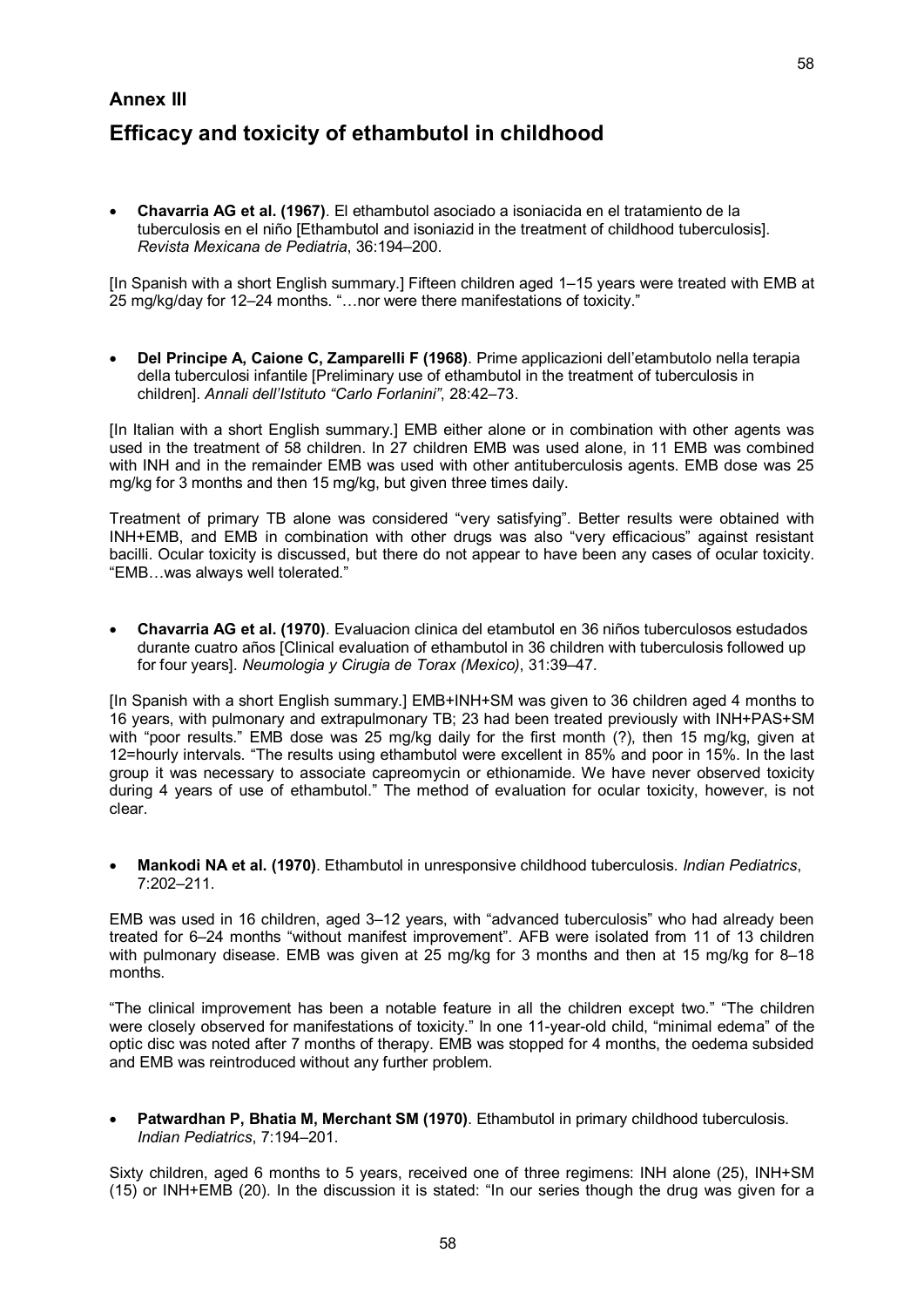minimum of 1 year no toxic effects were noted." Ocular toxicity is discussed as a possible complication of EMB, but not specifically referred to in the results.

· **Schmid PC (1970)**. Discussion on Myambutol (ethambutol). *Antibiotics and Chemotherapy*, 16:305–315.

In discussion following a symposium: "So far we have treated 80 children aged from one to six years with Myambutol. It was applied in combination with INH for three to four months." "It is necessary to give 25 mg/kg body weight daily." "No changes ….in the eyes (visus and fundus) were observed."

The children referred to are probably included in the 2634 described in Schmid (1981) below. In the same discussion, K. Simon describes experience with 49 cases of primary TB (ages unspecified) treated with EMB at 15 mg/kg: "Secondary effects were not observed."

**Hussels H, Otto HS (1971)**. Ethambutol-Serumkonzentrationen im Kindesalter [Serum] ethambutol levels in childhood]. *Pneumonologie*, 145:392–396.

Serum EMB concentrations were determined following 2 different dosages of EMB in children 2–5, 5–9 and 10–14 years of age. Determinations were carried out by a microbiological method at 0, 1, 2, 4, 7 and 24 hours after dosing. Maximum values were found at either 2 or 4 hours:

|               | Maximum concentration, ug/ml (no.) |                       |  |
|---------------|------------------------------------|-----------------------|--|
| <u>Age</u>    | $15 \,\mathrm{mg/kg}$              | $25 \,\mathrm{mg/kg}$ |  |
| $2-5$ years   | 1.2(6)                             | 2.0(4)                |  |
| 6-9 years     | 1.1(6)                             | 1.5(7)                |  |
| $10-14$ years | 0.9(?)                             | 2.8(8)                |  |

The authors comment that drugs in children, particularly younger children, should be dosed according to body surface area and not body weight, because of the larger extravascular fluid compartment and faster metabolism in children. Only in children 10–14 years receiving 25 mg/kg EMB was a mean EMB concentration of >2 µg/ml reached.

· **Mérida de León JC (1971)**. Tratamiento de la tuberculosis pulmonar con isoniacida y jarabe de Myambutol en niños [Treatment of childhood pulmonary tuberculosis with isoniazid and ethambutol syrup]. *Revisita del Collegio Medico de Guatemala*, 22:48–55.

[In Spanish with no English abstract or summary.] EMB was given to 20 children aged 3–13 years at 25 mg/kg for 2 months and then at 15 mg/kg for a total of 8–12 months.

Ocular evaluation "une vez inicio del tratamiento, una intermedia y una al final" [at the start, in the middle, and at the end of treatment]. No toxicity is noted. The paper includes a number of Spanish references to EMB use, but gives names of authors only without dates or journal names.

· **Scheffler NK (1971)**. Augenuntersuchungen bei der Behandelung mit Ethambutol in zwei verscheidenen Dosierungen im Kindesalter [Eye examination of children treated with ethambutol under two different dosage schedules]. *Pneumonologie*, 145:396–400.

Sixty children aged 3½ –15 years were treated with EMB – either 25 mg/kg for 3 months and then 15 mg/kg, or 25 mg/kg for 3 months and then 20 mg/kg – for 2–12 (mean 6**)** months. There was ocular evaluation before treatment and 4weekly thereafter in all children 6 years and older.

Temporary visual disturbance was noted in 2 children, but this resolved without stopping EMB. The author remarks on the difficulty of evaluating children up to 5 years of age.

· **Hussels H, Kroening U, Magdorf K (1973)**. Ethambutol and rifampicin serum levels in children: second report on the combined administration of ethambutol and rifampicin. *Pneumonologie*, 149:31–38.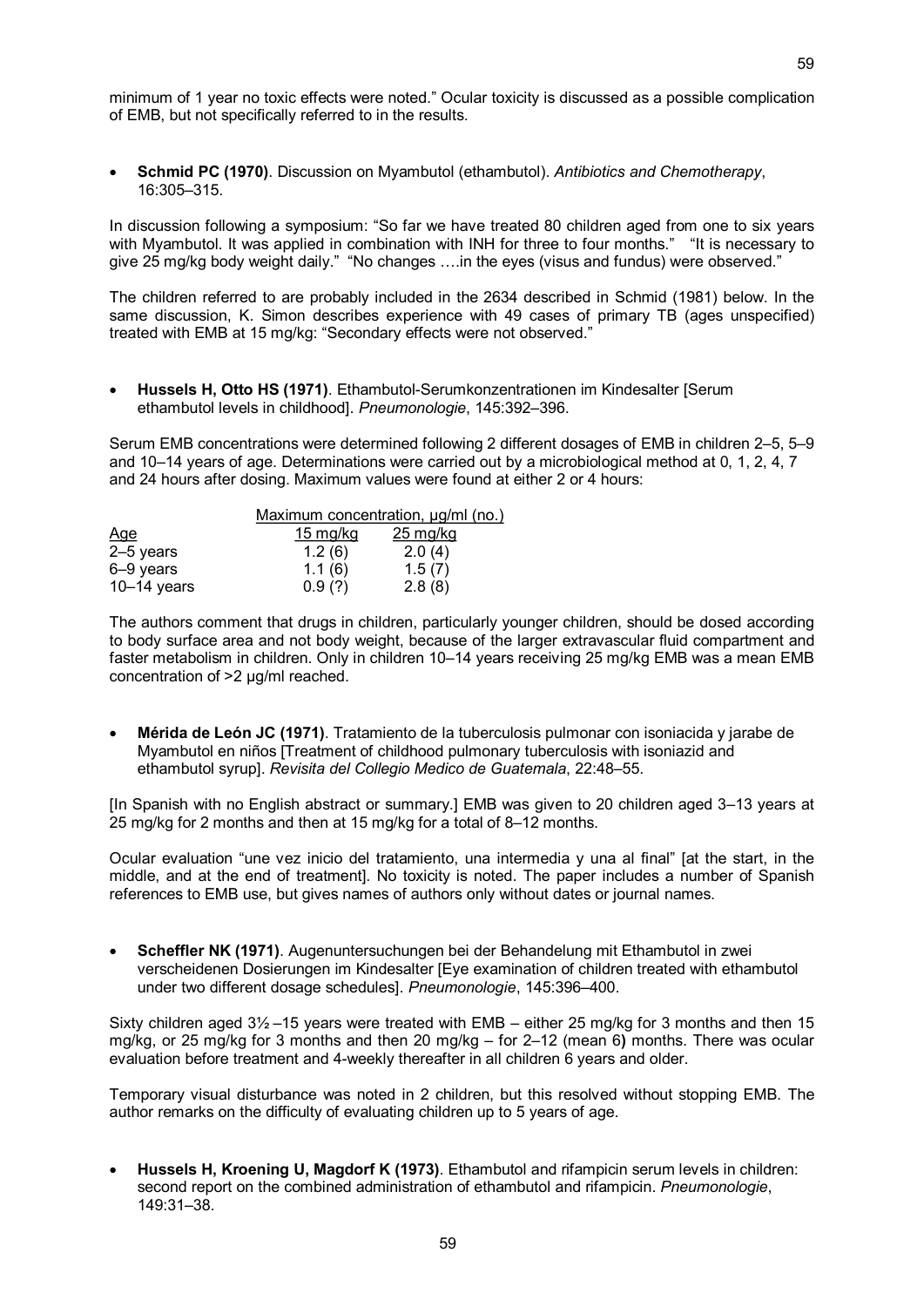In a further study by Hussels et al. (see Hussels et al., 1971, above), serum EMB was again determined by a microbiological method. Two evaluations are presented; in the first EMB was administered alone at a dose of 35 mg/kg, and in the second EMB was given at 10 mg/kg together with RMP. The children were again grouped in three age ranges: 2 to <6 years, 6 to <10 and 10 to 14 years.

This study aimed to achieve serum EMB concentrations in excess of 2.0 μg/ml – a value derived from the study of Pyle et al (1967) in which the MIC against *M. tuberculosis* isolated from patients before treatment was given as 2.0 μg/ml. The authors evaluated EMB given with RMP following the findings of Boman et al (1970) of higher concentrations of PAS when the drug was given in conjunction with RMP.

|                |                 | Maximum concentration, ug/ml (no.) |         |
|----------------|-----------------|------------------------------------|---------|
| <b>Age</b>     | No. of children | EMB alone                          | EMB+RMP |
| $2 - 6$ years  |                 | $1.5^{\circ}$                      | 2.5     |
| $6 - 10$ years | 11              | 2.3                                | 2.5     |
| $10-14$ years  | 9               | 3.0                                | 6.3     |

As can be seen from the table, higher EMB concentrations were indeed found when EMB was given with RMP. However, there was a "wide distribution of individual serum concentrations" such that " the differences between the mean values of ethambutol serum levels after administration of ethambutol alone and in combination with rifampicin did not prove to be statistically significant." Almost incidentally, it is perhaps noteworthy that RMP concentrations when RMP was given with EMB were lower than when RMP was given alone.

· **Dingley HB, Sehgal KL (1974)**. Treatment of pulmonary tuberculosis in children – a controlled study. *Indian Pediatrics*, 11:289–295.

Four regimens were compared in 280 children aged 1½–14 years treated for 6 months in hospital. EMB dose was 25 mg/kg for 2 months and 15 mg/kg thereafter. "Ophthalmological examination for children in the group who were given ethambutol."

| Regimen |             | No. of children |
|---------|-------------|-----------------|
|         | I EMB+INH   | 54              |
|         | II THIO+INH | 50              |
| Ш       | PAS+INH     | 48              |
|         | IV SM+INH   | 57              |

"…no ophthalmological abnormalities were detected in the patients treated with ethambutol." It is stated that "…better and quicker results are obtained when ethambutol is combined with INH", but no statistical evaluation was carried out.

· **Benkert K et al. (1974)**. Tagesprofile und Profilverlaufskontrollen von Ethambutol bei Kindern [Daily check and followup of use of ethambutol in children]. *Medizinische Klinik*, 69:1808–1813.

Specific microbiological methodology was used to determine EMB plasma concentrations in 26 **c**hildren, aged 3–14 years, 13 receiving 15 mg/kg and 13 receiving 25 mg/kg EMB. "No side effect was caused in any case."

| Age          | 2-hour serum concentration (µg/ml) |                      |  |
|--------------|------------------------------------|----------------------|--|
|              | $EMB$ 15 mg/kg (no.)               | $EMB$ 25 mg/kg (no.) |  |
| 3–6 years    | 0.9(4)                             | 3.0(5)               |  |
| $7-10$ years | 2.0(4)                             | 2.6(5)               |  |
| 11-14 years  | 1.8(5)                             | 3.5(3)               |  |

· **Bhatia MP, Merchant SM** (1975)**.** Comparative study of antitubercular drugs in the management of primary complex. *Indian Pediatrics*, 12:1197–1203.

Three regimens containing EMB/INH were evaluated: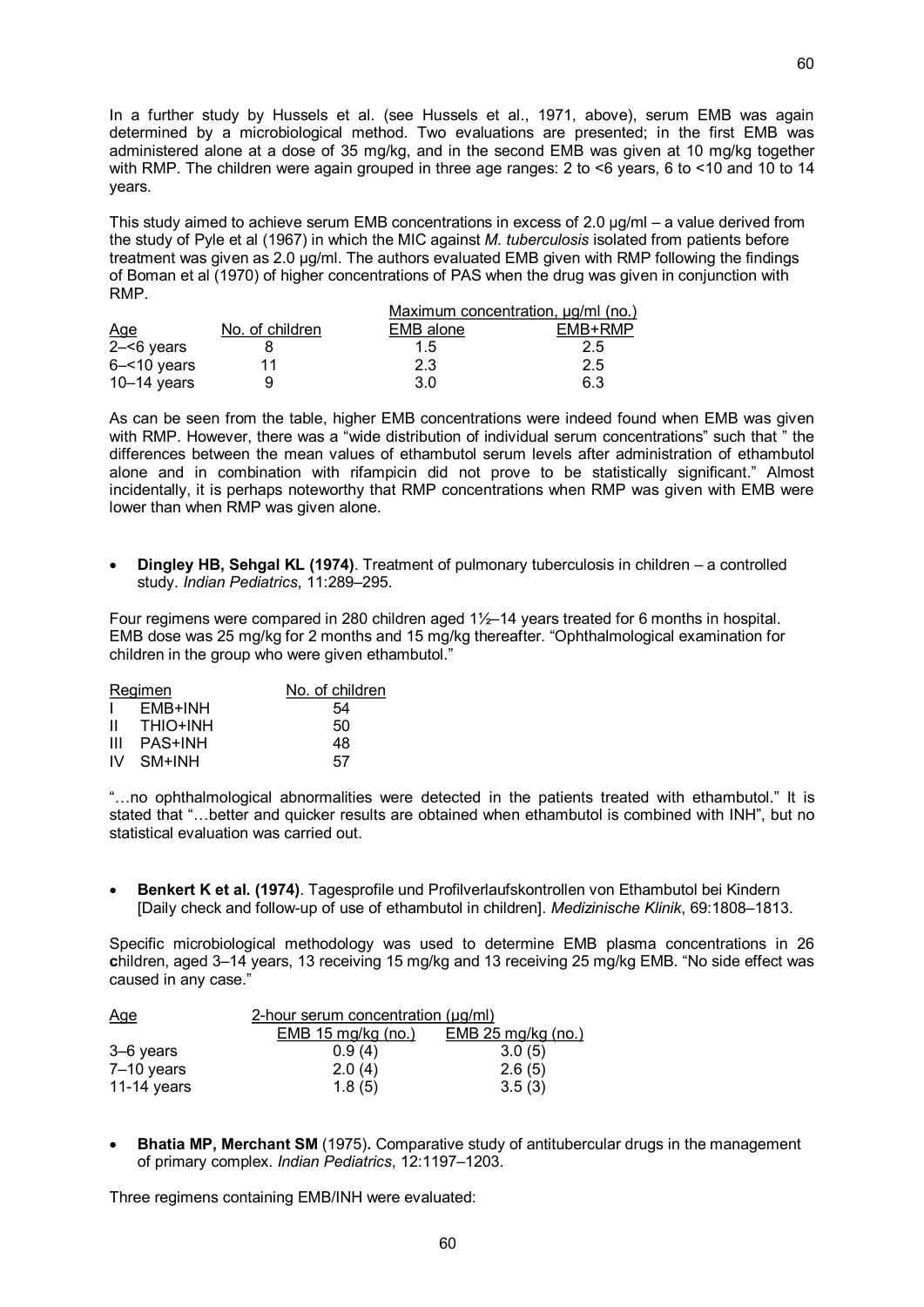54 children received EMB as a single oral dose of 25 mg/kg for 10–12 weeks and 15 mg/kg thereafter, up to a minimum of 1 year.

33 children received EMB as a single oral dose of 25 mg/kg for 3 months. INH was given for 1 year.

18 children received EMB as a single oral dose of 25 mg/kg for 3 months. INH was given for 3 months.

"No untoward reactions were observed…." There is no specific mention of ocular toxicity.

· **Prachakvej P, Subharngkahen I (1979)**. Visual loss from ethambutol. *Siriraj Hospital Gazette*, 31:908–912.

The author of this review was unable to read this article, but deduces from the tables, which contain phrases in English, and from other reviews that it deals with the use of EMB in children with tuberculous meningitis, some of whom, not unexpectedly, had disorders of ocular function.

· **Nagy A et al. (1980)**. Studiu privind toxitatea oculară a etambutolui [Study of the ocular toxicity of ethambutol]. *Revista de igiena, bacteriologie, virusologie, parazitologie, epidemiologie, pneumoftiziologie. Pneumoftiziologia*, 29:163–166.

The study included 30 children aged 4–5 years who received EMB 25 mg/kg twice weekly. Ophthalmological evaluation before treatment and again 3 and 6 months after the start of treatment included visual acuity, visual field, "chromatic sense" and pupil reflexes. "No case of toxic ocular manifestations was recorded." However, the children received a relatively low total dose of EMB.

**Schmid PC (1981)**. Ethambutol- und Rifampicin-verträglikeit und -dosierung im Kindesalter [Ethambutol and rifampicin tolerance and dosages in childhood]. *Pädiatrische Praxis*, 25:207–209.

This literature review and details of personal experience with regard to EMB dosing in children were provided in response to a reader's question. Taking into account blood concentrations achieved by doses with EMB doses of 15 mg/kg and 25 mg/kg in children aged 3–6, 7–10 and 11–14 years, the author suggests a dose of 20 mg/kg as appropriate. However, because children should be dosed according to body surface area, and taking into account the more rapid metabolism in children, this dose should be adjusted upwards by 5 mg/kg in infants and toddlers and downwards by 5 mg/kg in children older than 11 years. Using this approach, 2634 children were treated without complications or toxic effects: "…keine Komplikationen und keine toxischen Schädigungen beobachtet."

· **Gramer RE, Jeschke R, Krieglstein GK (1982)**. Zur computergeseuerten Gesichtsfeldkontrolle bei Kindern mit Ethambutol-Medikation [Computerized perimetry in children treated with ethambutol]. *Klinische Pädiatrie*, 194:52–55.

Computerized perimetry of the central visual field (visual acuity, visual field and mean retinal threshold of the central field) was used to assess ocular toxicity in 6 children aged 9–16 years receiving EMB at 20 mg/kg. Patients were assessed every 7 weeks; no abnormalities were detected.

· **Junnanond C, Chotibut S, Lawtiantong T (1983)**. Safety evaluation of ethambutol in children. *Journal of the Medical Association of Thailand*, 66:77–79.

Twenty-seven children aged 5½–15 years received EMB at 20 mg/kg for periods of 2–24 months. Ophthalmological evaluation was performed before treatment, at 1month intervals for the first 6 months and at three-month intervals thereafter until treatment completion. Two children, aged 7 and 10 years, complained of blurred vision and diplopia during the fourth and fifth months of treatment, but ocular examination revealed nothing and treatment was continued without any deleterious effect.

· **Ramachandran P et al. (1986)**. Three chemotherapy studies of tuberculous meningitis in children. *Tubercle*, 67:17–29.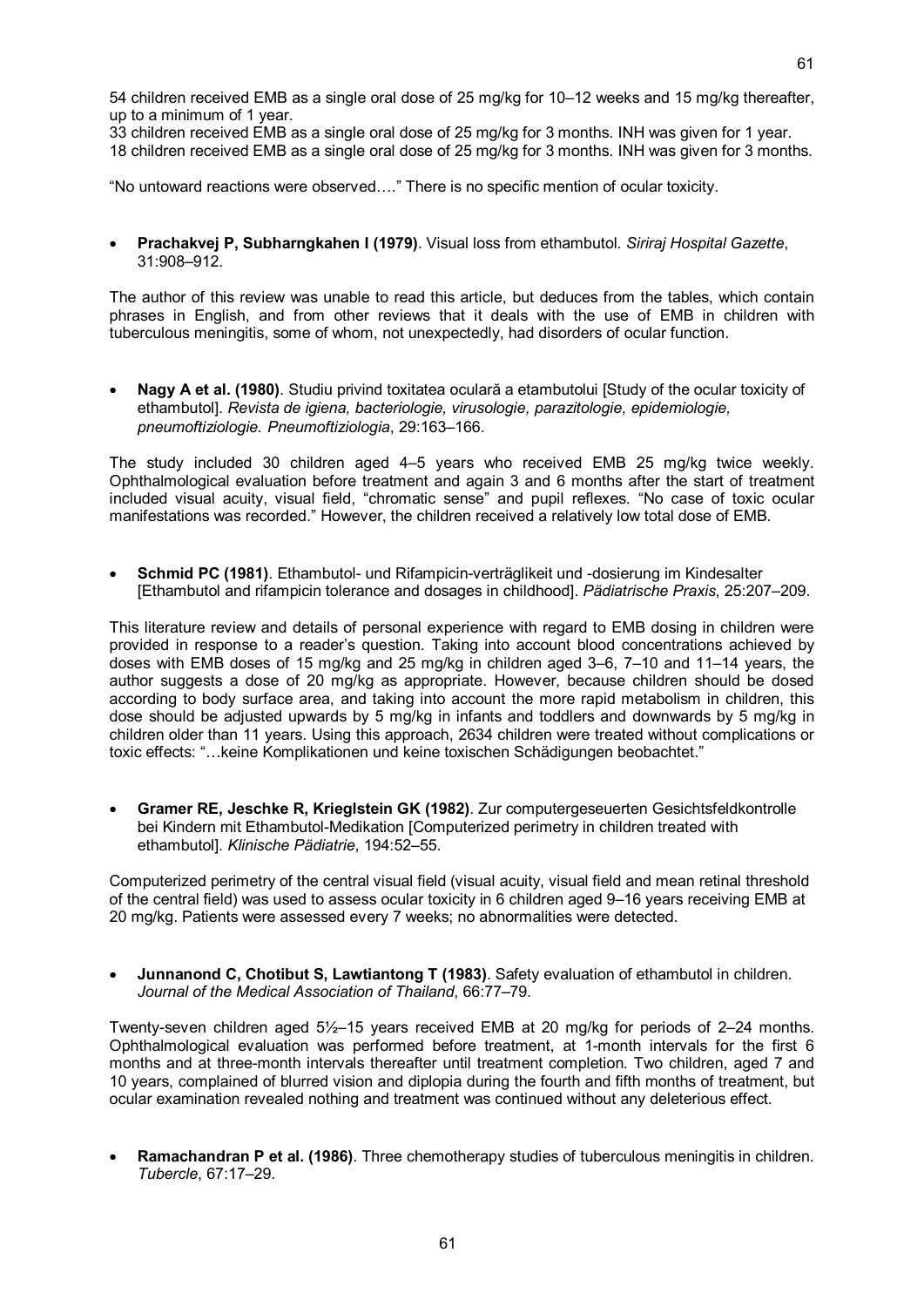Three regimens for the treatment of tuberculous meningitis were studied in 180 children aged 1–12 years (53% of children < 3 years of age). EMB was given at 17.5 mg/kg for 6 – 10 months during the continuation phase.

Sixteen patients developed pallor of the optic discs (5 while on EMB); 6 died before completing treatment but the remaining 10 recovered vision and optic findings returned to normal. Another 12 patients developed optic atrophy with blindness (7 while receiving EMB): 5 died and the remainder continued to have optic atrophy and blindness.

Four patients developed cortical blindness during the first month of treatment, before the start of EMB treatment. In 3/9 patients who developed ocular complications while on EMB, the drug was stopped although the authors believed that the complications were due to the disease, not to EMB.

The paper quotes Professor Wallace Fox with respect to 45 Korean children aged 1–15 years who were treated for 9 or 18 months with EMB at 15–25 mg/kg for spinal TB. The children were assessed monthly for visual acuity, colour vision, visual field and macular threshold, but there was no evidence of EMB toxicity.

· **Medical Research Council Tuberculosis and Chest Diseases Unit (1989)**. Management and outcome of chemotherapy for childhood tuberculosis. *Archives of Disease in Childhood*, 64:1004– 1012

This paper reviews the management of TB and outcome among children diagnosed in England and Wales during 1983. Of the 151 children, 30% were aged <5 years, 25% were 5-9 years old and 46% were 10–14 years. EMB was given at more than 17 mg/kg to 28% of children; 18% were treated for more than 3 months. One child (1%) developed possible ocular toxicity. No details of the case are given.

· **Mir ES et al. (1990)** Tratamiento de seis meses en tuberculosis pulmonar infantil. Revision de 11 casos [Six months' treatment of childhood pulmonary tuberculosis. Review of 11 cases]. *Anales espanoles de pediatria*, 32:303–306. (Spanish with English abstract.)

This paper reviews the 6-month short-course management of childhood pulmonary tuberculosis in 11 children. The regimen included EMB at 15–25 mg/kg for 2 months. Treatment was stopped in 1 child because of pyrazinamide intolerance, but ocular toxicity is not specifically mentioned in the summary.

· **Singh SB etal. (1992)**. Osteoarticular tuberculosis in children. *Indian Pediatrics*, 29:1133–1137.

In a study of 104 cases of osteoarticular TB in children, mean age 7.3 years, EMB was given at 15 mg/kg for an average of 12 months. The regimen "…produced satisfactory results without any side effect…" Evaluation of the eyes is not specifically mentioned.

· **Seth V et al. (1991)**. Visual evoked responses in tuberculous children on ethambutol treatment. *Indian Pediatrics*, 28:713–717.

EMB was given at 20 mg/kg to 47 children aged 3–13 years. Visual evoked responses were evaluated before treatment, after 2, 4, 6, 9 and 12 months of treatment and again 3–6 months after treatment ended. No signs of optic toxicity were noted at any point.

· **Palme IB et al. (2002)**. Impact of human immunodeficiency virus 1 infection on clinical presentation, treatment outcome and survival in a cohort of Ethiopian children with tuberculosis. *Pediatric Infectious Disease Journal*, 21:1053–1061.

A prospective cohort study of the treatment of children with TB was conducted from the main children's hospital in Addis Ababa, Ethiopia, from December 1995 to January 1997. At least 250 of the more than 500 patients were given EMB at 15–25 mg/kg daily. " In line with a recent review by Graham et al. (1998), we found no case of impaired vision associated with ethambutol therapy…" There is no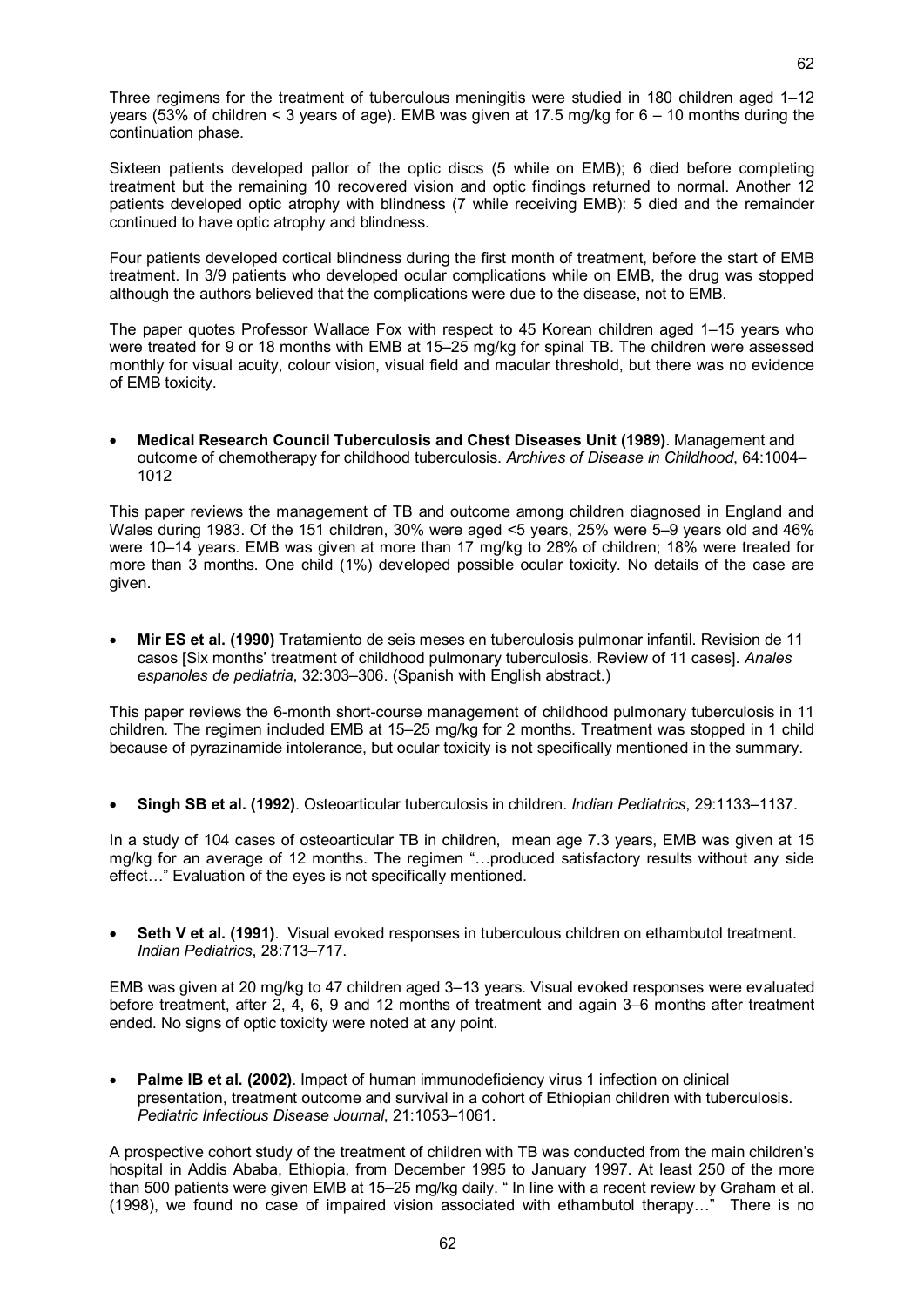indication of whether or how ocular function was assessed or whether results relied on parental observation or complaints by the older children.

· **Zhu M et al. (2004)**. Pharmacokinetics of ethambutol in children and adults with tuberculosis. *International Journal of Tuberculosis and Lung Disease*, 8:1360–1367.

EMB pharmacokinetics studied in three groups:

- A. 38 adult patients, studied on 49 occasions.
- B. 18 adult patients studied by sparse blood sampling on 48 study dates.
- C. 14 children studied on 20 occasions. Median age of the children was 5.4 years (range 0.2–17) and the median dose of EMB was 16 mg/kg (range 13–26 mg/kg). No adverse reactions were observed in the children, 9 of whom were under 6 years of age.

| Group (no.)   | EMB dose (mg/kg) | $C_{\text{max}}$ (µg/ml) |
|---------------|------------------|--------------------------|
| Adults (38)   | 19 (10–27)       | $2.11(0.99 - 5.50)$      |
| Adults (18)   | $20(10-27)$      | $2.06(0.48 - 4.51)$      |
| Children (14) | 16 (13–26)       | $0.78(0.0 - 3.56)$       |

Findings were similar to those of Hussels et al. (1971, 1973); very erratic absorption of EMB in children was noted.

#### **References**

Benkert K et al. (1974). Tagesprofile und Profilverlaufskontrollen von Ethambutol bei Kindern [Daily check and followup of use of ethambutol in children]. *Medizinische Klinik*, 69:1808–1813.

Bhatia MP, Merchant SM (1975). Comparative study of antitubercular drugs in the management of primary complex. *Indian Pediatrics*, 12:1197–1203.

Boman G et al. (1970). Pharmacokinetische und genetische Gesigspunkte über den Metabolismus von Isoniazid, pAminosalicylsäure und Rifampicin [Pharmacokinetic and genetic aspects of the metabolism of isoniazid, *p*aminosalicylic acid and rifampicin]. *Pneumonologie*, 2(Suppl.):15–20.

Chavarria AG et al. (1967). El etambutol asociado a isoniacida en el tratamiento de la tuberculosis en el niño [Ethambutol and isoniazid for the treatment of childhood tuberculosis]. *Revista Mexicana de Pediatria*, 36:194–200.

Chavarria AG et al. (1970). Evaluacion clinica del etambutol en 36 niños tuberculosos estudados durante cuatro años [Four-year clinical evaluation of ethambutol in 36 children with tuberculosis]. *Neumologia y Cirugia de Torax (Mexico)*, 31:39–47.

Del Principe A, Caione C, Zamparelli F (1968). Prime applicazioni dell'etambutolo nella terapia della tuberculosi infantile [Preliminary use of ethambutol in the treatment of tuberculosis in children]. *Annali Dell'Istituto "Carlo Forlanini"*, 28:42–73.

Dingley HB, Sehgal KL (1974). Treatment of pulmonary tuberculosis in children – a controlled study. *Indian Pediatrics*, 11:289–295.

Graham SM et al. (1998). Ethambutol in tuberculosis: time to reconsider? *Archives of Disease in Childhood*, 79:274–278.

Gramer RE, Jeschke R, Krieglstein GK (1982). Zur computergeseuerten Gesichtsfeldkontrolle bei Kindern mit Ethambutol-Medikation [Computerized perimetry in children treated with ethambutol]. *Klinische Pädiatrie*, 194:52–55.

Hussels H, Otto HS (1971). Ethambutol-serumkonzentrationen im Kindesalter [Serum ethambutol levels in childhood]. *Pneumonologie*, 145:392–396.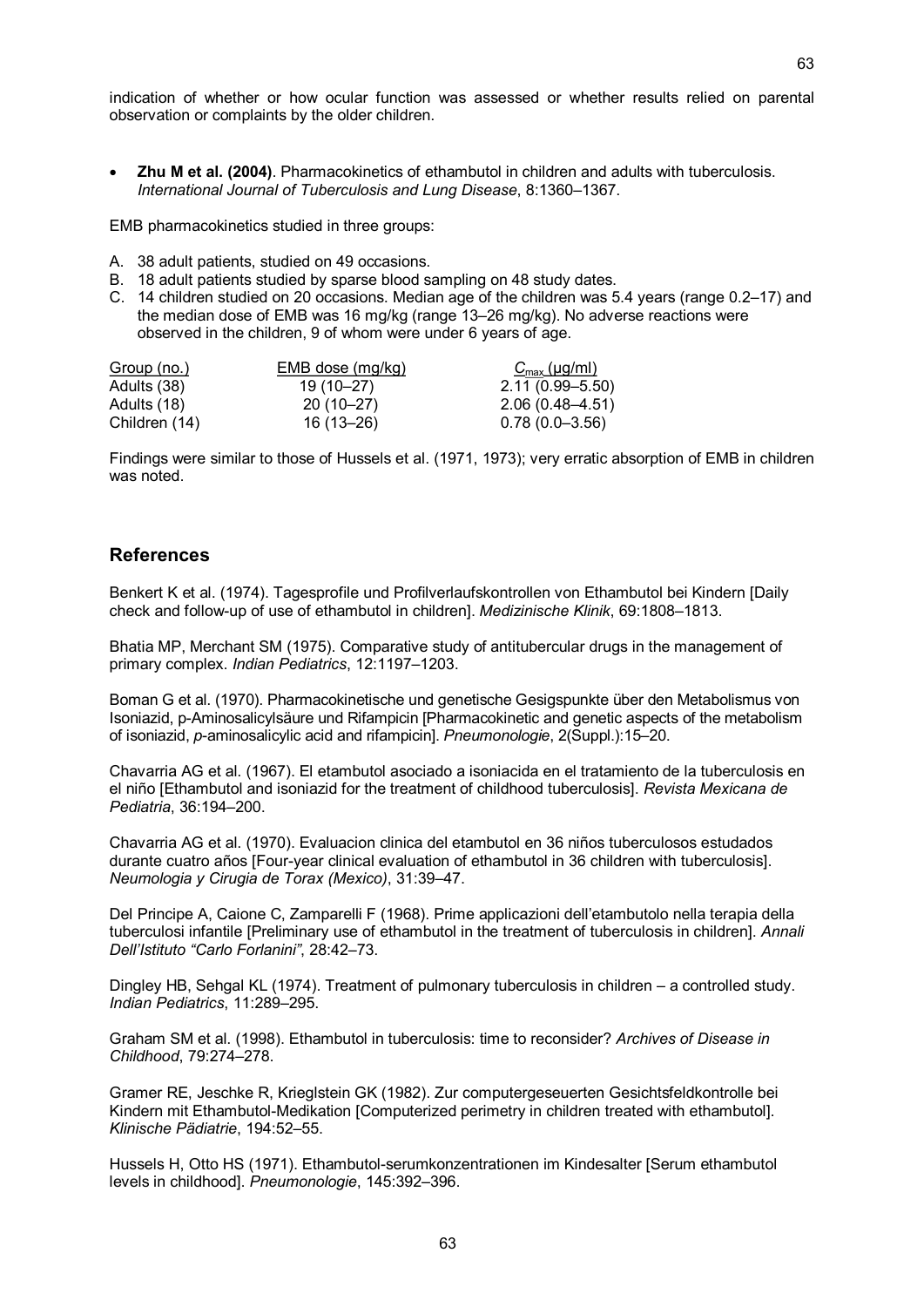Hussels H, Kroening U, Magdorf K (1973). Ethambutol and rifampicin serum levels in children: second report on combined administration of ethambutol and rifampicin. *Pneumologie*, 149:31–38.

Junnanond C, Chotibut S, Lawtiantong T (1983). Safety evaluation of ethambutol in children. *Journal of the Medical Association of Thailand*, 66:77–79.

Mankodi NA et al. (1970) Ethambutol in unresponsive childhood tuberculosis. *Indian Pediatrics*, 7:202–211.

Medical Research Council Tuberculosis and Chest Diseases Unit (1989). Management and outcome of chemotherapy for childhood tuberculosis. *Archives of Disease in Childhood*, 64:1004–1012.

Mérida de León JC (1971). Tratamiento de la tuberculosis pulmonar con isoniacida y jarabe de Myambutol en niños [Treatment of pulmonary tuberculosis with isoniazid and Myambutol syrup]. *Revisita del Collegio Medico de Guatemala*, 22:48–55.

Mir ES et al. (1990). Tratamiento de seis meses en tuberculosis pulmonar infantil. Revision de 11 casos [Six months' treatment of pulmonary tuberculosis in children]. *Anales espanoles de pediatria*, 32:303–306.

Nagy A et al. (1980). Studiu privind toxitatea oculară a etambutolui [Study of the ocular toxicity of ethambutol]. *Revista de igiena, bacteriologie, virusologie, parazitologie, epidemiologie, pneumoftiziologie. Pneumoftiziologia*, 29:163–166.

Palme IB et al. (2002). Impact of human immunodeficiency virus 1 infection on clinical presentation, treatment outcome and survival in a cohort of Ethiopian children with tuberculosis. *Pediatric Infectious Disease Journal*, 21:1053–1061.

Patwardhan P, Bhatia M, Merchant SM (1970). Ethambutol in primary childhood tuberculosis. *Indian Pediatrics*, 7:194–201.

Prachakvej P, Subharngkahen I (1979). Visual loss from ethambutol. *Siriraj Hospital Gazette*, 31:908– 912.

Ramachandran P et al. (1986). Three chemotherapy studies of tuberculous meningitis in children. *Tubercle*, 67:17–29.

Scheffler NK (1971). Augenuntersuchungen bei der behandelung mit ethambutol in zwei verscheidenen Dosierungen im Kindesalter [Eye examination of children treated with ethambutol under two different dosage schedules]. *Pneumonologie*, 145:396–400.

Schmid PC (1970). Discussion on Myambutol (ethambutol). *Antibiotica et Chemotherapia*, 16:305– 315.

Schmid PC (1981). Ethambutol- und Rifampicin-verträglikeit und -dosierung im Kindesalter [Ethambutol and rifampicin tolerance and dosages in childhood]. *Pädiatrische Praxis*, 25:207–209.

Seth V et al. (1991). Visual evoked responses in tuberculous children on ethambutol treatment. *Indian Pediatrics*, 28:713–717.

Singh SB et al. (1992). Osteoarticular tuberculosis in children. *Indian Pediatrics*, 29:1133–1137.

Zhu M et al. (2004) Pharmacokinetics of ethambutol in children and adults with tuberculosis. *International Journal of Tuberculosis and Lung Disease*, 8:1360–1367.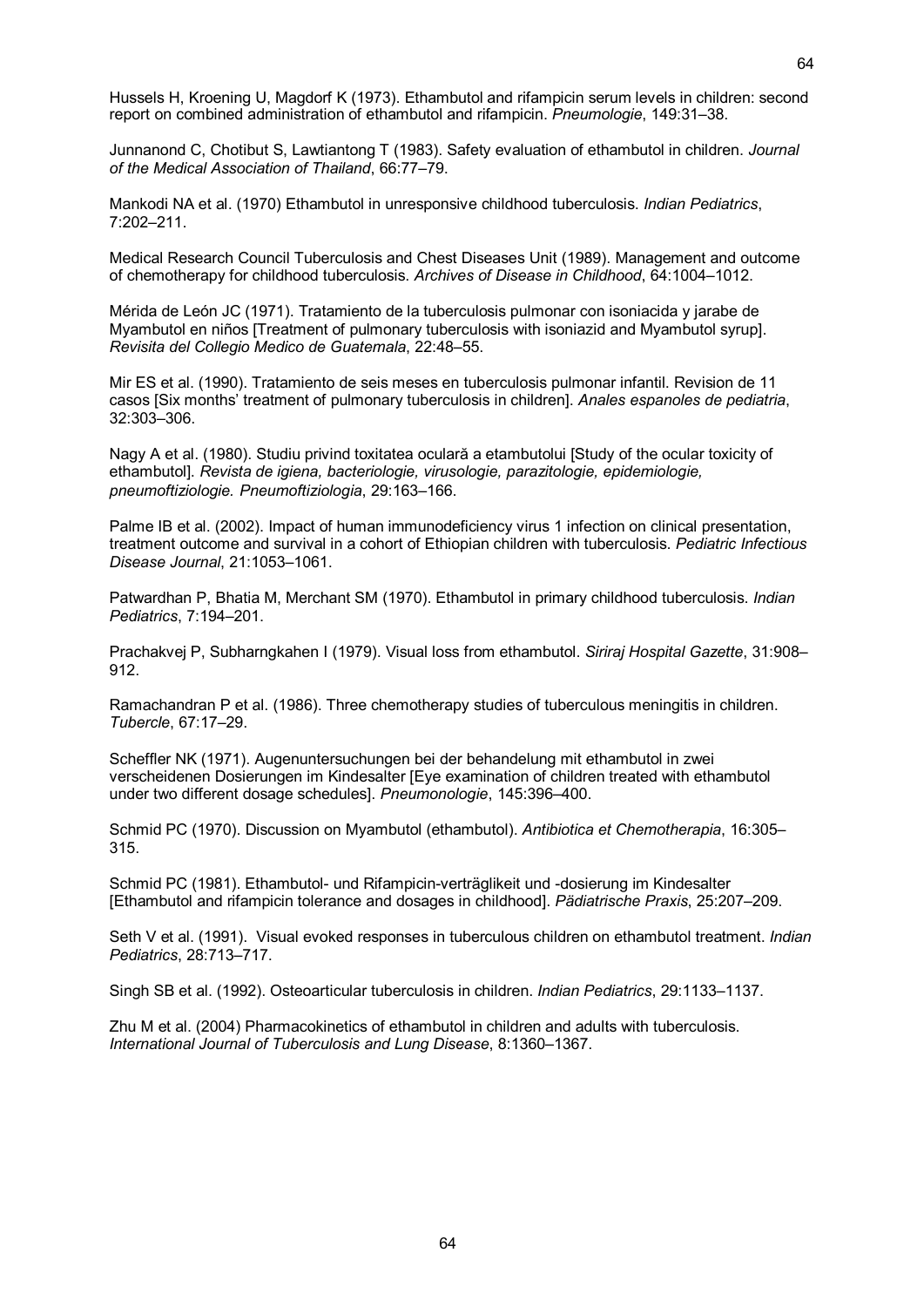#### **Annex IV**

# **Pharmacokinetics of ethambutol in adults and children**

## **A. Adults**

· **Place VA, Thomas JP (1963)**. Clinical pharmacology of ethambutol. *American Review of Respiratory Disease*, 87:901–904.

Serum EMB concentrations in 10 normal subjects given a single oral dose of EMB were determined by microbiologically by an agar diffusion technique using *M. smegmatis.* Serum concentrations were maximal at about 2 hours.

| Dose               | Peak serum concentration |
|--------------------|--------------------------|
| 50 mg/kg           | 10 $\mu$ g/ml            |
| 25 mg/kg           | $5 \mu g/ml$             |
| $17 \text{ mg/ml}$ | $2 \mu g/ml$             |

"…in humans a 25 mg/kg dose of ethambutol produced a peak serum concentration of 5 μg/ml. A daily peak of this magnitude was associated with 90 to 100 per cent protection of mice and monkeys…."

A total daily EMB dose of 50 mg/kg body weight was also administered as three doses of 17 mg/kg given at 0, 4 and 8 hours. "Serum concentrations ranging from 1–4 μg/ml resulted." The actual figures are not given, but it is evident from the figure that the 2hour concentration after the first dose is very close to 2 μg/ml and the 4hour concentration is approximately 1.2 μg/ml

· **Peets EA et al. (1965)**. The absorption, excretion, and metabolic fate of ethambutol in man. *American Review of Respiratory Disease*, 91:51–58.

Three patients were studied; EMB was given orally at 25 mg/kg or IV at 10 mg. Radiolabelled compound was used with "…countercurrent distribution and paper chromatography…"

"Following the oral administration of 25 mg per kilogram of body weight to 3 patients, the peak concentrations of drug in the plasma occurred at about four hours, the average peak being 5 μg of ethambutol equivalents per milliliter of plasma..."

"…little, if any, ethambutol accumulates in the tissues, from 90 to 94 per cent of the administered radioactivity having been recovered from the urine and the feces."

· **Bobrowitz ID, Gokulanathan KS (1965)**. Ethambutol in the retreatment of pulmonary tuberculosis. *Diseases of the Chest*, 48:239–250.

The 64 patients evaluated were given EMB at 25mg/kg; later, 25 mg/kg for the first 60 days and then 15 mg/kg. "Blood levels" were determined 2, 4 and 8 hours after the morning dose on the first day of treatment, one day a week during the first month of therapy and one day a month thereafter. Later, blood levels were obtained 3 hours after the morning dose. The method for determining blood concentrations is not stated but was probably, as above, microbiological using agar seeded with *M. smegmatis*.

"The blood levels of EMB taken at 2, 4 and 8 hours showed peaks at 2 hours or at 4 hours…" " The average of all the blood levels in individual patients showed a variation from a low of 2.1 μg/ml to a high of 6.2 μg/ml….the general average blood level for EMB in all of the patients on 25 mg/kg was 4.1 μg/ml." (It is not stated whether this average reflects all of the values or only the peak values.)

For 3hour values in the group given EMB at 15 mg/kg later in therapy, it is stated that: "the general average EMB blood level in this group was 2.6 μg/ml." Values ranged from 0.5 μg/ml to 5.6 μg/ml. Most patients had values below 3.0 μg/ml.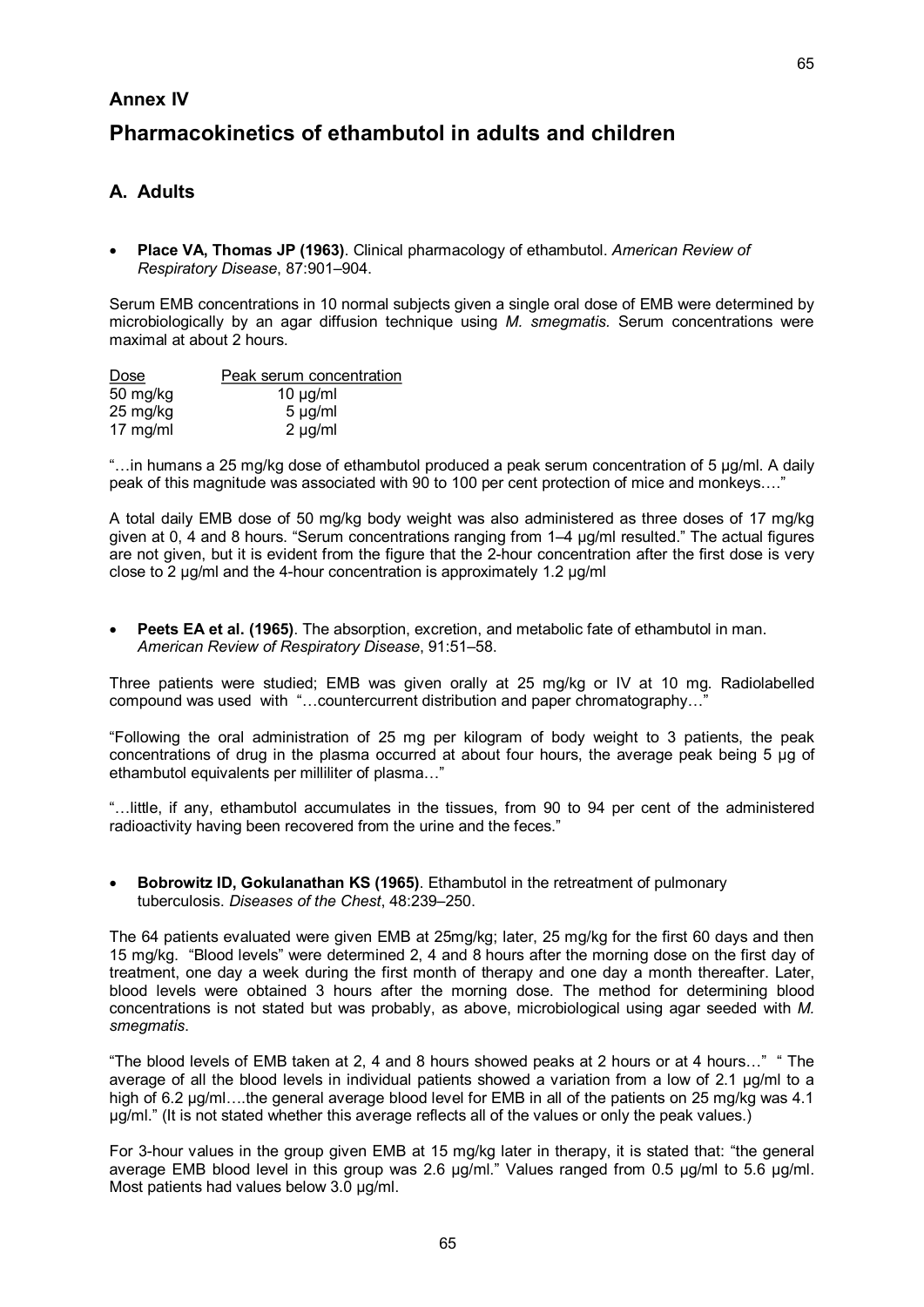· **Bobrowitz ID (1966a)**. Ethambutol in the retreatment of pulmonary tuberculosis. *Annals of the New York Academy of Sciences*, 135:796–822.

In an extension of the above data, values are given for 3 hours. After an EMB dose of **25 mg/kg,** the serum concentration was 3.9 μg/ml; after a dose of 15 mg/kg the average serum concentration was 2.58 μg/ml.

**Bobrowitz ID (1966b)**. Comparison of ethambutol-INH versus INH-PAS in the original treatment of pulmonary tuberculosis. *Annals of the New York Academy of Sciences*, 135:921–939.

Three regimens were studied in 169 patients:

- I. INH+EMB 25 mg/kg and then 15 mg/kg
- II. INH+EMB 15 mg/kg
- III. INH+PAS

"Blood levels" were obtained 3 hours after dose at 2, 4 and 8 weeks and 6 months.

Regimen I: Average blood levels at 2, 4 and 8 weeks were 3.0, 3.6, 3.2 ug/ml respectively and at 6 months 1.6 μg/ml.

Regimen II: Average blood levels at 2, 4 and 8 weeks and 6 months were 1.9, 1.9, 2.0 and 1.8 μg/ml.

· **GómezPimienta JL et al. (1966)**. Retreatment of pulmonary tuberculosis with ethambutol. *Annals of the New York Academy of Sciences*, 135:882–889.

Serum concentrations were determined at 2 hours in 7 patients receiving EMB at 20 mg/kg; a biological method was used. Concentrations varied from 2 to 4 μg/ml, with an average of approximately 3.4 μg/ml**.**

· **Donomae I,Yamamoto K (1966)**. Clinical evaluation of ethambutol in pulmonary tuberculosis. *Annals of the New York Academy of Sciences*, 135:849–881.

Serum EMB levels were determined by bioassay in approximately 40 patients; the number of patients is not given in the text but was deduced from data points in figures.

In patients given EMB at 25 mg/kg, serum concentrations averaged 4.4 μg/ml at 2 hours and 4.1 μg/ml at 4 hours. For patients given 12.5 mg/kg, values were 1.2 μg/ml and 1.0 μg/ml.

**Pyle MM (1966)**. Ethambutol in the retreatment and primary treatment of tuberculosis: a four-year clinical investigation. *Annals of the New York Academy of Sciences*, 135:835–845.

Chemical assay was used to determine serum concentration 3 hours after medication in 110 cases given EMB at a dose between 20 and 30 mg/kg. "…the patient's serum concentration usually varies between 3 and 5 μg per milliliter." More precise details are not given.

· **Pyle MM et al. (1966)**. A four year investigation of ethambutol in initial and retreatment cases of tuberculosis. *American Review of Respiratory Disease*, 93:428–441.

Reports a smaller data set of the above patients. Serum concentrations determined 3 hours after medication in 90 patients receiving EMB at 20–30 mg/kg were 3–5 μg/ml. Again, more precise details are not given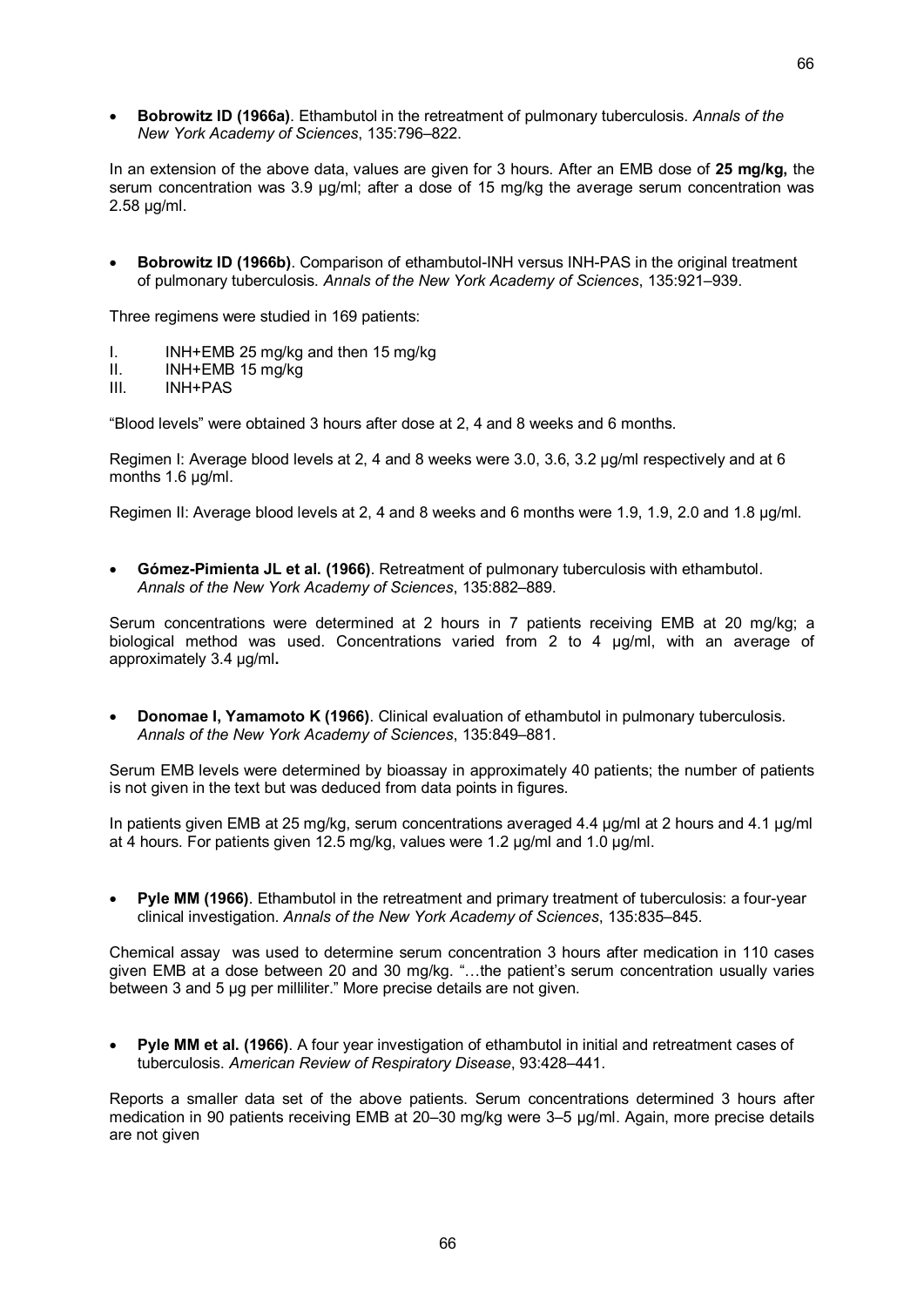· **Place VA et al. (1966)**. Metabolic and special studies of ethambutol in normal volunteers and tuberculous patients. *Annals of the New York Academy of Sciences*, 135:775–795.

The data recorded were similar to those in the two above articles, but with a wider range of EMB doses were used. Doses of 4, 8, 12.5, 25 and 50 mg/kg gave peak serum concentrations of approximately 0.67, 1.3, 2.0, 4.2 and 8.75 μg/ml.

· **Schmidt LH (1966)**. Studies on the antituberculosis activity of ethambutol in monkeys. *Annals of the New York Academy of Sciences*, 135:747–758.

The efficacy of different doses of EMB and isoniazid and the relationship of blood concentration to efficacy were studied in rhesus monkeys. Blood was drawn 2 and 6 hours after dosing.

Reviewing the results of these experiments, the author stated: "Hence, correlation of therapeutic achievements with the levels of ethambutol suggests that in a combination regimen, **o**ne need maintain a serum ethambutol concentration no greater than 1 to 2 μg/ per ml in order to achieve maximum benefit."

· **Horsfall PAL (1969)**. Ethambutol in the retreatment of chronic pulmonary tuberculosis. *Far East Medical Journal*, 7:213–218.

EMB was given at 25 mg/kg daily for 60 days, and at 15 mg/kg daily thereafter, in various combinations with isoniazid, streptomycin, capreomycin, viomycin and other drugs. Where EMB was functioning virtually alone, sputum conversion occurred in approximately one-third of patients; when three drugs were used, this rose to 50%.

EMB serum concentrations were also measured by an agar diffusion method with *M. smegmatis* as the test organism; measurements were done 3 hours after dosing with 25 mg/kg. Concentrations ranged from 1.97 to 6.67 μg/ml with a mean of 4.1 μg/ml.

**Eule H, Werner E (1970)**. Ethambutol-serumspiegel bei unterscheidlicher Dosierung; Vergleich von vier verscheidenen Bestimmungsmethoden Mit 4 Abbildungen [Ethambutol levels in diverse dosage: comparison of four different determination methods]. *Zeitschrift für Erkrankungen der Atmungsorgane mit Folia bronchologica*, 133:443–448.

Four different methods of determining concentrations of ethambutol were evaluated; one method was chemical and the other three microbiological with different organisms. Values were determined after EMB doses of 25, 50 and 75 mg/kg in 10 individuals**.** Results are shown in the form of a figure: 2hour concentrations after 25, 50 and 75 mg/kg were approximately 4, 8 and 11 μg/ml respectively.

· **Dume T, Wagner Cl, Wetzels E (1971)**. Zur pharmakokinetik von Ethambutol bei gesunden und Patienten mit terminaler Nierinsuffizienz [Pharmacokinetics of ethambutol in healthy individuals and in patients with terminal renal failure]. *Deutsche Medizinische Wochenschrift*, 96:1430–1431.

Chemical methodology was used to determine serum concentrations of EMB in healthy volunteers given a dose of 25 mg/kg EMB, with the aim of evaluating the metabolism in renal failure. Mean *C*max was 2 μg/ml.

· **Lee CS et al. (1977)**. Kinetics of oral ethambutol in the normal subject. *Clinical Pharmacology and Therapeutics*, 22:615–621.

Six normal adult volunteers received EMB orally – as tablets or solution – at 15mg/kg. Mean peak concentration at a mean 2.83 (2.0–4.0) hours after tablets was 4.01 (3.25–5.62) μg/ml and at 1.91 (1.5–2.5) hours after solution 4.45 (3.35–6.00) μg/ml.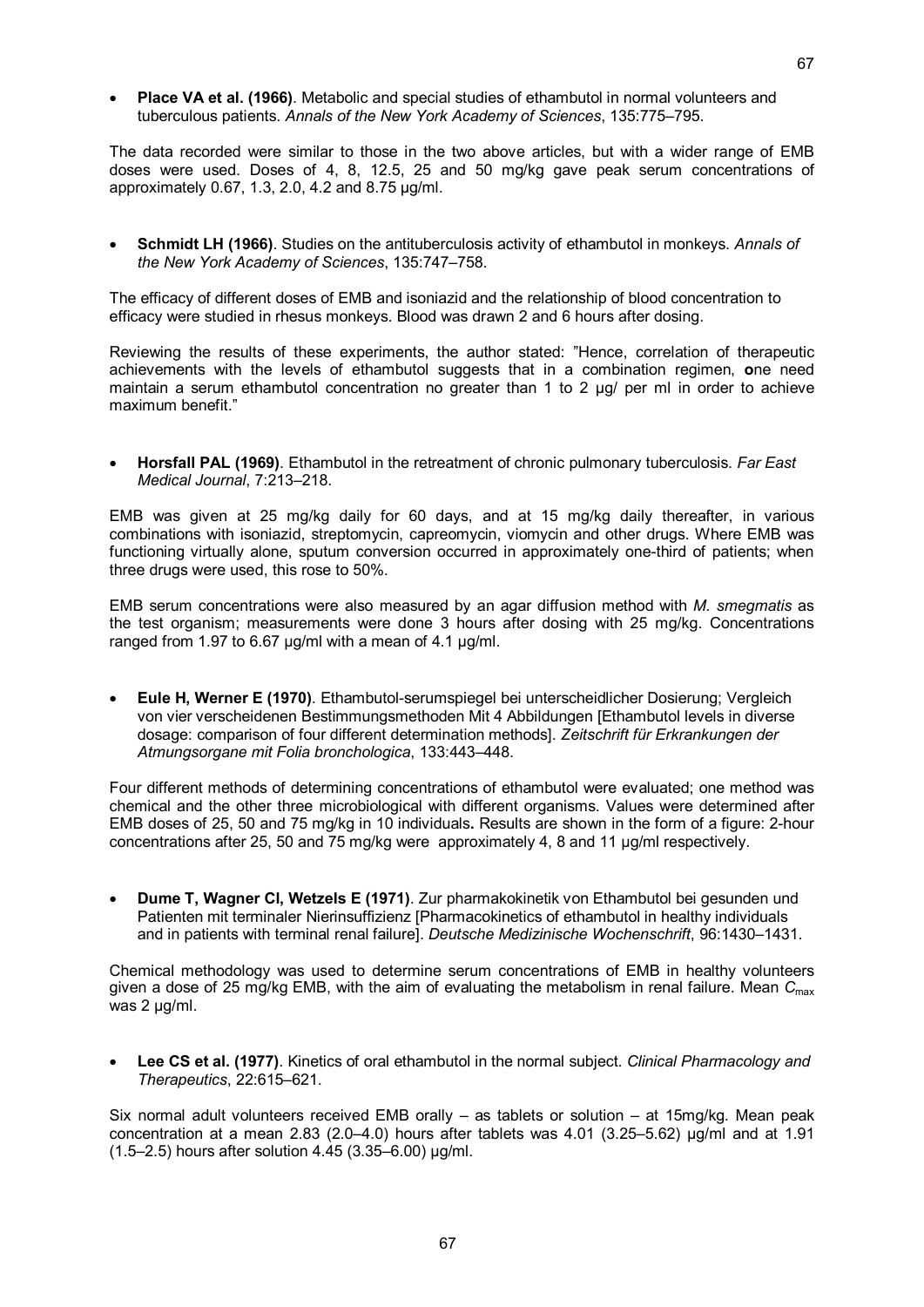· **Tuli SM, Kumar K, Sen PC (1977)**. Penetration of antitubercular drugs in clinical osteoarticular lesions. *Acta Orthopaedica Scandinavica*, 48:362–368.

Penetration of EMB into joints and cold abscesses was evaluated. Concentrations in joints similar to serum concentrations were found, but concentrations in cold abscesses were one-half to one-third those in serum. After a dose of 25 mg/kg, EMB concentration was 4.51 µg/ml in serum and 3.51 µg/ml in joints; in the case of cold abscesses, mean serum concentration was 10.17 µg/ml and abscess concentration 3.21 µg/ml. However, this latter serum concentration is unusually high and not in keeping with any other published data; for this reason it has not been incorporated in Table 4 or Figure 2 of the present review.

· **Lee CS et al. (1980)**. Disposition kinetics of ethambutol in man. *Journal of Pharmacokinetics and Biopharmaceutics*, 8:335–346.

In this study, EMB was administered by constant flow IV infusion to 6 healthy volunteers. Perhaps the most important clinical finding was the confirmation that EMB excretion was largely renal: a mean 0.79 (0.75–0.84) of the dose was excreted unchanged in the urine. The authors concluded that EMB followed multicompartment kinetics after IV dosing.

· **Liss RH, Letourneau RJ, Schepis JP (1981)**. Distribution of ethambutol in primate tissues and cells. *American Review of Respiratory Disease*, 123:529–532.

The distribution of radiolabelled EMB in squirrel monkeys was studied following a single oral dose of 25 mg/kg. Tissue distribution and concentration of EMB were then studied by radioautography, radiochemical and microbiological methods.

With the exception of the brain and spinal cord, EMB was widely distributed in most tissues, including the lung, and localized within pulmonary alveolar and axillary lymph node macrophages. These findings are in keeping with studies that show a poor penetration of EMB into the cerebrospinal fluid. The concentrations in the lung tissues were markedly higher than in corresponding plasma samples.

· **Israili ZH, Rogers CM, ElAttar H (1987)**. Pharmacokinetics of antituberculosis drugs in patients. *Journal of Clinical Pharmacotherapeutics*, 27:78–83.

The pharmacokinetics of INH, RMP and EMB were evaluated in 26 middle-aged male tuberculosis patients. EMB was always analysed in combination with INH and RMP. EMB was `determined by electron-capture, gas chromatography, and a gas chromatographic, mass spectrometric method. Determinations were done on day 1 or days  $4-7$ . The daily dose of EMB was 12.5 mg/kg ( $\pm$  1.6 mg/kg).

As in previous studies, EMB concentrations reached a maximum 1–4 hours after dosing and declined biexponentially. At day 1, mean  $C_{\text{max}}$  was 3.7 ( $\pm$  2.4) µg/ml; after 4–7 days the mean value was 5.0 ( $\pm$ 4.2) µg/ml. In one patient who was given the daily total EMB dose in two doses, *C*max was 1.2–1.5 µg/ml.

· **Kumar K (1992)**. The penetration of drugs into the lesions of spinal tuberculosis. *International Orthopaedics*, 16:67–68.

Concentrations of EMB in blood and spinal pus were measured by "chemical assay" at the start of treatment and after 3–5 months. There was no change in the concentrations in the lesions. Ten patients aged 15–37 years were studied. Mean serum concentration of EMB 3 hours after administration of a 25 mg/kg dose was 8.2 μg/ml at the start of treatment and 6.4 μg/ml after 3–5 months; in the psoas pus concentrations were 2.9 and 4.6 μg/ml respectively.

· **Schall R et al. (1995)**. Relative bioavailability of rifampicin, isoniazid and ethambutol from a combination tablet vs. concomitant administration of a capsule containing rifampicin and a tablet containing isoniazid and ethambutol. *Arzneimittelforschung*, 11:1236–139.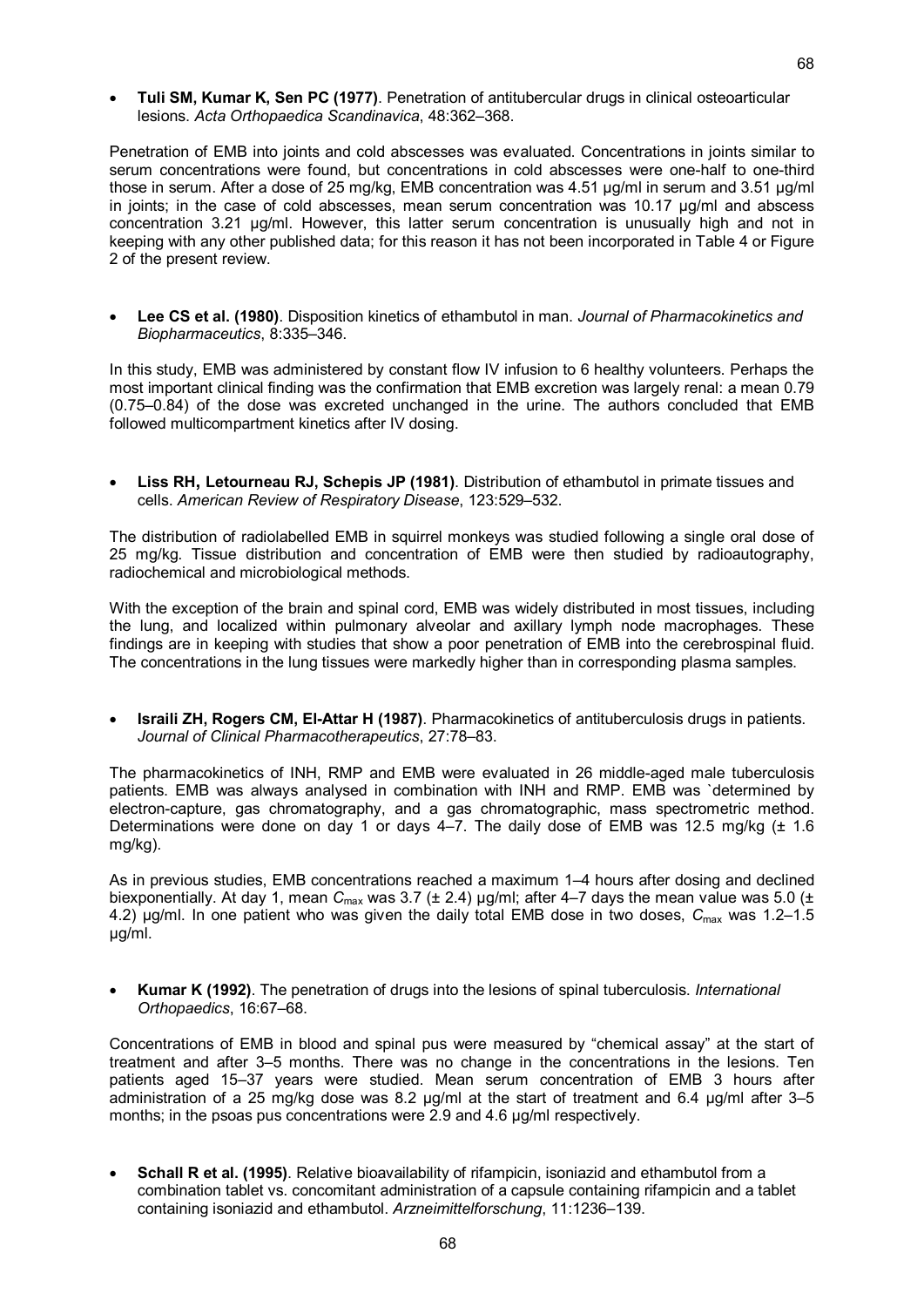EMB concentrations in healthy volunteers, mean body weight 80 kg, were analysed by gas chromatography with a view to comparing the bioavailability of EMB in combination tablets with that of a standard preparation; the EMB dose was 600 mg (7.5 mg/kg). C<sub>max</sub> for the reference preparation was 1.43 μg/ml (SD 1.29) compared with 1.49 μg/ml (SD 1.31) for the FDC. In this healthy population,  $T_{\text{max}}$ for the two preparations was 3.5 and 3.75 hours respectively.

· **Elliott AM et al. (1995)**. Failure of drug penetration and the acquisition of drug resistance in chronic tuberculous empyema. *Tubercle and Lung Disease*, 76:463–467.

The concentration of antituberculosis drugs was determined in the pleural fluid of a patient with tuberculous empyaema who developed INH resistance while receiving INH, RMP, EMB (20 mg/kg) and ofloxacin. Serum C<sub>max</sub> of EMB in the serum (approximately 1.6 µg/ml) was 19% lower than that in empyaema fluid (approximately 1.9 µg/ml).

· **Peloquin CA et al. (1999)**. Pharmacokinetics of ethambutol under fasting conditions with food and with antacids. *Antimicrobial Agents and Chemotherapy*, 43:568–572.

The pharmacokinetics of EMB given at a dose of 25 mg/kg were studied in 14 healthy female and male volunteers. Fasting conditions resulted in a *C*max of 4.5 (± 1.0) μg/ml. Following antacids, *C*max was 3.3 ( $\pm$  0.5) μg/ml, and after a high-fat meal the value was 3.8 ( $\pm$  0.8) μg/ml. As in previous studies, the  $T_{\text{max}}$  tended to be greater than 2 hours, varying from 2.46 and 2.50 hours under fasting conditions to 2.93 hours after antacids and 3.21 hours after a high-fat meal.

· **Zhu M et al. (2004)**. Pharmacokinetics of ethambutol in children and adults with tuberculosis. *International Journal of Tuberculosis and Lung Disease*, 8:1360–1367.

EMB pharmacokinetics were studied in three groups:

- 1. 38 adult patients, studied on 49 occasions
- 2. 18 adult patients, studied by sparse blood sampling on 48 study dates
- 3. 14 children studied on 20 occasions: median age was 5.4 years (range 0.2–17), median EMB dose was 16 mg/kg (range 13–26), and no adverse reactions were observed in the children, 9 of whom were aged less than 6 years.

| Group (no.)   | Median EMB dose (mg/kg) | $C_{\text{max}}$ (µg/ml) |
|---------------|-------------------------|--------------------------|
| Adults (38)   | 19 (10–27)              | $2.11(0.99 - 5.50)$      |
| Adults (18)   | $20(10-27)$             | $2.06(0.48 - 4.51)$      |
| Children (14) | 16 (13–26)              | $0.78(0.0-3.56)$         |

Very erratic absorption of EMB was noted in children.

### B. Children

**Hussels H, Otto HS (1971)**. Ethambutol-Serumkonzentrationen im Kindesalter [Serum ethambutol levels in childhood]. *Pneumonologie*, 145:392–396.

EMB serum concentrations were determined following 2 doses of INH in 18 children divided into three groups: 2–5, 6–9 and 10–14 years of age. A microbiological method was used and concentrations were determined at 0, 1, 2, 4, 7 and 24 hours after dosing. Maximum concentrations occurred at either 2 or 4 hours:

Maximum concentration, µg/ml (no.)<br>MB 15 mg/kg EMB 25 mg/kg Age EMB 15 mg/kg EMB 25 mg/kg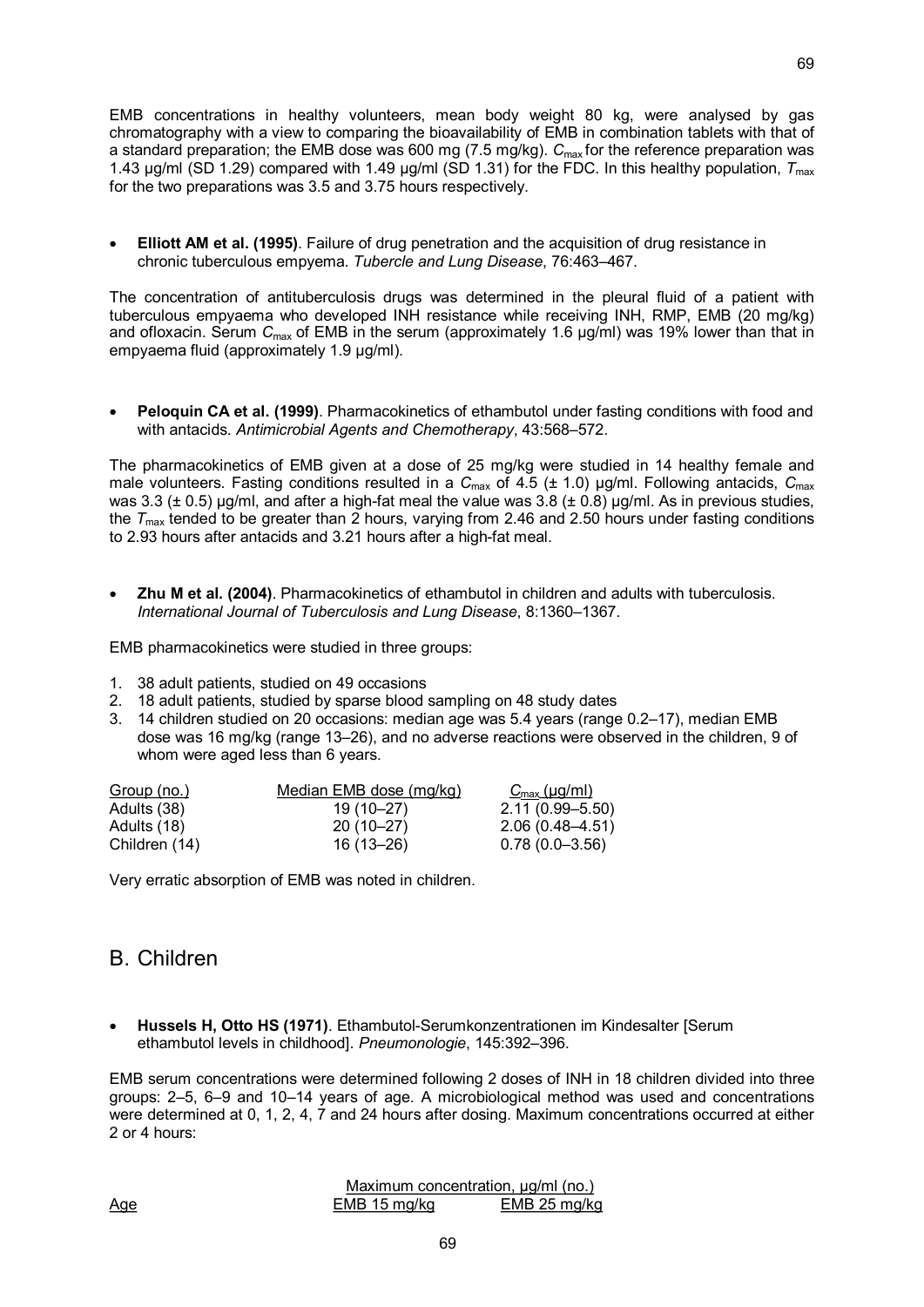| $2-5$ years     | 1.2(6) | 2.0(4) |
|-----------------|--------|--------|
| 6–9 years       | 1.1(6) | 1.5(7) |
| $10 - 14$ years | 0.9(7) | 2.8(8) |

The authors comment that drugs in children, particularly younger children, should be dosed according to body surface area and not body weight, because of the larger extravascular fluid compartment and faster metabolism in children. Only in children aged 10–14 years receiving EMB at 25 mg/kg was a mean serum concentration of >2 µg/ml reached.

· **Hussels H, Kroening U, Magdorf K (1973)**. Ethambutol and rifampicin serum levels in children: second report on the combined administration of ethambutol and rifampicin. *Pneumonologie*, 149:31–38.

In a further study by Hussels et al. (see Hussels et al., 1971, above), serum EMB was again determined by a microbiological method. Two evaluations are presented; in the first EMB was administered alone at a dose of 35 mg/kg, and in the second EMB was given at 10 mg/kg together with RMP. The children were again grouped in three age ranges: 2 to <6 years, 6 to <10 and 10 to 14 years.

This study aimed to achieve serum EMB concentrations in excess of 2.0 μg/ml – a value derived from the study of Pyle et al (1967) in which the MIC against *M. tuberculosis* isolated from patients before treatment was given as 2.0 μg/ml. The authors evaluated EMB given with RMP following the findings of Boman et al (1970) of higher concentrations of PAS when the drug was given in conjunction with RMP.

|                |                 | Maximum concentration, ug/ml (no.) |         |
|----------------|-----------------|------------------------------------|---------|
| Age            | No. of children | EMB alone                          | EMB+RMP |
| $2 - 6$ years  |                 | $1.5^{\circ}$                      | 2.5     |
| $6 - 10$ years | 11              | 2.3                                | 2.5     |
| $10-14$ years  |                 | 3.0                                | 6.3     |

As can be seen from the table, higher EMB concentrations were indeed found when EMB was given with RMP. However, there was a "wide distribution of individual serum concentrations" such that " the differences between the mean values of ethambutol serum levels after administration of ethambutol alone and in combination with rifampicin did not prove to be statistically significant." Almost incidentally, it is perhaps noteworthy that RMP concentrations when given with EMB were lower than when RMP was given alone.

· **Benkert K et al. (1974)**. Tagesprofile und Profilverlaufskontrollen von Ethambutol bei Kindern [Plasma levels of ethambutol in children]. *Medizinische Klinik*, 69:1808–1813.

Specific microbiological methodology was used to determine 2hour plasma EMB concentrations in 26 children, aged 3–14 years, 13 receiving EMB at 15 mg/kg and 13 EMB at 25 mg/kg.

|                 | 2-hour plasma concentration $(\mu g/ml)$ |                    |  |
|-----------------|------------------------------------------|--------------------|--|
| Age             | EMB 15 mg/kg (no.)                       | EMB 25 mg/kg (no.) |  |
| 3-6 years       | 0.9(4)                                   | 3.0(5)             |  |
| $7-10$ years    | 2.0(4)                                   | 2.6(5)             |  |
| $11 - 14$ years | 1.8(5)                                   | 3.5(3)             |  |

· **Zhu M et al. (2004)**. Pharmacokinetics of ethambutol in children and adults with tuberculosis. *International Journal of Tuberculosis and Lung Disease*, 8:1360–1367.

EMB pharmacokinetics were studied in three groups:

- 1. 38 adult patients, studied on 49 occasions
- 2. 18 adult patients, studied by sparse blood sampling on 48 study dates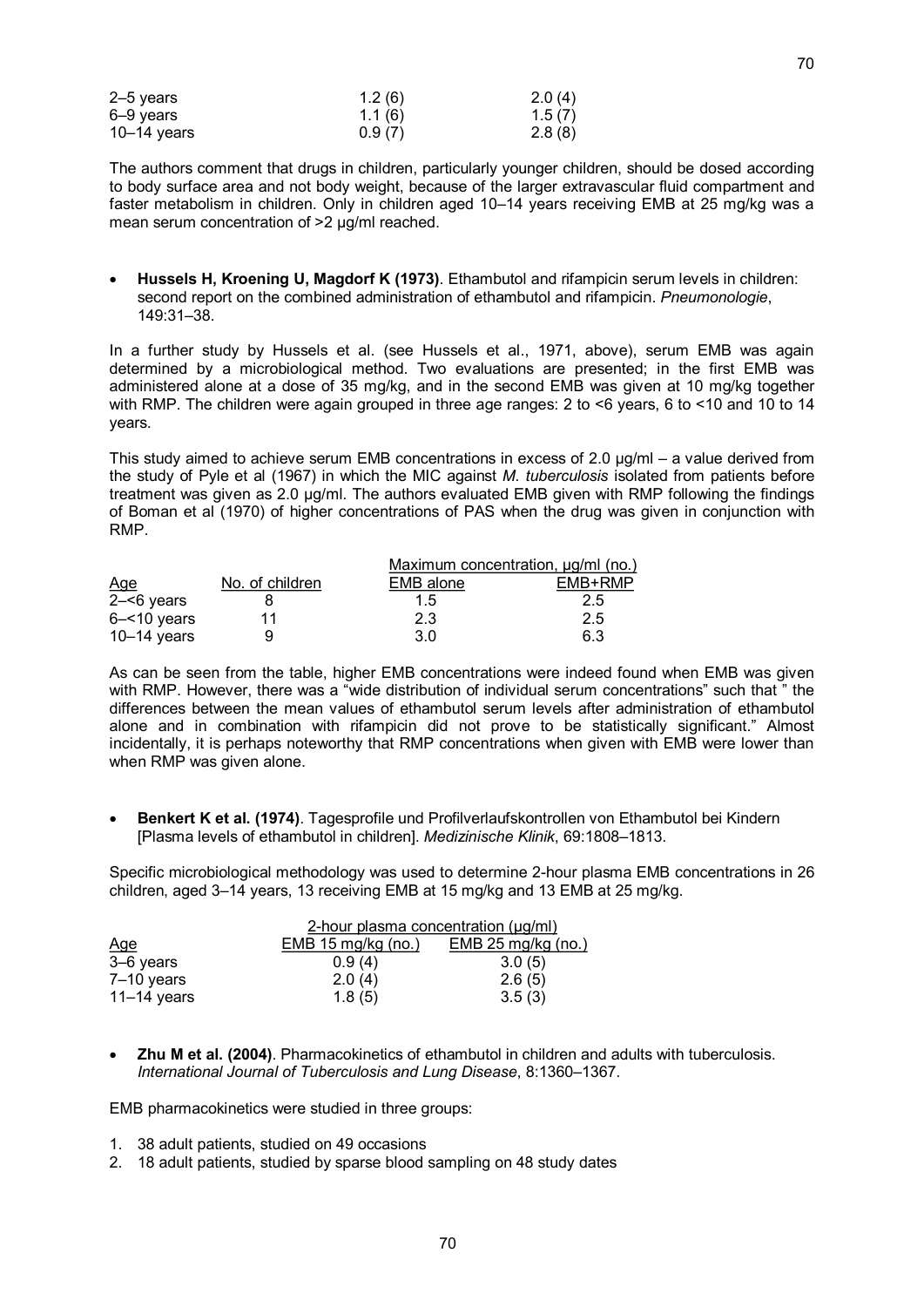3. 14 children studied on 20 occasions: median age was 5.4 years (range 0.2–17), median EMB dose was 16 mg/kg (range 13–26), and no adverse reactions were observed in the children, 9 of whom were aged less than 6 years.

| Group (no.)   | Median EMB dose (mg/kg) | $C_{\text{max}}$ (µg/ml) |
|---------------|-------------------------|--------------------------|
| Adults (38)   | 19 (10–27)              | $2.11(0.99 - 5.50)$      |
| Adults (18)   | $20(10-27)$             | $2.06(0.48 - 4.51)$      |
| Children (14) | 16 (13–26)              | $0.78(0.0 - 3.56)$       |

Very erratic absorption of EMB was noted in children.

#### **References**

Benkert K et al. (1974). Tagesprofile und Profilverlaufskontrollen von Ethambutol bei Kindern [Plasma levels of ethambutol in children]. *Medizinische Klinik*, 69:1808–1813.

Bobrowitz ID (1966a). Ethambutol in the retreatment of pulmonary tuberculosis. *Annals of the New York Academy of Sciences*, 135:796–822.

Bobrowitz ID (1966b). Comparison of ethambutol-INH versus INH-PAS in the original treatment of pulmonary tuberculosis. *Annals of the New York Academy of Sciences*, 135:921–939.

Bobrowitz ID, Gokulanathan KS (1965). Ethambutol in the retreatment of pulmonary tuberculosis. *Diseases of the Chest*, 48:239–250.

Boman G et al. (1970). Pharmacokinetische und genetische Gesigspunkte über den Metabolismus von Isoniazid, pAminosalicylsäure und Rifampicin [Pharmacokinetic and genetic aspects of the metabolism of ethambutol, *p*aminosalicylic acid and rifampicin]. *Pneumonologie*, 2(Suppl.):15–20.

Donomae I, Yamamoto K (1966). Clinical evaluation of ethambutol in pulmonary tuberculosis. *Annals of the New York Academy of Sciences*, 135:849–881.

Dume T, Wagner Cl, Wetzels E (1971**)**. Zur pharmakokinetik von Ethambutol bei gesunden und Patienten mit terminaler Nierinsuffizienz [Pharmacokinetics of ethambutol in healthy individuals and in patients with terminal renal failure]. *Deutsche Medizinische Wochenschrift*, 96:1430–1431.

Elliott AM et al. (1995) Failure of drug penetration and the acquisition of drug resistance in chronic tuberculous empyema. *Tubercle and Lung Disease*, 76:463–467.

Eule H, Werner E (1970). Ethambutol-serumspiegel bei unterscheidlicher Dosierung; Vergleich von vier verscheidenen Bestimmungsmethoden Mit 4 Abbildungen [Ethambutol levels in diverse dosage: comparison of four different determination methods]. *Zeitschrift für Erkrankungen der Atmungsorgane mit Folia bronchologica*, 133:443–448.

Gómez-Pimienta JL et al. (1966). Retreatment of pulmonary tuberculosis with ethambutol. *Annals of the New York Academy of Sciences*, 135:882–889.

Horsfall PAL (1969). Ethambutol in the retreatment of chronic pulmonary tuberculosis. *Far East Medical Journal*, 7:213–218.

Hussels H, Otto HS (1971). Ethambutol-Serumkonzentrationen im Kindesalter [Serum ethambutol levels in childhood]. *Pneumonologie*, 145:392–396.

Hussels H, Kroening U, Magdorf K (1973). Ethambutol and rifampicin serum levels in children: second report on the combined administration of ethambutol and rifampicin. *Pneumologie*, 149:31–38.

Israili ZH, Rogers CM, El-Attar H (1987). Pharmacokinetics of antituberculosis drugs in patients. *Journal of Clinical Pharmacotherapeutics*, 27:78–83.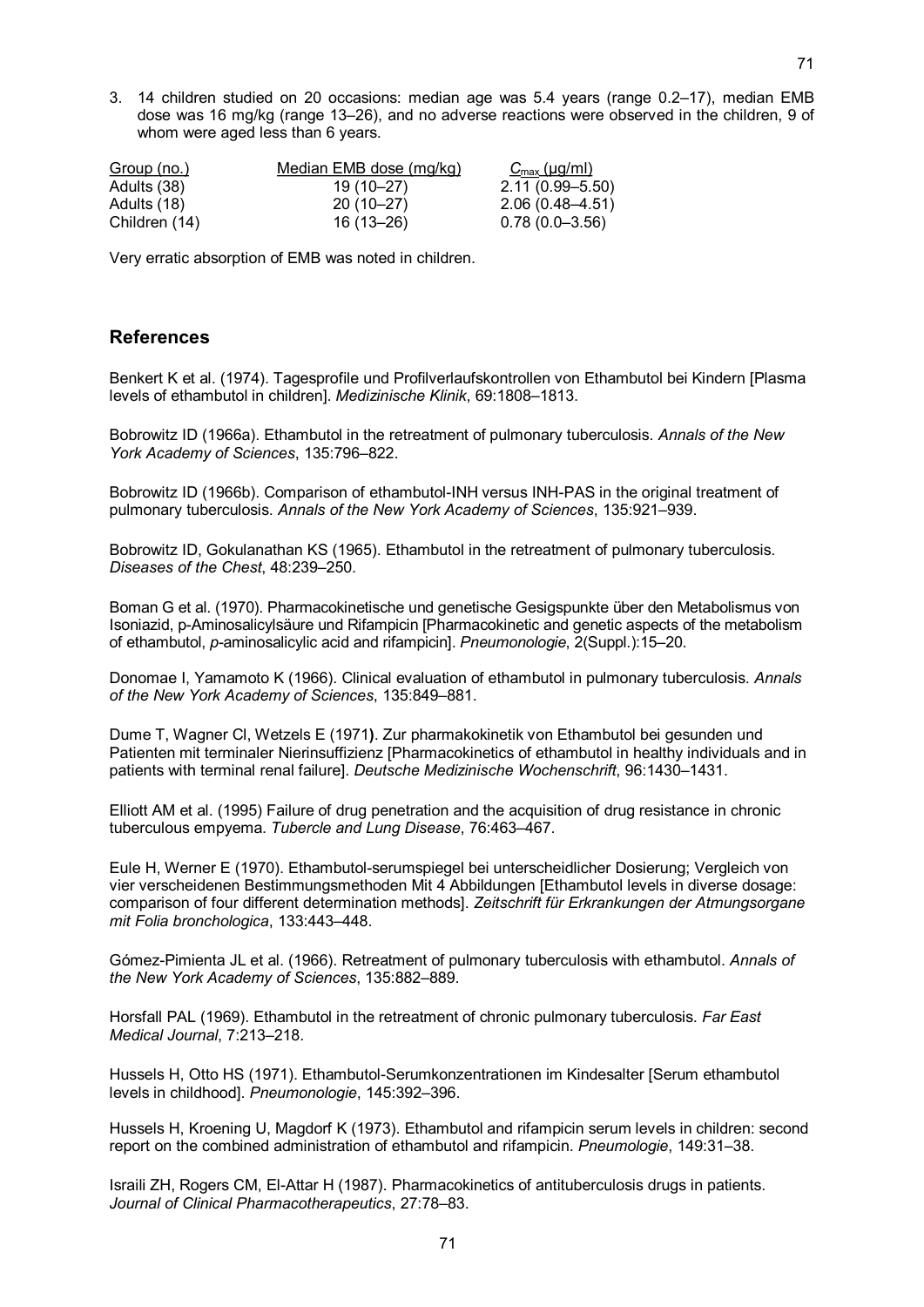Kumar K (1992). The penetration of drugs into the lesions of spinal tuberculosis. *International Orthopaedics*, 16:67–68.

Lee CS et al. (1977). Kinetics of oral ethambutol in the normal subject. *Clinical Pharmacology and Therapeutics*, 22:615–621.

Lee CS et al. (1980**)**. Disposition kinetics of ethambutol in man. *Journal of Pharmacokinetics and Biopharmaceutics*, 8:335–346.

Liss RH, Letourneau RJ, Schepis JP (1981). Distribution of ethambutol in primate tissues and cells. *American Review of Respiratory Disease*, 123:529–532.

Peets EA et al. (1965). The absorption, excretion, and metabolic fate of ethambutol in man. *American Review of Respiratory Disease*, 91:51–58.

Peloquin CA et al. (1999). Pharmacokinetics of ethambutol under fasting conditions with food and with antacids. *Antimicrobial Agents and Chemotherapy*, 43:568–572.

Place VA, Thomas JP (1963). Clinical pharmacology of ethambutol. *American Review of Respiratory Disease*, 87:901–904.

Place VA et al. (1966). Metabolic and special studies of ethambutol in normal volunteers and tuberculous patients. *Annals of the New York Academy of Sciences*, 135:775–795.

Pyle MM (1966). Ethambutol in the retreatment and primary treatment of tuberculosis: a four-year clinical investigation. *Annals of the New York Academy of Sciences*, 135:835–845.

Pyle MM et al. (1966) A four year investigation of ethambutol in initial and retreatment cases of tuberculosis. *American Review of Respiratory Disease*, 93:428–441.

Schall R et al. (1995). Relative bioavailability of rifampicin, isoniazid and ethambutol from a combination tablet vs. concomitant administration of a capsule containing rifampicin and a tablet containing isoniazid and ethambutol. *Arzneimittelforschung*, 11:1236–1239.

Schmidt LH (1966). Studies on the antituberculosis activity of ethambutol in monkeys. *Annals of the New York Academy of Sciences*, 135:747–758.

Tuli SM, Kumar K, Sen PC (1977). Penetration of antitubercular drugs in clinical osteoarticular lesions. *Acta Orthopaedica Scandinavica*, 48:362–368.

Zhu M et al. (2004). Pharmacokinetics of ethambutol in children and adults with tuberculosis. *International Journal of Tuberculosis and Lung Disease*, 8:1360–1367.

72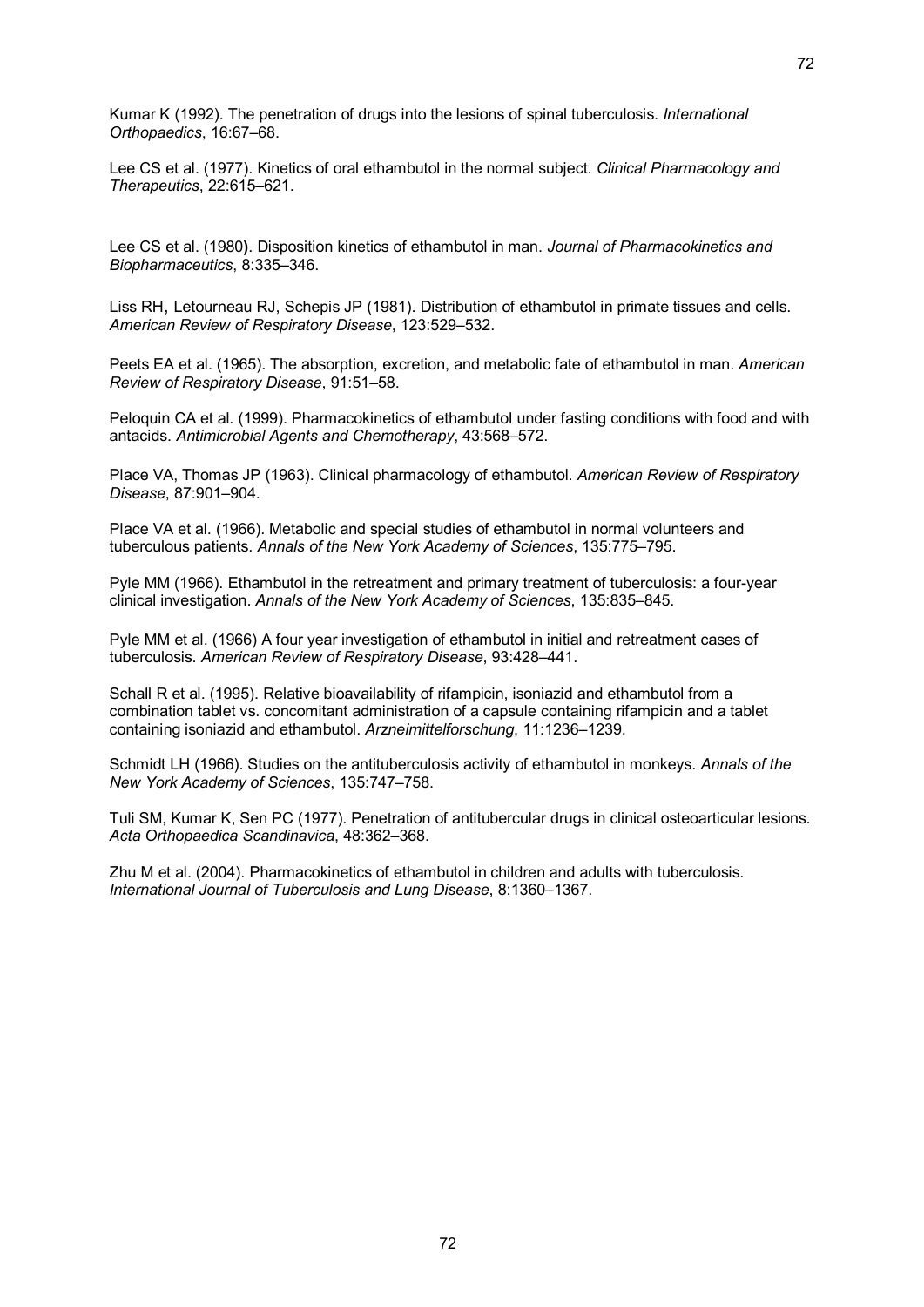## **Annex V**

## **Published recommendations for the use of ethambutol in children**

· **Horne NW (1990)**. Drugs used in chemotherapy. In: *Modern drug treatment of tuberculosis*, 7th ed. London, Chest , Heart and Stroke Association.

"In short term chemotherapy for the newly diagnosed patient ethambutol is used as a companion drug to rifampicin and isoniazid, the dose being 25 mg/kg body weight for 2 months and then 15 mg/kg. Only very rarely indeed is the lower dose of 15 mg/kg responsible for adverse effects. The dose in intermittent regimens is 30 mg/kg three times weekly or 45 mg/kg twice weekly." (pp.16–19).

"…A pretreatment record of visual acuity should be made by the Snellen test. For those who cannot read, Cambridge low contrast vision tests may prove a useful alternative…."

"The patient should be told that ethambutol may affect vision and that drugs should be stopped immediately should vision become impaired…"

"Ethambutol is best avoided in children too young for objective eye tests…"

"It is probably unwise to prescribe ethambutol for young children because of the difficulty in identifying early loss of visual acuity in them. If it is absolutely necessary to use this drug, special test cards, Mary Sheridan Stycar vision tests, are available for children from seven years of age downwards to those about one year old."

· **Chaulet P, Mazouni MS, Ait Khaled N (1992)**. Treatment of tuberculosis in children. In: Chaulet P et al., eds. *Children in the tropics. Childhood tuberculosis, still with us*. Paris, International Children's Centre:196–197.

Referring to EMB: "Its main drawback is its toxicity when administered at high doses (25 mg/kg) for several months: the resulting retrobulbar optic neuritis is easy to detect in adults but cannot be detected at an early stage in children. The first sign of such optic neuritis is the inability to discriminate between colours, a fact which is difficult to discern in children. For this reason most paediatricians are reluctant to prescribe ethambutol in children under 12. Recommended dose of ethambutol is 25 mg/kg of body weight during the first eight weeks of treatment, and 15 mg per kg of body weight thereafter."

· **American Thoracic Society (1994)**. Treatment of tuberculosis and tuberculosis infection in adults and children. *American Journal of Respiratory and Critical Care Medicine*, 149:1359–1374.

"In children who are too young for assessment of visual acuity and redgreen color discrimination, ethambutol should be used with particular caution; consideration should be given to the use of possible alternative drugs."

In Table 2, the recommended daily EMB dosage is 15–20 mg/kg for adults and children with a footnote: "Ethambutol is generally not recommended for children whose visual acuity cannot be monitored (<8 yr of age). However, ethambutol should be considered for all children with organisms resistant to other drugs when susceptibility to ethambutol has been demonstrated or susceptibility is likely."

It is also noted: "Because it is difficult to monitor for ocular toxicity from ethambutol, this agent is less useful in young children." (p. 1368, point 5).

On p. 1362 it is stated: "With doses of 15 mg/kg the peak concentration is approximately 4 µg/ml." There is in fact only one publication (Lee et al., 1977) that gives values this high after a dose of 15 mg/kg and the values in children at this dose definitely appear to be lower.

73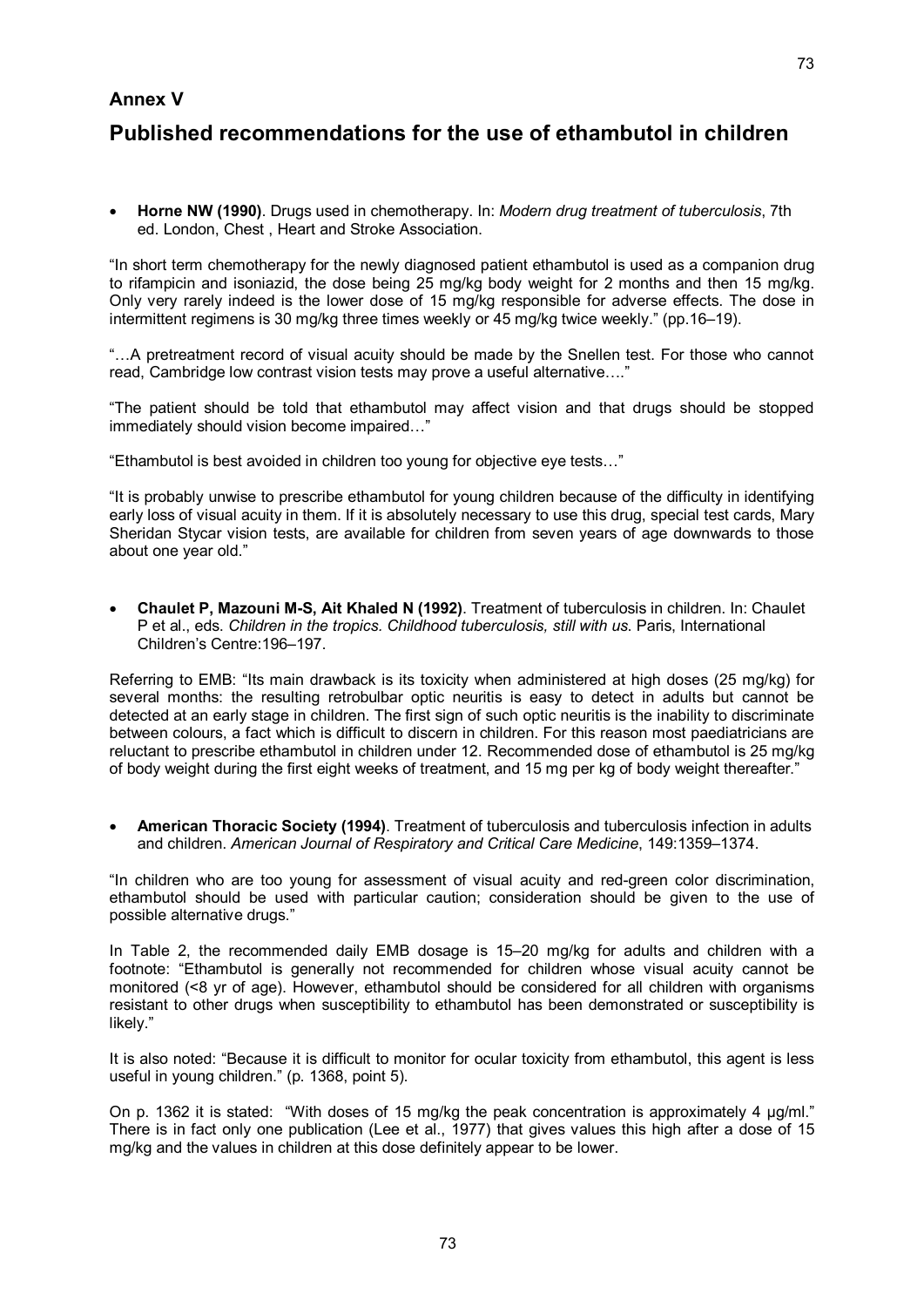· **Starke JR, Correa AG (1995)**. Management of mycobacterial infection and disease in children. *Pediatric Infectious Disease Journal*, 14:455–470.

"Although ethambutol has not been used extensively in young children, ophthalmological toxicity in children has not been reported with an ethambutol dosage of 15 mg/kg/day and the drug may be used carefully. As soon as isoniazid and rifampin susceptibility is established or considered likely the fourth drug can be discontinued."

The daily dose of ethambutol recommended in this review is 15–25 mg/kg and that for twice weekly therapy 50 mg/kg.

· **Joint Tuberculosis Committee of the British Thoracic Society (1998)***.* Chemotherapy and management of tuberculosis in the United Kingdom: recommendations 1998. *Thorax*, 53:536–548.

Recommended EMB doses are 15 mg/kg daily, 30 mg/kg three times weekly, and 45 mg/kg twice weekly.

Under the heading *Special precautions and pretreatment screening* (p. 541), the following statement appears: "Because of the possible (but rare) toxic effects of ethambutol on the eye, it is recommended that visual acuity should be tested by Snellen chart before it is first prescribed. The drug should only be used in patients who have reasonable visual acuity and who are able to appreciate and report visual symptoms or changes in vision. The notes should record that the patient has been told to stop the drug *immediately* if such symptoms occur, and to report to the physician. The general practitioner should be informed of this. In small children and in those with language difficulties ethambutol should be used where appropriate, with the above advice given to parents or other family members."

· **American Academy of Pediatrics (2000)**. Tuberculosis In: *Report of the Committee on Infectious Diseases*, 25th ed. Elk Grove Village, IL.

"At 15 mg/kg per day ethambutol is bacteriostatic only, and its primary therapeutic role is to prevent emergence of drug-resistant organisms. A dose of 25 mg/kg per day is necessary for bactericidal activity. Since ethambutol may cause reversible optic neuritis, recipients should be monitored monthly for visual acuity, visual fields, and red-green color discrimination. Because cooperation is essential for performance of these tests, use of ethambutol in young children whose visual acuity cannot be monitored requires careful consideration of risks and benefits."

Table 3.67 gives the recommended daily dose of ethambutol as 15–25 mg/kg per day and 50 mg/kg per dose for twice-weekly therapy.

· **Rieder HL (2002)**. *Interventions for tuberculosis control and elimination*. Paris, International Union Against Tuberculosis and Lung Disease.

"Although 15 mg/kg body weight in the continuation phase and 25 mg/kg body weight in the intensive phase have been recommended, international consensus recommends 15 mg/kg (range 15 to 20 mg/kg**)** throughout to obviate operational difficulties in changing the dosage and to further reduce toxicity." (p. 39)

"It has been recommended not to use ethambutol in children too young for objective tests for visual acuity. There is, however, no evidence that children are particularly prone to ocular toxicity, and ethambutol may thus be used in children. However, as children might be less likely to report ocular toxicity, particular caution may be warranted." (p. 40)

· **WHO (2003)**. *Treatment of tuberculosis: guidelines for national programmes*. Geneva, World Health Organization (WHO/CDS/TB/2003.313).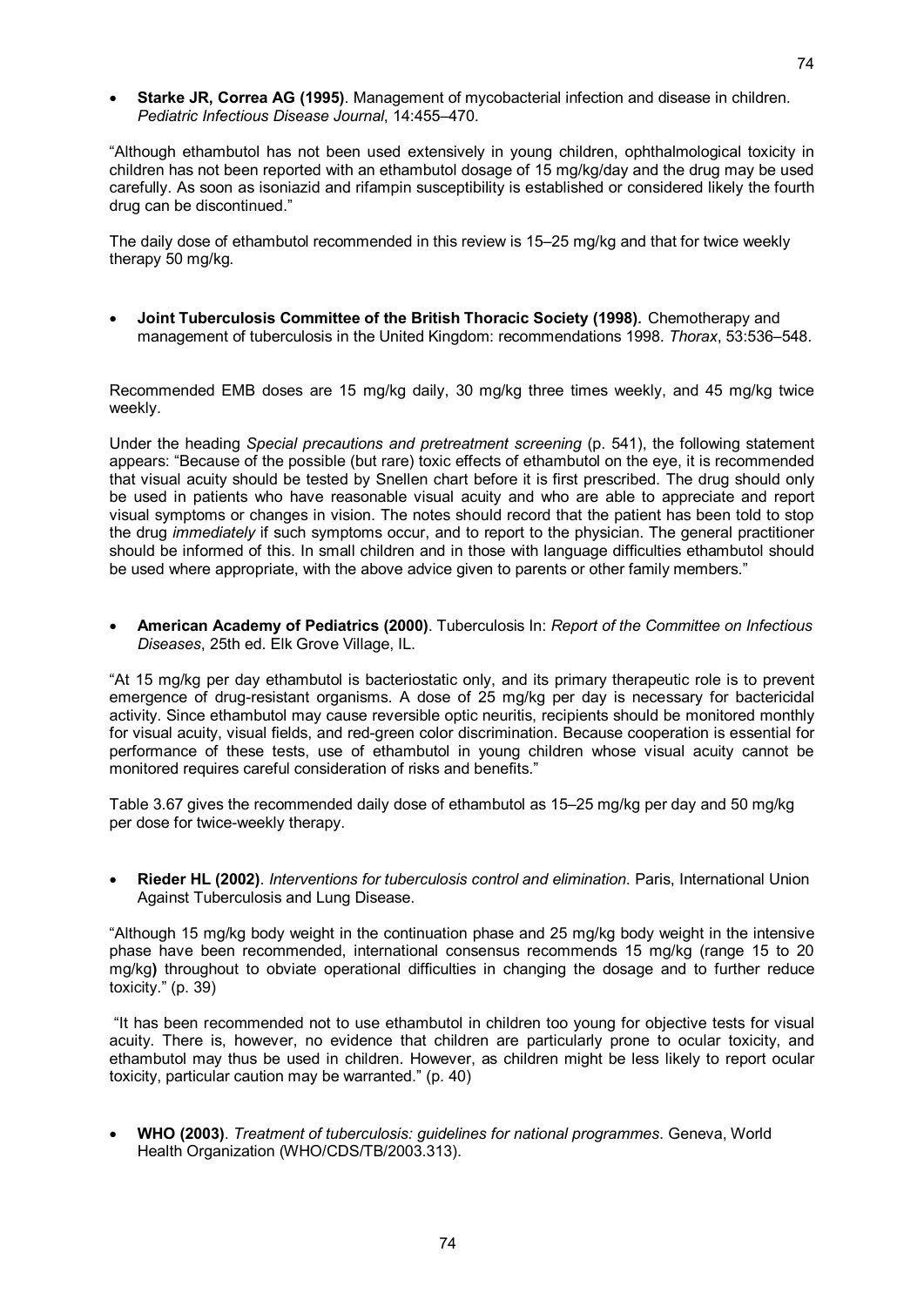"Ethambutol and thioacetazone are used in association with more powerful drugs to prevent the emergence of resistant bacilli." (p. 27, section 4.3). Table 4.1 (p. 28)gives the recommended dosage and dose range for ethambutol as 15 mg/kg/day (15–20).

" It is now recommended that ethambutol be included as a fourth drug during the initial phase of treatment for most patients with smear-negative PTB and EPTB. Ethambutol may be omitted for patients with non-cavitary, smear-negative pulmonary TB who are known to be HIV-negative, patients known to be infected with fully drug-susceptible bacilli, and young children with primary TB." (p. 31, section 4.4).

In reference to the replacement of thioacetazone with EMB: "It has been replaced by ethambutol. There has been understandable caution with the use of ethambutol in children too young to report early visual deterioration, but ethambutol has been safely used in infants and young children at recommended dosages." (p. 64, section 8.4).

In the same section it is conceded that children may require different dosages from adults: "…there are important differences between children and adults that may affect drug choice and dosage. Recommended dosages are based on research in adults and yet metabolism of drugs varies with age. The effectiveness of the recommendation of EH for the maintenance or continuation phase has never been studied in children, whereas RH has proven efficacy."

· **Mehta DK, Ryan RSM, Hogerzeil H, eds (2004)**. *WHO model formulary.* Geneva, World Health Organization.

Recommended dose of ethambutol in children is 15 mg/kg daily. One of the contraindications listed is "children under 5 years – unable to report symptomatic visual disturbances".

· **WHO (2005)**. *Pocket book of hospital care for children. Guidelines for the management of common illnesses with limited resources*. Geneva, World Health Organization.

Appendix 2 gives the following EMB dosages/regimens, advising that dosage be calculated on the basis of body weight:

Daily dose: 20 mg/kg (range 15–25 mg/kg) Intermittent dose: 30 mg/kg three times/week mg/kg (range 25–35 mg/kg)

## **References**

American Academy of Pediatrics (2000**)**. Tuberculosis In: *Report of the Committee on Infectious Diseases*, 25th ed. Elk Grove Village, IL.

American Thoracic Society (1994). Treatment of tuberculosis and tuberculosis infection in adults and children. *American Journal of Respiratory and Critical Care Medicine*, 149:1359–1374.

Chaulet P, Mazouni M-S, Ait Khaled N (1992). Treatment of tuberculosis in children. In: Chaulet P et al., eds. *Children in the tropics. Childhood tuberculosis, still with us.* Paris, International Children's Centre, 196–197.

Horne NW (1990**)**. Drugs used in chemotherapy. In: *Modern drug treatment of tuberculosis*, 7th ed. London, Chest , Heart and Stroke Association.

Joint Tuberculosis Committee of the British Thoracic Society (1998)*.* Chemotherapy and management of tuberculosis in the United Kingdom: recommendations 1998. *Thorax*, 53:536–548.

Lee CS et al. (1977). Kinetics of oral ethambutol in the normal subject. *Clinical pharmacology and therapeutics*, 22:615–621.